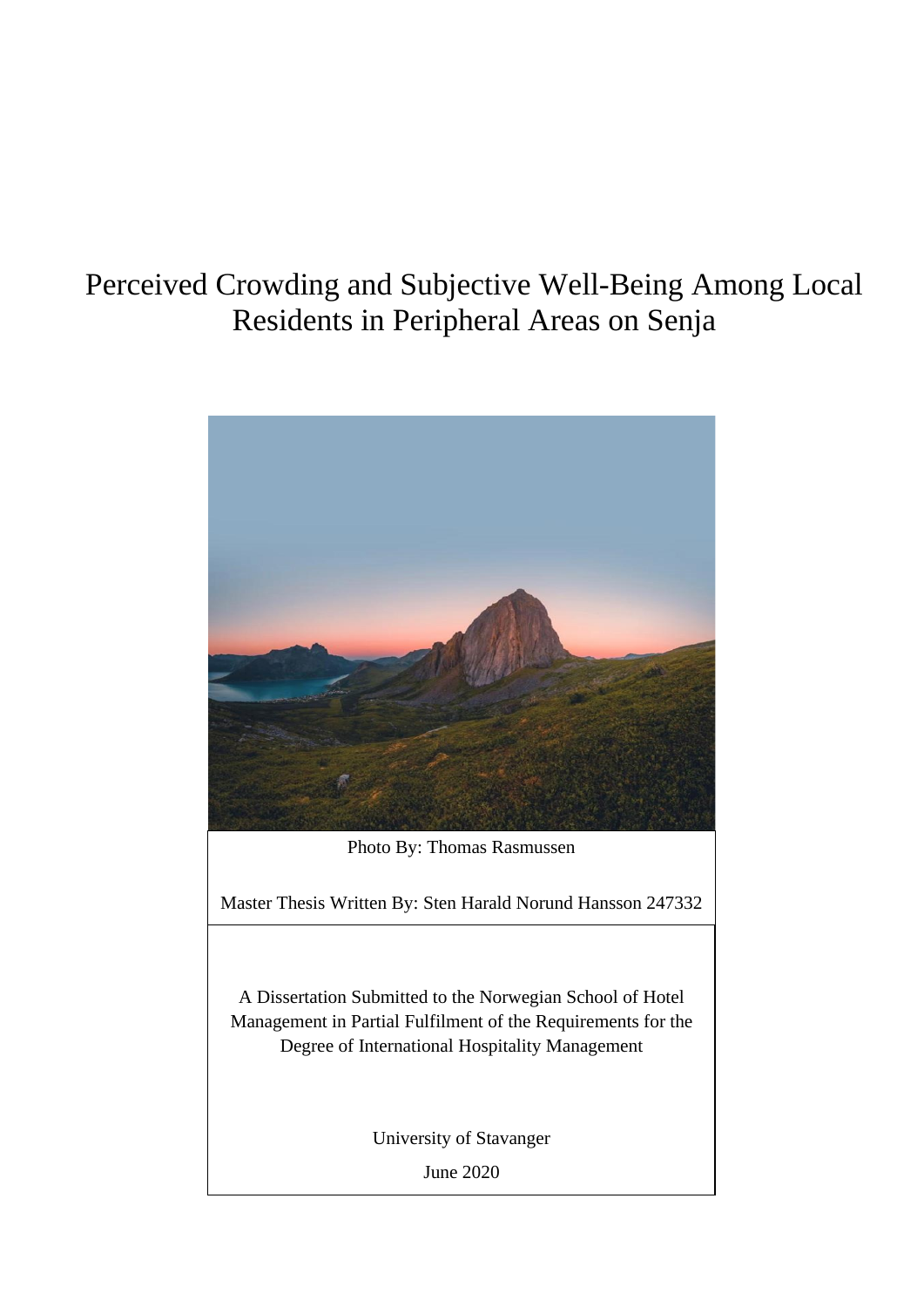| <b>University</b><br>of Stavanger<br>FACULTY OF SOCIAL SCIENCES, NORWEGIAN SCHOOL<br>OF HOTEL MANAGEMENT<br><b>MASTER'S THESIS</b> |                                                                                                                                                          |  |  |
|------------------------------------------------------------------------------------------------------------------------------------|----------------------------------------------------------------------------------------------------------------------------------------------------------|--|--|
| <b>STUDY PROGRAM:</b><br><b>International Hospitality Management</b>                                                               | THESIS IS WRITTEN IN THE FOLLOWING<br>SPECIALIZATION/SUBJECT:<br>Crowding and Subjective Well-Being<br>IS THE ASSIGNMENT CONFIDENTIAL?<br>N <sub>o</sub> |  |  |
| <b>TITLE:</b>                                                                                                                      | Perceived Crowding and Subjective Well-Being Among Local Residents in Peripheral Areas on Senja                                                          |  |  |

| <b>AUTHOR:</b> |                                   | Advisor:       |
|----------------|-----------------------------------|----------------|
|                |                                   | Øystein Jensen |
| Student Nr:    | Name:                             |                |
| 247332         | <b>Sten Harald Norund Hansson</b> |                |
|                |                                   |                |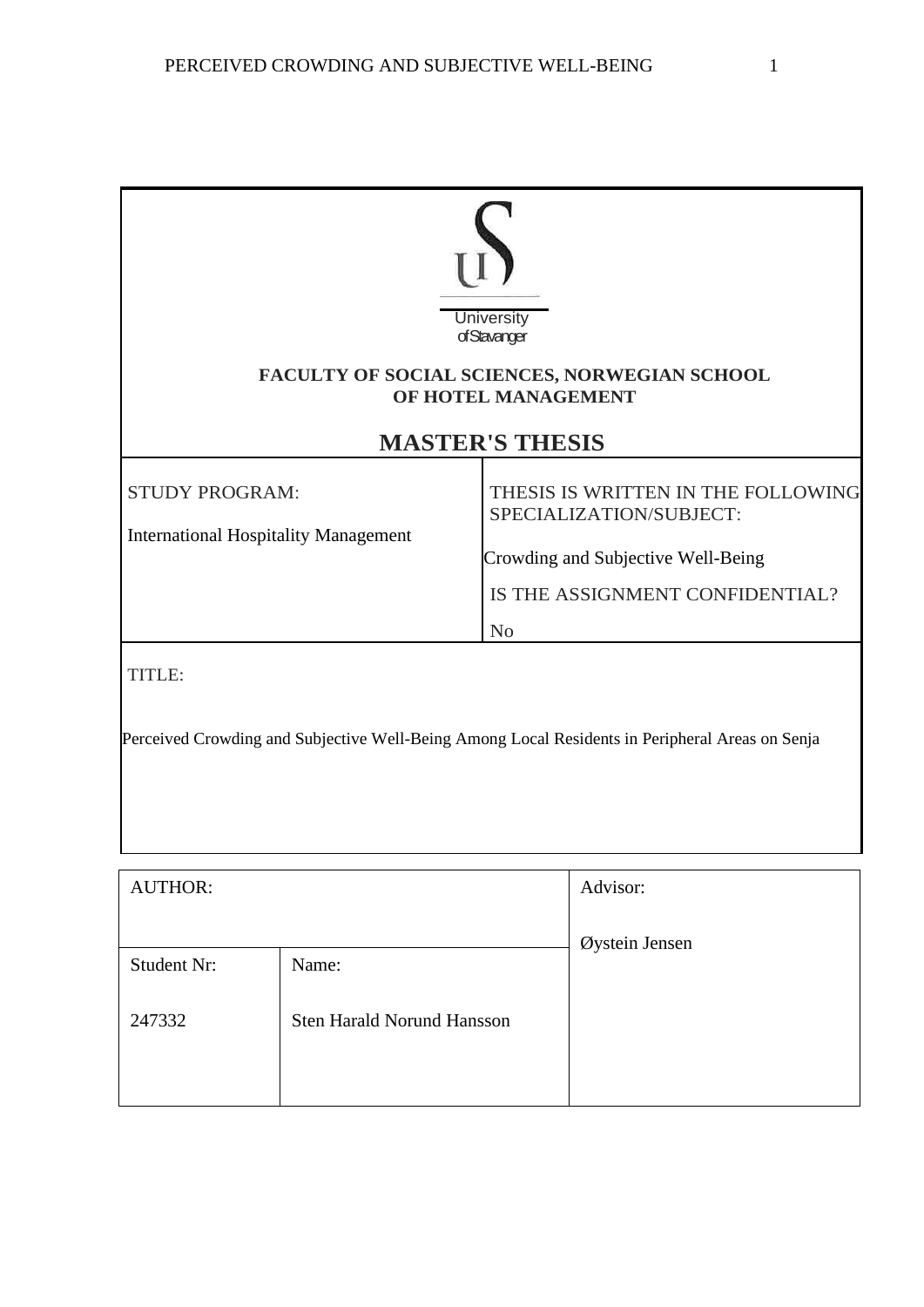#### **Abstract**

<span id="page-2-0"></span>Percived crowding as a result of tourism is a growing phenomenon in small communities in Norway. The purpose of this research is to identify the effects of perceived crowding on the subjective well-being of local inhabitants in peripheral areas on Senja. Determining how crowding affects the subjective well-being of local residents could help both tourism developers and local governmen to reduce the potential negative effects of tourism. It could also help the local population understand what effect crowding has on the individual.

The study took place in three carefully chosen locations on Senja where the number of visitors outnumbers the number of residents during the summer season. Data was collected through in-depth interviews of 12 local inhabitants. Due to the Covid-19 situation, the data was collected through phone interviews. The interview guide was structured according to Castillo-Montoya's (2016) four phase process. To measure the quality of life among the local inhabitants I emplyed an adapted version of Watson, Clark, and Tellegen´s (1988) positive and negative affect scale (PANAS). To measure the local inhabitants' overall satisfaction with life, Diener and Pavot´s (2009) SWLS scales were adapted into open-ended interview questions. To establish a group standard for determining the perception of crowding among the informants, Shelby and Heberline's (1984) measurement tool was utilized.

Impacts of tourism were identified and to be able to explain the effects of these impacts, they were placed in the World Tourism Organization's (1998) carrying capacity model. By structuring the impacts this way, an overview of what impacts of tourism were fully or in part affecting the subjective well-being of the participants of the study was created. After the impacts were explained, the concrete effects of crowding were identified and discussed in relation to the self-reported life satisfaction and quality of life of the interview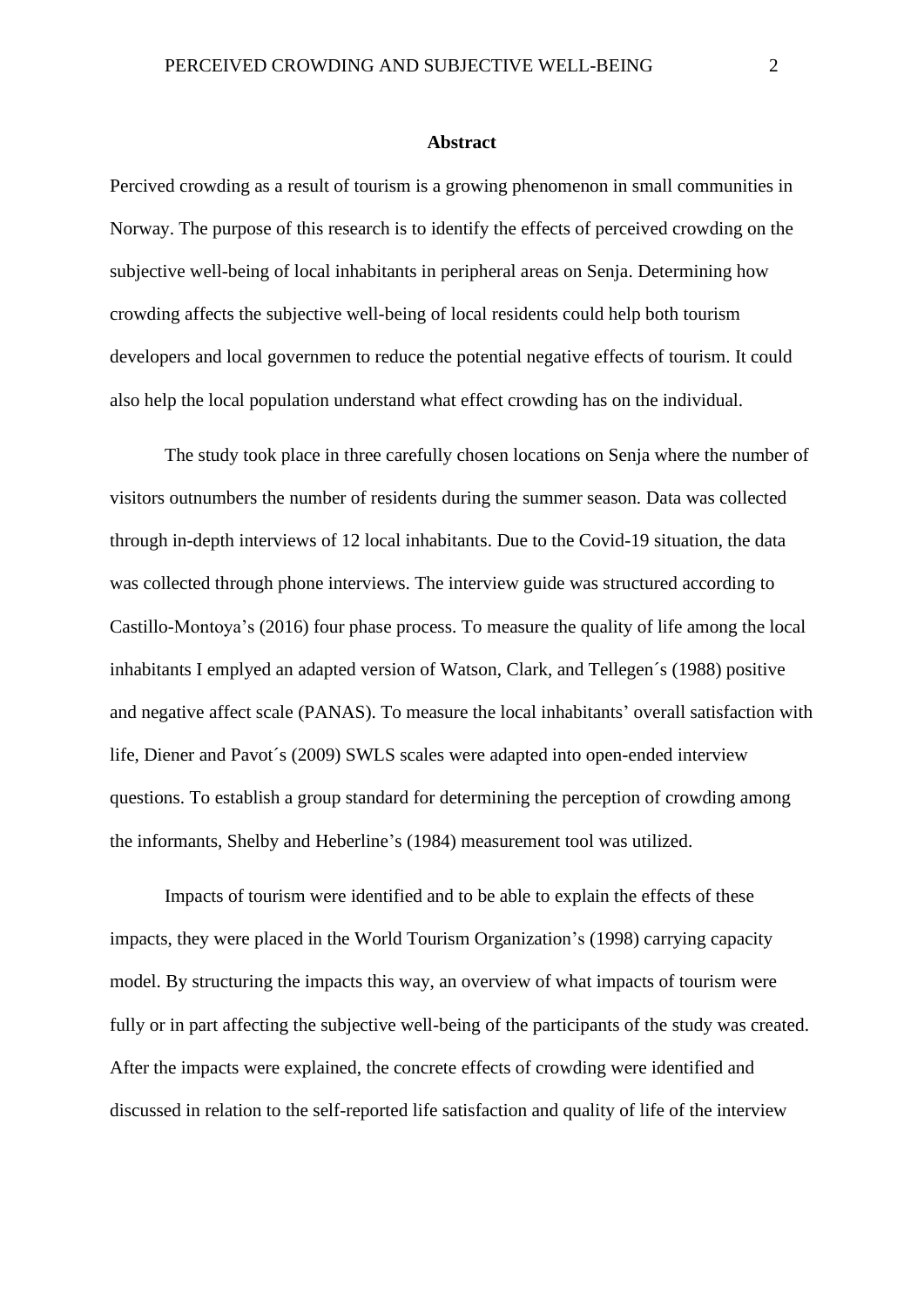subjects. Which lead to the conclusion that for the informants in the present study, perceived crowding lead to a short-term decrease in hedonic aspects of their subjective well-being.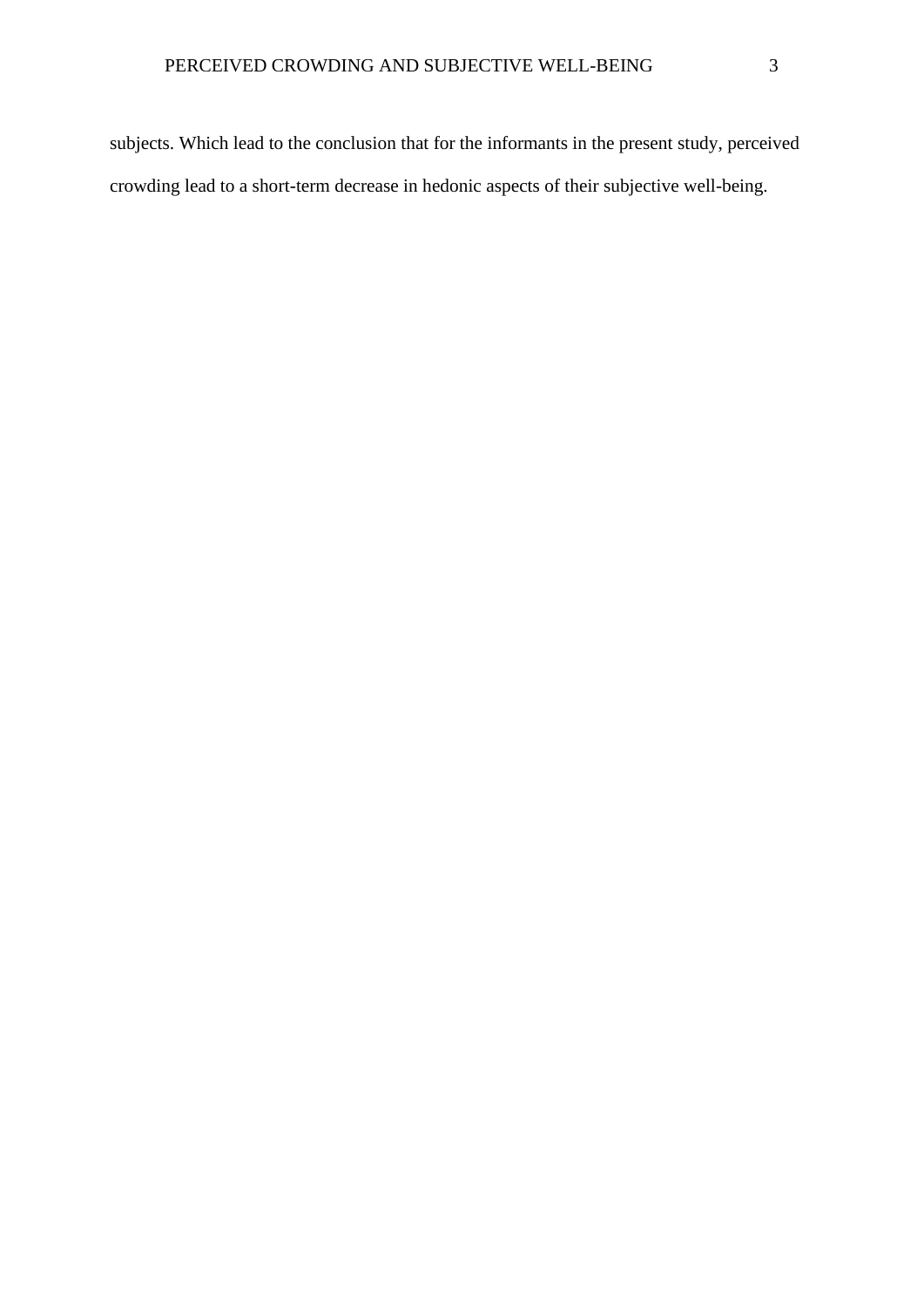# **Table of Contents**

<span id="page-4-0"></span>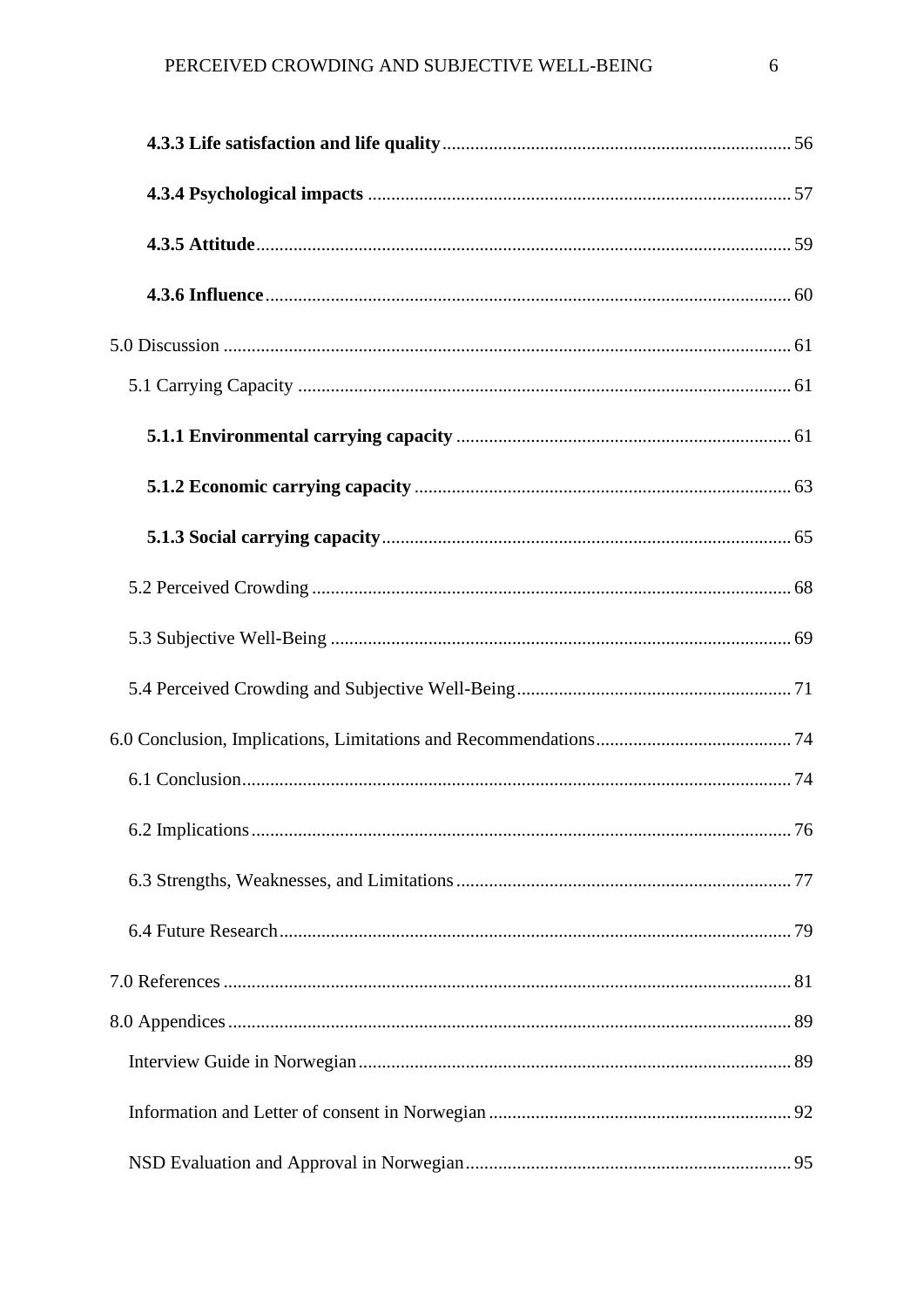# **List of Tables**

<span id="page-7-0"></span>

# **List of Figures**

<span id="page-7-2"></span><span id="page-7-1"></span>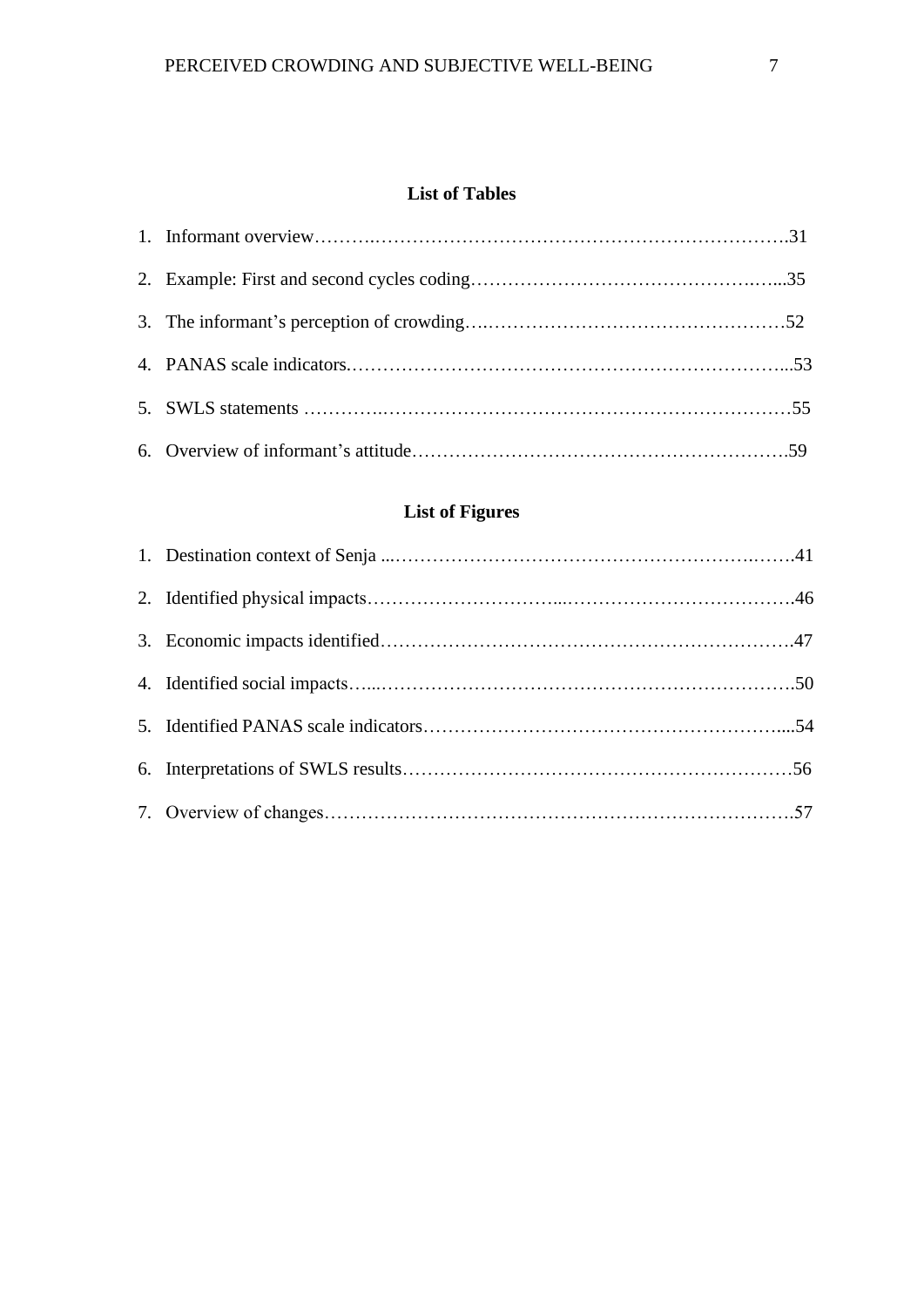#### **Acknowledgments**

When I started this journey almost two years ago, the tourism and hospitality industry was booming, and the possibilities seemed endless. However, during the last few months, the challenges the industry is facing have grown and the once prosperous industry is more uncertain than ever. Due to the Covid-19 situation, this research has been made more difficult than first anticipated, although this might be the kick the industry needs to take actions towards a more sustainable development.

It is said no man is an island, and during the process of this research, I can attest to that. This research would not have been completed without the assistance and support of many.

First: I would like to express my sincere gratitude to my lecturer and supervisor Øystein Jensen for his positive support, knowledge, and assistance, without you, there would be no thesis at all. I would like to thank Veronica Blumenthal for her invaluable assistance in deciphering some of Øystein´s more complex messages and for her incredible advice throughout the process. I would like to acknowledge Antonia Kvalsvik for her extreme competence in regard to the writing process and her valuable feedback on my work. I would also like to thank Victoria Nesvik for her amazing listening abilities and the willingness to discuss my research any time of the day. I am appreciative for all the help I have received from Senja Municipality with identifying interview subjects (Jørn Aarsland) and providing me with a place to conduct my interviews (Hogne Eidissen) and of course the 12 interview subjects that agreed to share their knowledge and feelings so that this research could be accomplished.

My friends and family, especially my mother Lena Hansson, that has listened to me go on about the subject for over a year and have supported me when things did not go as smoothly as planned, you all deserve a medal. And lastly, I would like to thank my boyfriend for telling me, I am great even when I did not feel like I was. Your support has been absolutely essential for completing this research during this strange and unknown situation we are in.

I hope this research paper can contribute to the knowledge of how the increase in tourism in destinations without the infrastructure to handle it affects the local residents.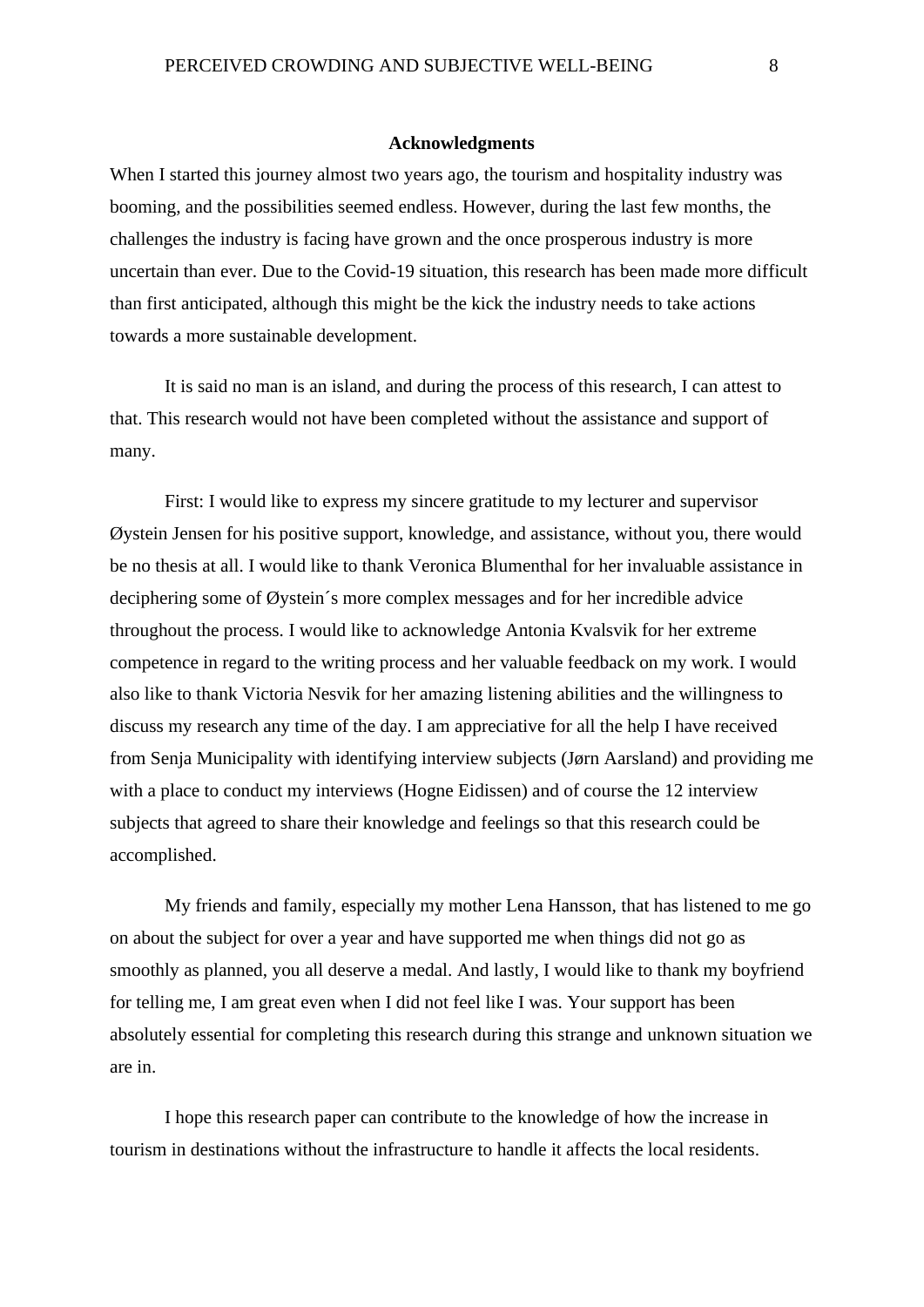#### **1. Introduction**

<span id="page-9-0"></span>Norway is a country that consists of many small cities, towns, villages, and hamlets. Many of which are made up of less than 100 people. The island Senja is one of these places. Even if it is the second-largest island in Norway, it is populated with less than 8000 full-year residents that are spread across villages throughout the island. There is no accurate statistic of how many people visit Senja every year, but statistics from Statistikknett Nord-Norge (2020) show that there was 37 682 registered visitor nights on the island. As a result, the visitor to resident ratio is 4,5 visitors for every resident on the island. In some of the villages, the tourist/resident ratio is 1000/1. Bøvær, a village located right next to national tourist route Senja, is one of the most popular villages on the island. The beautiful white sand beach and the wild untamed nature of Bøvær draw up to 30 000 visitors every year. In Bøvær, the visitors outnumber residents 5000/1, as the local population is only 13. With a visitor to resident ratio this high, it raises the question of whether the local inhabitants have a "pain limit" in terms of the number of visitors, whether they perceive *crowding* as an issue and whether such perceived crowding has any effect on their subjective well-being.

#### <span id="page-9-1"></span>**1.1 Background**

The main goal of this thesis is to get insight into people's perception of crowding and how the perceived crowding affects the subjective well-being of local inhabitants in small towns and villages in rural areas in Northern Norway. In recent years, quality of life factors, such as subjective well-being (Andereck, Valentine, Knopf, & Vogt, 2005), and tourism impacts, such as crowding (Ap & Crompton, 1998; Bastias-Perez & Var, 1995; Mccool & Martin, 1994), have received increased interest from both media outlets and tourism scholars alike.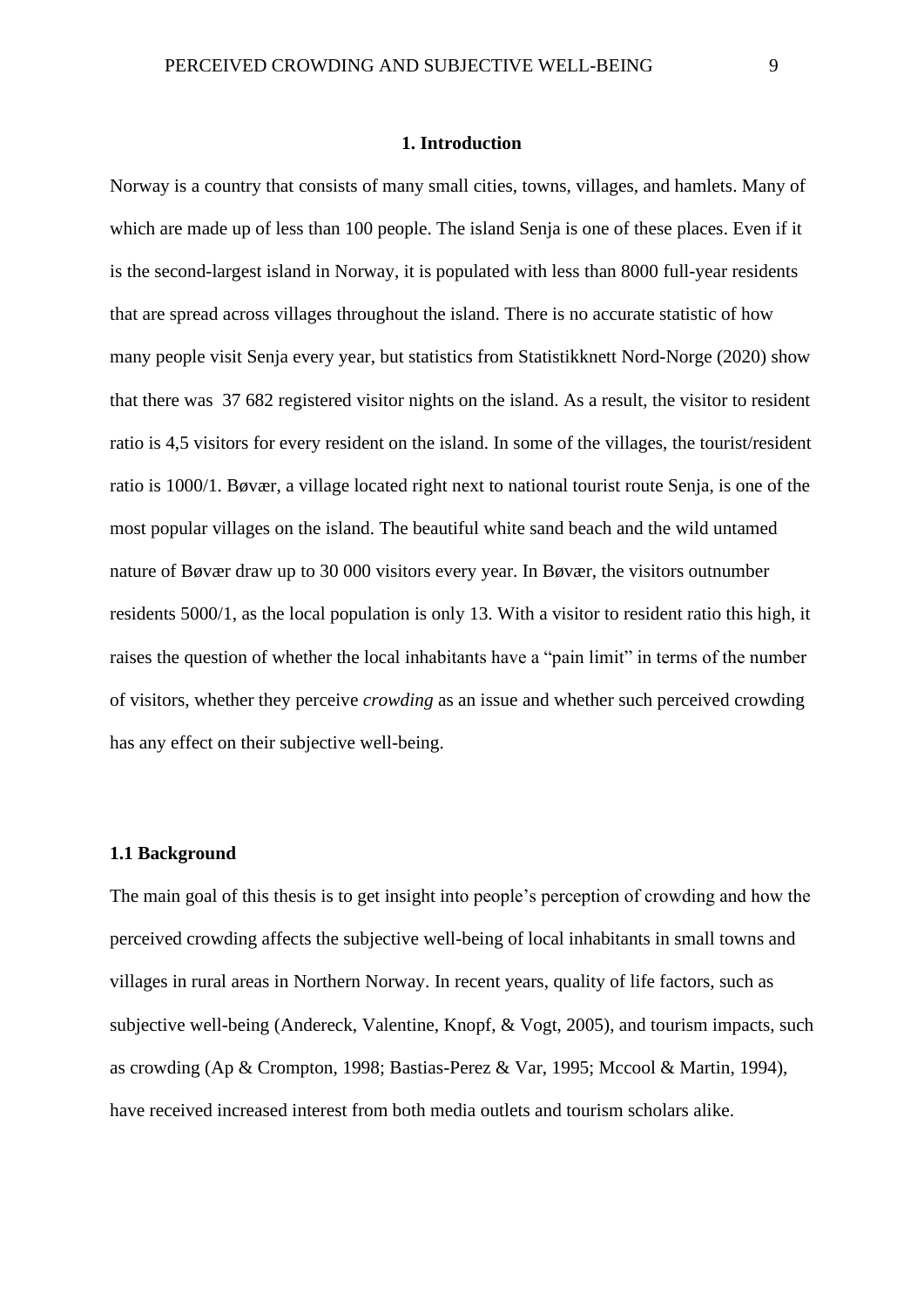Most of the scientific literature on the subject has, however, focused on the perspective of the tourist, or the tourism provider. Few have taken the subjective well-being of local populations into account (Helgadóttir, Einarsdóttir, Burns, Gunnarsdóttir, & Matthíasdóttir, 2019; Nawijn & Mitas, 2012). Therefore, this thesis will only focus on crowding from the perspective of the local inhabitants. There are three important reasons for this choice. Firstly, it is important due to its exploratory nature. There are currently no existing theoretical models that explain the relationship between tourism impacts such as crowding and the subjective well-being of local residents. There are social exchange theories that try to explain the general cost-benefit relationship between tourism and host communities (Ap, 1992; Bimonte, D'Agostino, Grilli, & Pagliuca, 2019). They have, however, mainly been conducted from the perspective of the tourism industry, tourism development, or from the perspective of the tourist. Secondly, the tourism industry needs to understand how tourism development can impact the perception of local communities if the development is not monitored and controlled (Bimonte et al., 2019). Thirdly, inhabitants of highly-visited rural villages need to be aware of how tourism can impact them on a subjective level and how tourism can influence their life satisfaction (Kim, Uysal, & Sirgy, 2013; Lyubomirsky, 2001).

#### <span id="page-10-0"></span>**1.2 Defining the Scope of the Thesis**

The topic of this master thesis is perceived crowding and subjective well-being. I will attempt to explain the cause and effect relationship between perception of crowding and the subjective well-being of local residents in communities where the number of visitors per year outnumbers the number of local inhabitants. The field of study will be sociology, tourism, and psychology. Through this thesis, I want to find out if the ratio of visitors and local inhabitants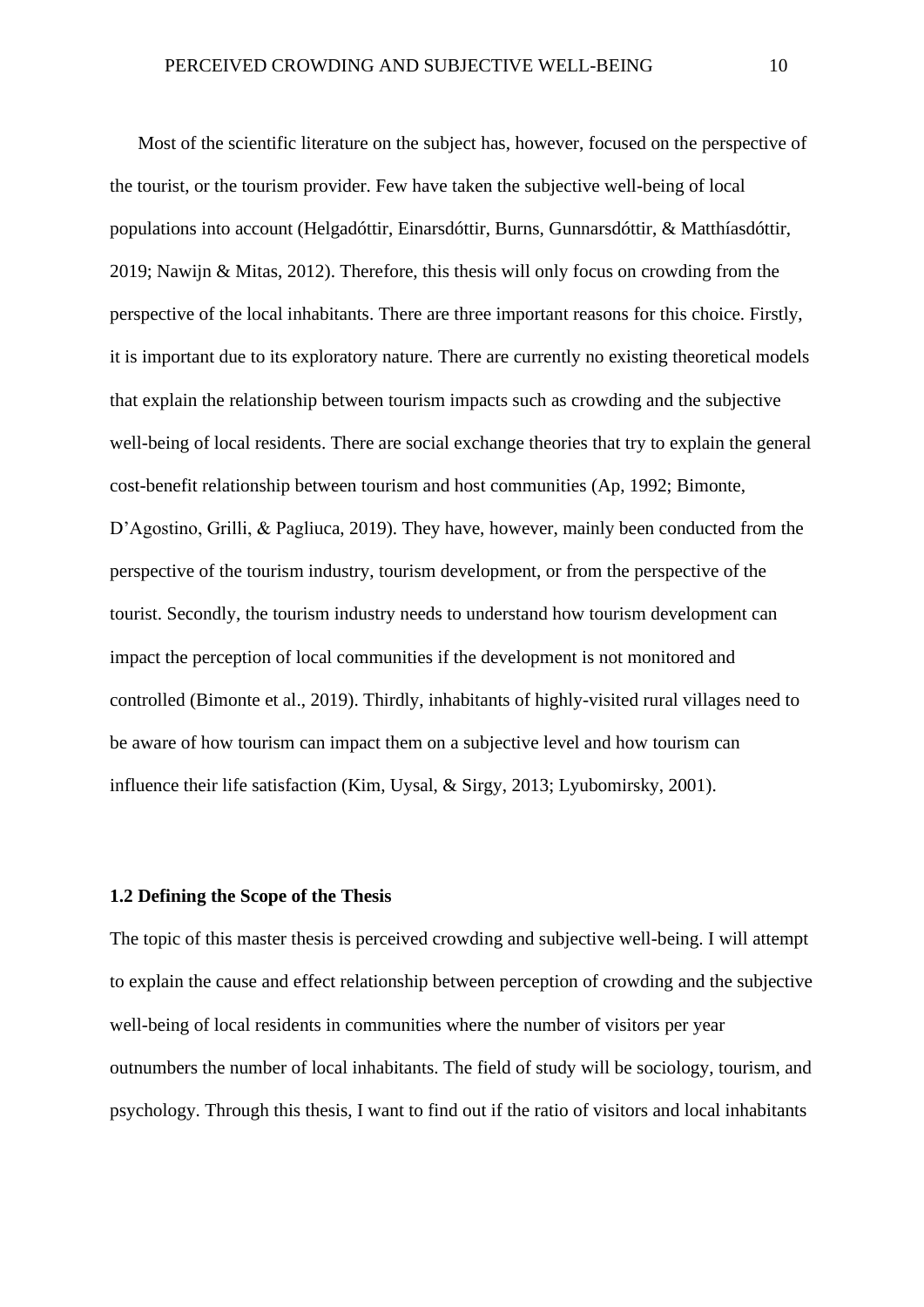plays a major role, and if so, what role in terms of subjective well-being amongst the inhabitants in these communities.

The main goal for the research is not to be able to generalize, it is to discover. Through this thesis, I hope to be able to show what effects perceived crowding has on the individual residents' subjective well-being, if they indeed do perceive crowding to be an issue.

## <span id="page-11-0"></span>**1.3 Research Question**

The main research question of this thesis is:

*"How does perceived crowding affect the subjective well-being of local inhabitants in small communities on Senja?"* 

To answer this research question, I have chosen to divide the main research question into three sub-questions that build on each other: To be able to identify the effects of crowding, I first have to determine the extent to which there is a perception of crowding among the local inhabitants. Secondly, if the local residents do indeed experience crowding, what are the consequences of crowding? And do these consequences affect the subjective well-being of the inhabitants? In this thesis I thereby seek to explore the following three subquestions:

- *To what extent is there a perception of crowding among local inhabitants on Senja?*
- *What are the consequences of perceived crowding?*
- *Do these consequences affect the subjective well-being of the local inhabitants?*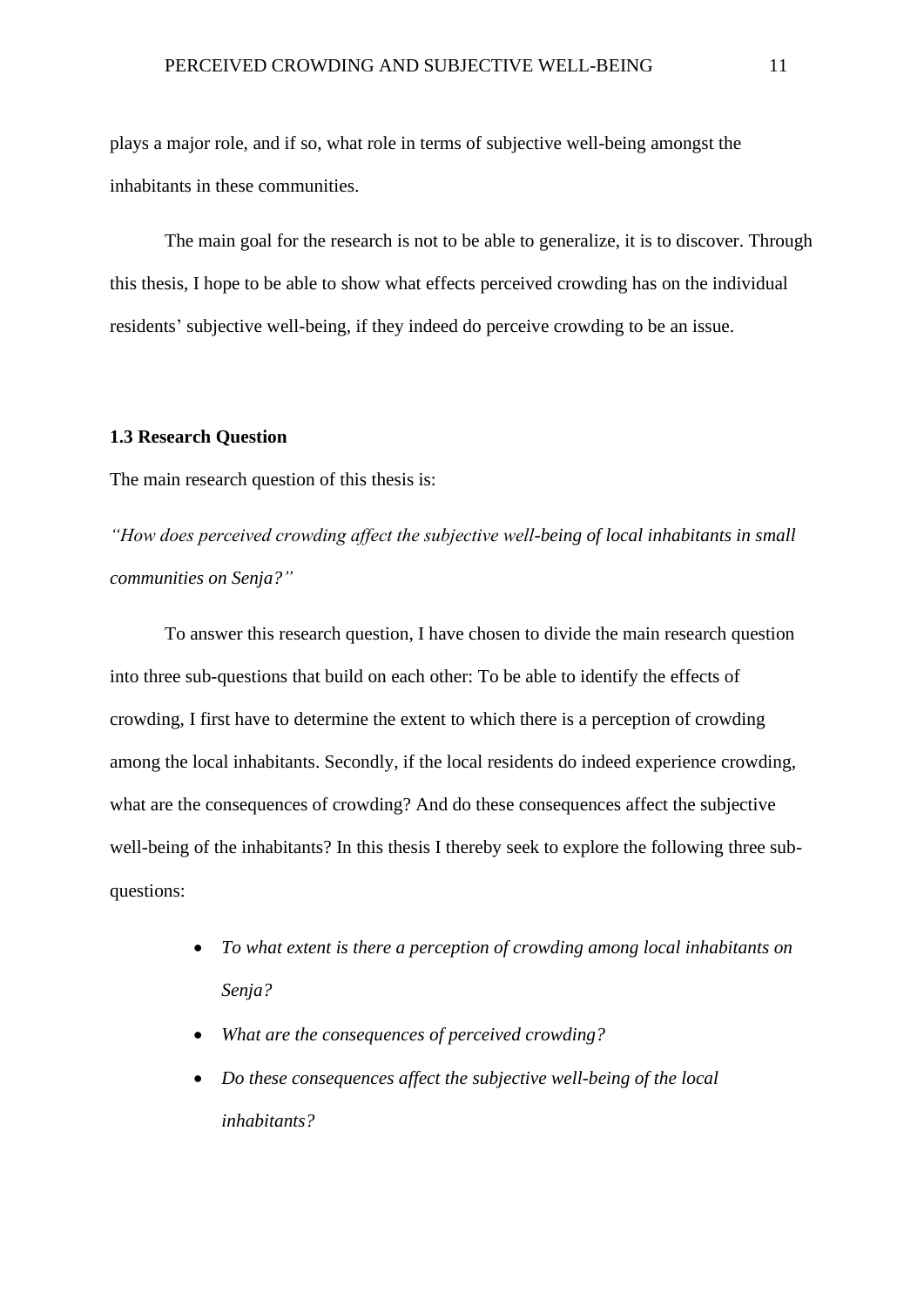#### <span id="page-12-0"></span>**1.4 Outline of the Thesis**

This paper consists of six chapters, starting with the introduction which provides the background for the theme of this thesis and introduces the research questions. This section is followed by an extensive literature review in chapter 2, which covers the impacts of tourism, crowding as a consequence of tourism, and how crowding can be measured. It also contains an introduction to the different aspects of subjective well-being, as well as a short presentation of how subjective well- being will be measured in this thesis. The chapter concludes with a review of the literature on how subjective well-being is affected by crowding. Chapter two is followed by the methodology chapter (chapter 3), where the methodological approach and design applied in this thesis is presented together with the employed sampling strategy. The chapter also includes a brief discussion on issues of validity and reliability.

The fourth part consists of a presentation of the findings from the data-collection face. The data is presented in four parts. First, the findings related to infrastructure and regulations, or lack thereof, is presented. Followed by a presentation of the environmental, economic, and social impacts of tourism on local communities on Senja. The findings that identify crowding as an impact are singled out as a separate impact. Findings pertaining to subjective well-being are also presented separately.

Chapter 5 contains a discussion on how the empirical data relates to the theoretical constructs of both the impact; perceived crowding, and the concept; subjective well-being. It also introduces carrying capacity as a framework to discuss the empirical findings on tourism impacts and how they affect the informants. The strengths and weaknesses of the thesis are also discussed in this section. Chapter 6, contains a conclusion, were the main research question is answered, together with a short discussion on limitations, future research, and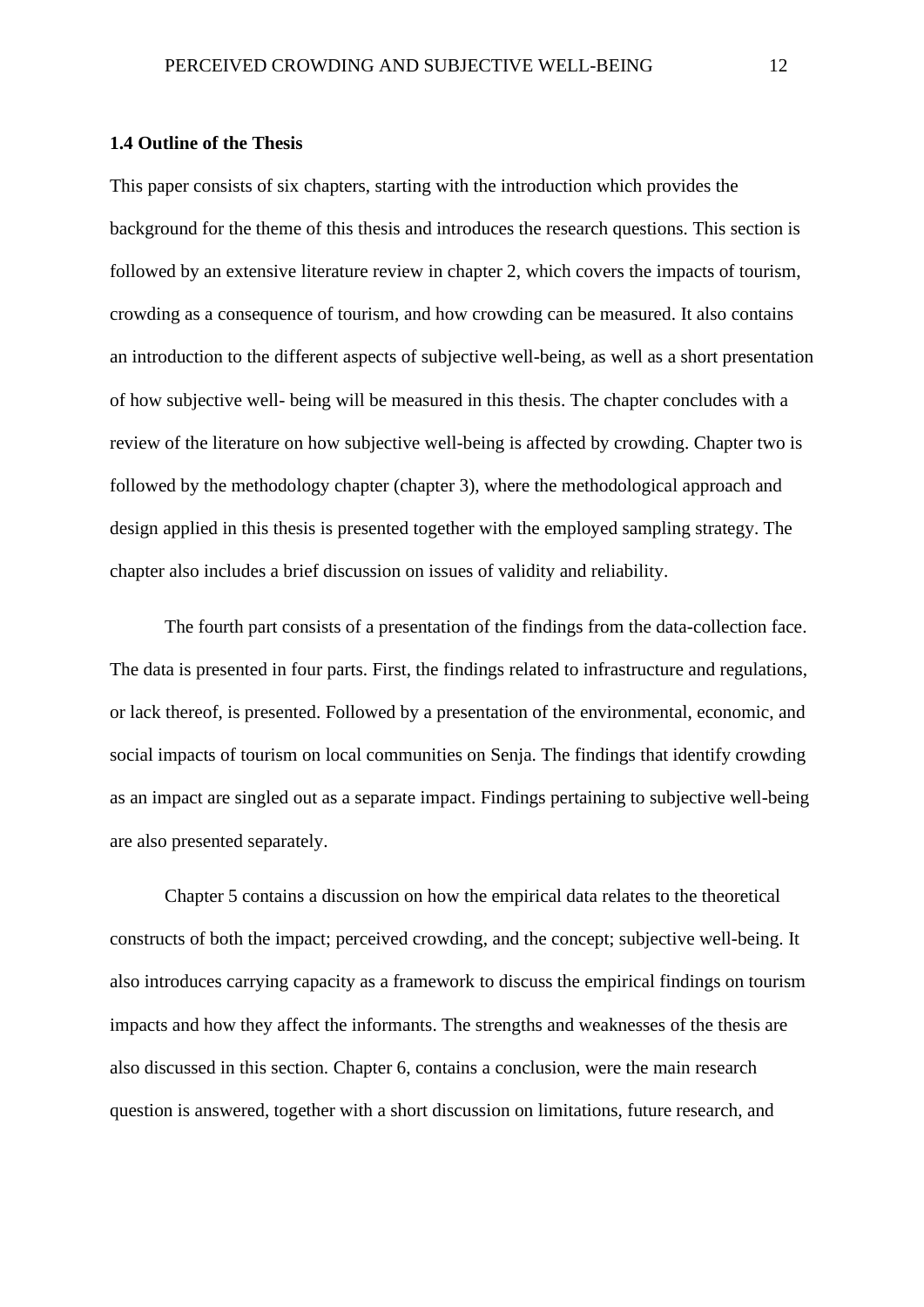implication of this thesis. The implications that are presented are both theoretical, methodological, and managerial.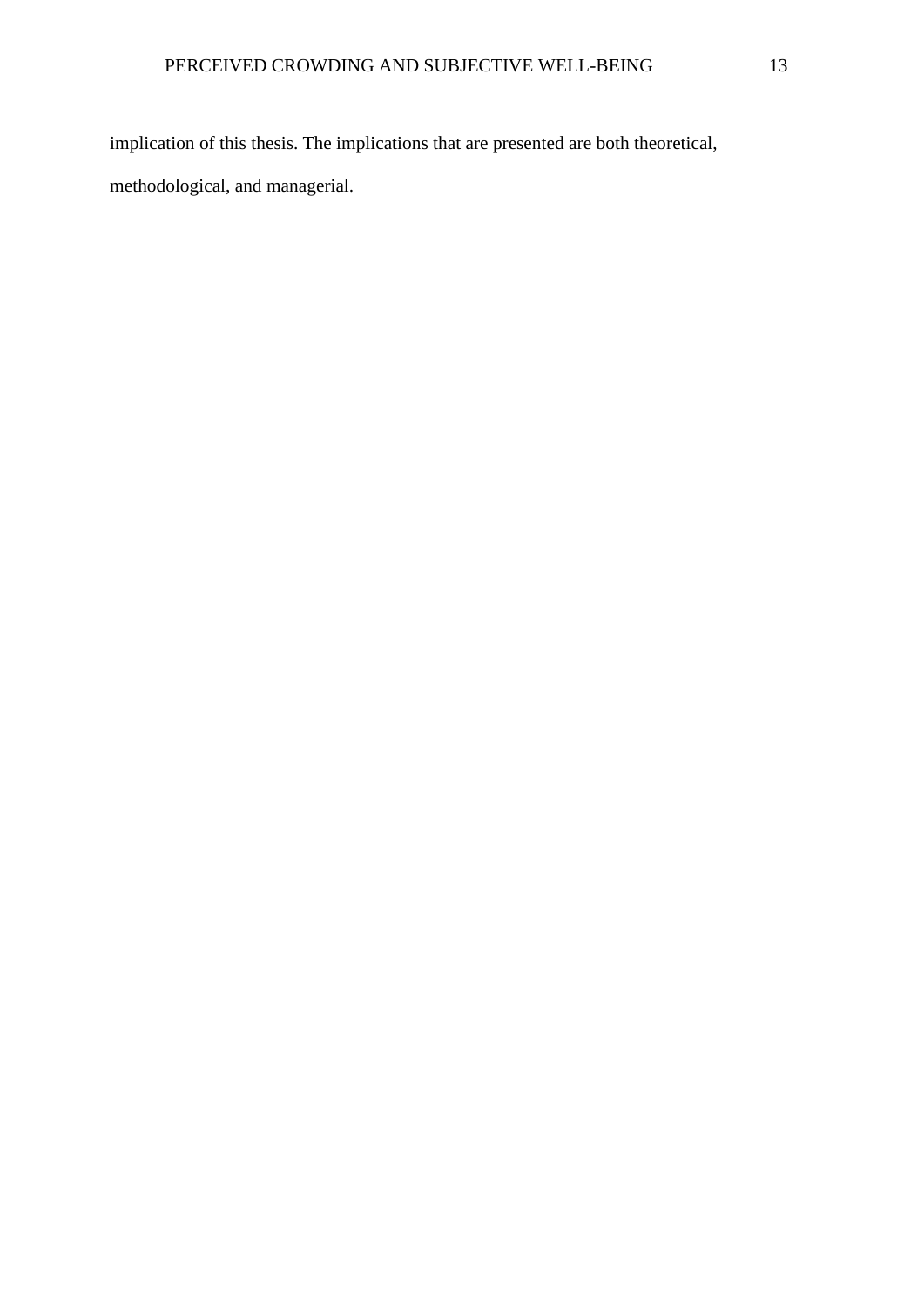#### **2. Literature Review**

<span id="page-14-0"></span>The main objective of this chapter is to give a comprehensive literature review on the concept of subjective well-being, and the impacts of tourism and crowding. Reviewing the available literature on impacts of tourism and quality of life, and identify the effect crowding has on an individual's subjective well-being through exploring the connection between, quality of life, life satisfaction, and subjective well-being

The chapter is divided into three sections, the first section provides a review of the impacts of tourism, before zooming in on the concept of crowding and proposing a method for measuring perceived crowding. The second section provides a review of the concept of subjective well-being separately from quality of life and life satisfaction and suggests a method for measuring subjective well-being through a combination of the PANAS scale (Watson et al., 1988) and the SWLS scale (Diener & Pavot, 2009) The third section attempt to draw the connections between the tourism impact crowding and its effect on local resident's subjective well-being.

#### <span id="page-14-1"></span>**2.1 Impacts of Tourism**

Numerous studies identify tourism impacts as a side effect of tourism development and according to Kim, Uysal and Sirgy (2013), tourism impacts can be analysed from a social, economic, or environmental perspective.

The economic impact has commonly been seen as a positive impact (Ap, 1992; Bastias-Perez & Var, 1995; Kim et al., 2013; Yu, Charles Chancellor, & Tian Cole, 2011). It can help improve the standard of living (Ap, 1990; Kim et al., 2013) through creating jobs (Andereck & Nyaupane, 2011; Yu et al., 2011) and bringing in tax revenue (Ap, 1992; Yu et al., 2011). The negative economic impacts of tourism, however, include increased cost of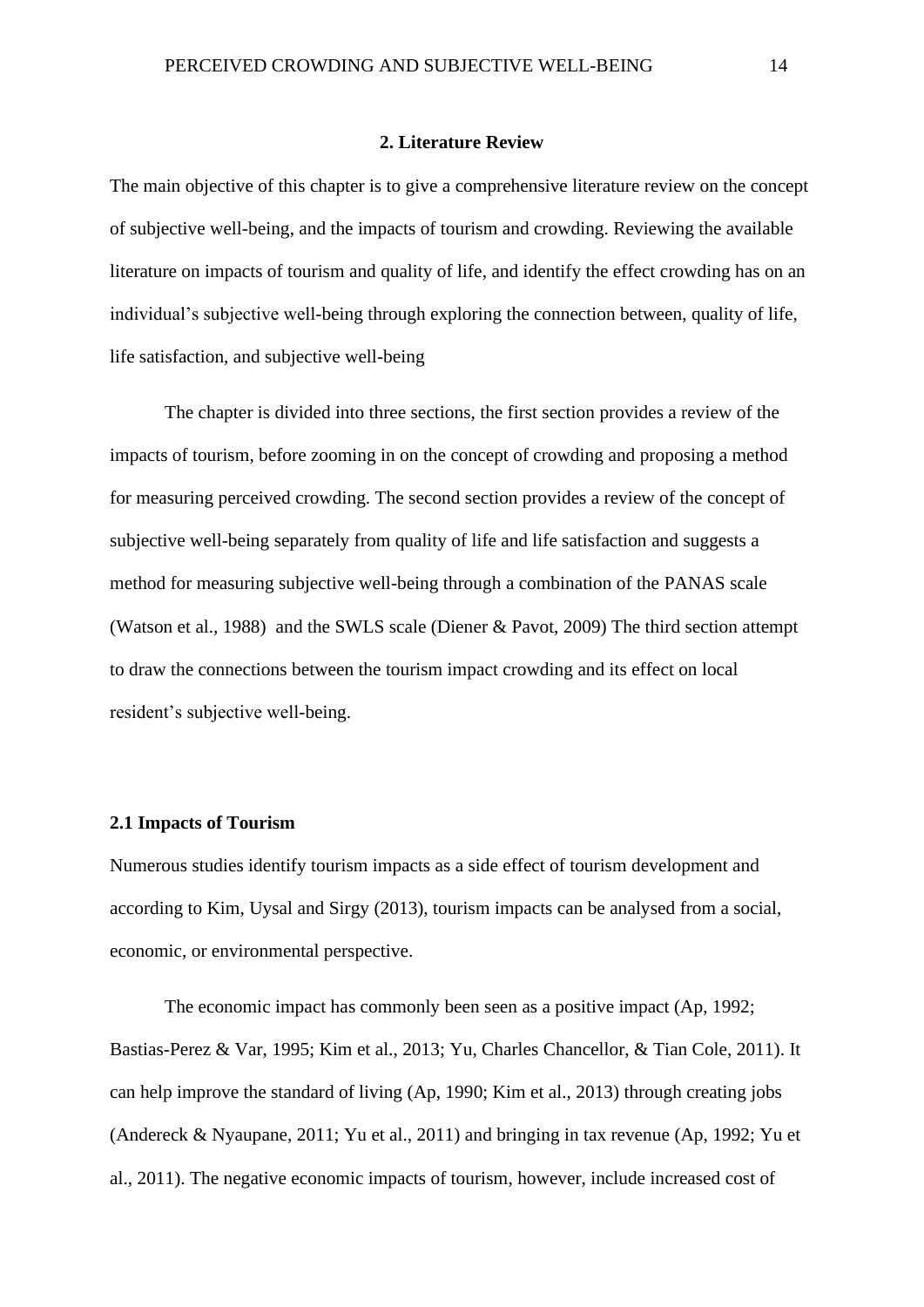living (Ap, 1992; Bimonte et al., 2019; Yu et al., 2011) and an increased cost of housing (Ap, 1990).

Social impacts, both positive and negative, are often identified as a result of tourism. On the negative side of the scale, we find impacts such as traffic congestion (Andereck  $\&$ Nyaupane, 2011; Kim et al., 2013; Yu et al., 2011), crowding (Andereck & Nyaupane, 2011; Bimonte et al., 2019; Gursoy & Rutherford, 2004; Kim et al., 2013; Yu et al., 2011) and pressure on infrastructure (Bastias-Perez & Var, 1995). There are also findings that suggest positive social impacts of tourism, such as access to recreational facilities (Andereck & Nyaupane, 2011; Kim et al., 2013) and better shopping (Ap, 1992). Research by Fennel and Weaver (2005) finds that the negative socio-cultural impacts can be drastically reduced if local residents have a significant amount of control over tourism development and are the main recipients of economic and other benefits.

Tourism also has both positive and negative environmental impacts. Preservation of the environment (Kim et al., 2013) is one of the positive environmental impacts. Even though tourism is thought to be a relatively clean industry (Kim et al., 2013), others have identified negative impacts such as degradation of nature (Yu et al., 2011), pollution (Bastias-Perez & Var, 1995; Yu et al., 2011), waste, reduction of environmental quality (Bimonte et al., 2019), littering, and destruction of natural beauty (Doğan, 1989).

According to Woo, Uysal and Sirgy (2018) how residents perceive the identified impacts of tourism, will influence their satisfaction in certain life domains such as well-being and overall life satisfaction. If residents have a positive perception of the impacts of tourism, the likelihood of them also being positively affected by tourism is greater. However, if their perception of the impacts of tourism is negative, chances are that the impacts will affect the residents negatively as well (Woo et al., 2018).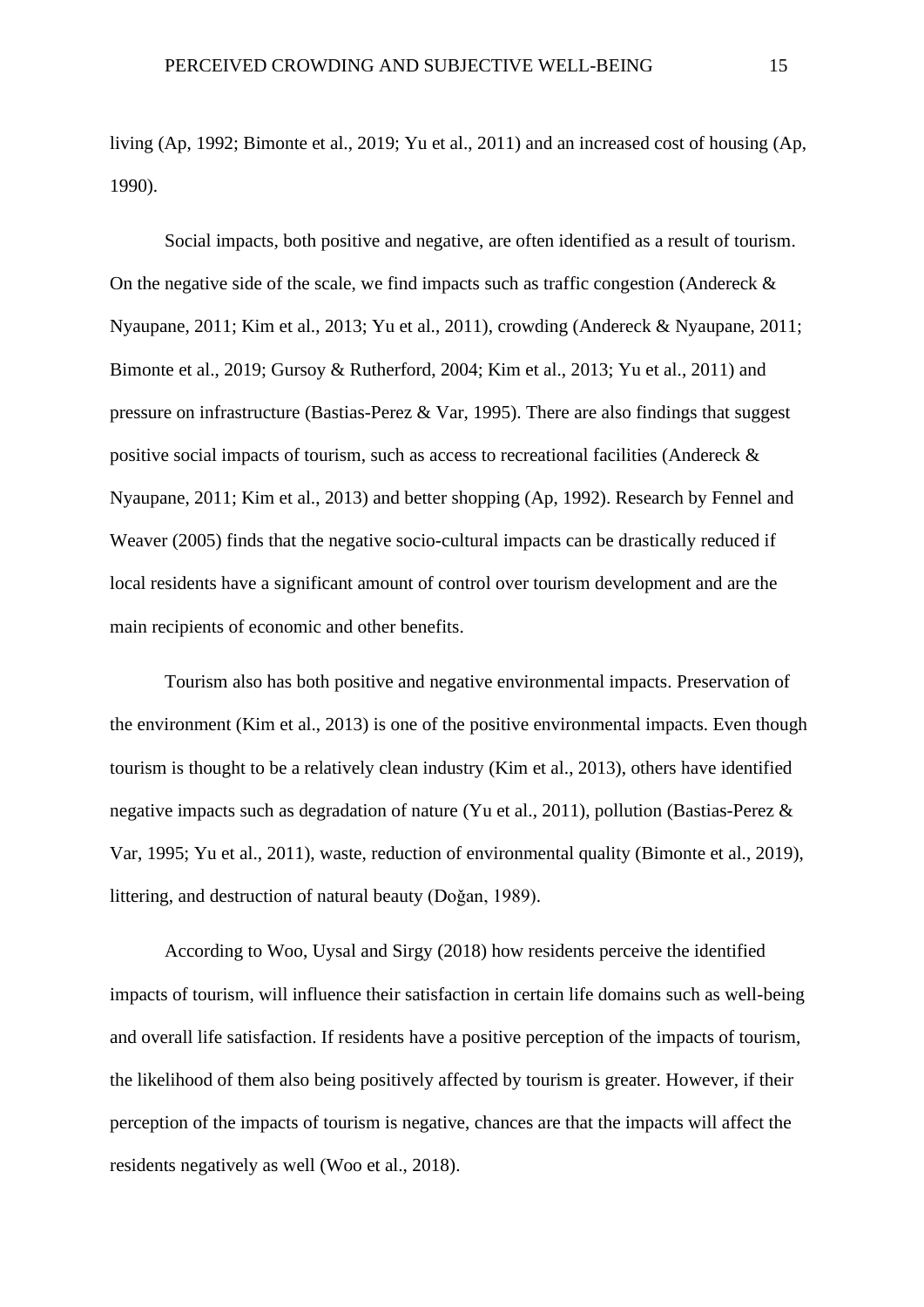Just like any social activity, tourism comes with both positive and negative impacts, how much the impacts affect the residents depend on the number of tourists as well as the type of tourist (Doǧan, 1989). Canavan (2014) states that the impacts of tourism are likely higher in peripheral areas and that impacts may have a greater negative effect on small, tightly knit communities.

#### **2.1.1 Carrying capacity**

<span id="page-16-0"></span>Shelby and Heberline (1984, p. 441) defines carrying capacity as: *"the level of use beyond which impacts exceed acceptable levels specified by evaluative standards"* and describes it as: "*ultimately a number, usually a number of individuals or groups expressed in relation to time and area dimensions"*

According to the World Tourism Organization (1998) tourism carrying capacity is the maximum number of visitors a given destination or territory can bear without compromising its environmental, economic, and socio-cultural characteristics. And according to Bimonte and Punzo (2011), that implies that there are three individual factors that can be used to evaluate carrying capacity, namely: physical, economic, and social. The physical carrying capacity corresponds to environmental resources or territories and at what level of utilization generates irreversible damages. The economic factors correspond with a level of utilization that would decrease the perceived quality of the experience to the point where economic benefits from tourism would decline. Lastly, the social factor locates the point where the perceived social costs reduce the perceived benefits and consequently reduce the residents' quality of life.

The actual physical carrying capacity is seldom reached even if the socially accepted, perceived carrying capacity might already be reaching saturation (Bimonte & Punzo, 2011).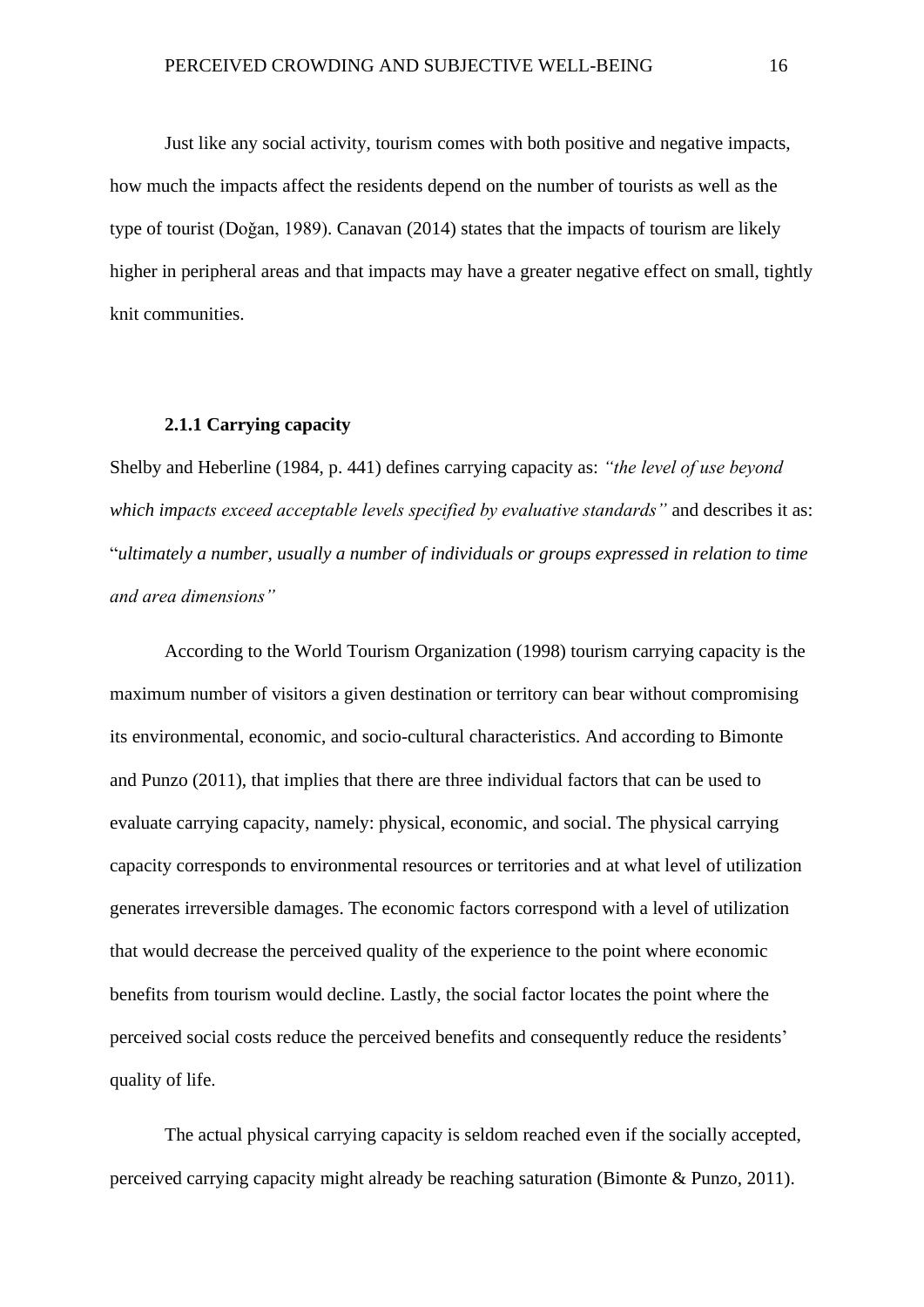The evaluation of carrying capacity will for the sake of this study be based on what is identified as socially acceptable levels of saturation among the local residents, and not the actual physical carrying capacity. The impact and evaluation will be separated (Shelby & Heberlein, 1984) and the perceived impacts will be used as indicators along with the subjective evaluation made by the informants during the interviews.

Zehrer and Raich (2016) state that carrying capacity which entails natural, economic, and social carrying capacity is related to perceived crowding and that physical carrying capacity is reached when all available areas are overcrowded.

#### <span id="page-17-0"></span>**2.2 Crowding as an Impact of Tourism**

Crowding is one of several impacts of tourism that researchers have suggested as having negative social consequences (Gursoy & Rutherford, 2004), and in tourism research, it has been a reappearing topic since the early 1970s (Oklevik et al., 2019). However, it is only more recently that it has been used synonymously with the term over-tourism (Helgadóttir et al., 2019).

Milano, Cheer and Novelli (2018, p. 2) defined over-tourism: "as the excessive growth of visitors leading to overcrowding in areas where residents suffer consequences of temporary and seasonal tourism peaks, which have enforced permanent changes to their lifestyles, access to amenities and general well-being".

The focus on tourism impacts such as crowding through destination and tourism development leads to an assumption that communities have limits of tolerance and if these limits are superseded, the attitude of local residents might change from positive to negative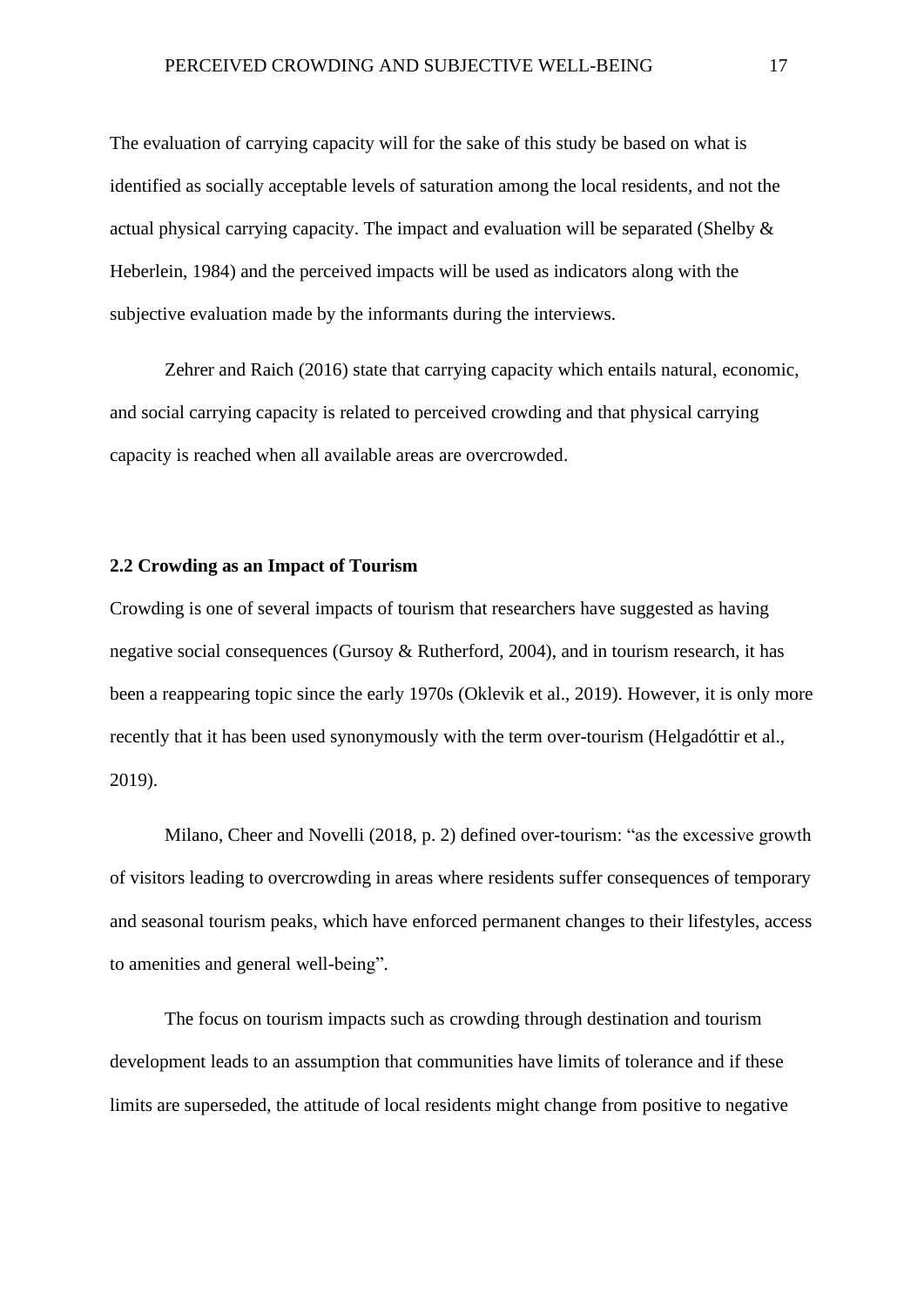(Canavan, 2014). To create tourism resilience, one can avoid a change of attitude through maintaining the community's quality of life at a desirable level (Lew & Cheer, 2018)

Neuts, Nijkamp and Van Leeuwen (2012, p. 651) explain tourism crowding as: "a stress situation which develops as a result of the interference of spatial limitations on social activities" and therefore claims that crowding is a psychological construct that relates to attitudes towards social density. Neuts Nijkamp and Van Leeuwen (2012) states that crowding is a consequence of psychological carrying capacity, and therefore it is both connected to a specific place as well as dependent on the personality of the individual perceiving the crowding.

#### **2.2.1 Perceived crowding**

<span id="page-18-0"></span>Jin, Hu, & Kavan (2016) describes perceived crowding in tourism as an individual's subjective evaluation of human density in specific environments. The perception of crowding arises when the utilization of social and environmental resources surpasses the carrying capacity of the destination (Jin et al., 2016). This definition is supported by Shelby and Heberline (1984) who state that perceived crowding involves a negative evaluation of human density. This is also the definition of crowding that will be utilized throughout this thesis.

It is important to also take into consideration when measuring individuals' preferences, that the perception of crowding is not a static concept, it is a concept consisting of multiple psychological factors. Factors that affects the perception of crowding are individual influences such as personal characteristics and personality traits, as well as environmental influences such as the behaviour of others and tourist encounters (Jin et al., 2016)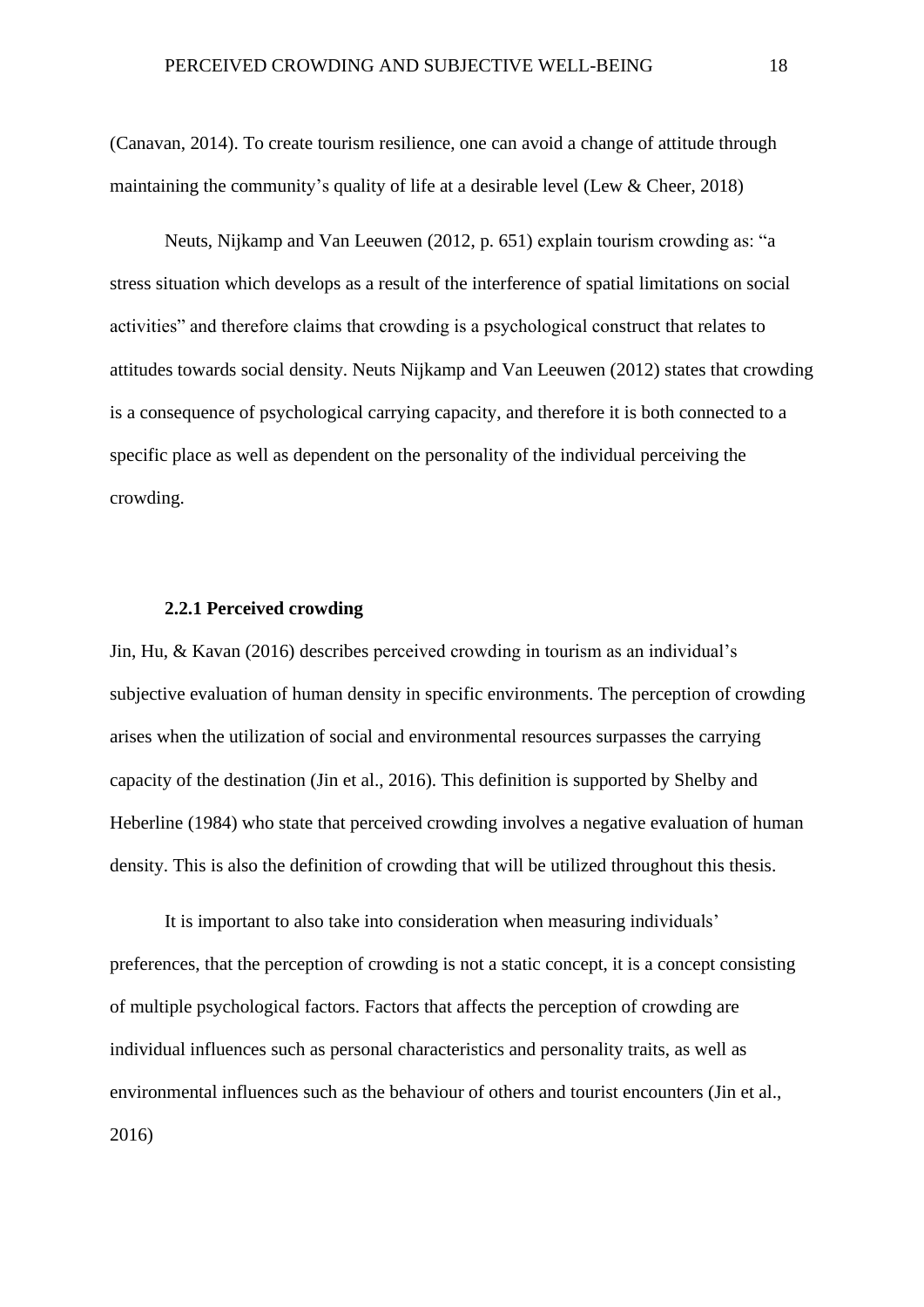Popp (2012) explains that there is a difference between good and bad crowding and that it is important to take into consideration when evaluating perceived crowding. Good crowding is when the crowd adds to the experience, which can lead to enjoyment, while bad crowding is when crowding leads to a feeling of stress.

#### **2.2.2 Measuring perceived crowding**

<span id="page-19-0"></span>To measure perceived crowding the evaluation and impact of crowding will have to be separated (Shelby & Heberlein, 1984). When the impact is removed from the equation only the evaluation is left which can be measured by identifying the underlying indicators. Jin et al, (2016) conclude that perceived crowding can be regarded as an individual's subjective feelings and according to Shelby and Heberline (1984), the ideal way to identifying at what level perceived crowding arises is by using social psychological techniques for establishing group standards. *«it involves measuring individual preferences under a specified set of conditions. If users agree to some extent, a usable standard emerges"*(Shelby & Heberlein, 1984, p. 441).

This thesis is based on the definition of perceived crowding by Jin et al. (2016) and the measuring tools provided by Shelby and Heberline (1984) that states that the way to measure this evaluation is based on the individual's collective perception of what is crowded. In this thesis, the focus is on crowding in connection to tourism, and to identify at what level crowding is perceived among the informants, all twelve informants will evaluate and set the limits to what they understand to be crowding in this specific condition. If the informants individually come to a similar conclusion, that will be the level of measurement utilized in the research.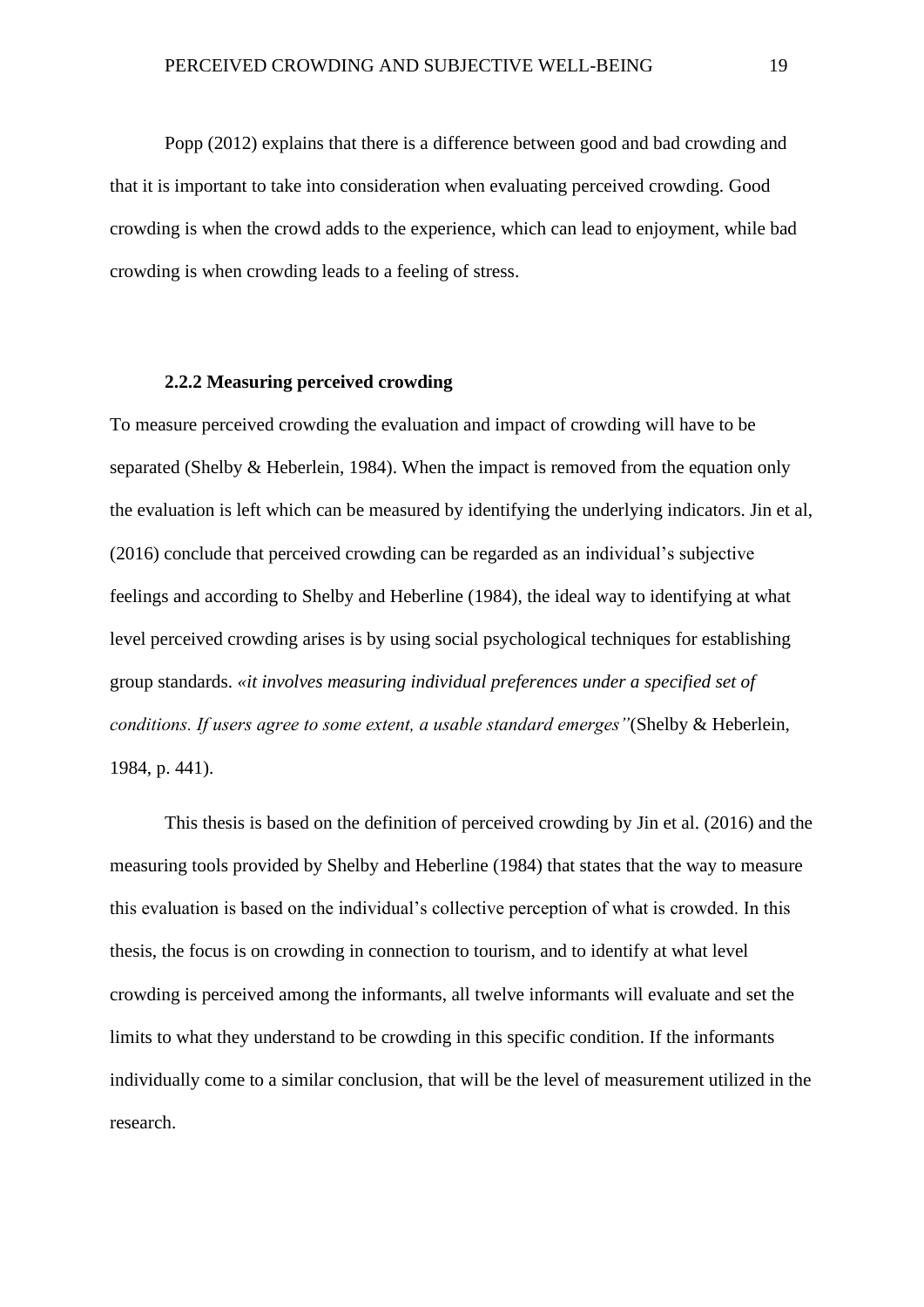#### <span id="page-20-0"></span>**2.3 Well-Being**

Classic philosophers used happiness as an umbrella term for the various aspects of the good life. Social scientists increasingly use the term happiness as a synonym for quality of life and subjective life satisfaction, which is formally referred to as subjective well-being by psychologists (Nawijn & Mitas, 2012).

#### **2.3.1 Quality of life and life satisfaction**

<span id="page-20-1"></span>Quality of life and life satisfaction is interconnected, and life satisfaction is often used as a marker for measuring life quality. The concepts are used interchangeably even if there are certain differences.

*''individuals' perception of their position in life in the context of their culture and value system and in relation to their goals, expectations, standards and concerns. It is a broad ranging concept affected in a complex way by the person's physical health, psychological state, level of independence, social relationships, and their relationships to salient features of their environment.''* (World Health Organization, 1998, p. 1)

In recent years, quality of life (QOL) has become a topic of discussion (Andereck et al., 2005) where the main purpose of researching QOL is to understand local residents' objective and subjective well-being. Looking at subjective quality of life is important since the context for each individual is value-laden and emotive, it entails life satisfaction and feeling of well-being (Andereck et al., 2005; Dissart & Deller, 2000). When individuals evaluate their own quality of life, they do it subjectively, incorporating personal feelings and perception about their environment (Dissart & Deller, 2000) Since quality of life is a subjective experience dependent on a person's feelings and perception it is hard to define (Andereck & Nyaupane, 2011).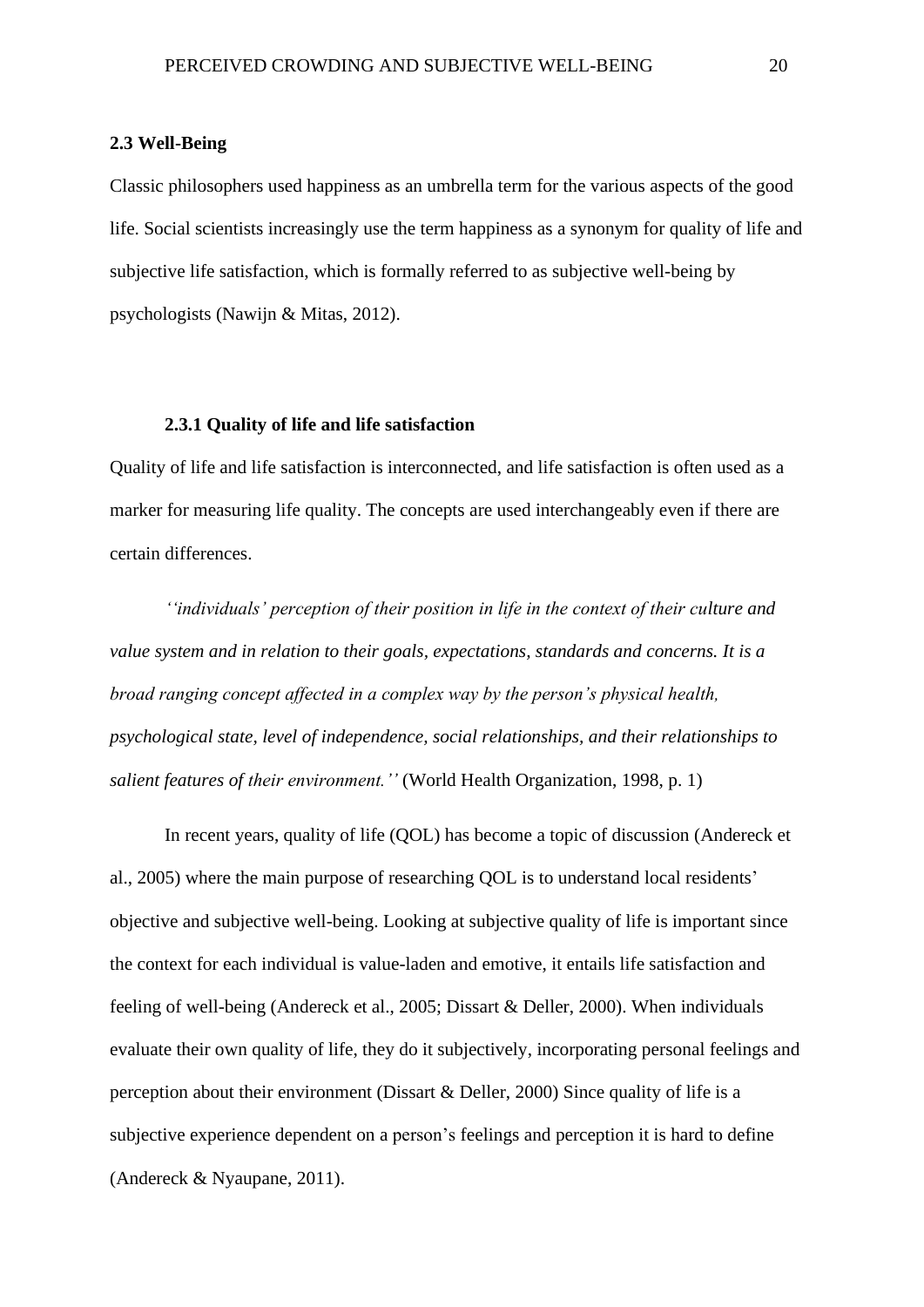To measure quality of life, two different types of indicators have traditionally been used: objective circumstances (such as level of education and income) and subjective circumstances (such as satisfaction with different aspects of life) (Andereck & Nyaupane, 2011).

Lyubomirsky (2001, p. 242) defines life satisfaction as a "sense of well-being about one's life" that is generally derived from satisfaction within certain areas of their lives such as leisure, family, or their material life. Satisfaction with life is seen as the top of the satisfaction hierarchy and is influenced by family, leisure, recreation, work, and their economy (Woo et al., 2018), it can be interpreted as the greater satisfaction with life overall (Sirgy, 2019). McCabe and Johnson (2013) tie it together by explaining life satisfaction as a cognitive judgemental process that consists of a global assessment of a person's life according to their self-identified and weighted criteria in combination with hedonic aspects. Sirgy (2019) states that those with a perceived higher life satisfaction exhibits more support for tourism than those with lower perceived life satisfaction.

#### **2.3.2 Subjective well-being**

<span id="page-21-0"></span>According to Nawijn and Mitas (2012) life satisfaction, happiness, quality of life (QOL), and subjective well-being (SWB) can be interpreted in several different ways. However, there is a distinction between hedonic and eudaemonic levels of SWB. Perceived impacts and the cognitive components are on the eudaemonic level, which has long-lasting effects. On the hedonic level, however, we find the affective components such as activities and aspects of pleasure that gives immediate and short-term gratification.

Both the hedonic and the eudaemonic levels are incorporated into a life rich in meaning with hedonic aspects of pleasure in combination with self-actualization, personal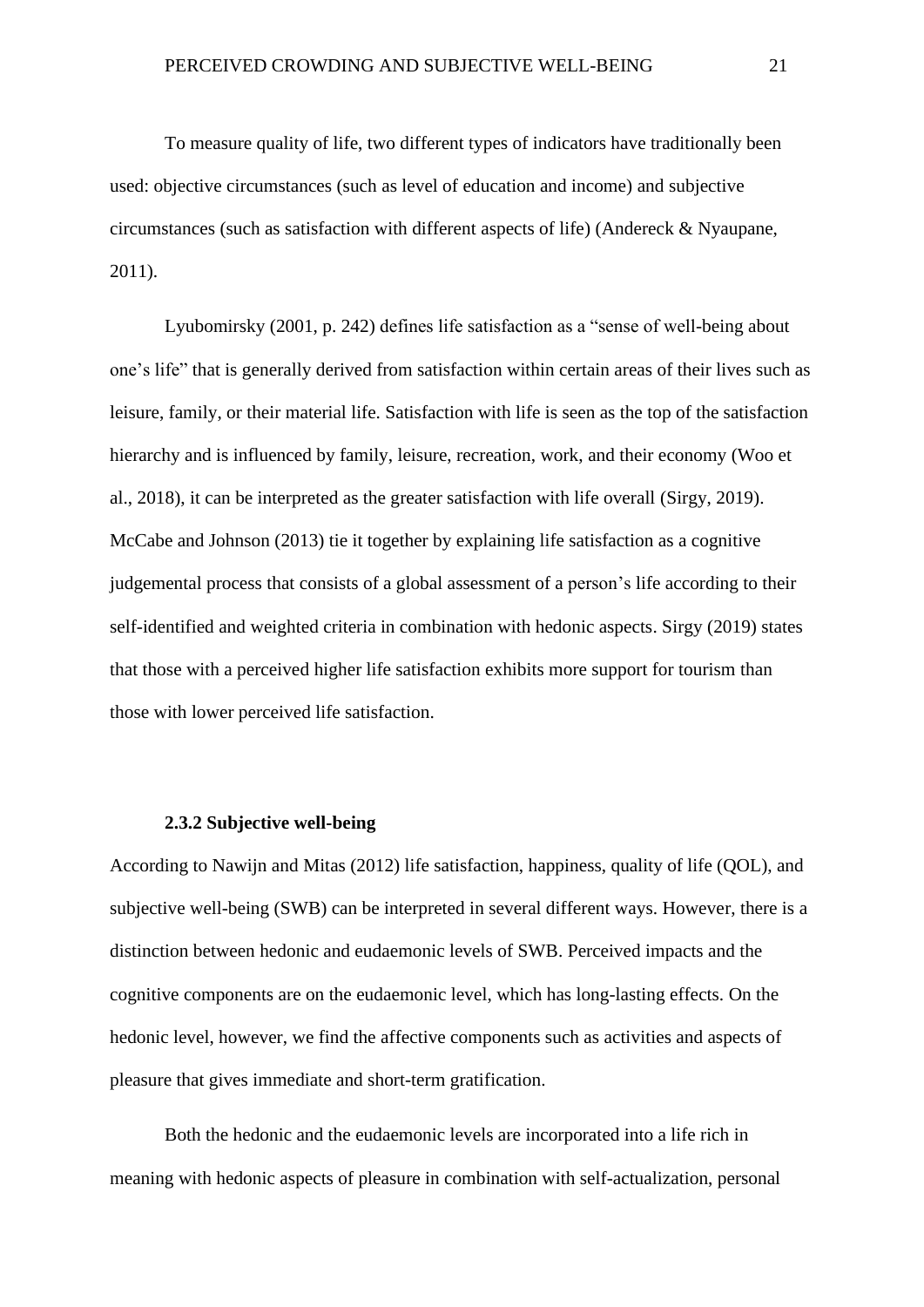growth, and individual life goals (Nawijn & Mitas, 2012). The hedonic level is SWB while the eudaemonic level is referred to as psychological well-being (PWB) (Sanjuán, 2011). Sanjuán (2011) argues that the outer hedonic level is connected to subjective well-being, while Nawjin and Mitas (2012) argue that QOL can be separated into inner and outer qualities where the inner qualities are best suited to measuring SWB.

According to Björk and Sthapit (2017), SWB entails residents' overall sense of wellbeing that can be captured through different concepts such as life satisfaction, positive and negative affect, as well as overall happiness. Diener (2009) divides subjective well-being into three categories; external factors such as economics, internal self-evaluation such as perceptions and feelings, and lastly by the colloquial definition of well-being used in everyday conversation (Diener, 2009; Yu et al., 2011)

Research on subjective well-being mainly draws information from two sources, to what degree we get what we want out of life and how well we feel the majority of the time. These two components of subjective well-being are the affective and the cognitive components (Nawijn & Mitas, 2012). From a purely theoretical point of view, subjective well-being is a picture of how individuals feel in general as well as an index of whether the individual's needs are fulfilled (Nawijn & Mitas, 2012).

The definition of well-being that will be used in this thesis, is the definition of Diener, Oishi and Lucas (2003), who defined subjective well-being as an individual's cognitive and affective evaluation of their life. According to Diener and Suh (1997), subjective well-being consists of three interrelated components. There is life satisfaction, pleasant affect, and unpleasant affect. All three are important to be able to evaluate subjective well-being (Diener et al., 2003). *"As the term indicates, subjective well-being is primarily concerned with the*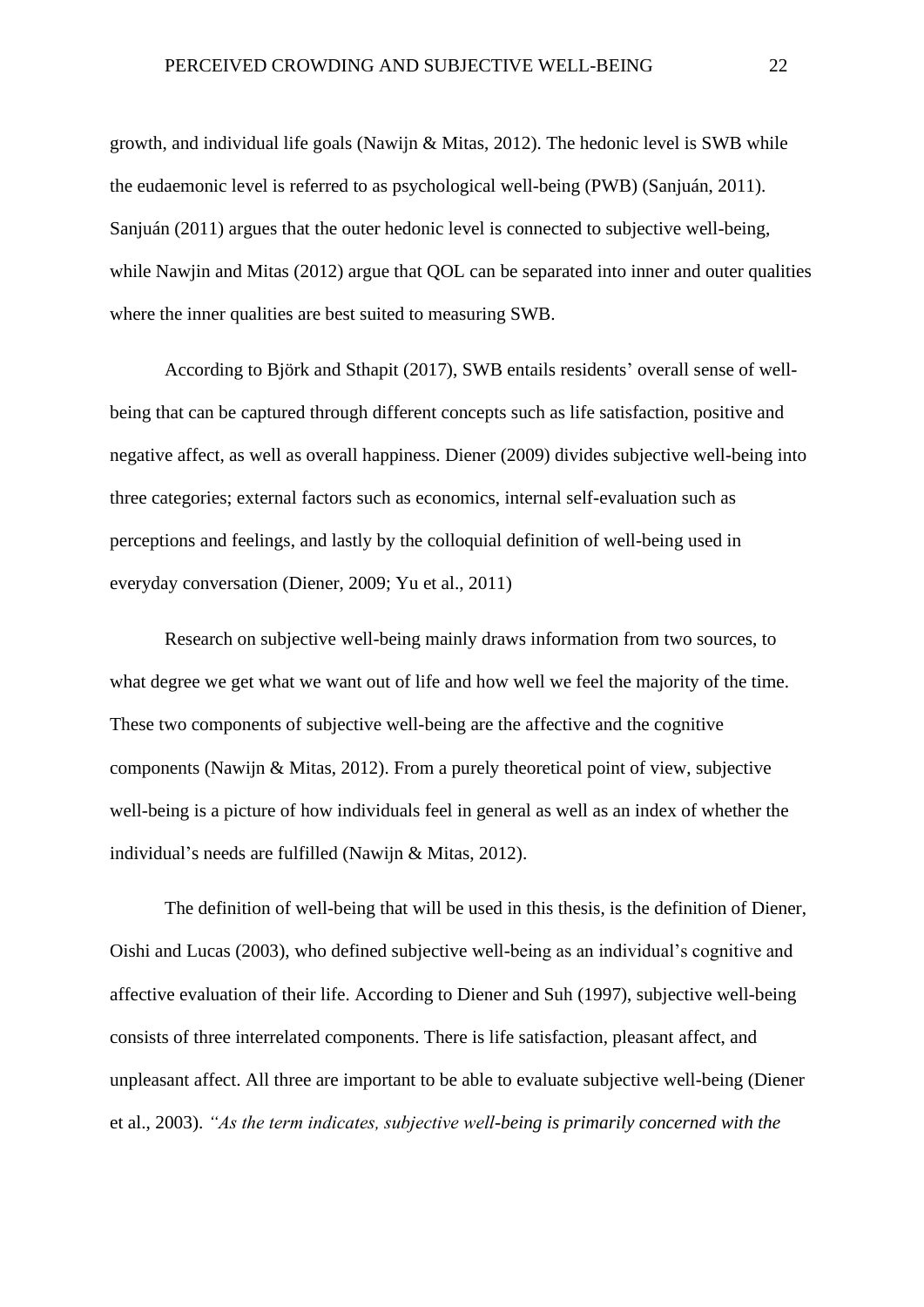*respondents' own internal judgment of well-being, rather than what policymakers, academics, or others consider important"* (Diener et al., 2003, p. 201).

#### **2.3.3 Measuring subjective well-being**

<span id="page-23-0"></span>Gasper (2005) defines objective well-being (OWB) as non-feeling types of behaviour and achievements, such as physical health, learning, mobility, and social participation. Gasper (2015) goes on to explain that OBW can influence SWB and the subjective evaluation of the individuals' satisfaction with different life aspects (Andereck & Nyaupane, 2011).

To measure individual perception of both life quality, positive and negative affect, two different scales will be utilized and adapted in this thesis: Pavot and Diener's (2009) satisfaction with life scale (SWLS) and Watson, Clark and Tellegen's (1988) positive and negative affect scales (PANAS). Both of these scales are survey-based and quantitative in nature and will, for the purpose of this thesis, be adapted to open-ended interview questions to fit with the qualitative approach applied in this thesis.

#### *2.3.3.1 PANAS*

PANAS is a 10-item scale to measure the two, primary dimensions of moods. Positive affect (PA) on one side of the scale and negative affect (NA) on the opposite side of the scale. The PA scale is connected to social activity and shows whether a person feels enthusiastic, active, and alert. A high score on PA means high energy levels, concentration, and pleasure, while a low PA score shows a state of distress and apathy. The NA scale is connected to perceived stress and is a dimension of melancholy and uninspired undertakings and is comprised of an array of indifferent mood states such as contempt, fear, guilt, nervousness, and distrust. While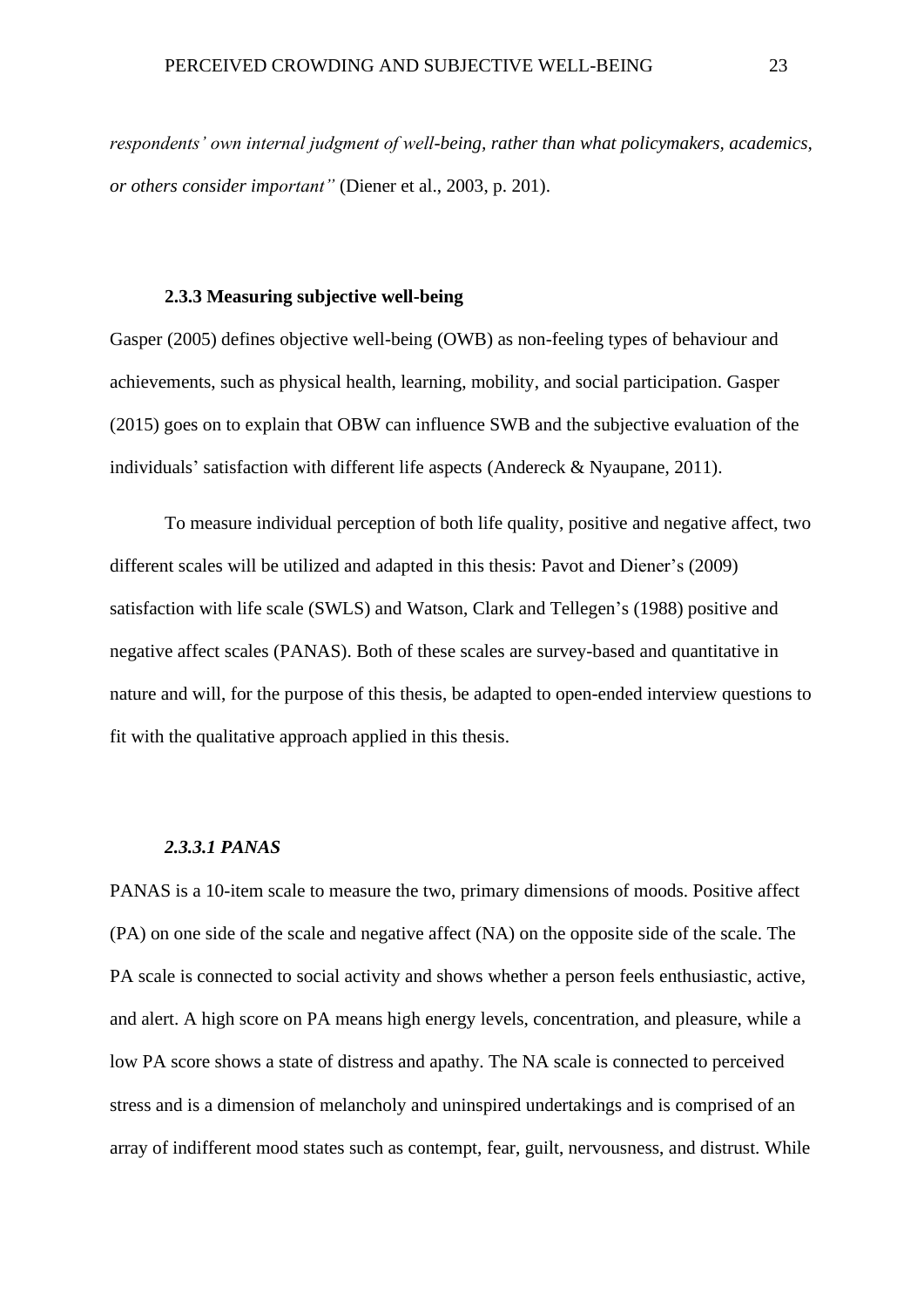a low score on NA is a state of peace and tranquillity (Watson et al., 1988). According to Watson et al. (1988), the PANAS scale is the best and most reliable way to measure the primary mood dimensions.

The PANAS scale is usually meant to be used as a quantitative measuring tool. However, due to the qualitative nature of this thesis, the scale has been used to identify the feelings on the scale, not to measure the level of the feelings. The levels are analysed out of the context of the interview and the responses of the informants. The chosen approach is also made to be able to measure the perception of PA and NA in connection to tourism and specifically to over-tourism.

#### *2.3.3.2 SWLS*

The Satisfaction with life scale (SWLS) measures general satisfaction using five questions on a seven-point licker scale (McCabe & Johnson, 2013). It was designed to measure cognitive judgments of life satisfaction rather than affect. The five questions should be answered on a scale varying from "Strongly agree" to "strongly disagree". It measures global life satisfaction with life as a whole instead of one specific area (Sanjuán, 2011). The items are global instead of specific in nature, which allows the participants to weight their lives according to their own values. This further allows for assessment of an informant's global judgment of their life satisfaction, which is predicted to be subject to a comparison of life circumstances and the informant's subjective standards (Diener & Pavot, 2009).

Similar to the PANAS scale, the SWLS is also originally a quantitative measuring tool. For the sake of this study, however, the statements in the SWLS scale has been modified into open-ended interview questions. This has been done to measure the meaning behind their opinions instead of measuring at what level they perceive their subjective life satisfaction.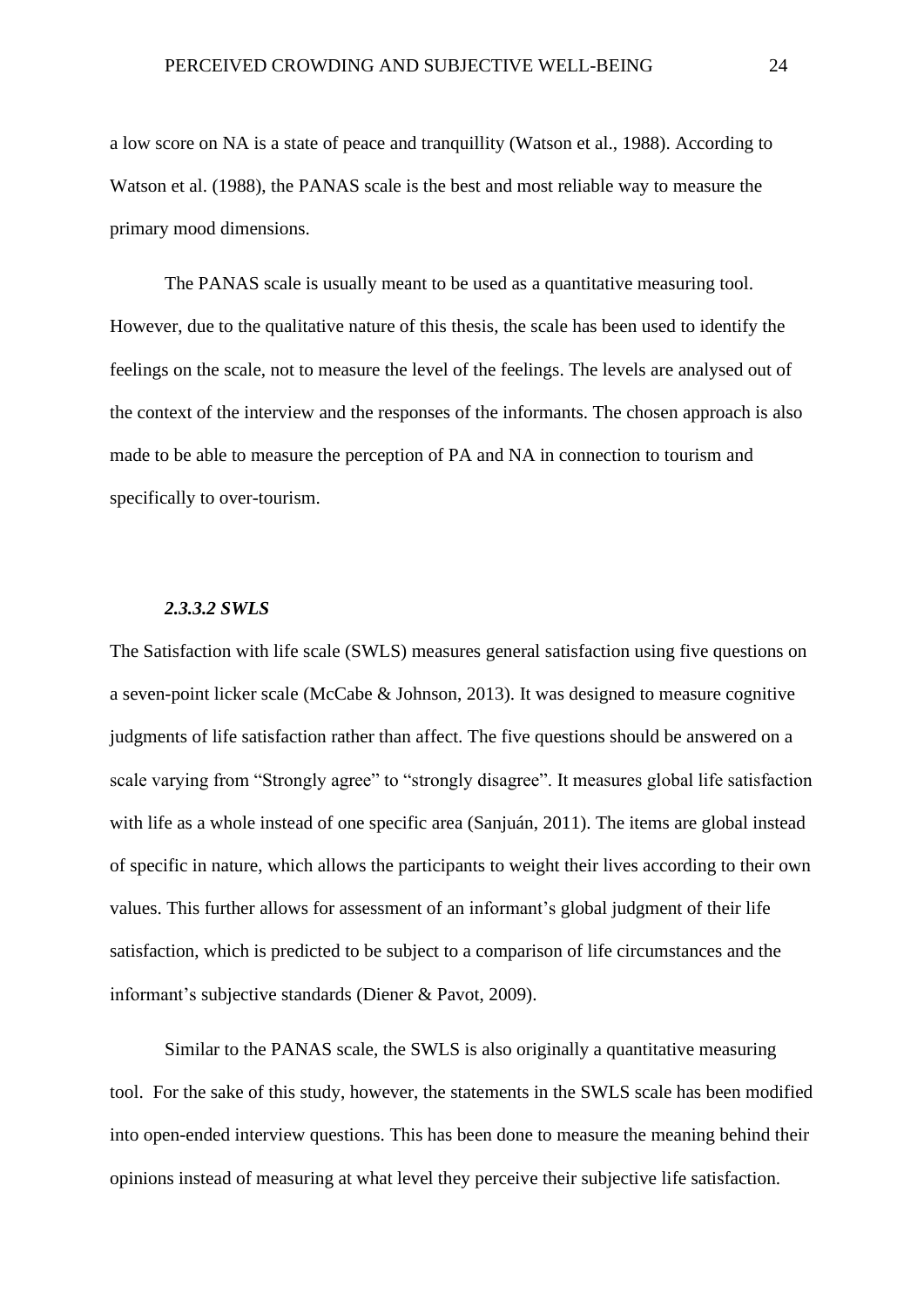# <span id="page-25-0"></span>**2.4 Crowding and Well-Being**

Research on tourism impacts in connection to subjective well-being has become increasingly popular over recent years. However most of the research has focused on the tourists' SWB (Bimonte et al., 2019), and few have investigated how the residents' perception of tourism impacts have impacted their quality of life (Andereck & Nyaupane, 2011). Previous studies have mainly been impact studies and studies of host attitudes which primarily have focused on the influence of tourism on entire communities, quality of life studies to the contrary focus on the effects on individuals (Allen, 1990). Milano, Cheer and Novelli`s (2018) state that a consequence of crowding is that it can affect the general well-being of residents. According to Arnberger (2007), this is particularly relevant if the perceived crowding contributes to the displacement of the residents from their usual areas of recreation. Bimonte et al. (2019) stress the importance of focusing on the residents' well-being and attitudes in successful tourism development.

Research on impacts of tourism in connection to quality of life often focuses on studies of residents attitudes concerning community impact and environmental challenges (Helgadóttir et al., 2019), even if the local inhabitants' attitude towards tourism appears to be dependent of their perception of the costs and benefits they acquire from tourism (Teye, Sirakaya, & F. Sönmez, 2002). Riddestaat, Croes and Nijkamp (2016) see the connection between quality of life and tourism development as a complicated yet mutual relationship. That the development of tourism should have as a purpose to increase the quality of life for local residents (McCool and Martin, 1994). Researchers have identified several factors that can influence quality of life, including visitor numbers, the number of local inhabitants, visitor types, and the social exchange relations between visitors and residents (Barbra A.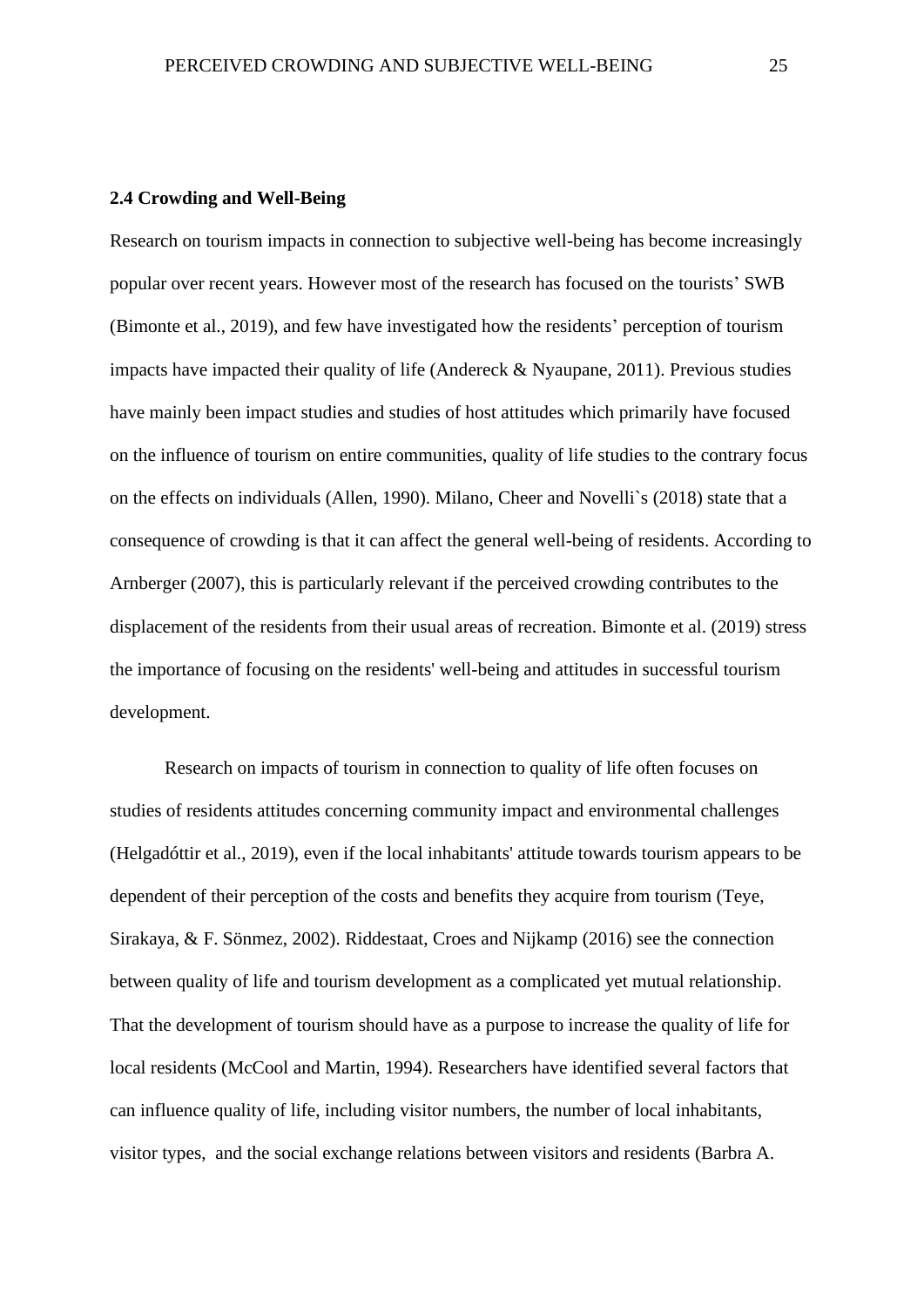Carmichael, 2006). Previous research on the impact of tourism separate between impacts of a socioeconomic, cultural, environmental, and overall quality of life character (Nawijn & Mitas, 2012).

Economic and social exchange theory recognizes tourism as an exchange process between residents and visitors (Ap, 1992; Bimonte & Punzo, 2011). However, when the balance between cost and benefit is skewed in favour of the visitor and the cost is placed on local communities, the locals may become apathetic and even hostile towards visitors (Deery, Jago, & Fredline, 2012; Moyle, Croy, & Weiler, 2010). Residents see tourism as a dual phenomenon where they recognize the economic relevance and at the same time feel the impact on their everyday life and general life satisfaction (Bimonte et al., 2019).

Tourism can have negative effects such as crowding, parking problems, traffic congestion, littering, crime, increased cost of living, and friction between visitors and residents, which can all be detrimental to life satisfaction of the local residents (Ap & Crompton, 1993; Bastias-Perez & Var, 1995; Dissart & Deller, 2000; Mccool & Martin, 1994). In some cases, residents might end up feeling alienated in their own communities (Tosun, 2002a; Williams & Lawson, 2001). Rapid growth in the number of arrivals has been found to particularly increase the potential conflicts and the perception of crowding among locals (Bimonte et al., 2019). Some of the consequences of crowding are a reduction in quality and quantity of recreational and social situations for the locals, and predictors of subjective well-being are social capital and sociability (Bimonte et al., 2019), tourists intruding on the locals' personal space might, therefore, lead to temporary or even long term negative effects on the local residents' subjective well-being.

Tourism can have a tremendous impact on peoples' quality of life (Andereck & Nyaupane, 2011) and it has been found that the residents perceived impacts of tourism affects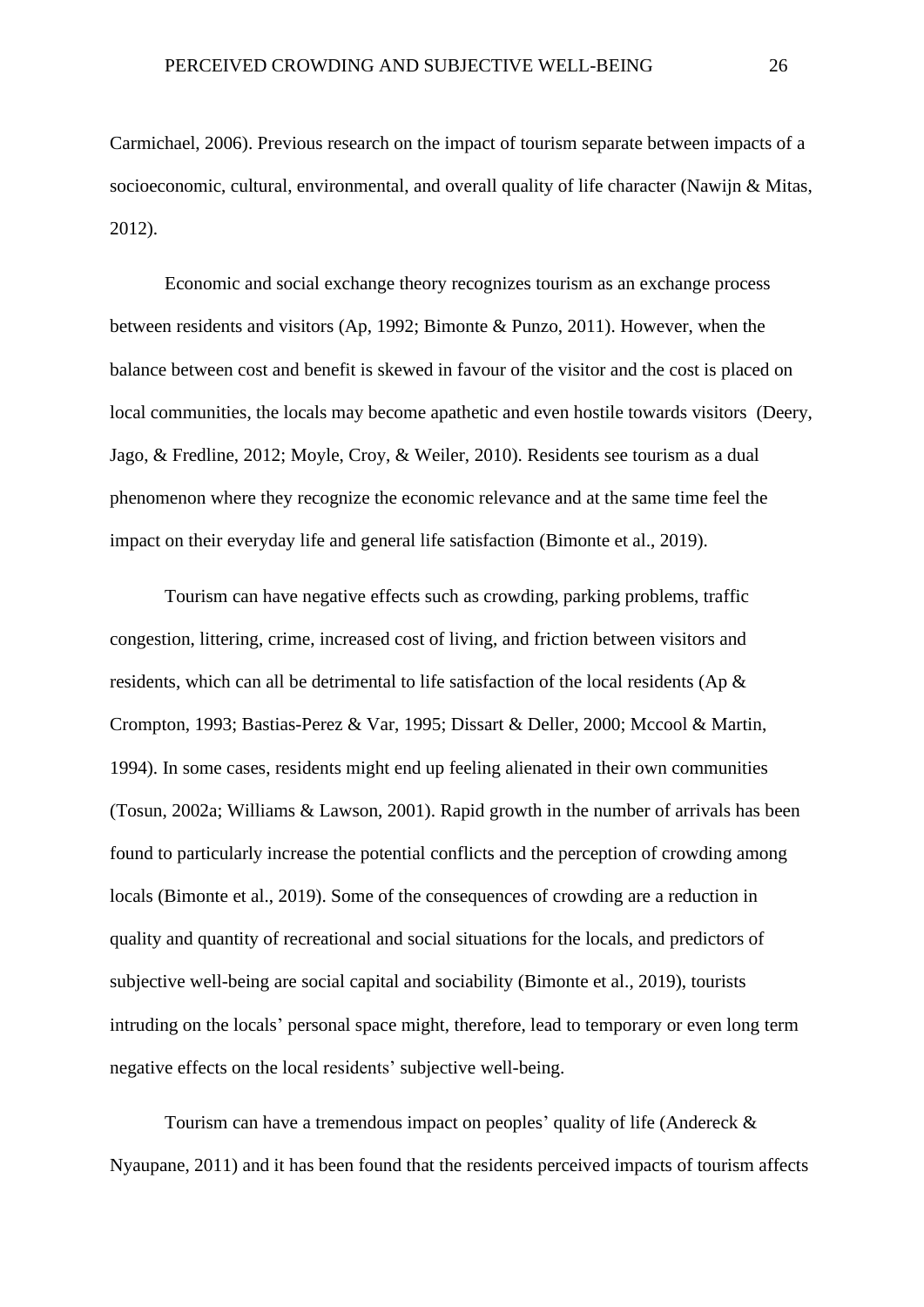their individual sense of well-being (Uysal, Sirgy, Woo, & Kim, 2016), which consequently affects their life satisfaction (Kim et al., 2013). According to Nawijn and Mitas (2012), approximately 9% of the variance in local inhabitants' life satisfaction could be attributed to tourism impacts, thus providing evidence for the correlation between perceived impacts of tourism and subjective well-being.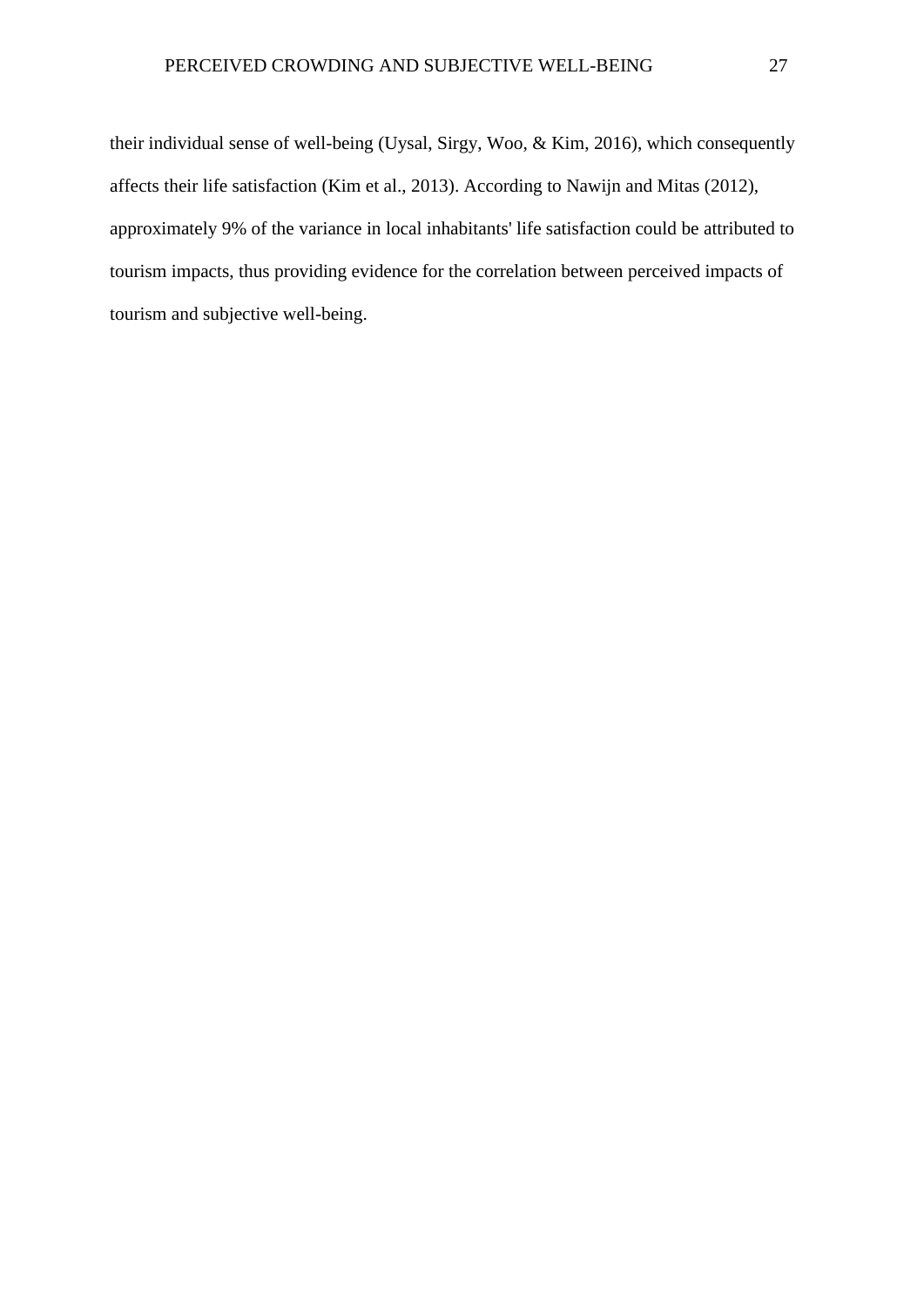#### **3. Methodology**

<span id="page-28-0"></span>This chapter focuses on the methodological approach and design utilized in this study. It describes the data collection process, the sampling strategy, the design of the interview guide, transcription procedures, as well as the coding process. The chapter concludes with an elaboration of issues related to reliability, validity, the role of the researcher, and ethical issues.

#### <span id="page-28-1"></span>**3.1 Methodological Approach and Design**

Methodology relates to how one, as a researcher, attempts to approach and uncover reality (Jacobsen, 2015). The choice of whether to follow a quantitative or a qualitative methodological approach was, in this study, determined by the study's overarching research question. Since the major difference between qualitative and quantitative approach is the approach to data collection (Harboe, 2013), I had to evaluate what I wanted to answer through my research. The purpose of this thesis was to identify any effects perceived crowding have on the subjective well-being of locals in small villages. In qualitative research, the focus is on exploring a defined empirical field in dept, with the main objective of gathering nuanced information that needs to be interpreted within a larger context (Harboe, 2013). In the present study, the qualitative approach was therefore considered to be the most suitable approach, as it enabled me to go deep into the chosen empirical field through conducting interviews with a limited number of informants.

The research conducted for this thesis can furthermore be described as exploratory since the connection between perceived crowding and local inhabitants' subjective well-being has remained fairly underexplored (Helgadóttir et al., 2019). Exploratory research is applied when a subject is fairly new and unexplored, but it seldom generates conclusive results. Instead, it seeks to generate new ideas and hypotheses that can be addressed in future research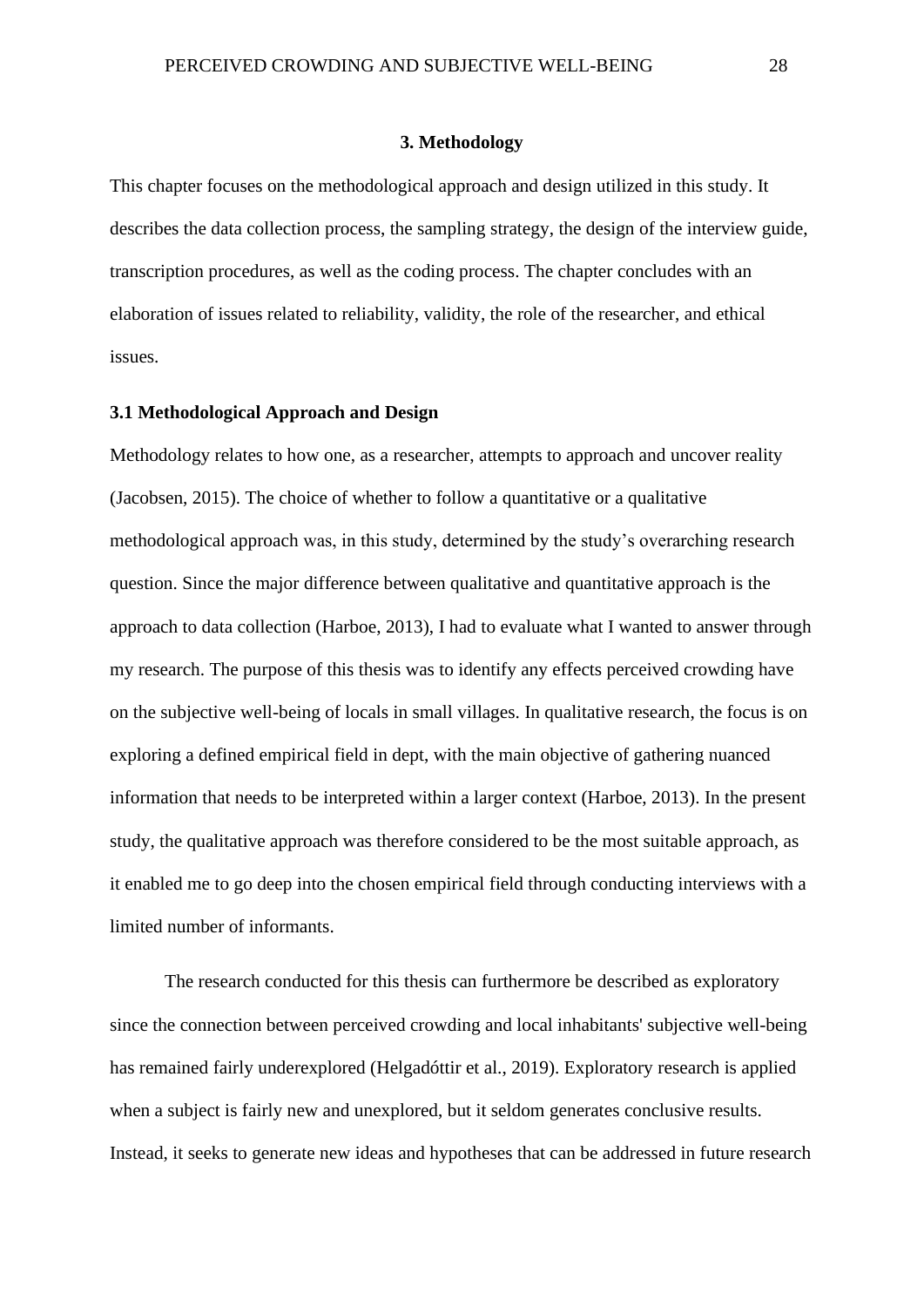(Neuman, 2014a). Neuman (2014a, p. 43) describes the need for the researcher to be *"creative, open minded, and flexible"* when conducting exploratory research. To conduct this type of research, the researcher must: *"adopt an investigative stance; and explore all sources of information".* This type of research can be challenging due to its lack of guidelines and loosely defined steps and it is therefore vital that the researcher asks creative questions and is open to the possibility that newly discovered aspects can turn out to be of key importance.

#### <span id="page-29-0"></span>**3.2 Sampling Strategy**

The sampling strategy used in this thesis is the snowball strategy, which Neuman (2014a, p. 280) refers to as a: *"network, chain referral, reputational and respondent driven"* sampling strategy. The name of the strategy is derived from the analogy of a snowball that starts with a few respondents and as it rolls it "picks up" more and more respondents along the way. It starts small and gradually grows bigger and bigger throughout the process as new respondents are recruited through the previous respondents' network (Neuman, 2014a). It is, in other words, a multistage sampling technique that starts with a few respondents and gradually spreads out as the informants are used as a source of additional informants (2011). Neuman (2014a, p. 275) explains the process of sampling as: "*A non-random sample in which the researcher begins with one case and then, based on information about interrelationships from that case, identifies other cases and repeats the process again and again*".

The snowball strategy is a nonprobability sampling method. Nonprobability sampling is a technique where the researcher chooses samples based on their subjective judgment instead of random selection. Consequently, the strategy is not concerned with representability, and do not adhere to statistical calculations or prescribed levels of precision (Veal, 2011). In qualitative research, it is instead the relevance of the sample to: *"the research topic rather*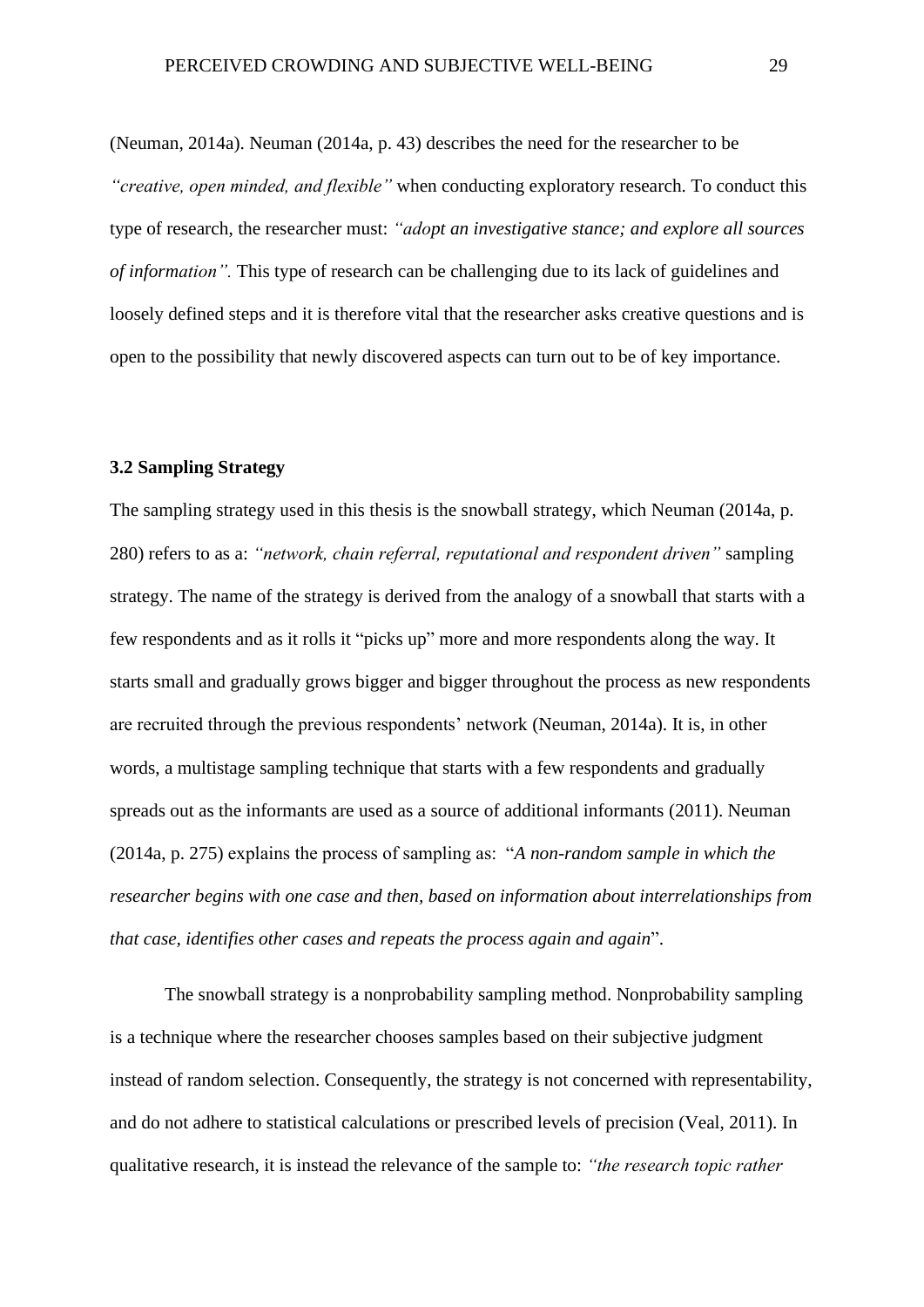*than their representativeness which determines the way in which the people to be studied are selected"*(Flick, 1998, p. 41)*.*

#### **3.2.1 Sample**

<span id="page-30-0"></span>In preparing for data collection for this thesis, snowball sampling (Neuman, 2014a) was utilized. The project leader for local democracy in the new municipality of Senja was contacted and requested to assist in the selection of one central person in each of the preselected villages. These subjects were selected based on their involvement in local politics and engagement in their local communities. After talking to these subjects on the phone, they were asked to provide the names of one or more subjects that might be interested in partaking in the project. This subject was then contacted based on the previous subject's recommendation and the procedure was repeated until the same names begun to come up again and again. This procedure resulted in a sample size of 13 informants of different ages, gender, and occupation. At the last minute, however, one of the informants had to withdraw from the project due to health-related issues connected to the Covid-19 pandemic. Initially, efforts were made to replace the informant, but as the remaining 12 interviews were conducted and saturation was achieved, no further effort was made to replace the 13<sup>th</sup> informant.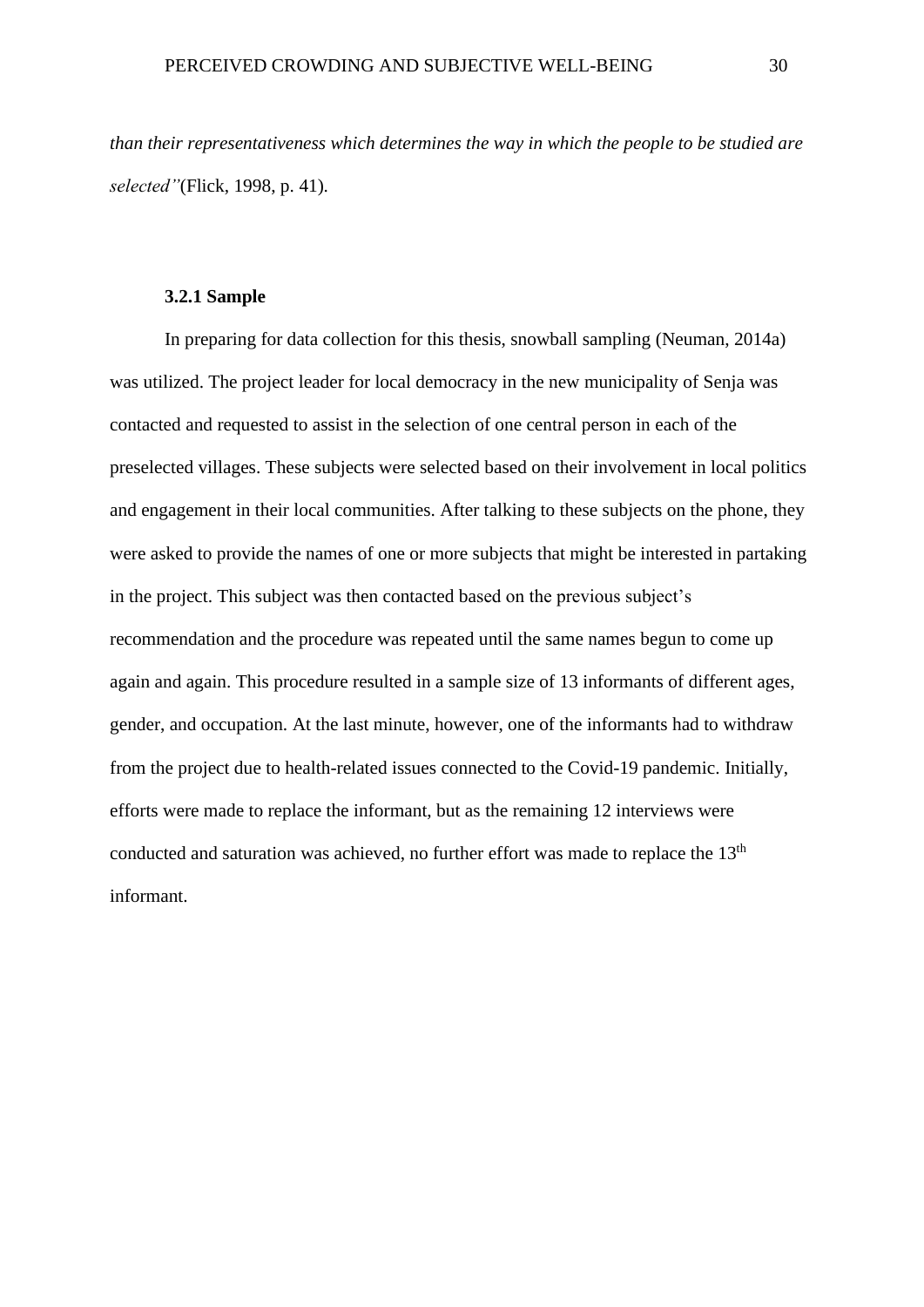| <b>Informant number</b> | <b>Gender</b> | Age | <b>Education level</b> |  |
|-------------------------|---------------|-----|------------------------|--|
|                         |               |     | Higher education 3     |  |
| 1                       | Female        | 86  | years                  |  |
| $\overline{2}$          | Female        | 65  | None                   |  |
|                         |               |     | Higher education 5     |  |
| 3                       | Male          | 42  | years                  |  |
| 4                       | Male          | 48  | Highschool             |  |
| 5                       | Female        | 80  | none                   |  |
|                         |               |     | Higher education 8     |  |
| 6                       | Female        | 44  | years                  |  |
|                         |               |     | Practical education 2  |  |
| 7                       | Male          | 54  | years                  |  |
|                         |               |     | Higher education 7     |  |
| 8                       | Male          | 33  | years                  |  |
| 9                       | Female        | 36  | Highschool             |  |
| 10                      | Female        | 59  | None                   |  |
|                         |               |     | Practical education 2  |  |
| 11                      | Male          | 33  | years                  |  |
|                         |               |     | Higher education 5     |  |
| 12                      | Female        | 49  | years                  |  |

Table 1: Informant overview.

## <span id="page-31-0"></span>**3.3 Interviews**

The research interview is an interpersonal situation, a conversation between two parties regarding a topic of mutual interest (Kvale & Brinkmann, 2015). The interview is conducted to get insight into a person's experiences from their subjective point of view (Brinkmann and Tanggard, (2012). Since the objective of this research is to discover how perceived crowding might influence and affect local inhabitant's subjective well-being, in-depth interviews were considered to be the most suitable approach. In this study, twelve in-debt interviews were conducted, and according to Harboe (2013), such a limited number of informants can be appropriate when the goal is to gain a deep understanding of a specific topic using qualitative methods. Natural restrictions such as time, resources and access to interview subjects (Jacobsen, 2015; Kvale & Brinkmann, 2015) were also factors that limited the number of interviews planned.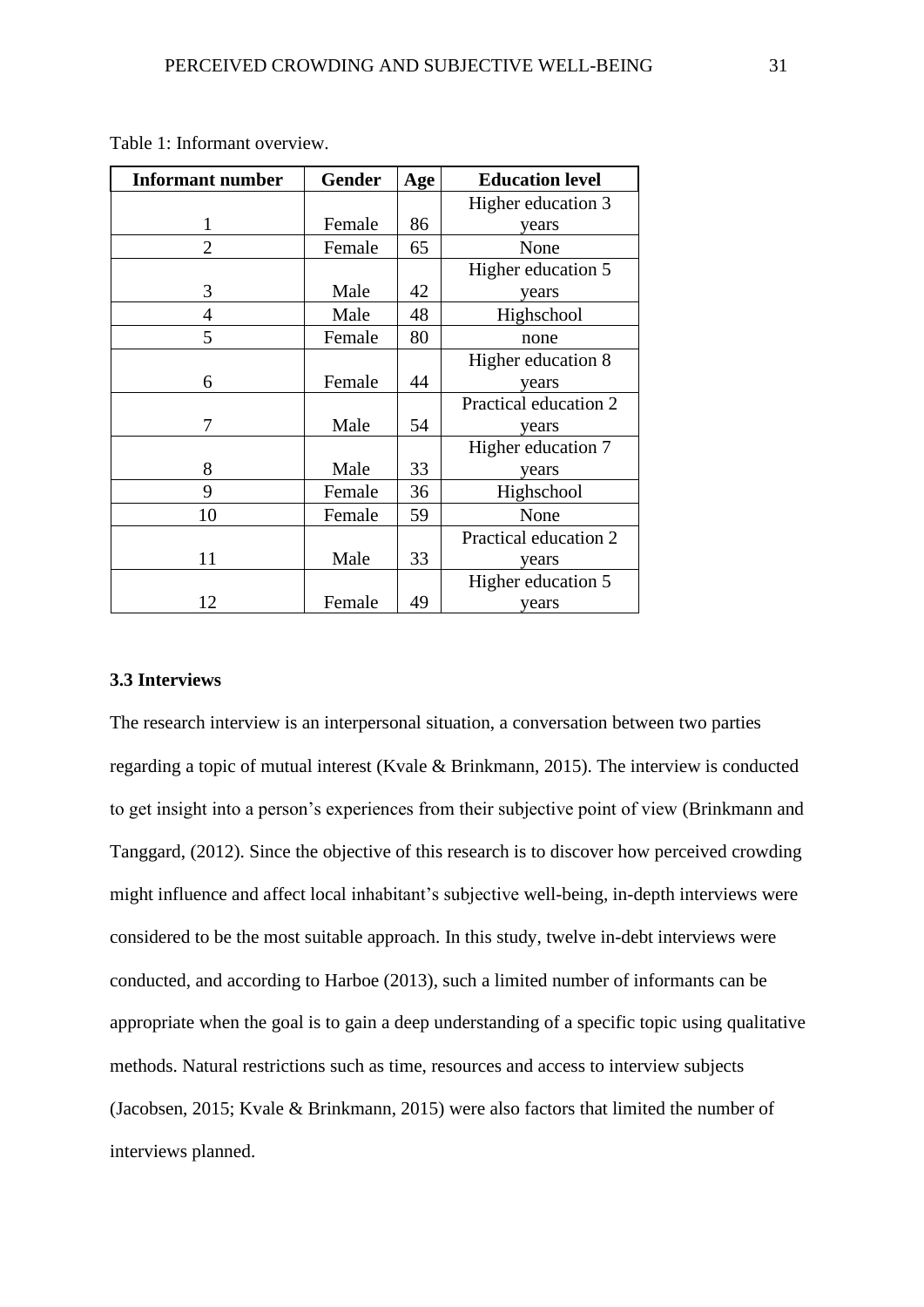For the purpose of this study, in-depth, semi-structured interviews (Bailey, (2007) were chosen as the data collection method. Semi-structured interviews usually utilize an interview guide with specific questions organized under different topics and unlike a structured interview, the flow is more dynamic during a semi-structured interview. Even though the questions are prepared in advance the interviewer is not locked to a specific order. The interviewer is free to rearrange the order as well as skip previously answered questions altogether (Bailey, 2007)

The initial plan was to conduct the interviews face-to-face since part of the information exchange relies on developing a personal relationship with the interview-subjects, and the opportunity to do so might be reduced when the interview is conducted through the phone or through other forms of electronic communication (Harboe, 2013). However, due to the outbreak of Covid-19 and the restrictions enforced by the Norwegian government, face-toface interviews became unfeasible overnight, and the interviews had to be conducted through the phone. Jacobsen (2015), however, supports conducting interviews electronically either through telephone or Skype, both for convenience and for cutting costs. Sturges and Hanrahan (2004) actually recommend conducting phone interviews rather than face-to-face interviews due to the perceived anonymity that comes with not being seen by the interviewer, which can have a positive effect when discussing sensitive topics. In this case however, it was done out of necessity as a consequence of governmentally imposed restrictions and not as an active choice.

#### **3.3.1 Interview guide**

<span id="page-32-0"></span>Prior to the data collection, an interview guide was created following Castillo-Montoya`s (2016) four phase process of interview protocol refinement. The four-phase process was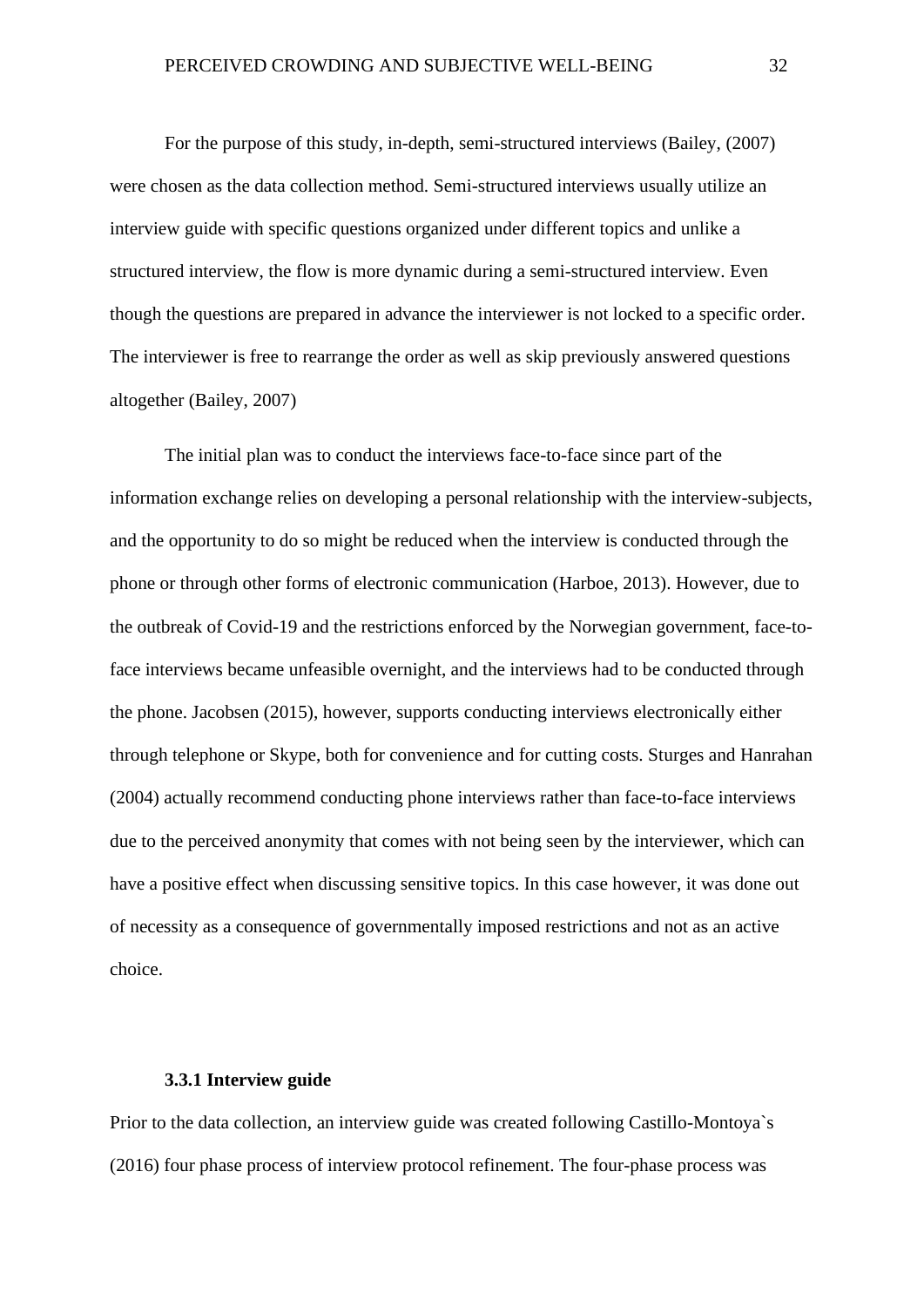utilized both as a foundation for the development of the interview guide and to strengthen its reliability.

The first phase in the process is: *"Ensuring interview questions align with research questions"* (Castillo-Montoya, 2016, p. 812)*.* The main research question of this thesis encompasses two separate concepts: subjective well-being and perceived crowding. Therefore, to make sure that the interview guide aligns with the research question, the interview guide was divided into three sections. The first section focused on the informants' perception of crowding, the second addressed subjective well-being and the third drew the two concepts together in an effort to make sense of the connection between them. To measure subjective well-being, a combination of the PANAS Scale (Watson et al., 1988) which measures positive and negative affect, and the Satisfaction with life scale SWLS (Diener  $\&$ Pavot, 2009) which seeks to evaluate an individual's cognitive judgment of life satisfaction, was translated from quantitative measuring scales to qualitative open-ended interview questions.

Castillo-Montoya`s (2016, p. 812) second phase is: *«Constructing an inquiry-based conversation"* which, according to the author, can be achieved through the construction of an interview protocol that contains varied interview questions, using follow-up questions and following the social rules of ordinary conversations. The variation of questions and follow-up questions have been maintained through phase one, the social rules of an ordinary conversation were maintained by the interviewer throughout the interviews to the best of his capability.

Phase three: *"Receiving feedback on interview protocols"* (Castillo-Montoya, 2016, p. 812) can be achieved through close reading of the interview guide and receiving peer feedback on the interview questions, which in this thesis was achieved through feedback from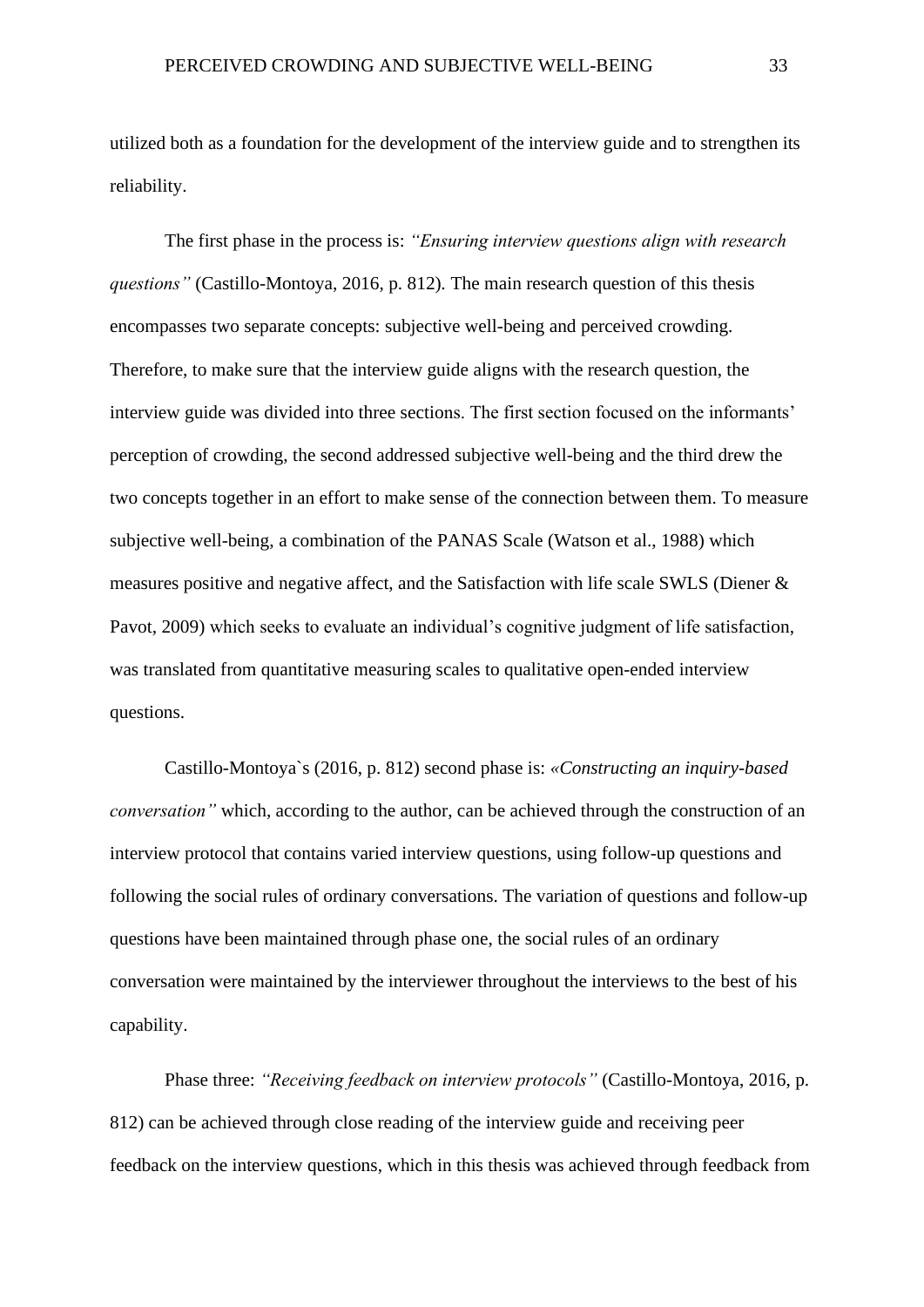my supervisor and three former colleagues from the hospitality industry. This was done to determine how each individual question was understood, both in and of themselves, and as a part of an interview, and to safeguard against biased questions. To verify that the questions were unbiased, relevant, and understandable, phase four of Castillo-Montoya`s (2016, p. 812) process "*Piloting the interview protocol*" was completed through a pilot interview with an inhabitant in a small village with similar challenges to the villages included in this study. The finished interview is attached in Appendix 1.

All the 12 interviews were recorded to minimize distractions and to maintain a free conversation with the interview subjects (Bailey, 2007) It also gave me the possibility to take an active listening position during the interview (Tanngard & Brinkmann, 2012). The interviews lasted between 35 and 55 minutes.

#### **3.3.2 Transcription and coding**

<span id="page-34-0"></span>Once the interviews were done, the process of transcribing the interviews begun. All the interviews were transcribed in verbatim, word for word, to achieve a truthful representation of data. It took a total of 29 hours to transcribe the 423 minutes of interview recordings.

After listening through the interviews, I realized what Kvale and Brinkmann (2016) meant when they wrote that your interviewing skills grow as you conduct interviews. I could really hear how my interviewing skills developed throughout the interviews as I gradually found my voice as an interviewer. After the transcription process was completed, every transcript was read carefully to eliminate any spelling or data errors. To protect the anonymity of my informants, the transcripts of the interviews will not be attached to this thesis, as they contain information that could reveal the identity of the informants.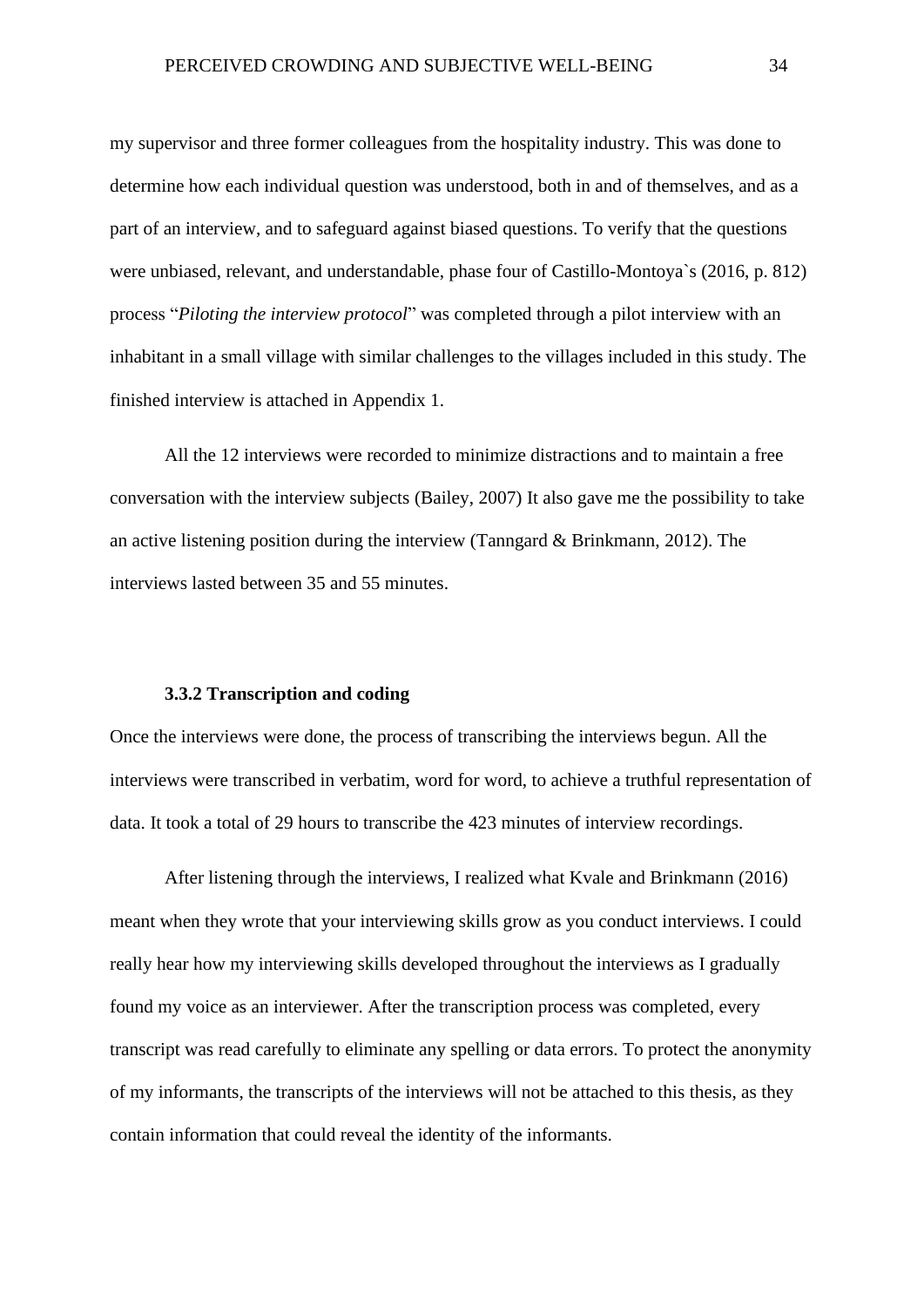I chose to code the interviews separately and started with four interviews chosen at random. This gave me a pool of 122 codes which were divided by the three themes predetermined by my interview guide. Many of the codes represented similar sentiments, and I, therefore, chose to group them together into more abstract and inclusive codes. This coding process is illustrated with an example in Table 2.

| <b>Meaning unit</b>                               | <b>First cycle code</b>        | <b>Second cycle</b><br>code |
|---------------------------------------------------|--------------------------------|-----------------------------|
| "It can appear they bought their driver's license |                                |                             |
| in a supermarket"                                 | Hazardous traffic situations   | Challenges                  |
| "In 2012 the mountain was green, that is not the  | <b>Exploitation of natural</b> |                             |
| case anymore."                                    | resources                      | Challenges                  |
| "It is so much fun that they want to come here    |                                |                             |
| to                                                | Sense of pride when sharing    |                             |
| experience our beautiful island"                  | their community                | Attitude                    |
| "when five people chose to go out in a rubber"    | Socially unacceptable tourist  |                             |
| boat                                              | behaviour                      |                             |
| when there is a storm brewing, that is not ok"    |                                | Attitude                    |
| "there are not enough accommodation and           | Support the need for           |                             |
| opportunities for the tourists"                   | development                    | Opportunities               |
| "tourism is the only reason we are able to have   | Foundation for tourism         |                             |
| both a convenience store and a restaurant"        | providers                      | Opportunities               |
| "there is a great need for parking spaces, right  |                                | Local                       |
| now tourists are parking in private driveways"    | Lack of parking structures     | situation                   |
| "It is a small hamlet with few people living      |                                | Local                       |
| here"                                             | Few local inhabitants          | situation                   |

# <span id="page-35-0"></span>**3.4 Reliability and Validity**

Reliability attests to the trustworthiness of the results, while validity relates to whether the

study corresponds to the actual measures it is supposed to survey (Kvale & Brinkmann,

2015).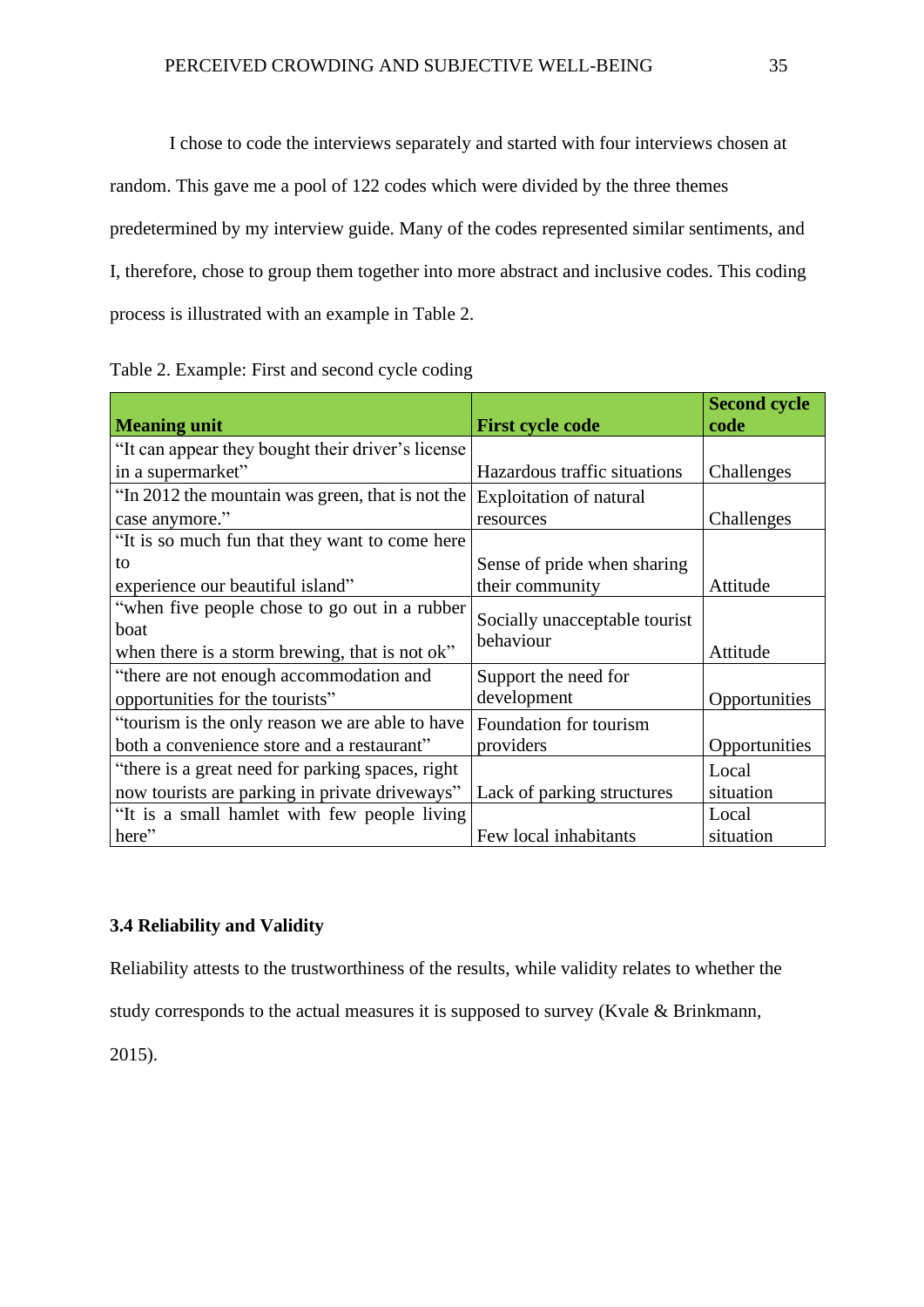#### **3.4.1 Reliability**

Reliability in this research is referring to the consistency and accuracy of the research results (Kvale & Brinkmann, 2015). The research results must purvey credence to its readers, it has to be conducted in a convincing manner that conveys confidence (Jacobsen, 2015).

To maintain the reliability of the data collection process in this study, recording all the interviews while they were being held, was an important aspect, as well as making a summary of the interview to capture the nuances in attitude, mood, personality, and other important observations. This was done immediately after each interview had ended. The recording was important for rendering in text what was conveyed vocally. To avoid any sources of error, the recorder was tested before the interviews commenced. To increase the reliability of the research more interviews could have been conducted or second interviews with the original group of interview subjects could have been conducted to measure the stability of my findings (Harboe, 2013). However, due to the time limitations of this research project, that was not feasible. By conducting as many interviews as I have, I have tried to ensure the reliability of the research as best as possible.

### **3.4.2 Validity**

In dictionaries, validity is defined as the truth, correctness, and strength of a statement (Kvale & Brinkmann, 2009). In qualitative research the term validity attests to if what was intended to investigate is actually what has been investigated (Krumsvik, 2013). In the research context, the term validity is divided in two: inner and outer validity. Inner validity relates to if the area where research is being conducted is in compliance with the empirical world and how congruent it is in relation to reality. While outer validity speaks to how generalizable the findings are, and if the findings are transferable to other situations (Krumsvik, 2013).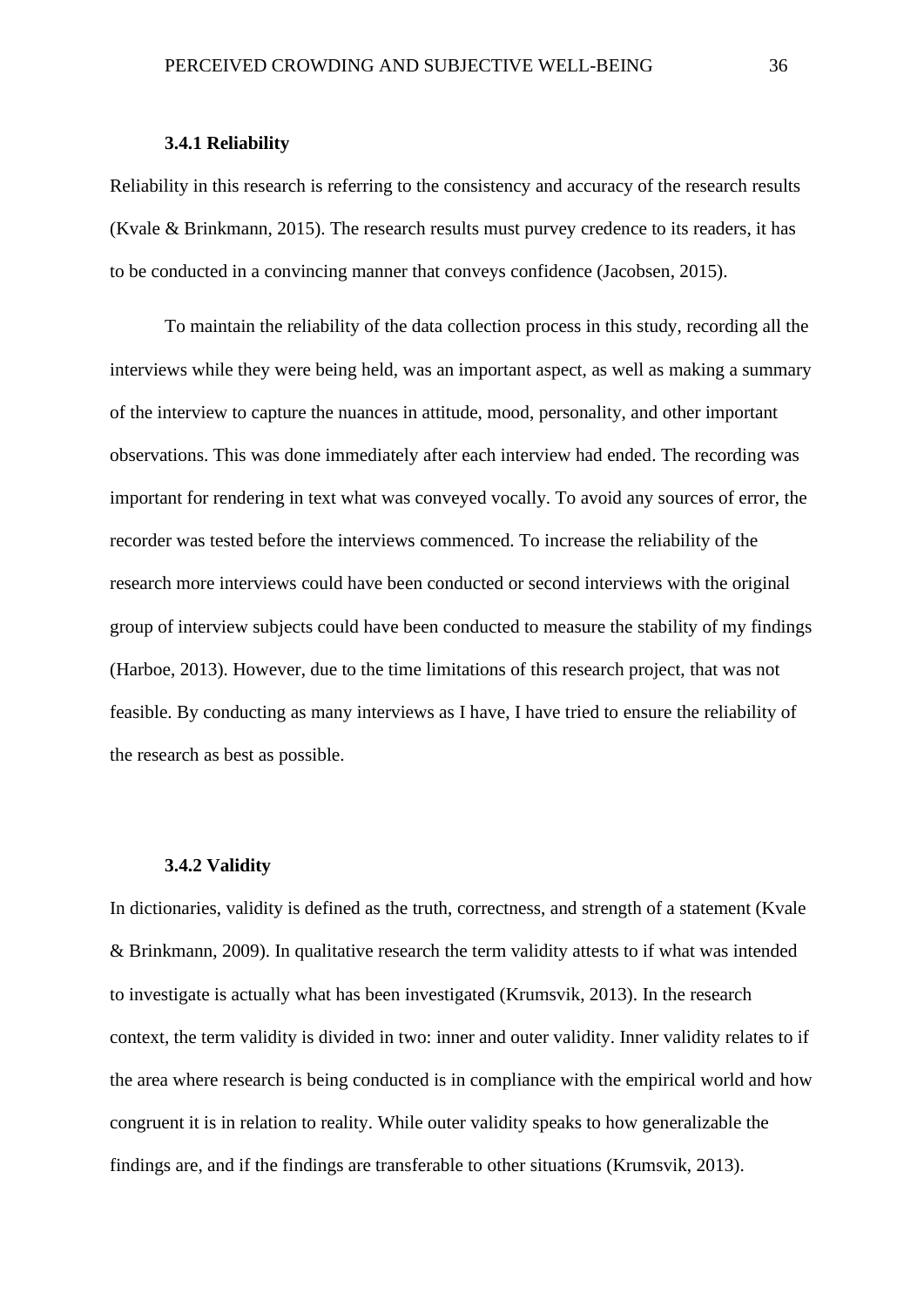To maintain the internal validity of the research I interviewed informants that were relevant to my research and used a semi-structured interview guide to ensure that the interviews did not stray too far from the subject. Outer validity and statistical generalizability are seldom used in qualitative research as it is not a relevant measure of quality when the data is based on only a small number of informants (Leedy, 2012; Krumsvik, 2013).

## **3.4.3 The role of the researcher**

The researcher's integrity is an imperative quality in scientific knowledge and the ethical decisions made in qualitative research (Kvale & Brinkmann, 2015). The researcher's independence can, however, be influenced by contributors and sponsors, as connections to these groups can make the researcher ignore or oversee certain results and emphasize others. This could have a negative effect as it jeopardizes the neutral and complete presentation of the researched phenomenon (Kvale & Brinkmann, 2015).

I have a personal connection to the places where the research was conducted since I was born and raised on Senja. I have also previously worked in the tourism industry on the island. Throughout this research project, I have therefore had to be aware of the potential biases that might come with my background and prior experiences. There is a possibility that these circumstances have influenced the outcome of the research. However, by remaining aware and keeping this in mind I have to the best of my ability tried to approach the research with as much objectivity as possible. Another source of potential bias is that some of the informants already knew who I was before the interviews and their answers might have been influenced by the Hawthorne effect (Leedy, 2012). Meaning that they could have given me the answers they thought I wanted to hear, rather than their true opinions. If I, as a result of my lack of experience as an interviewer, let my personal opinion on the topics discussed in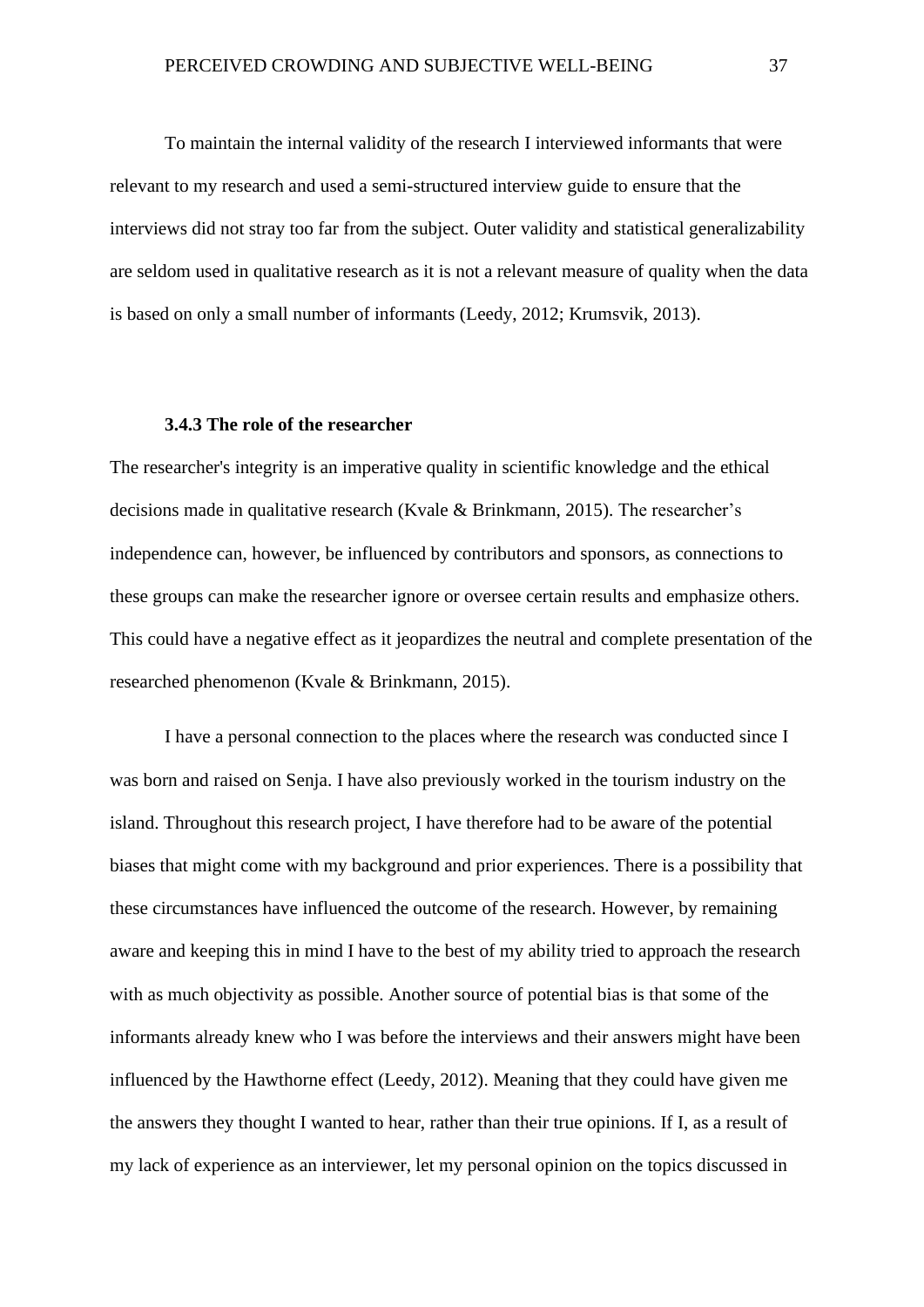the interview become apparent, they might have given me answers that supported any hypotheses they might have assumed I had. It is next to impossible to safeguard against the Hawthorne effect. However, due to the varied answers the informants gave, it seems unlikely that the Hawthorne effect had a strong effect on the informants' answers.

No qualitative researcher can claim to be completely objective in their research. But by being aware, reflecting and explaining possible assumptions, expectations and cultural values that could have influenced the data interpretation, one can give the reader information that enables them to better evaluate the trustworthiness and credibility of both the findings and the interpretation that are drawn from the findings (Leedy, 2012). My close connection to the theme chosen for this thesis, choice of education, and interest in destination development all influenced the choice of research topic for this thesis. Krumsvik (2013) states that personal goals are connected to your interest in a specific area of research and that the drive and motivation one has for a field of interest is highly important for the progress of your research.

# **3.4.4. Ethical reflections**

In the social sciences, ethical issues can have severe consequences, both for the interview subjects and for the larger society as a whole (Jacobsen, 2015). We, as researchers, therefore, have to commit to deliberate on how our research might affect those who are being studied and how our research can be used and understood. To gain information from our informants, we depend on trust. Since it is the researcher who, through the interviews, impose on the informants' private sphere without them having requested us to do so (Harboe, 2013). When including individuals in research, the risk of participating should never be considerably higher than the risk involved with living their daily life. Research should never be carried out on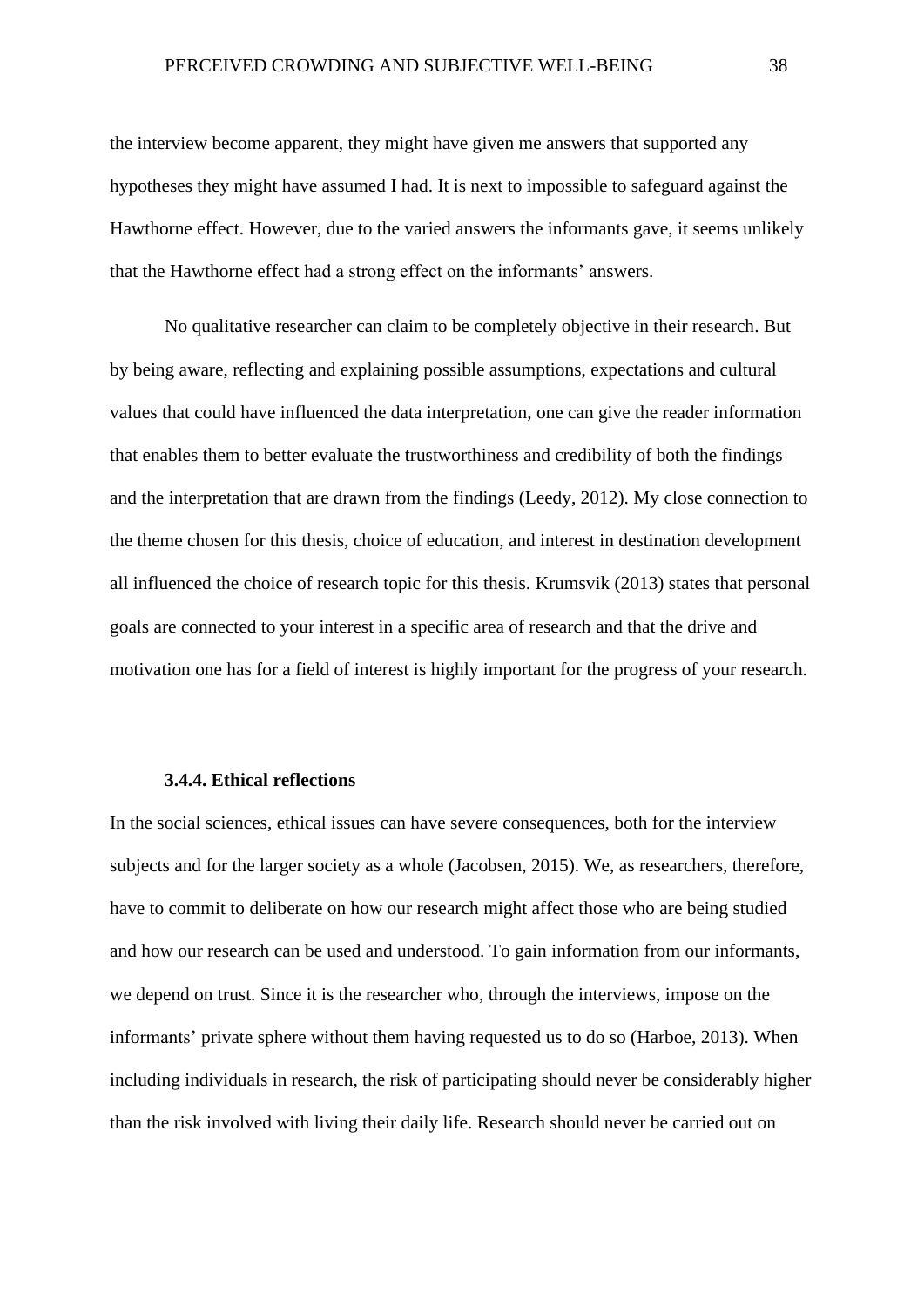account of life and health, expose the interview subject to stress or loss of self-esteem (Leedy, 2012).

The initial plan for this research was to have all the interview subject sign a consent form that explained the purpose of the study, what their participation entailed, how the data gathered would be utilized and stored, as well as an explanation of their rights to withdraw from the project at any time. However, since I never meet the informants face-to-face, I opted for sending them the consent form (see appendix 2) via email, and only started the interview once they confirmed that they had read the form and gave their consent. Everyone, without exception, gave their consent. As the interviews were being recorded, it was necessary to inform the Norwegian Centre for Data Research (NSD) and send in an application for approval. The research project (reference code 211877) was approved on February  $6<sup>th</sup>$ , 2020. NSD's evaluation of the project was that the planned data collection was in line with the guidelines. (The approval from NSD is attached in appendix 3).

There are always ethical issues related to the collection of sensitive or unavailable data (Harboe, 2013). The researcher, therefore, has to constantly evaluate, sometimes already in the transcription process, if anything has to be censored in order to protect the anonymity of the informants (Krumsvik, 2013). In this project, all the informants were informed before the interview process began, that due to the sparse population in the area, there could be a chance they could be recognized in the study, even if I did my utmost to protect their anonymity. They were then, given the opportunity to withdraw from the research project. None of the informants chose to withdraw.

All interview recordings were transcribed anonymously. The informants are only recognized through a number in the text and by their gender, age, and education level in Table 1. As an extra measure of security, all recordings were stored on an external storage unit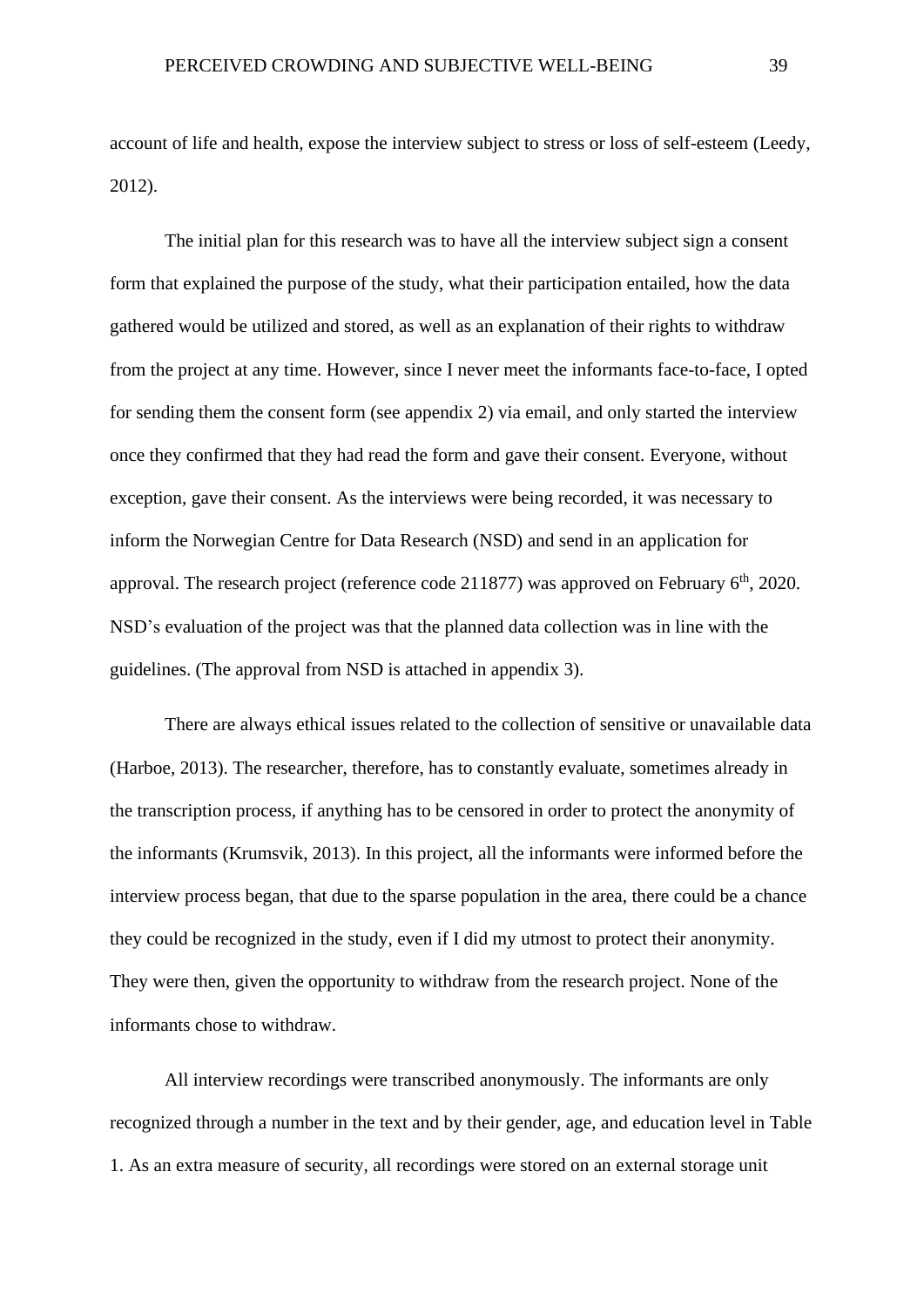without internet connection. Their names and email addresses are stored separately from the transcriptions and only exists in hard copy in a separate location. All the recordings will furthermore be erased once this thesis has been approved, along with the transcripts and the hard copy containing the informant's names and email address.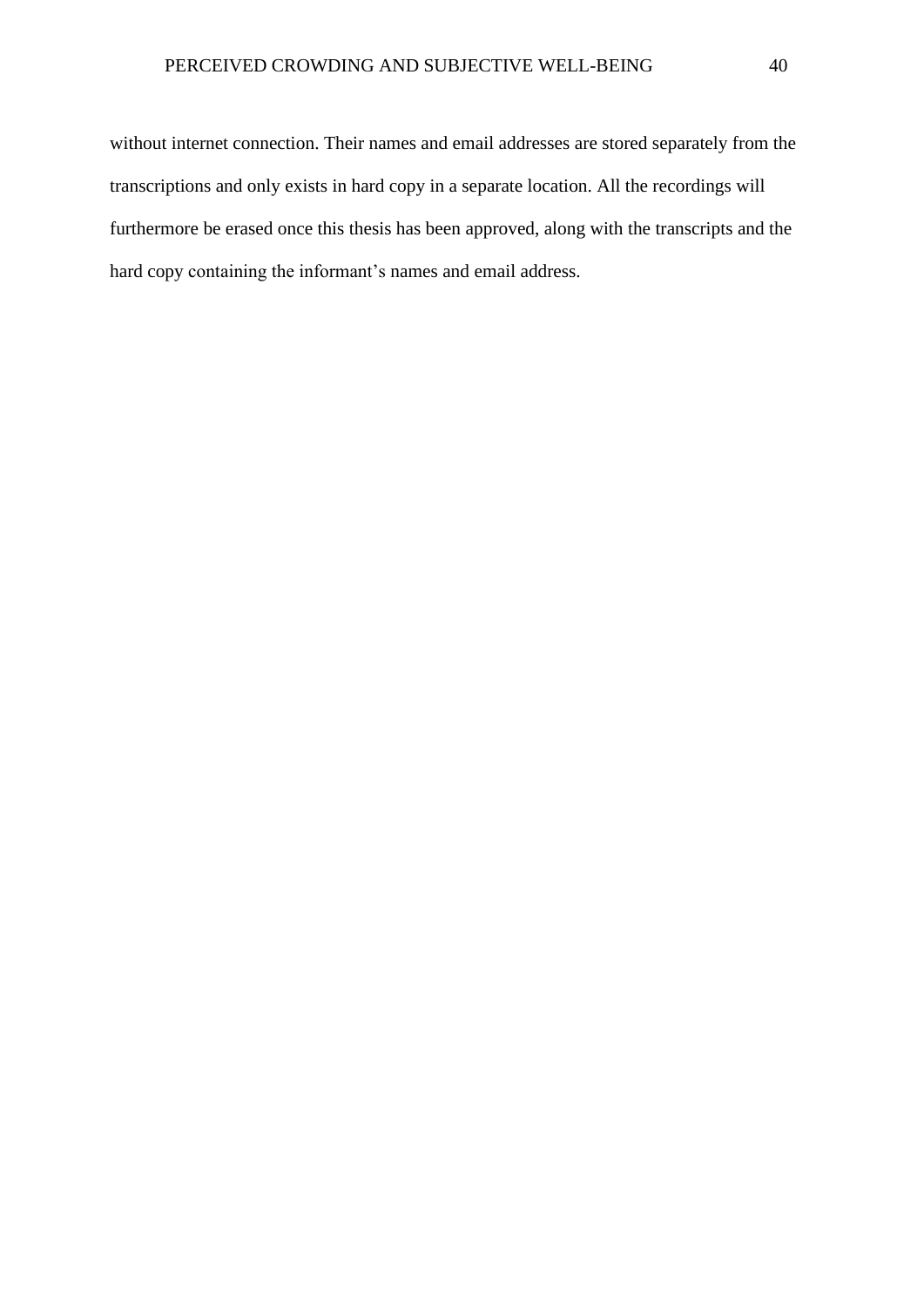#### **4. Findings**

The main objective of this chapter is to present the findings from the data in a clear and comprehensible manner. The quantity of the data collected for this thesis was extensive and some of the data were of no value for the research purpose and have therefore been left out. The data that was kept, was evaluated, and found to have a value in explaining the research question that is the focus of this thesis. The first part of the chapter presents the actual tourism impacts as identified by the informants. The second part presents how they perceived crowding and the third takes a closer look at the informants' reported experience of subjective well-being.



### **4.1 Actual Tourism Impacts**

The actual tourism impacts perceived by the participants were numerous and were both positive and negative in nature. Many of the impacts were not directly related to crowding but affected the informants' perception of it. The participants did for instance identify degradation of nature as a negative environmental impact of tourism that was increasing as the number of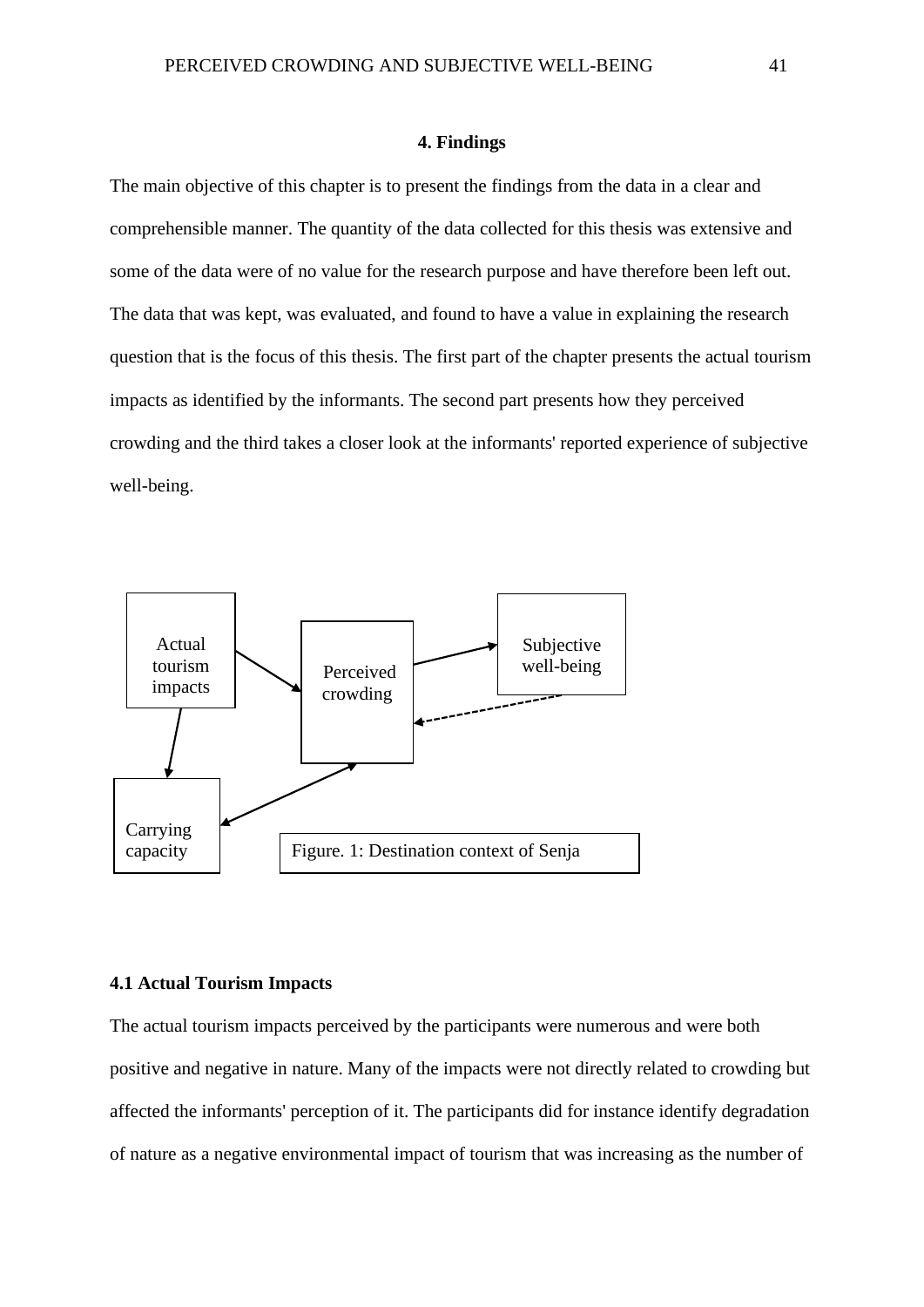visitors increased. The informants, therefore, saw this effect as a result of crowding. In the following section, the actual impacts of tourism, as described by the informants, will be presented in more detail.

### **4.1.1 Infrastructure and regulation**

The region where this research was conducted is scarcely populated, with small clusters of people living in small hamlets, mainly by the fjords along the coast. Most of the villages were established before there were any roads or mainland connections and the houses were, therefore, built very close to each other. Which has left little space for road building. All of the participants in the study pointed out parking and traffic as a considerable challenge. With an increase in visitors, comes an increase in traffic, and as some of the informants pointed out, the road infrastructure in towns with less than 200 inhabitants is not built to handle 500+ cars every day. Other infrastructure, such as showers and public toilets are also built in proportion to the local population and are not built to accommodate large numbers of visitors. The general lack of infrastructure was generally a concern for the informants and all of them had in one way or another been affected by situations involving either parking, bathroom facilities, or both.

One of the main concerns for all of the participants were access to parking, as stated by informant 10 (I 10): "parking is a great problem, the park their cars everywhere, even if its private property. And if you try to tell them, they get really upset". A sentiment which is also expressed by I 1: "they park on both sides of the street and do not think about the fact that other cars need to get to and from". With the general lack of parking in the area, many of the informants pointed to parking as one of the main sources of irritation caused by the tourists. Even the informants who identified themselves as being positively inclined towards tourists and tourism identified parking as a source of nuisance and negative attitudes. The interview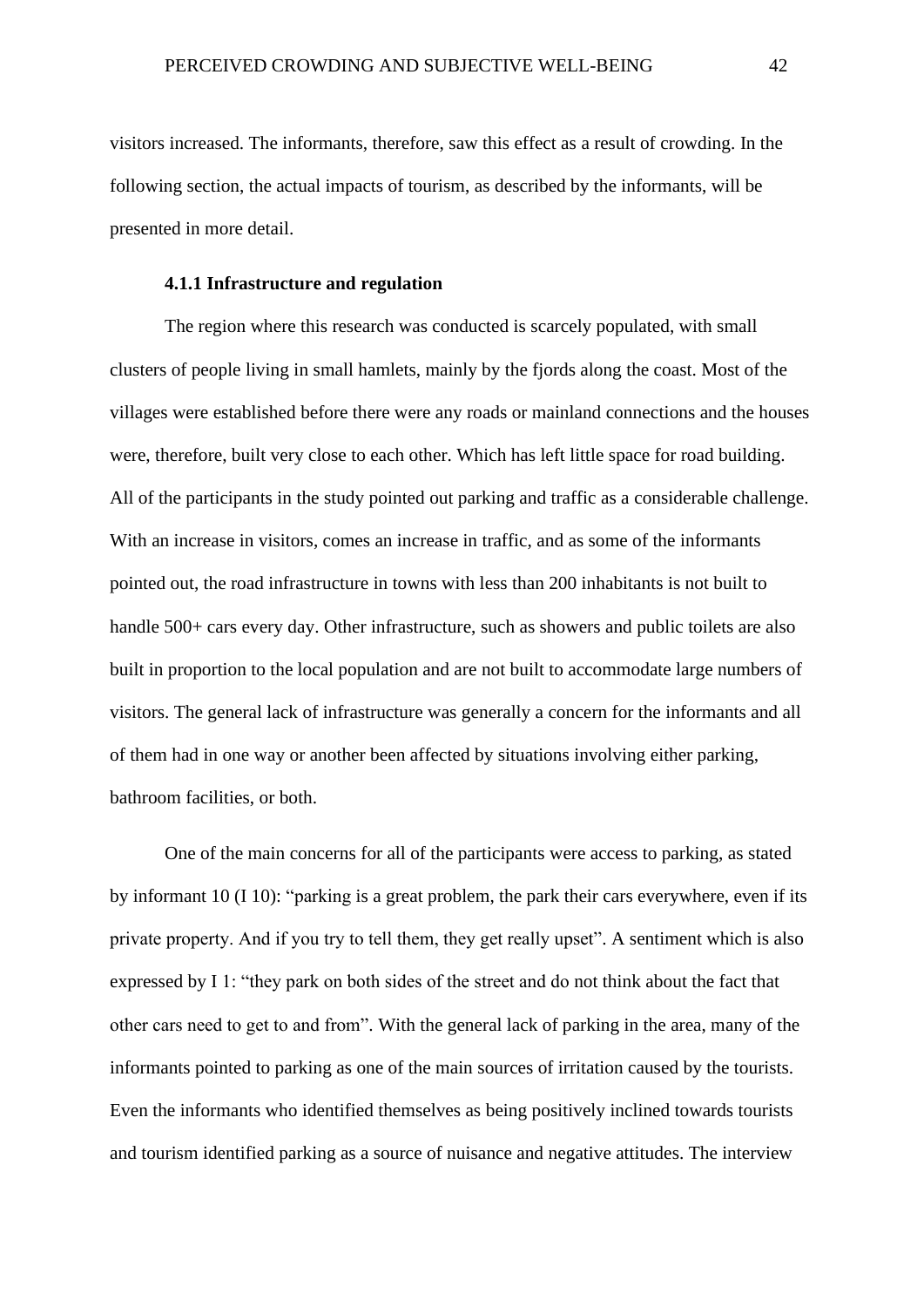subjects that were most affected by the parking problem were the ones that were living closest to the starting point of popular hiking trails. I 12, for example, explained that this caused them to sometimes have problems with just existing their own driveway.

The lack of public restrooms was another cause for concern that affected the local population on multiple levels. As stated by I 1 "one restroom is not enough to cater to several hundred visitors". I 10 mentions that the municipality provided porta-potties for the tourists during the summer season of 2019, which according to I11 this was good, although "two porta-potties is in no way sufficient to serve 20 to 30 000 visitors". The challenge became so great that local business owners had to start charging visitors to use their restrooms and some of the informants even went as far as to invite tourists into their homes to use their bathroom and shower. Another side-effect of the lack of public restrooms that were frequently mentioned was the discovery of faecal matter along the most popular hiking trails.

The opinion among the informants seemed to be that there was a general lack of facilitation and regulation, both in regard to the infrastructure, but also in relation to other types of tourist facilities such as accommodation services and restaurants. I 4 and I 10 both expressed that they wanted the municipality and county to step up and produced guidelines and regulations to help the local communities handle the constantly increasing numbers of visitors arriving. While I 8 called for a market strategy that could bring benefit to the local business, as it was their opinion that currently, the visitors coming to the island generated little income for the local business owners. I 4 specified that if they are to handle the number of visitors, they need the responsible parties to both facilitate and regulate tourism. As I 12 stated: "regulated tourism is not a problem, it is the unregulated tourism that is problematic". According to I 10, it ought to be regulated differently: "we are lost, and we need more involvement from the responsible parties". According to I 9, the reason so many locals have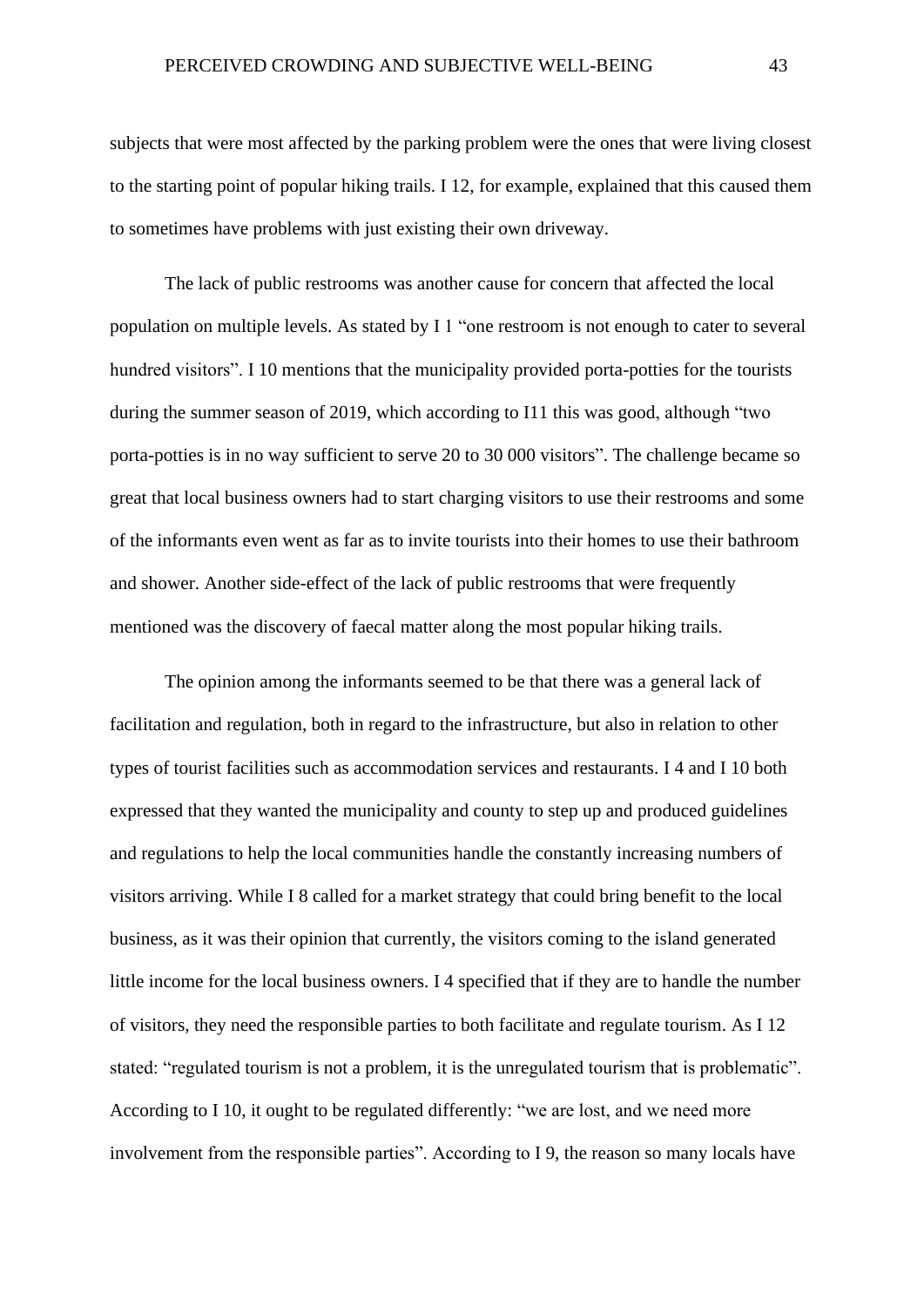become agitated by tourism is not the arrival of the visitors in themself, it is the lack of preparation and facilitation that has led it to become a challenge.

### **4.1.2 Environmental impacts**

The main reason tourists come to visit Senja is the nature, and according to the local residents, the evidence of that is very obvious. I 2 expressed concerns that the number of visitors was beginning to degenerate the nature on Senja. I 4 presented a similar concern, stating that they found nature to be degenerating through muddy trails and roads. This is supported by I 11 who say that just a few years ago there were hardly any trails in the mountains, while now the trails could be up to 50 meters wide. Furthermore, the flora around the beaches in Senja is delicate and easily destroyed, so according to I 4, they have had to place hindrances on the beaches to avoid tourists driving all the way down to the beach.

In addition to the negative effects on the local flora, I 5 express discontent with the amount of garbage left behind by the tourists. I 11expressed that they felt that walking in the forest is not fun anymore due to the mounds of garbage everywhere left behind by tourists. I 12 explains that they used to think it was nice to walk in the mountains, fishing and lighting a fire, but that this was not the case anymore, "now you have to watch every step and that this has had a real impact on my life".

According to several of the informants, finding faecal matter along the trails is a common occurrence, and I 9 reported having found bags of excrements next to garbage cans. Due to the lack of public restrooms, most of the informants have either experienced or heard about local people having found both excrements and toilet paper in nature, some had even observed tourists doing their business on the side of the trails and by the road. But, as I 3 and I 4 expressed more neutrally: "when you got to go, you got to go". I 12 however, pointed to a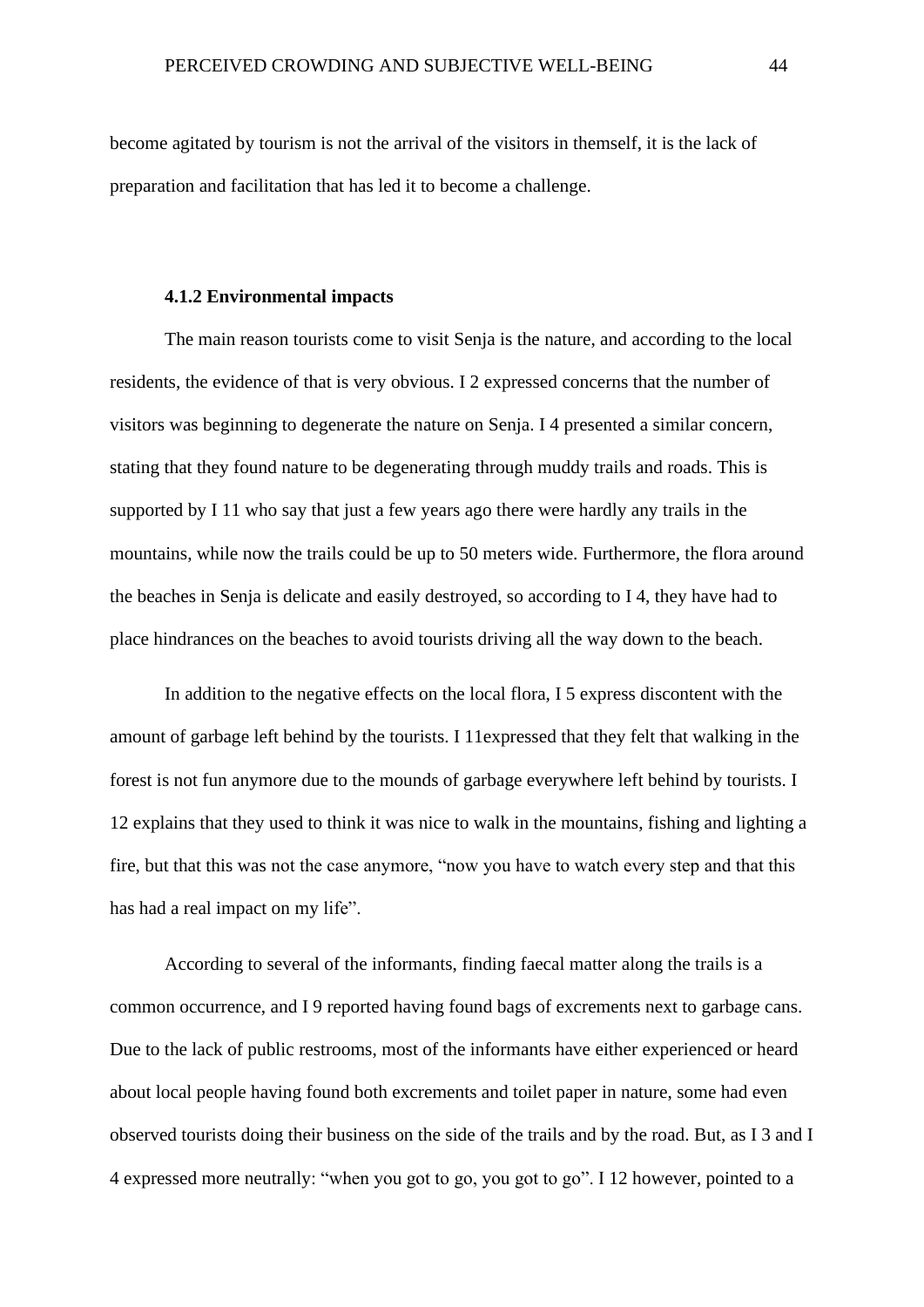concern they felt was present among many of the locals – that this could be a direct health hazard to the local community. Especially that a small lake that provides drinking water for their whole village is being used for showering and swimming by the tourists. Even though there are signs by the lake which describe restrictions related to access and usage, this information is largely ignored by tourists.

The area where this study was conducted is popular among both locals' residents and tourists. Some of the best-known mountains in the region are located in close proximity to the villages included in this study. Mountains like Segla, which has been promoted on tv-shows such as "71° Nord" and features in magazines and hiking guides is one of the main reasons for the increase in visitors. According to one of the informants, Senja is seen as the "little brother" of the popular Lofoten islands, but with less traffic, fewer visitors, and a rural untouched feeling that appeals to many. When asked about why they enjoyed living where they live I 2 said: "Segla is my cathedral" which illustrates the feelings expressed by several of the informants. Nature is an important reason why people choose to live on Senja, as well as the reason why so many visitors choose to come to these remote regions.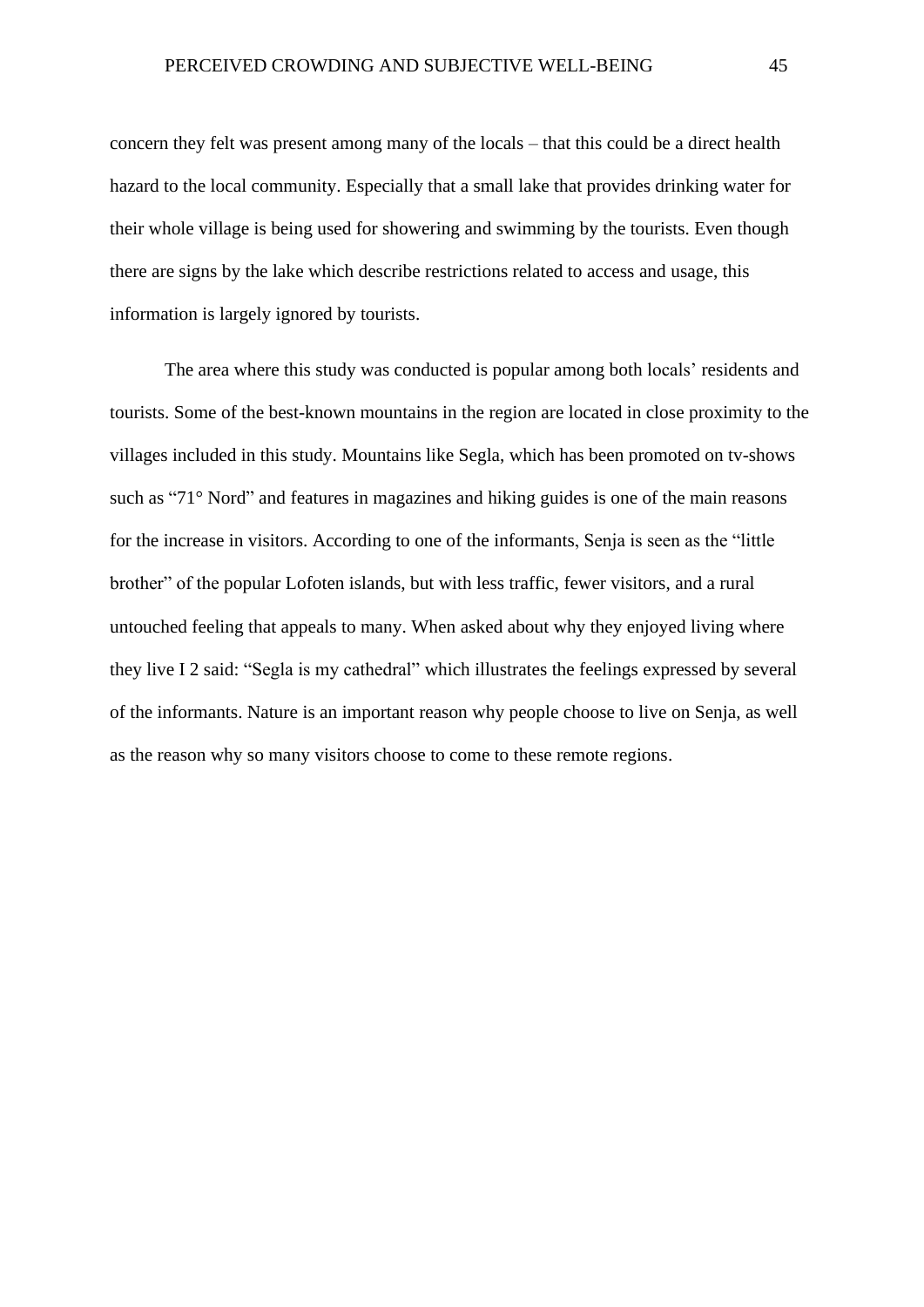



### **4.1.3 Economic impacts**

There seems to be a consensus among most of the informants that most of the tourists that come to Senja are self-sufficient and due to the right to roam, many of the tourists save money by relying on infrastructure that is meant for the local population. Some tourists even trespass onto private property, which was exemplified by I 1, who explained that they on numerous occasions have had to ask tourists to leave when they have been charging their cars using private power outlets without asking for permission to do so. I 2 states that it is time to "put their foot down", as having visitors living and parking for free is not giving anything back to the local community. I 5 supports this and suggests that a payment solution should be put in place for parking. I 8 has also had enough of freeloaders and want the local government to reevaluate their marketing strategies to reduce both the number of backpackers who do not spend any money and tourists in campervans who bring everything, including toilet paper, with them when they come to Senja.

As a result of the increase in tourism, there has also been an increase in businesses catering to tourists. I 7 states that it is fun that local business owners can earn money off of the incoming tourists. I 9 described how they no longer had to work fulltime, as they could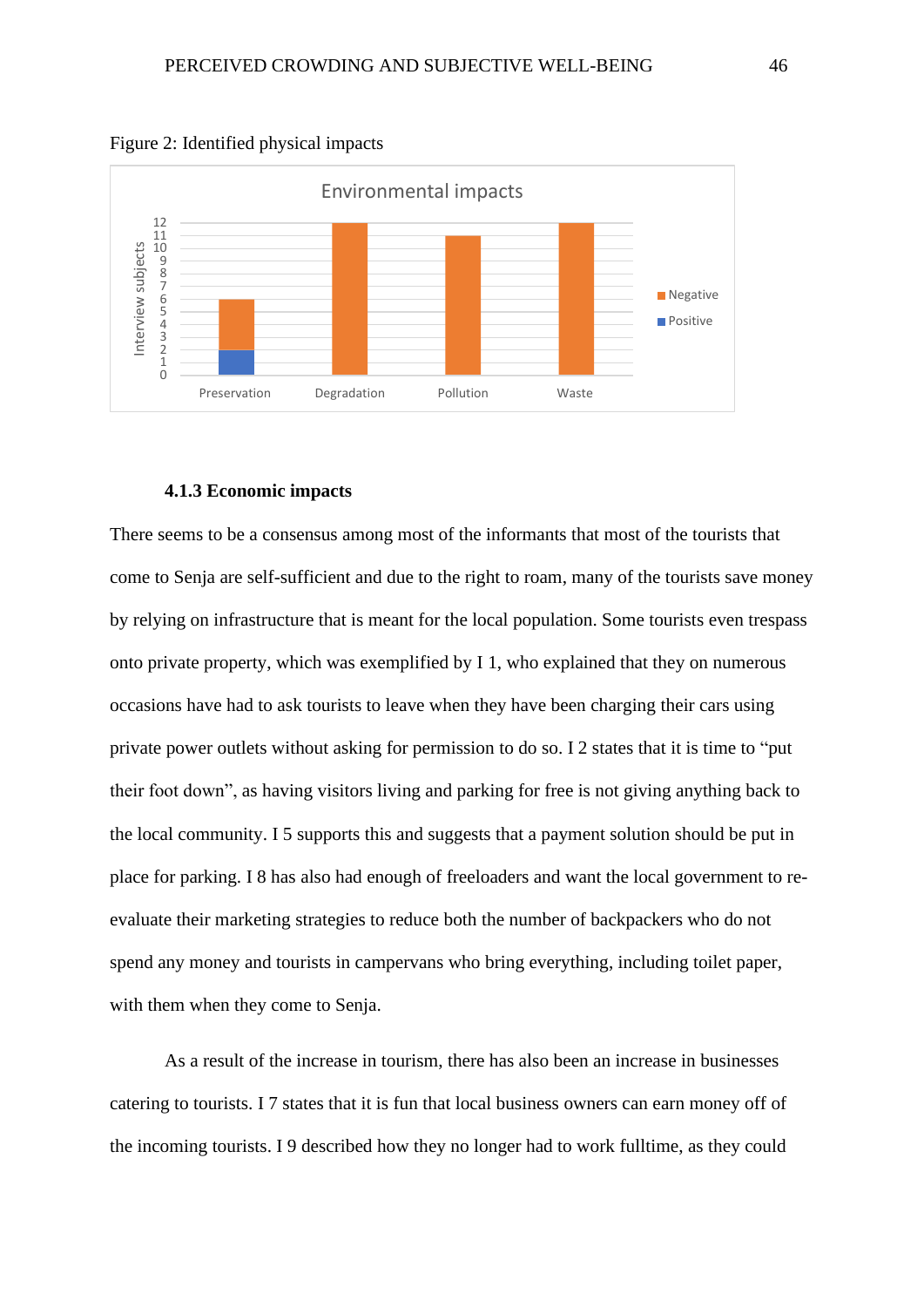earn money from offering accommodation to tourists. I 9 also stated that they did not think there would be a local convenience store if it were not for the incoming tourists. Several of the informants were also involved in a new company that is working on providing parking for tourists in the future. Several of the informants were therefore set to acquire financial gains from the tourism growth in the future.

Local restaurants have had an increase in sales and that is mainly due to tourists according to I 12 and I 9. According to I 8, tourism has generally improved the livelihood for anyone who has dared to venture into tourism-related businesses. Local convenience stores, restaurants, and bars in small villages are all made possible due to the increased number of visitors which has given them the necessary customer base. However, I 8 and I 2 thinks that this also benefits the local residents who, without tourism, would not have had access to these type of service offerings.





### **4.1.4 Social impacts**

When tourism increases in a region it can have diverse social impacts that can affect the local community. One of the impacts that were identified in this study is that the increase in tourism has resulted in a deficit of housing. The lack of housing for the local population, especially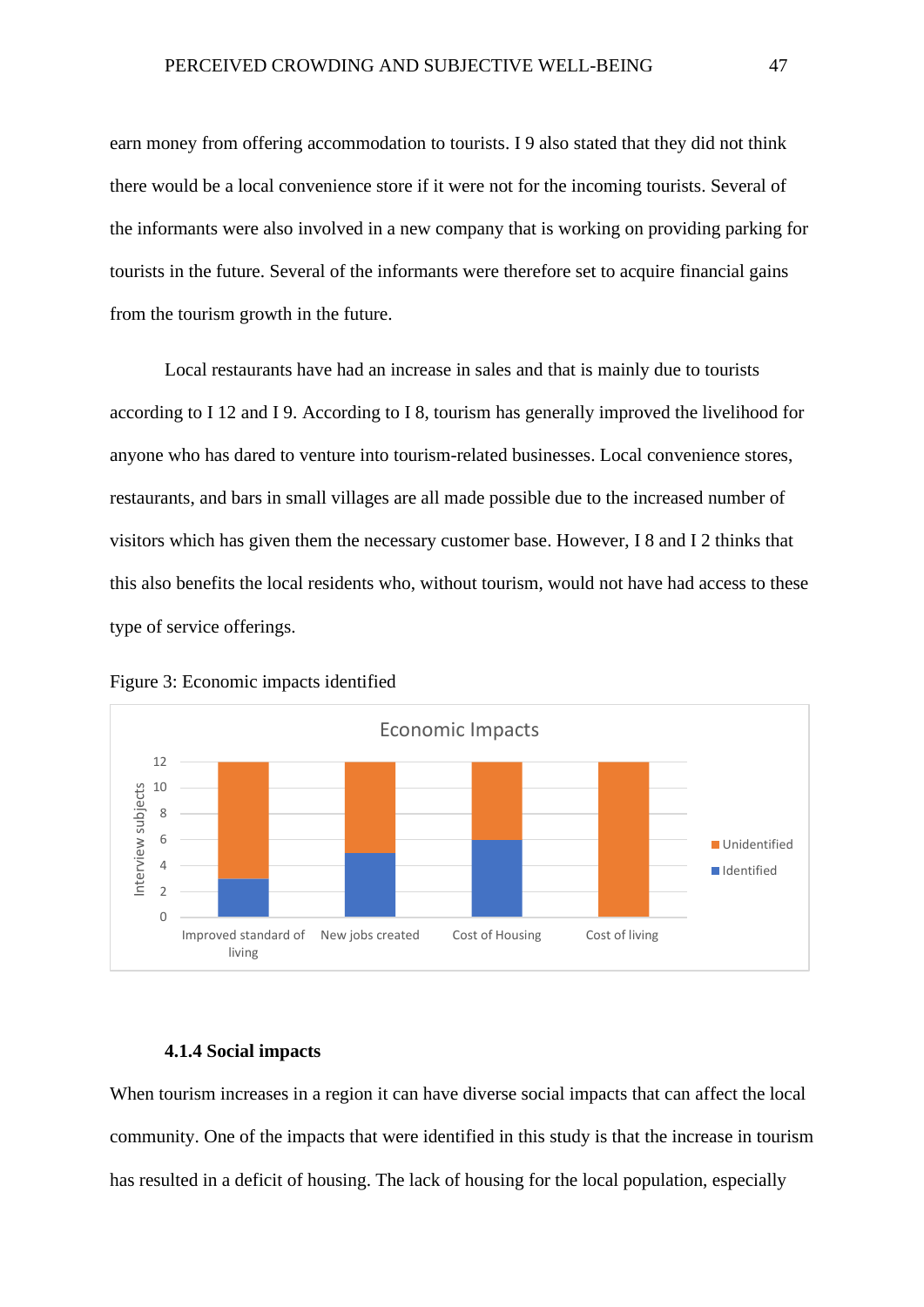the younger generation, is according to I 10 due to Airbnb and according to I 6, "rich city people that want a vacation home for themselves or as a rental unit for other tourists". I 10 explains that it is understandable that people choose to cater to tourists since the income generated is higher than by having long term contracts. They buy these houses to earn money. I 12 states that if the village turns into a "tourist town" with few local residents, that could be the straw that breaks the camel's back and be the reason they choose to move away.

Another factor that influences the social situation in the local communities is the attitudes displayed by the visitors. As I 12 states, "we have an outside shelter that the entire town uses for celebrations and gatherings, now we cannot use it for anything. Well actually we can use it, but as things are now, we do not want to use it." I 12 go on to explain that the area has been occupied by tourists utilizing the shelter and going as far as putting up makeshift walls and by doing so shut the local population out of their social and recreational gathering spot. I 2 mentions another similar place in town that has been taken over by tourists and made unavailable for the locals.

The impact on the society brought on by tourism is felt by the locals whether they are positively or negatively inclined towards tourism in general. A few of the informants explained that they during the summer months regularly experienced tourists knocking on their door ask for water or to use their bathroom and shower. Other informants were upset that their trashcans kept getting filled up by tourists, leaving no space for their own trash. As a result of all of this, I 1 said that they thought there should be a stronger police presence in the area "I think there are many shady things happening, or rather, I know there are shady things happening"

I 2 explained that the tourist gaze quite surprised them, the way tourists view Senja's nature. Seeing things that the locals cannot see anymore - the amazement with which they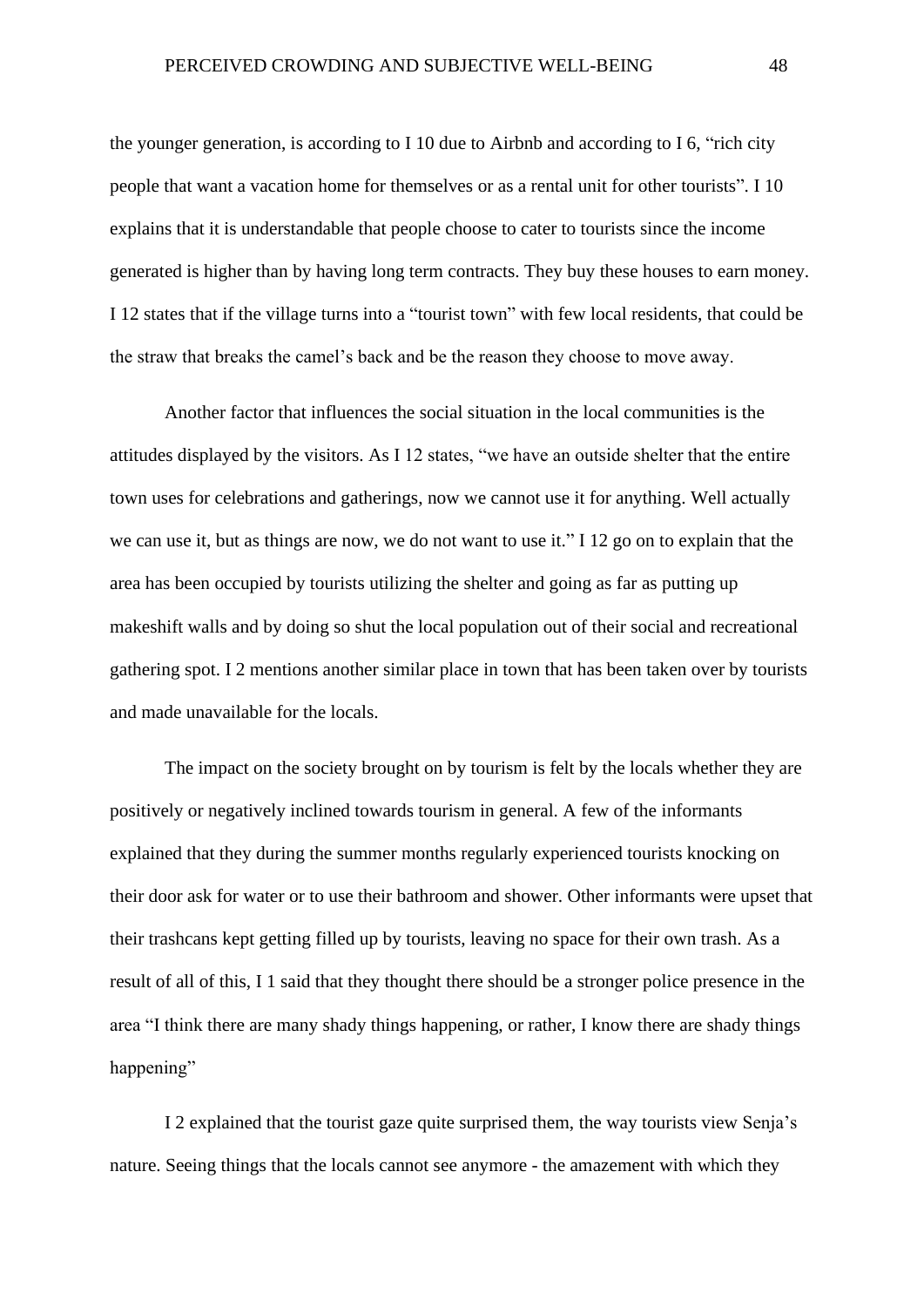take in the views is new to the locals and is something some of the informants expressed that they strive to achieve too. Activities that were unheard of for the locals for instance according to I 1: ice climbing, are now viewed in a different light. Other ways of experiencing and enjoying their surroundings were discovered because of tourism. I 7 explained that while being out in a boat with a group of tourists, he was surprised to see them sitting there taking pictures of something that he perceived to be mundane. The tourists were in awe by the waves crashing towards the shore. I 2 also expressed that they enjoyed the feeling of getting to share something that, to them, is completely ordinary, but by the tourists is seen as something new and exciting.

I 9 states that due to the increase in tourism, certain areas that were hard to reach before are now facilitated and can easily be reached by both tourists and locals. I 7 states that the local population voluntarily worked on facilitating roads and trails to encourage more people to get out in nature. I 3 think that there might be some negative consequences of increased usage of nature, although they ask what is more important? The public health benefits of being out and about in nature or leaving nature untouched? I 7 explains that they on numerous occasions have had conversations with tourists that wanted to stay longer due to Senja's nature, the light, and the insane mountains.

I 2 describes the feeling of the region as free and liberated., while I 7 describes at length how they "think it is fun, seeing new faces all the time, it is almost like living in a small city during the summer". I 11 expresses the same sentiment, stating that they think it is positive that there are people around all the time, night, or day there are always people out during the summer. Tourists are according to I 7 almost always easy to talk to, and they contribute to liven up the place.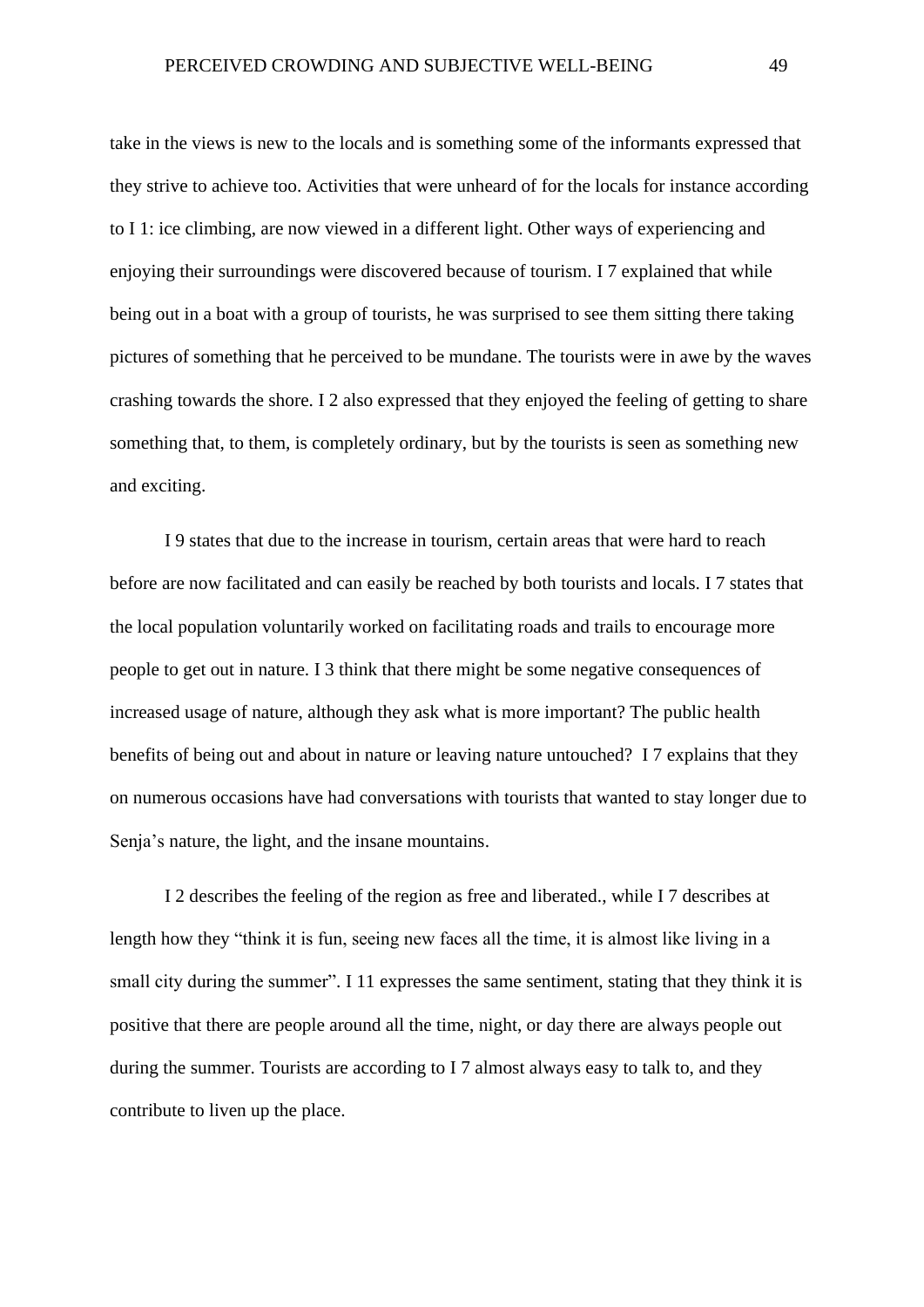

Figure 4: Identified social impacts

### **4.2 Perceived Crowding**

There is consensus among the participants that the increase in tourism in the region has been exponential during the last five years and that the increase seems to have no end. I 8 states that five years ago they had 1000 visitors in a year. Now they have somewhere between 30 and 40 000 visitors a year. I 10 follows this up by saying that they can hardly believe it, in 2010 there were 300 people hiking Segla, the year after 600 and it has kept doubling. Almost every informant used the word "explosive" when describing the tourism growth in the region. I 2 states that it has been wild with over 35 000 visitors, while I 1 was surprised to find several hundred people on the beach when they got back from work. I 3 further stated that they were really starting to notice the increase in traffic caused by tourists, which was also supported by I 5 who stated that they have never been so many cars and people in town as now. The locals are starting to notice that the shoulder season is shorter and that they are moving away from a summer destination towards a year-round destination. I 2 states that they think there have been more people arriving recently and that now the tourists are arriving in winter as well.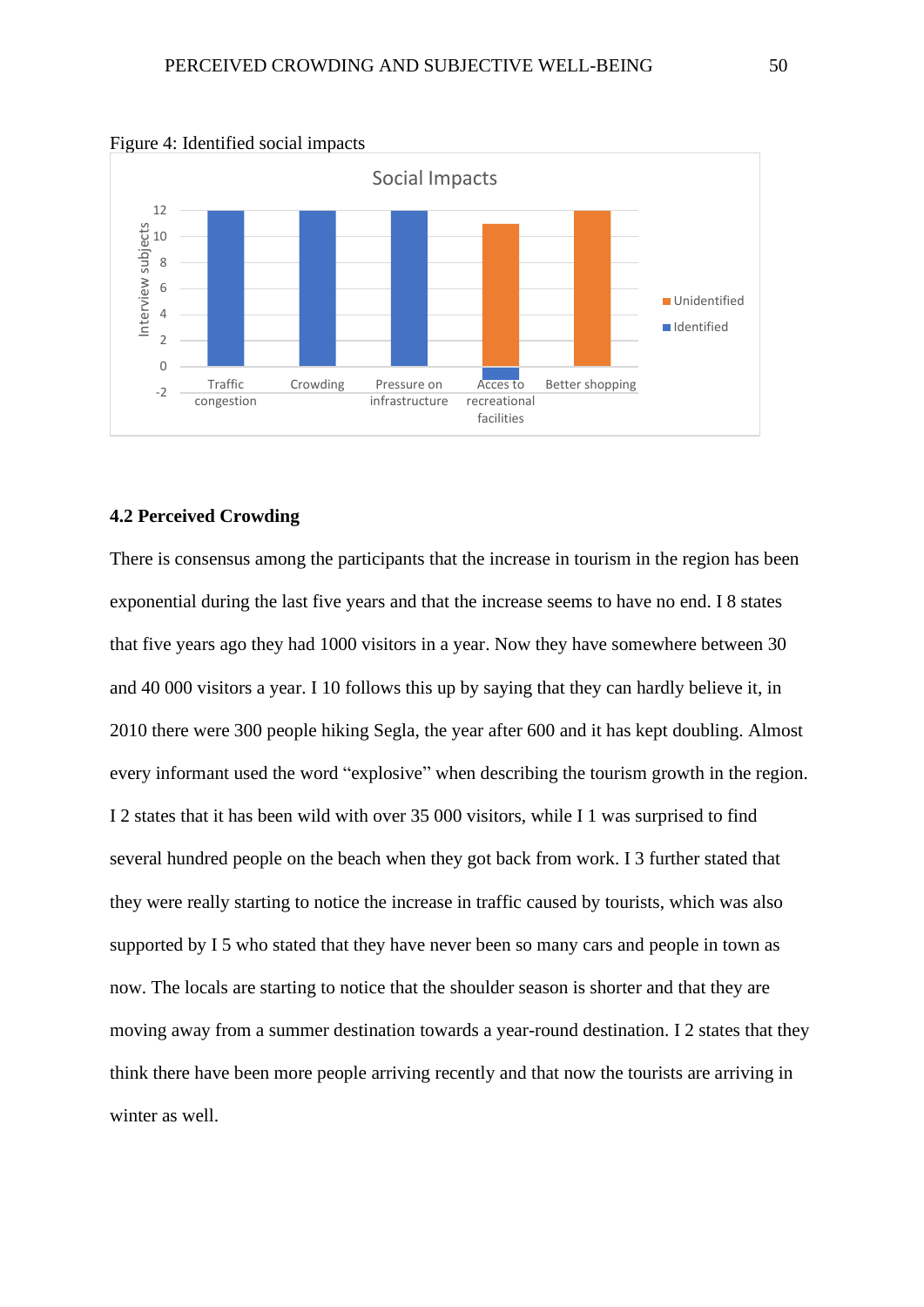Without exception, every single informant explained that they had experienced an increase in the number of visitors in the last few years. Four of the informants found the number of visitors to be of an acceptable level, while eight perceived the number of visitors to be too high. All of the interview subjects indicated that the increase in tourism had affected their recreational opportunities. I 3 states that they chose to not hike their usual trail during the summer season due to the increased amount of people using the same trail. A few of the participants mentioned that due to the increase in tourism they had been displaced from their usual recreational areas. These areas were mainly facilitated by and for the local population, although they felt like they could not access the area during high season. I 2 shared a story of a time they were on their way to use one of the recreational areas facilitated by the locals, but when they arrived the entire area was flooded with tourists. This upset them greatly and made them feel both sad and displaced from an area which they considered to be "theirs".

There was a discrepancy between the informant's initial response when asked about their opinion of tourism in general, which was generally a positive attitude. However, when pressed on the effects of tourism on their life, their responses were more focused on the negative impacts. And when asked to define their pain limit not a single participant found the number of visitors to be too low. In Table 3, an overview of the opinions and perceptions of all of the informants have been assembled to get a better understanding of how they feel.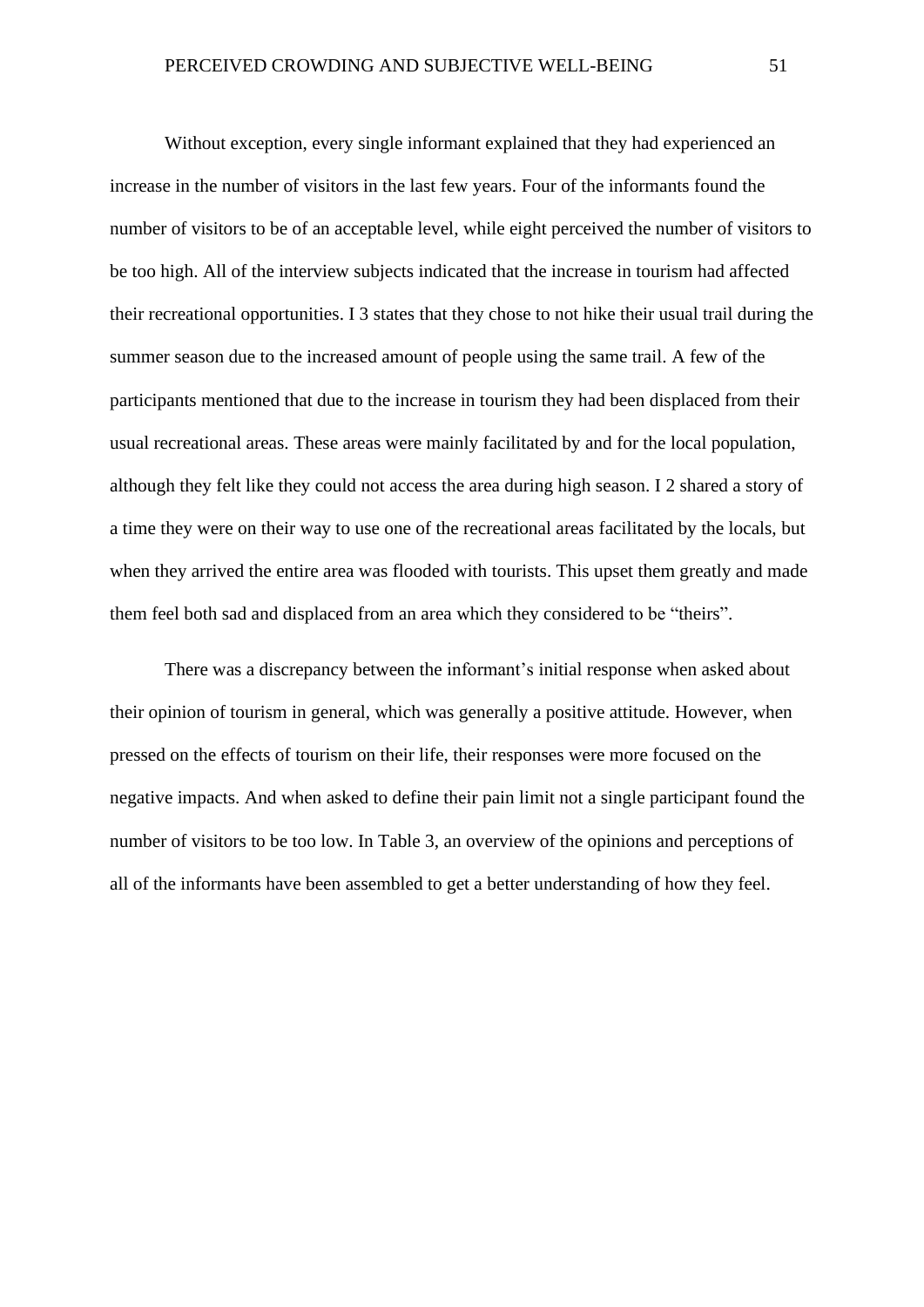| Indicators of perceived               |                         |                         |                         |              |                         |                         |              |                |                         |                         |                         |                         |
|---------------------------------------|-------------------------|-------------------------|-------------------------|--------------|-------------------------|-------------------------|--------------|----------------|-------------------------|-------------------------|-------------------------|-------------------------|
| crowding                              | Informants              |                         |                         |              |                         |                         |              |                |                         |                         |                         |                         |
|                                       |                         | I2                      | 13                      | $I$ 4        | I <sub>5</sub>          | <b>I6</b>               | I7           | I <sub>8</sub> | I <sub>9</sub>          | 110                     | I11                     | 112                     |
| Perceived increase in number          |                         |                         |                         |              |                         |                         |              |                |                         |                         |                         |                         |
| of visitors                           | $\mathbf x$             | $\mathbf x$             | $\mathbf x$             | $\mathbf{X}$ | $\mathbf{x}$            | $\mathbf{X}$            | $\mathbf{X}$ | $\mathbf{X}$   | $\mathbf{X}$            | $\mathbf{X}$            | $\mathbf{X}$            | $\overline{\mathbf{X}}$ |
| Level of visitors acceptable          |                         |                         |                         | $\mathbf x$  |                         |                         | $\mathbf x$  | $\mathbf{X}$   |                         |                         | $\mathbf x$             |                         |
| Level of visitors too high            | $\overline{\mathbf{X}}$ | $\mathbf x$             | $\overline{\mathbf{X}}$ |              | $\mathbf x$             | $\overline{\mathbf{X}}$ |              |                | $\overline{\mathbf{X}}$ | $\overline{\mathbf{X}}$ |                         | $\mathbf x$             |
| Level of visitors too low             |                         |                         |                         |              |                         |                         |              |                |                         |                         |                         |                         |
| <b>Reduction of social situations</b> |                         | $\overline{\mathbf{X}}$ |                         |              | $\overline{\mathbf{X}}$ | $\mathbf X$             |              | $\mathbf{X}$   | $\mathbf x$             | $\overline{\mathbf{X}}$ | $\overline{\mathbf{X}}$ | $\overline{\mathbf{X}}$ |
| <b>Reduction of recreational</b>      |                         |                         |                         |              |                         |                         |              |                |                         |                         |                         |                         |
| opportunities                         | x                       | Х                       | x                       |              |                         | $\mathbf x$             | $\bf{X}$     |                |                         | $\mathbf{x}$            | $\mathbf x$             | X                       |

| Table 3: The informant's perception of crowding |  |  |
|-------------------------------------------------|--|--|
|-------------------------------------------------|--|--|

# **4.3 Subjective Well-Being**

Well-being is used as an umbrella term that contains all the implications and effects that have a direct effect on the life quality, life satisfaction, and subjective well-being of the informants. In the interview guide, the participants quality of life through utilization of the PANAS scale was identified from self-reported tourism impacts. And through the SWLS scale the informants' satisfaction with life were measured separately from the effects of tourism. This was done to be able to imply if tourism impacts had any effects on their overall sense of life satisfaction. By evaluating these two frameworks together it was possible to imply how and if the participants feel that the impacts of tourism and specifically the impacts of crowding have any effect on their overall subjective well-being.

# **4.3.1 Quality of life positive and negative affect**

To be able to identify positive and negative affect, the PANAS scale developed by Watson et al. (1988) was utilized. And the informants mentioned, identified, or displayed 11 out of the 20 emotions on the scale (see Table 4).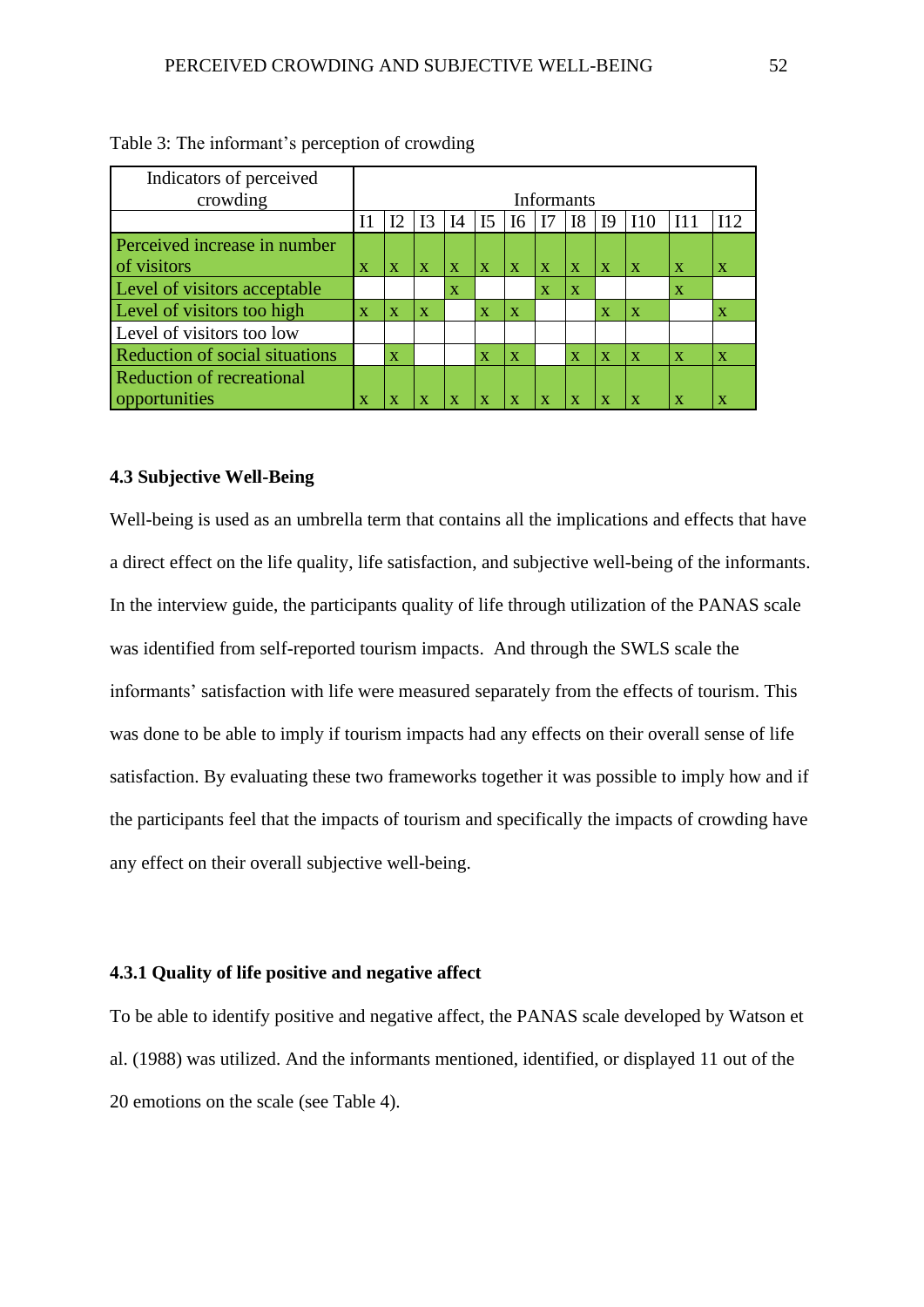|                   | Positive affect | Negative affect   |                |  |  |  |  |
|-------------------|-----------------|-------------------|----------------|--|--|--|--|
| <b>Interested</b> | <b>Proud</b>    | <b>Distressed</b> | <b>Ashamed</b> |  |  |  |  |
| Excited           | Alert           | <b>Upset</b>      | <b>Nervous</b> |  |  |  |  |
| Strong            | <b>Inspired</b> | Guilty            | <b>Hostile</b> |  |  |  |  |
| <b>Active</b>     | Determined      | <b>Scared</b>     | Jittery        |  |  |  |  |
| Enthusiastic      | Attentive       | <b>Irritable</b>  | <b>Afraid</b>  |  |  |  |  |

Table 4: PANAS scale indicators\*

*\* States marked in green were identified in this study*

On the positive affect side, four out of the ten states were present, namely interested, proud, active, and inspired. Quite a few of the informants mentioned pride as an impact of tourism. Their feeling of pride increased as a result of many tourists wanting to come to what they perceived to be "their" place. Some of the informants got "interested" as a result, even though it was not necessarily because of the tourists and increased tourism, they displayed an interest in the consequences of tourism, so to consider this interest as a positive affect would perhaps be wrong in this situation. Two of the interview subjects, I 7 and I 8, reported feeling "inspired" and the urge to create something from the possibilities opening up as a result of the tourists and their needs, so this could definitely be considered a positive affect at least for these two informants.

There were more negative affect indicators than positive identified, mentioned, or displayed during the interview, as seven out of ten indicators of negative affect were mentioned. Distressed, upset, scared, irritable, ashamed, nervous, hostile, and afraid were all identified in this study. Distressed, upset, scared, and afraid are related and some of the informants expressed fear for the tourists' safety. Distressed about the situation due to the large volume of tourists and afraid for their children and their own safety because of the tourists. Most of the informants displayed irritation due to traffic as a consequence of crowding. However, irritation about the situation in general with waste, pollution, and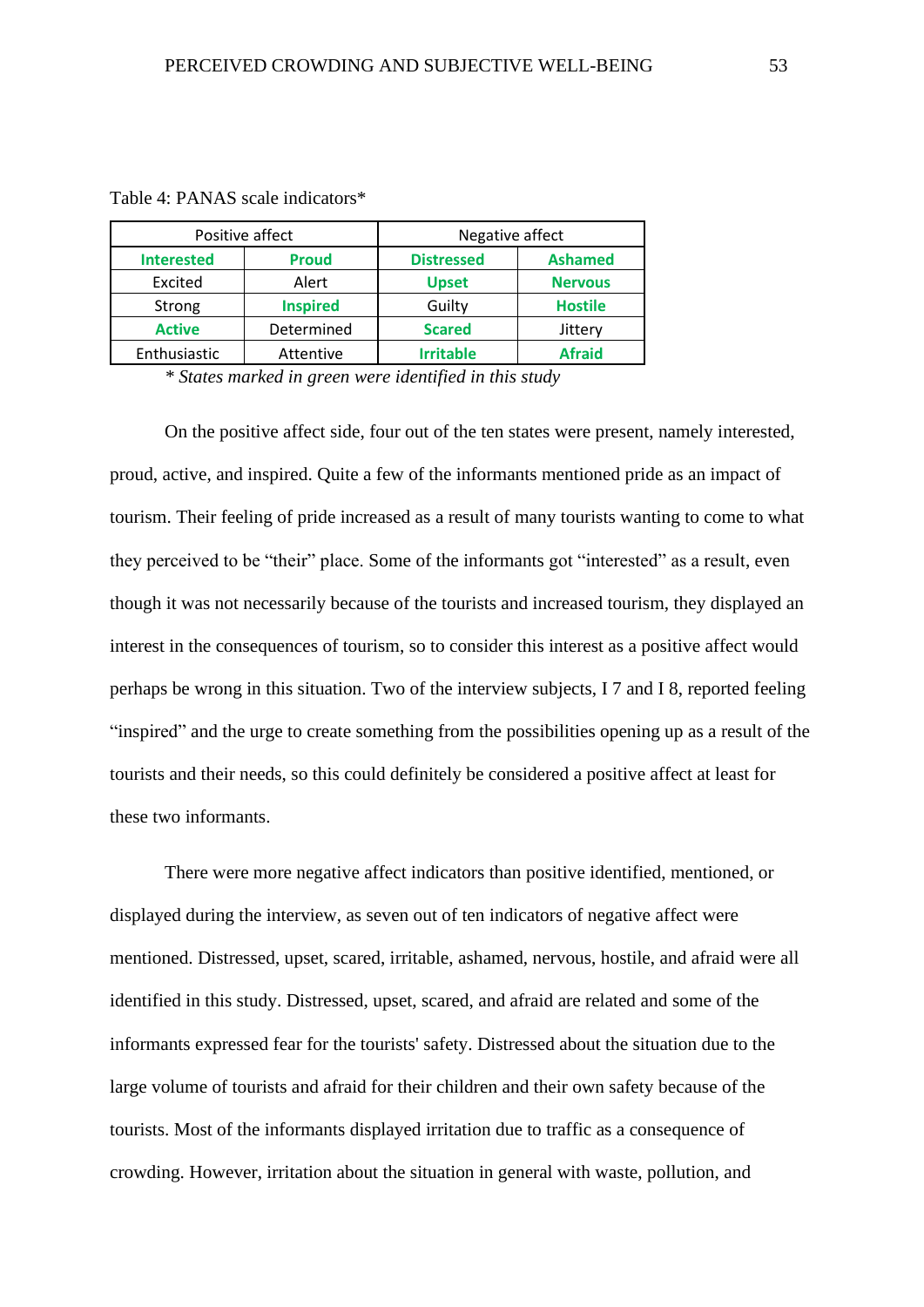degradation of nature was also quite common. That some were ashamed was a surprise. But the shame did not come from the tourists, but rather came from the feeling that Senja could not offer tourist sufficient facilities (such as restrooms). Hostility was only expressed by I 12 who said: "Sometimes we feel like throwing rocks at the tourists even though we would never do it".





While measuring the positive and negative affect, the negative affect is more frequently identified. According to Watson et al. (1988), this finding can indicate a low positive affect score and a high negative affect score which would place the participants collectively in a low energy, low pleasure, high stress, contempt situation.

#### **4.3.2 Life satisfaction**

To measure life satisfaction, Diener and Pavot's (2009) Satisfaction with life scale was utilized. The statements in the scale were translated to open-ended interview questions.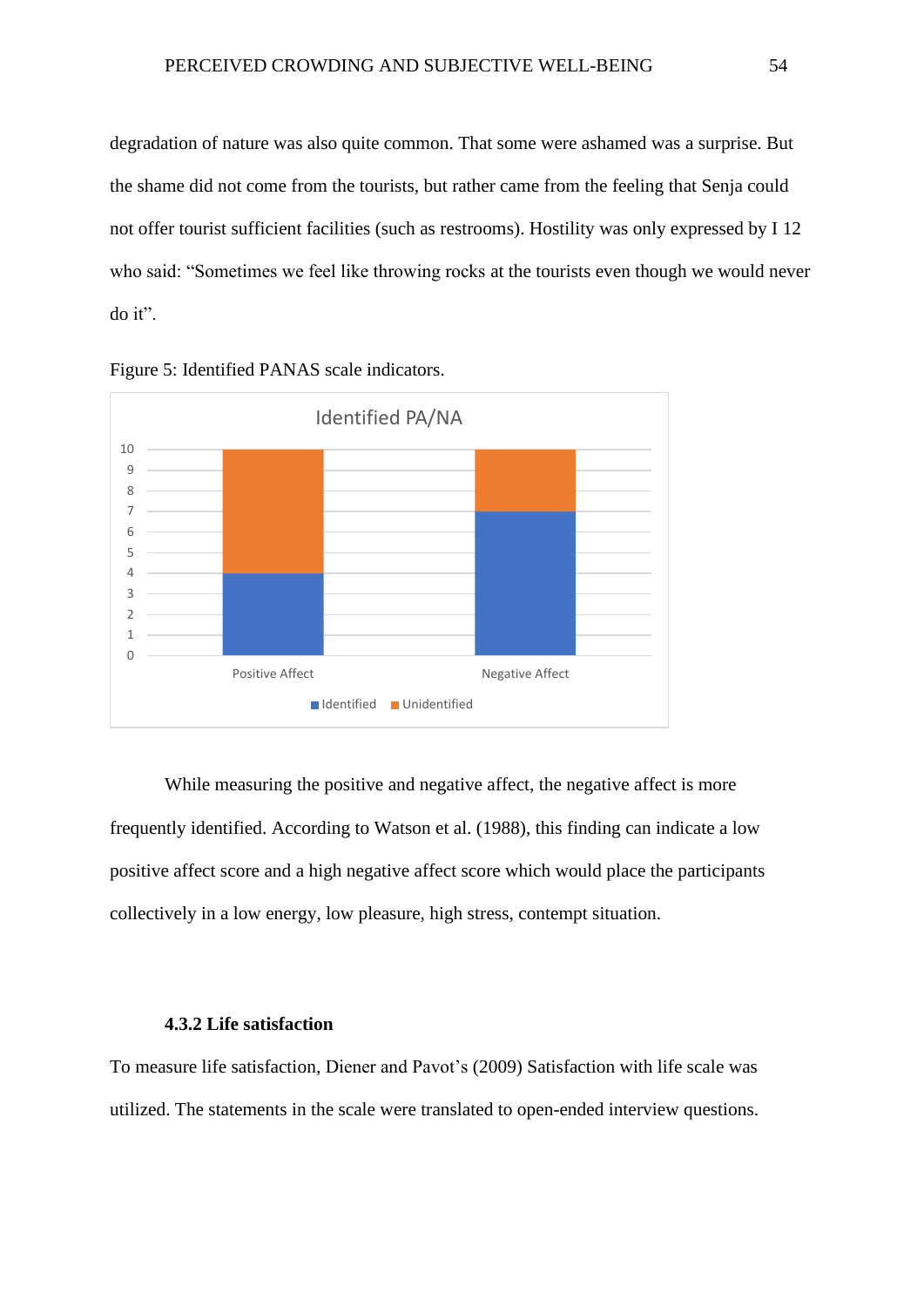Table 5: SWLS statements

### **Satisfaction with life scale statements**

- 1. In most ways my life is close to my ideal.
- 2. The conditions of my life are excellent
- 3. I am satisfied with my life.
- 4. So far, I have gotten the important things I want in life.
- 5. If I could live my life over, I would change almost nothing.

To be able to use these statements as questions in connection to tourism, they were slightly modified to fit the purpose of this study, while trying to keep the original meaning behind each sentence. For instance, where Diener and Pavot (2009) asked the participants to rate the statement: "If I could live my life over, I would change almost nothing." From 1 (strongly disagree) to 7 (strongly agree). The participants were asked; "if they could change anything in your life, what would it be and why?"

All twelve informants, without exception, stated that they were pleased with their life and 5 out of 12 would not change a single thing. Ten stated that they were happy and the remaining two did not want to use the word happy but said they would describe themselves as satisfied.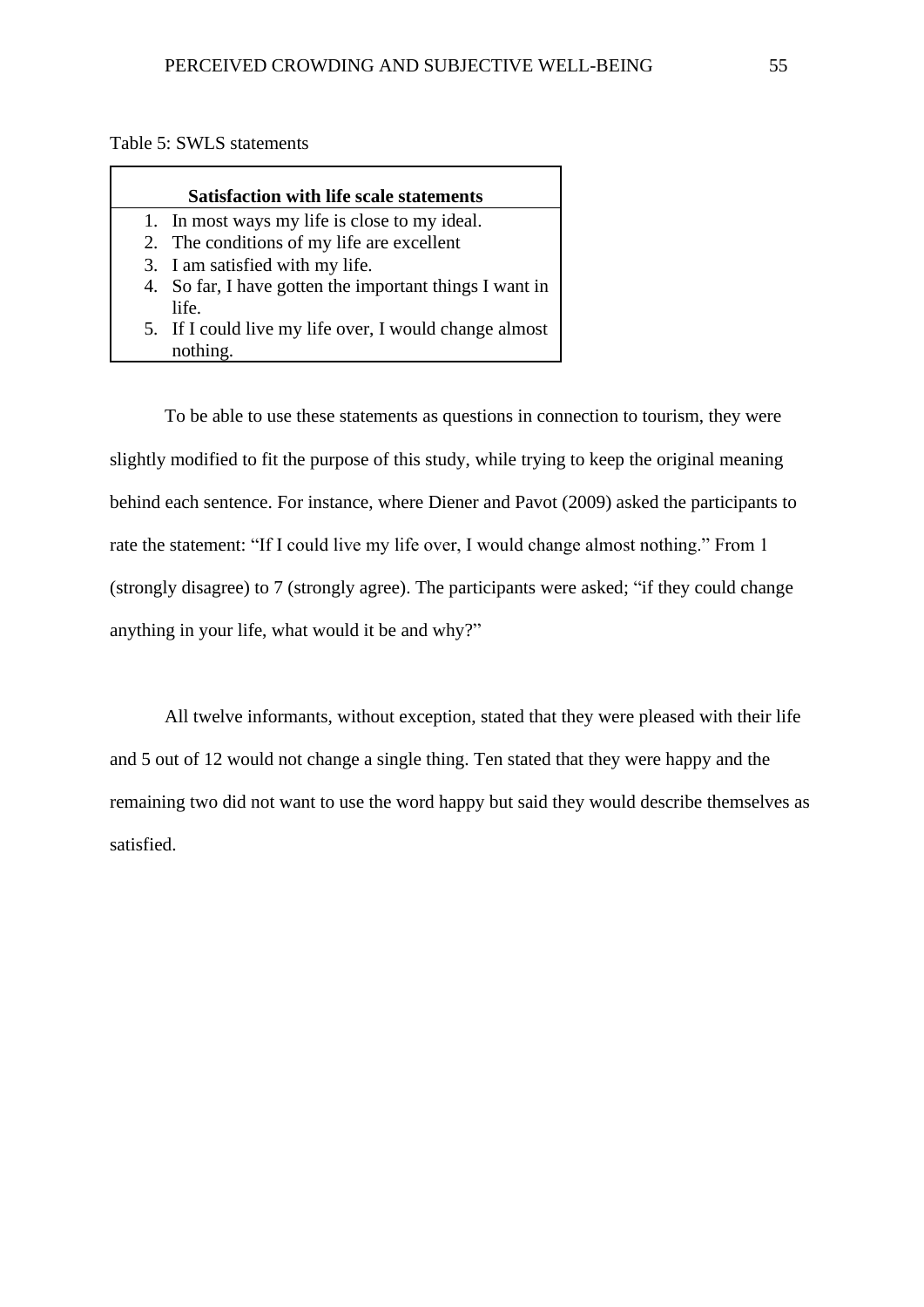

#### Figure 6: Interpretation of SWLS results

These findings indicate that life satisfaction among the informants was high and although some negative indicators were identified, the number of positive indicators outnumbered the number of negative indicators.

# **4.3.3 Life satisfaction and life quality**

While measuring each of the informants' life satisfaction and life quality everyone without exception answered that they were both satisfied with their life and the quality of their life. The reasons they gave for this were often quite similar. The informants were asked to describe themselves, which seemed like a hard question, as it was the question, they used the longest time to answer. But without exception, they described themselves using positive adjectives such as positive, extroverted, calm, loyal, etc.

The participants were asked if they were satisfied with the life they were living, and many mentioned having a job they were happy with, being close to family and friends, having a roof over their heads as reasons for why they were satisfied. When they were asked if they were happy, all of them answered that they were. But when asked why they were happy, the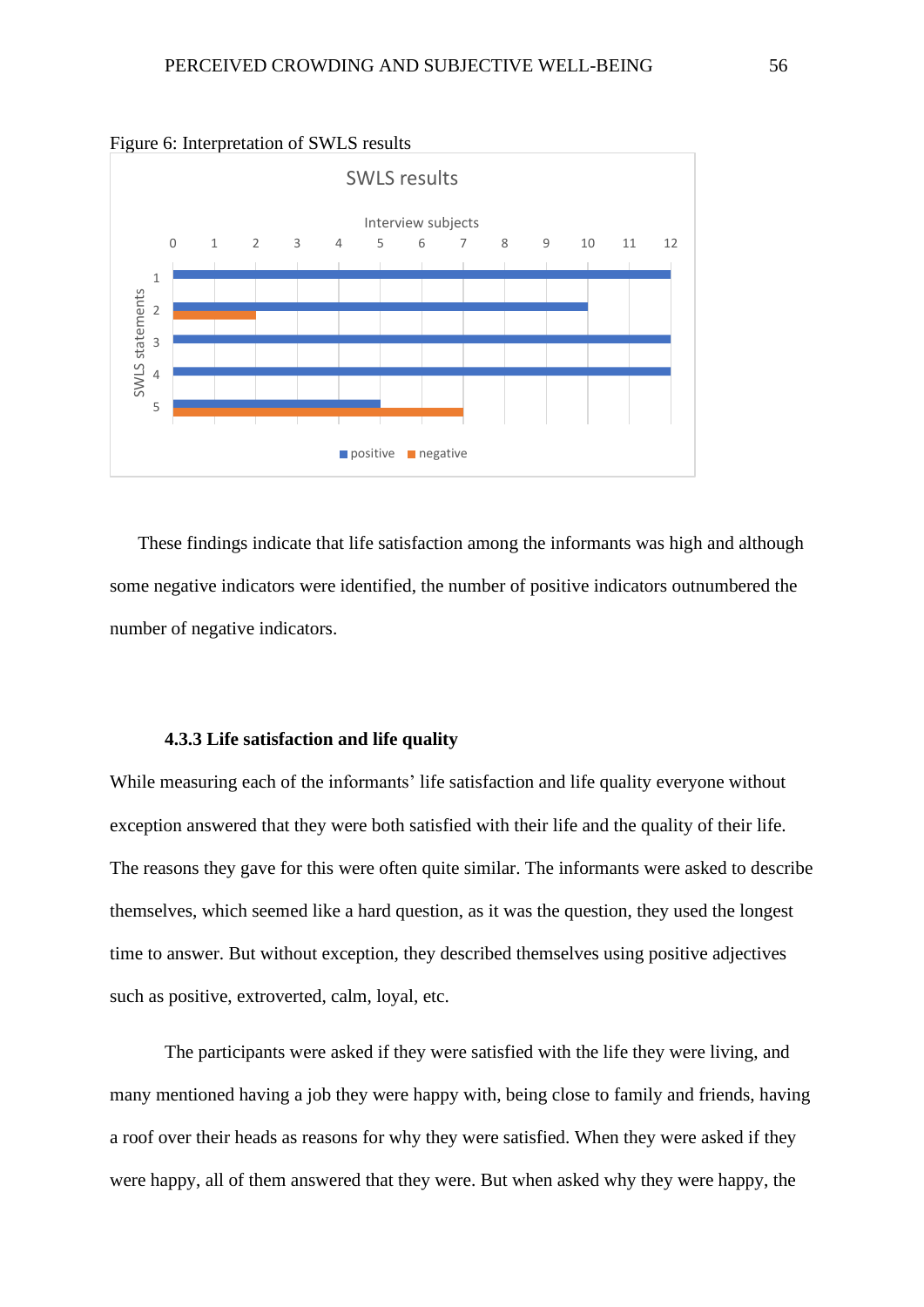reason: "I do not have anything to complain about" was frequently cited. I 3 stated: "I don't feel I have to say I am happy, but I do feel happy". To find out if the participants had any regrets, they were asked what they would change if they could change anything in their life Five said they would not change anything, while five said that they regretted their educational choices. I 2 states that everything in life is part of a learning curve, the good and the bad, and that is what makes us who we are today. I 9 would spend more time with their family and I 5 said they should probably not have gotten rid of their car.





### **4.3.4 Psychological impacts**

In this study, tourism was found to have psychological impacts on the local residents. The two most identified psychological responses mentioned during the interviews was fear and frustration. Traffic was the most commonly mentioned reason for both of these psychological responses. I 12 stated that the amount of traffic is huge, with probably over 20 000 visitors during the summer season, which they describe as a problem for both kids and animals, I 10 follow up by stating that they never let their grandchildren play on the streets anymore, "it is too dangerous". I 9 is worried that dangerous situations could occur due to the parking situation. I 1 believed that the tourist had forgotten what they were thought in traffic school and that their bad driving leads to fear and uncertainty among the locals. Traffic does not only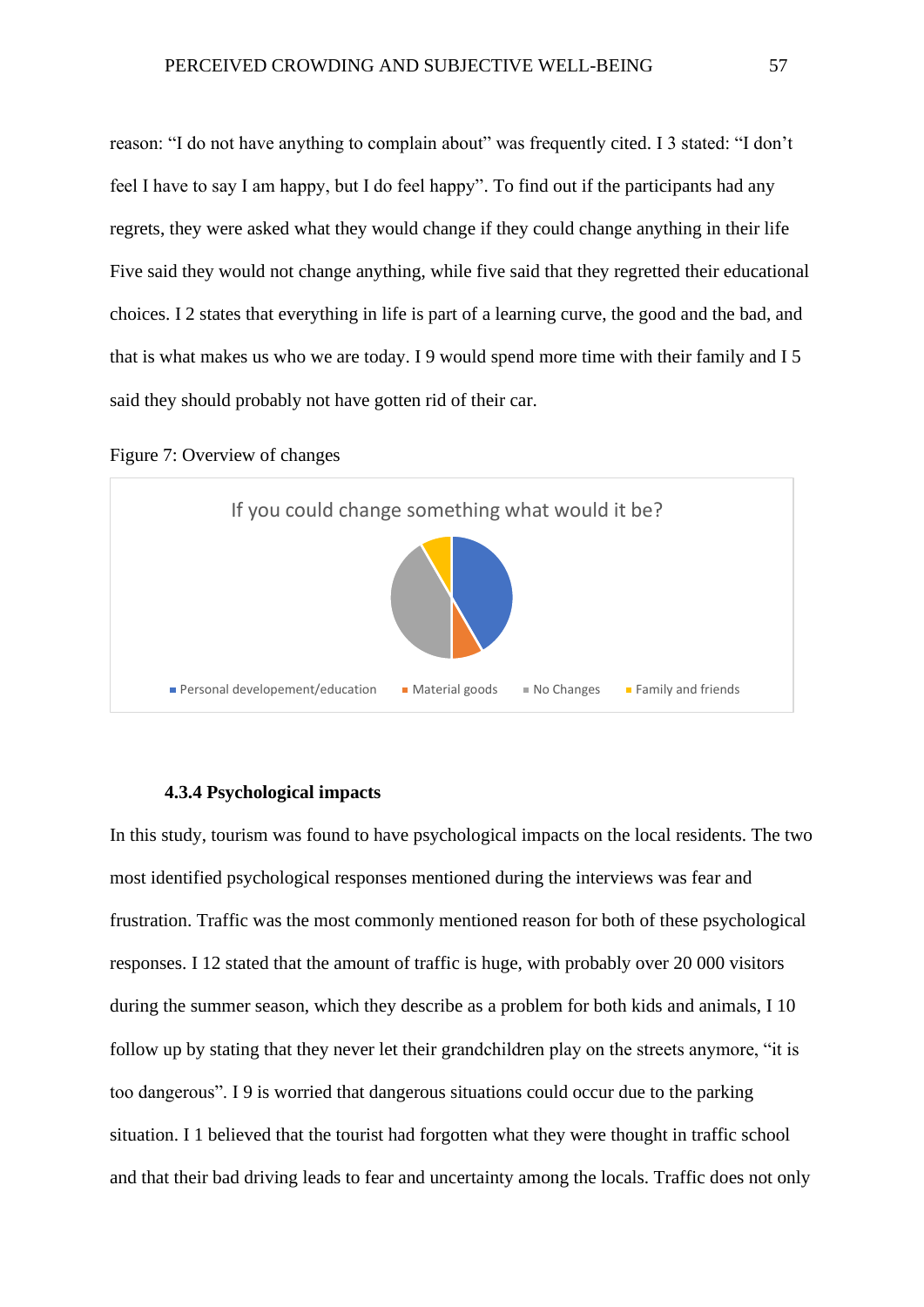bring fear it also is seen as a nuisance. I 4 described the feeling of driving behind a camper van doing 30km/h in the 80-zone on roads that are too narrow to pass as: "infuriating". I 11 shares this opinion and explains that it is not just the lack of skills that is enraging, it is also the lack of knowledge. Drivers in the middle of the road so immersed in the nature around them that they forget that they are not alone on the road, which often leads to dangerous situations. As I 11 states: "the reason there are few accidents is not to be credited the tourists driving skills, you can thank the locals for that".

Another trend that some of the participants identified was the increase in drones, this trend both contributed to irritation and fear. I 9 explains that this trend is causing some reactions in the local community. Locals have experienced drones flying outside their windows. I 9 describes this as an infringement on their privacy and feels uncomfortable, as they cannot know what they are filming. I 9 however, also states that drone-flying in the mountains is acceptable, they just do not want them outside their living room windows in the morning before people have had the chance to get dressed.

The lack of experience with nature among the tourists is another cause of fear and worry among the participants. I 9 states that the lack of experience contributes to many dangerous situations in the mountains. I 12 elaborates that due to inadequate equipment there has been an increase in damages and that is understandable when tourist decides to hike mountains in sneakers. I 6 is afraid for the tourists as they are often note properly dressed for the rough terrain, and I 10 have had to discourage tourists from hiking due to their lack of equipment and proper clothing. I 11 thinks that at the moment, what is going on is hazardous, "many of the tourists have neither the right shoes nor the right clothing to make the trip and they do not have the knowledge to stay in the safe areas while hiking". I 2 and I 10 both describe situations were they have had to call for a helicopter due to accidents.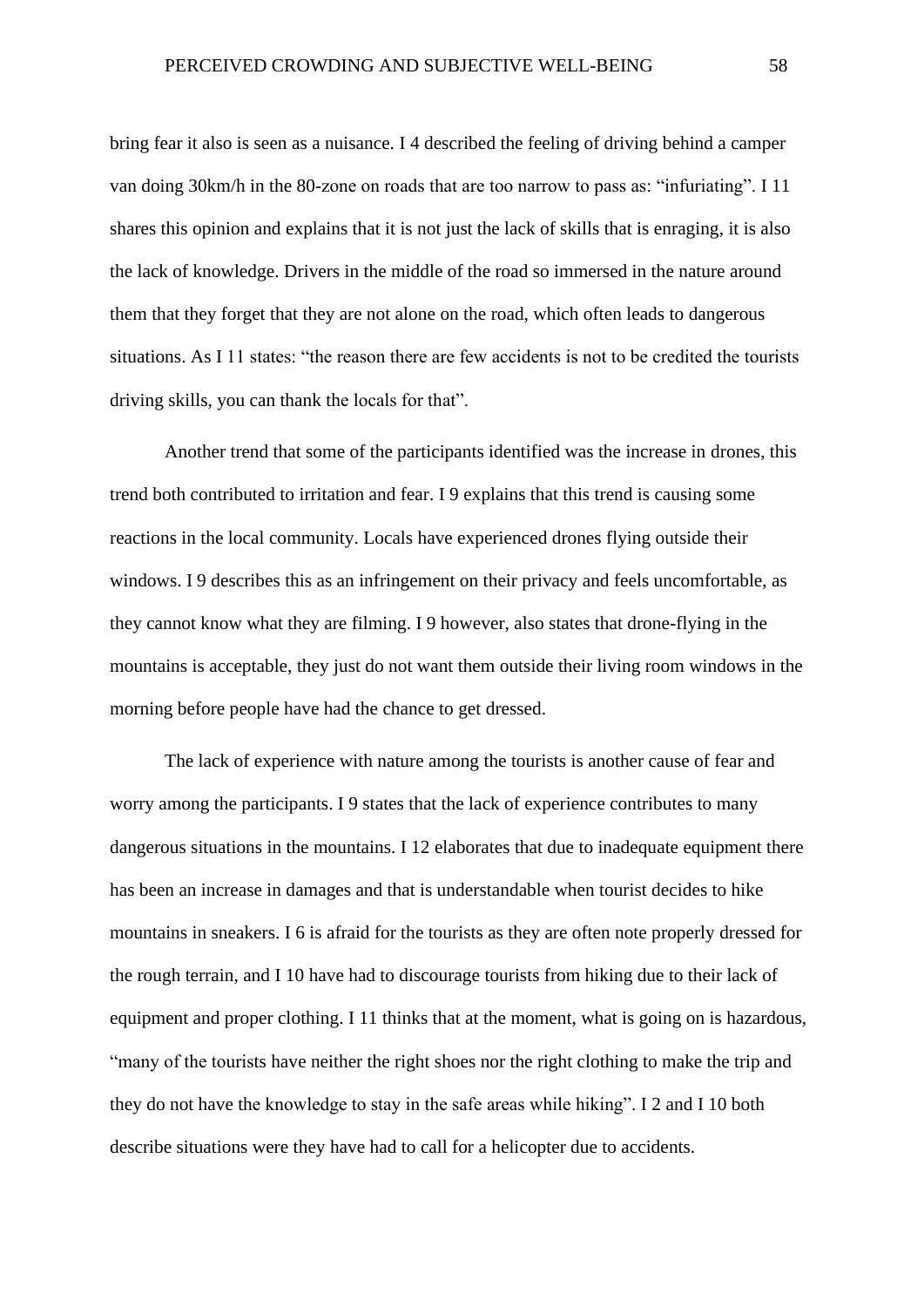Due to the pandemic going on during the data collection, one of the contributors to fear among the participants was the spread of viruses such as the Covid-19.

#### **4.3.5 Attitude**

In general, most of the informants expressed positive attitudes towards tourism at the beginning of the interview. As I 1 stated: "basically I think that it is nice that they want to come here and see". I 5 also state that they have always been positive to tourism and find the fact that people want to visit their island, exciting. However, when they started to open up about the perceived consequences of tourism, their responses were of a more negative nature. I 1, for instance, initially stated they though tourism was nice and then later explained that they often found the tourists to be rude and invading their personal space. At the end of the interview, they suggested more police presence due to the perception of criminal activities. This seemed to be the case in most of the interviews. An initial positive attitude to tourism followed by a negative attitude towards tourists. Most of the informants also identified more negative than positive impacts during their interviews. Only two out of the 12 informants had both a positive attitude to tourism as well as tourists.

|            |                      |                   | 12 |   | I4 | I5 | I6             |   | I8 | I9 |  | 112 |
|------------|----------------------|-------------------|----|---|----|----|----------------|---|----|----|--|-----|
| Positive   | Attitude to tourism  | X                 |    |   |    | Χ  | X              | Χ |    |    |  |     |
| Negative   | Attitude to tourism  |                   |    |   |    |    |                |   |    |    |  |     |
| Positive   | Attitude to tourists |                   |    | X |    |    |                | X |    |    |  |     |
| Negative   | Attitude to tourists | $\rm\overline{X}$ | X  |   | Χ  |    | X              |   |    |    |  |     |
| Identified | Opportunities        |                   |    | 6 | 3  | 2  | $\overline{4}$ | 8 | 4  |    |  |     |
| Identified | Consequences         |                   |    |   |    |    |                | 8 |    |    |  | 12  |

Table 6: Overview of the informants' attitude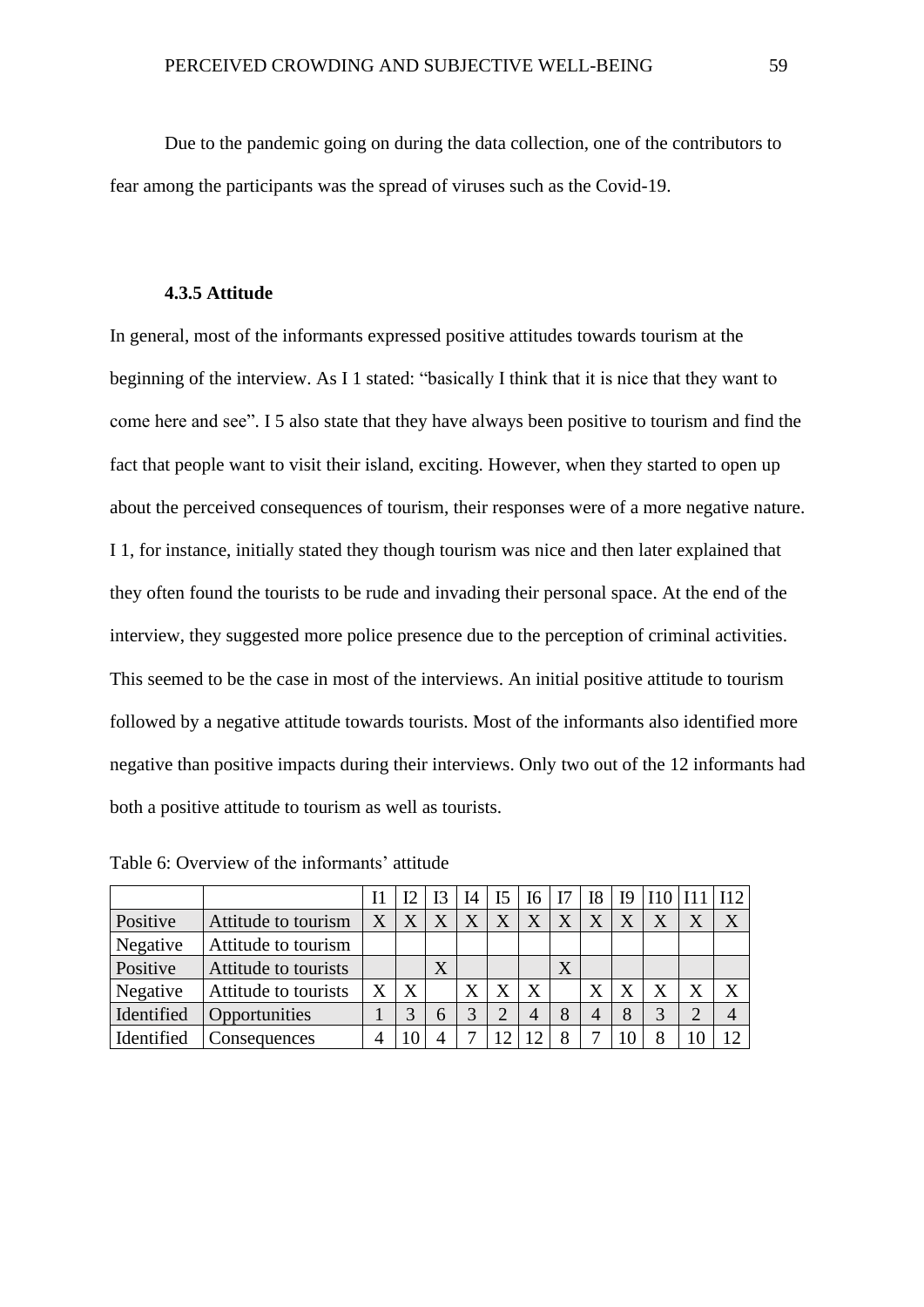# **4.3.6 Influence**

How tourism influenced the participants varied. When asked if they are influenced by tourism in their daily life, many of them replied that they were not. However, when asked if they were influenced in general, most of the informants responded that they were, even those who said no, later in the interview described impacts or opportunities created by tourism that had some effect on their life either directly or indirectly. I 2 said that tourism did not have much influence on her life but went on to explain that the coffee shop she really liked would probably not have opened if it had not been for tourism.

The findings of this study showed that tourism influences the informants in many different ways, some influencing factors are just observed, such as people walking along the street, while others were experienced directly, such as being parked in in their driveway. Tourism can, as some of the informants described, give a feeling of pride of the area they are from, but on the other end of the scale, it can also lead to a feeling of displacement when they feel the tourists take over the places and areas they are so proud to share.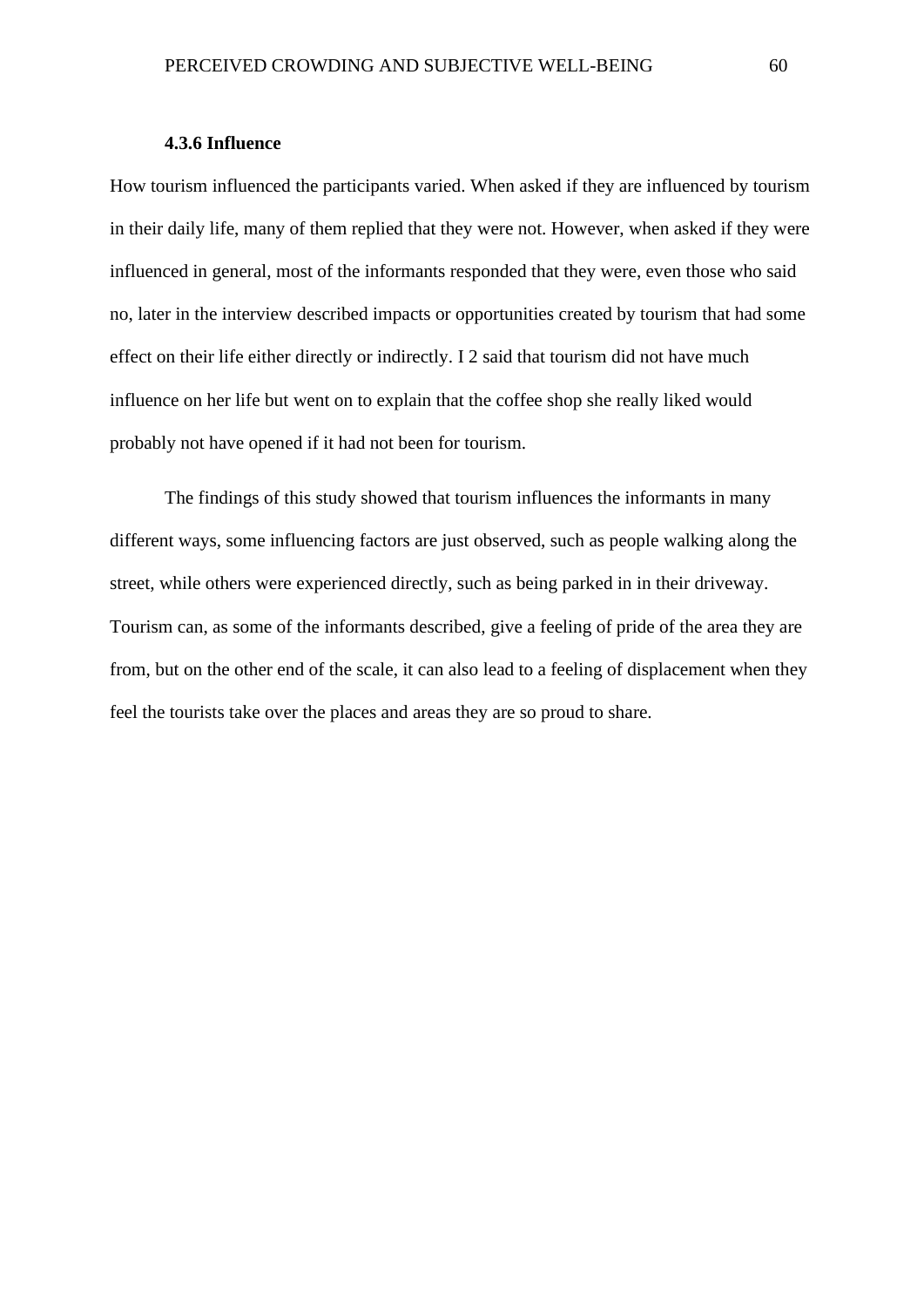#### **5.0 Discussion**

In this chapter, the empirical findings presented in chapter four are analysed and discussed against the theoretical literature reviewed in chapter two. This discussion lays the foundation for answering the research questions in chapter seven.

# **5.1 Carrying Capacity**

After the data was collected and coded, the need for a model to help structure and explain the findings arose. The model of carrying capacity was deemed most suitable and was therefore integrated into the research. The World Tourism Organization (1998) defines carrying capacity as the maximum number of visitors a given destination or territory can bear without compromising its environmental, economic, and socio-cultural characteristics. In the following sections, carrying capacity will be discussed in relation to economic, environmental, and social carrying capacity.

### **5.1.1 Environmental carrying capacity**

According to Kim et al. (2013), one of the positive impacts of tourism is that it can contribute to preservation. This seems to be the case also in this study, as I 4 stated that due to tourism and National Tourist Route Senja, measures to preserve nature had been put in place, including fences to protect the vulnerable nature and plants around popular recreational areas. I 1 on the other hand was not very impressed by the preservation efforts. In their view, the measures that have been put in place takes up space that previously, for centuries, had been used for infrastructure and buildings, but were now off-limits for village-development. The question that should be asked is whether the preservation in the area is an impact of tourism, or a response to the to the growth in number of visitors and a safeguard against tourism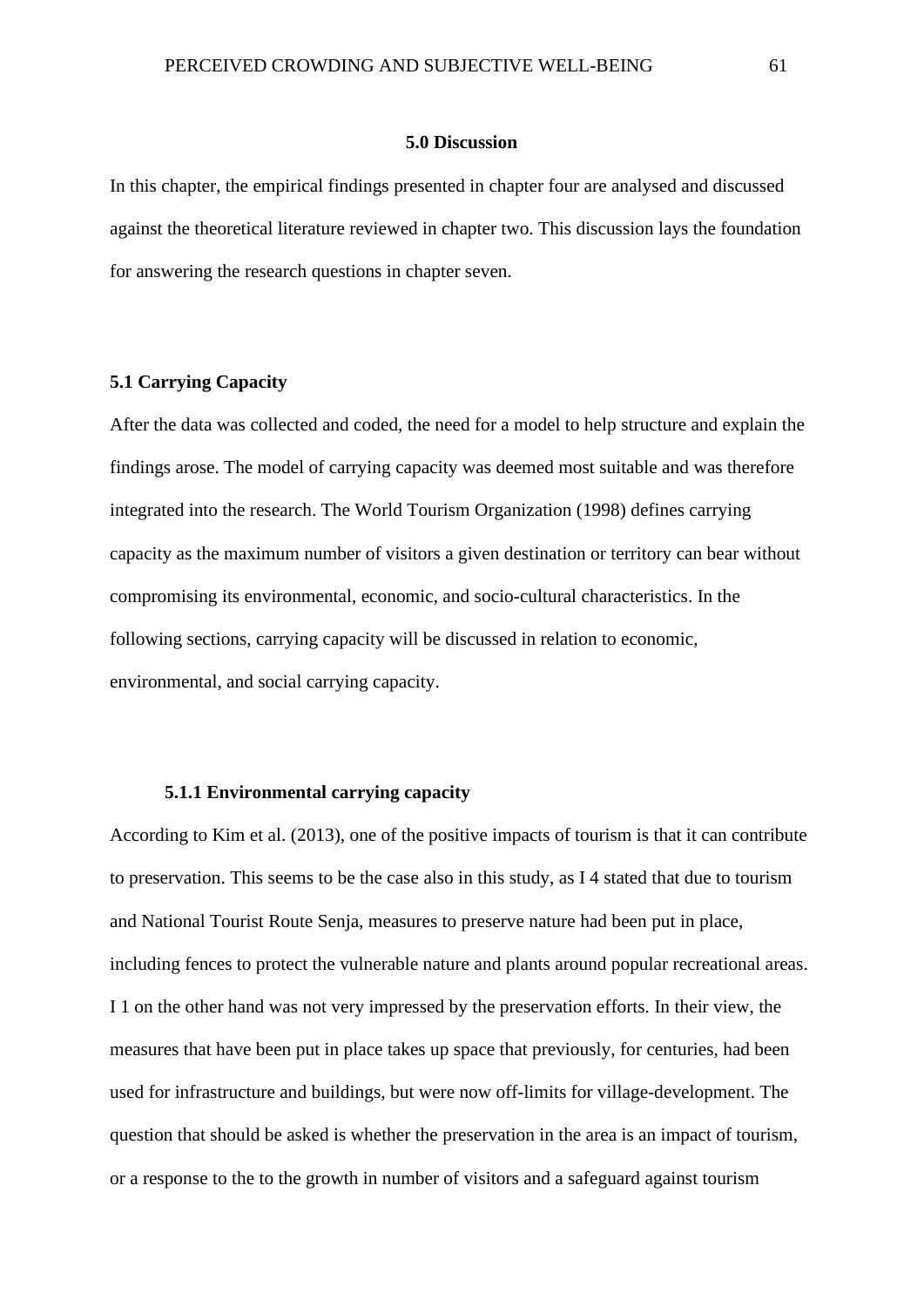inflicted degradation of nature. It could be implied that it is a response to over-tourism and as the measures are put in place the destination itself becomes even more attractive as a result of these measures.

Degradation of nature is according to Yu et al. (2011) a recognized negative impact of tourism, and degradation of nature was also an impact frequently mentioned by the informants. The wear and tear on nature in the area were an obvious impact and according to I 4, what was previously pristine mountain roads and trails were now muddy and worn-down paths. I 11 stated that: "just a few years ago the trails were few and far between and sometimes no trails could be found at all". Now, however, I 11 described: "trails more than 50 meters wide". The effect on the natural environment has according to Bimonte and Punzo (2011) to be irreversible and more or less permanent for the physical carrying capacity to be reached.

All the informants reported an increase in traffic as an impact of tourism, but the pollution identified in this study came from the behaviour of the tourists while they were in the area rather than from their means of transportation. Bastias-Perez and Var (1995) and Yu et al. (2011) both recognizes pollution as an important impact of tourism on the environment. I 12 points out that pollution is a concern among the locals, especially excrements, that can represent a health hazard to the local residents. Situations, where tourists bathed, washed, and relieved themselves in the village's drinking water, were observed by I 12 on numerous occasions.

Bimonte et al. (2019) mention waste as an impact of tourism and according to most of the informants, this impacted them in different ways, from finding waste in their recreational areas, as well as tourists filling up their private waste bins. Garbage is not the only thing left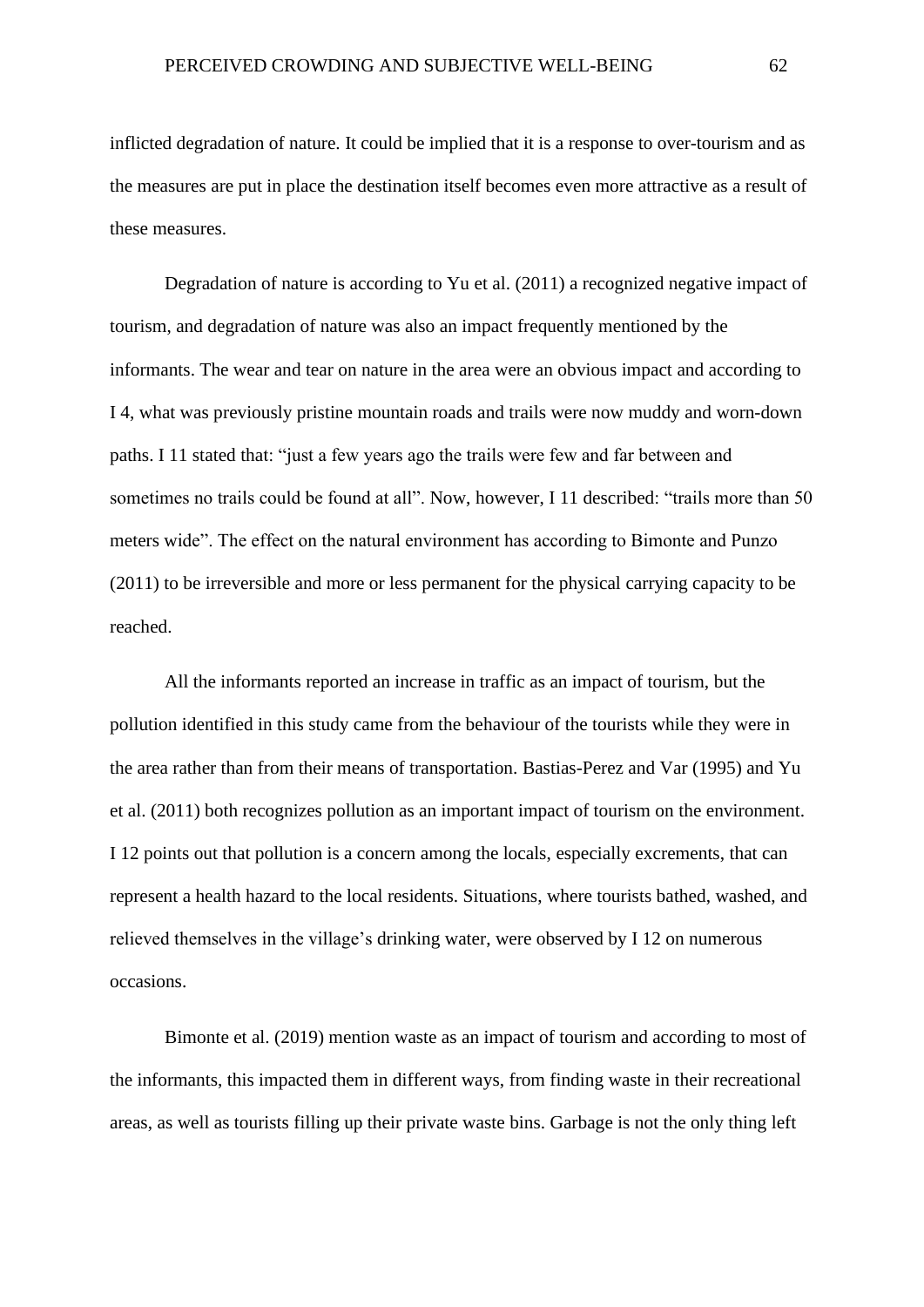behind as waste. Due to the lack of public restrooms, even feces and toilet-paper is left behind both in nature and next to trashcans in town.

Although it can be argued that the impacts of these inflictions on nature is reversible and not considered at carrying capacity (Bimonte & Punzo, 2011), the immediate effect on the residents that experience these inflictions are a part of the reason why their attitude towards tourists are at the negative end of the spectrum. And several informants mentioned that the tourists' negative impact on nature had a negative impact on them too.

## **5.1.2 Economic carrying capacity**

In the literature, the economic impacts of tourism have generally been considered to be positive (Ap, 1992; Bastias-Perez and Var, 1995; Kim et al., 2013; Yu, Charles Chancellor, & Tian Cole, 2011). For the informants in this study, however, the economic impacts were not exclusively positive. While they do identify some positive economical impacts, most of the informants did not recognize any substantial growth in the local economy as a result of tourism. Generally, the informants seemed to think that most of the tourists arriving at Senja are self-sufficient, bringing with them most of what they need in their campervans and campers rather than buying it in Norway. Since tourism on Senja is largely unorganized, and not many activities and products are offered, it could also simply be that the tourists have nowhere else to spend their money than in the local bar, restaurant, and convenience store.

Ap, (1990) and Kim et al. (2013) mention improved standard of living as a possible positive outcome of tourism. However, due to the low economic impact of tourism, only one informant reported experiencing an improved standard of living as a consequence of tourism. Three of the participants did, however, have direct economic gains from tourism, but did not feel that this had improved their standard of living. While they did not directly report an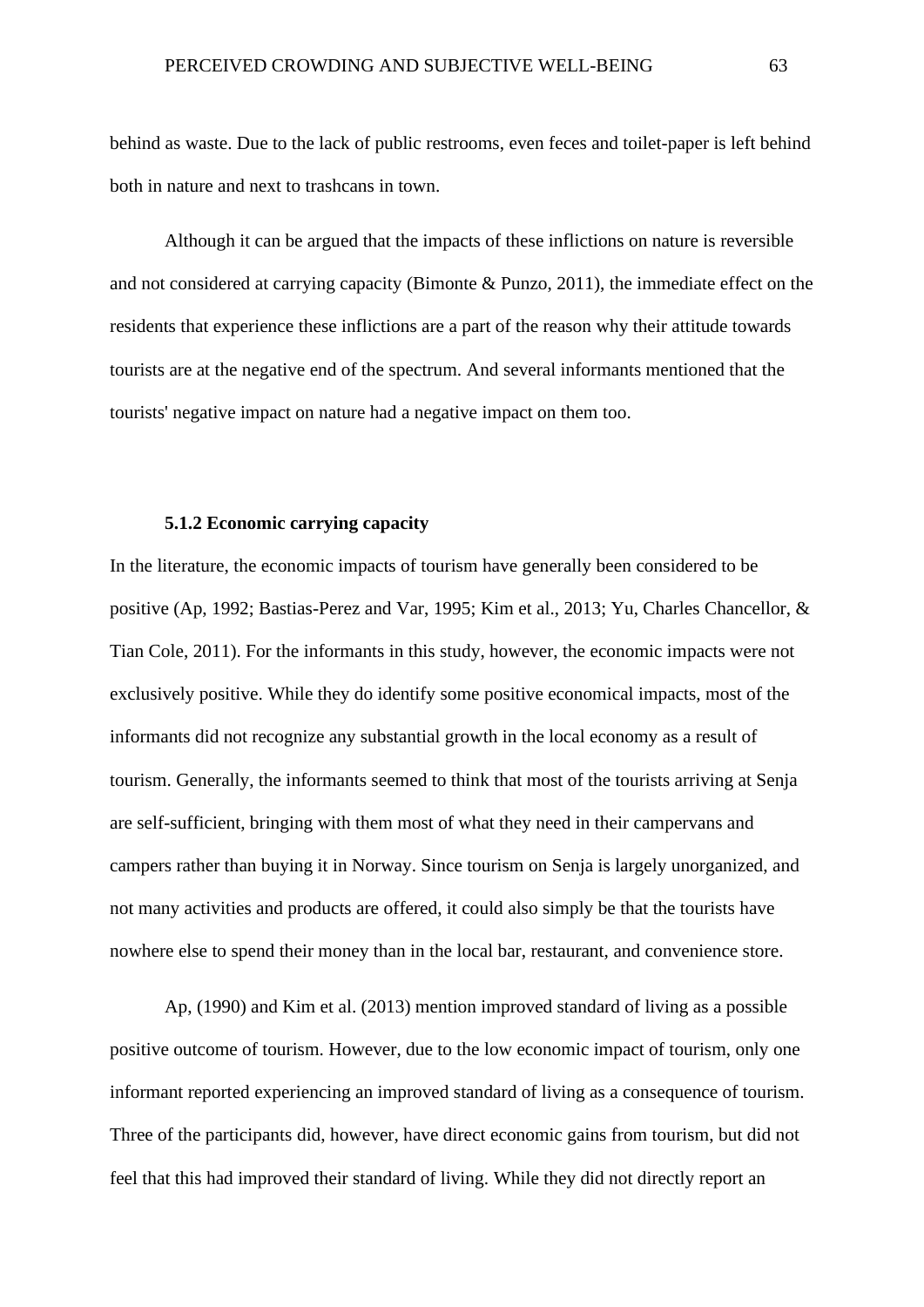improvement to their standard of living, they did report that they were comfortable with their standard of living, which could suggest that there is an unidentified improvement or at the very least, a lack of decline.

The demand for and creation of new jobs (Andereck & Nyaupane, 2011; Yu et al., 2011) due to growing visitors numbers is a recognized impact of tourism. This impact is also recognized by several of the informants in this study. Three of the informants work directly or indirectly in the tourism industry as a result of the demand for new tourism products. Establishments such as bars, restaurants, convenience stores, parking facilities, and public restrooms are all in demand due to increased tourism. Many of the informants did, however, point out that a lot of the work that is done as a result of the increase in tourism, is unpaid voluntary work in connection to facilitating nature, cleaning up after the tourists, and even cleaning bathrooms. The tolerance level, in terms of carrying capacity, might be higher for those having something to gain economically from tourism and lower for those doing volunteer work.

Ap (1990) explains that one of the negative impacts of tourism is increased housing prices, and thus an increased cost of living for the local inhabitants (Ap, 1992; Bimonte et al., 2019; Yu et al., 2011). The increased cost of housing was identified by some of the informants as an impact of tourism on Senja, especially related to Airbnb and the sharing economy. Thus, opinion was however not shared by all the informants, more than one of the informants rented out some sort of accommodation to supplement their income. Most of the informants stated that the prices of houses for sale had not been raised above the market standard.

The economic impacts of tourism in the region were identified by the informants, but its impact was reported to be minor. The fact that the impacts were perceived to be too small,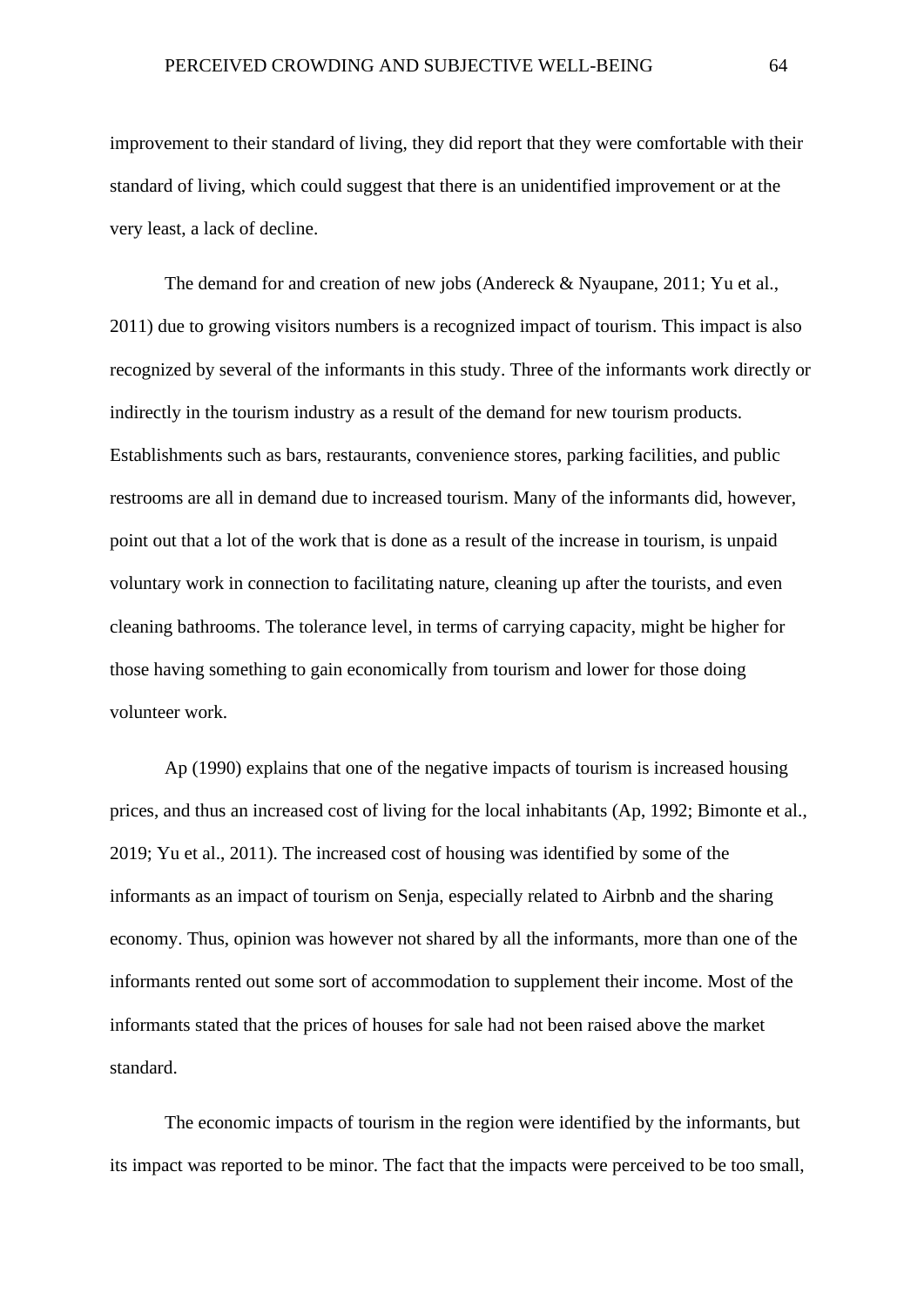considering the costs of tourism, lead to irritability among many of the informants. As I 9 stated: *"we are beyond the point where it's nice to see tourists, now it's time they leave some money".*

### **5.1.3 Social carrying capacity**

Both positive and negative social impacts can occur as a consequence of tourism. Traffic congestion is one such consequence that has been identified in the literature previously (Andereck & Nyaupane, 2011; Kim et al., 2013; Yu et al., 2011). This is also the tourism impact that is most frequently cited by the informants. It is a source of irritation, frustration, and even fear. As I 10 stated: "*parking is a big issue since the visitors just seem to leave their cars parked wherever they please*", and if the locals try to guide or correct them, the visitors often respond negatively. I 10 also explained that they never let their children play outside on the roads like they used to because of the rise in traffic as a consequence of tourism. The traffic congestion is something that worries the local population not just when they are in the villages and towns but also frustrates them when they are out on the road. As I 4 said: "*when driving over Senja in the summertime it is hard for even the calmest, most collected person to not to get a bit hot-headed*".

Andereck & Nyaupane (2011), Bimonte et al. (2019), Gursoy & Rutherford (2004); Kim et al. (2013), and Yu et al. (2011) have all identified crowding as a negative social impact of tourism. Popp (2012) however, does not see all crowding as negative and argues that it is important to differentiate between bad crowding, which leads to stress, and good crowding that could improve the experience and lead to enjoyable situations. All twelve interveiw subjects reported that they had noticed a strong growth in the number of visitors and eight identified crowding as an issue. Out of these eight, only two of the informants identified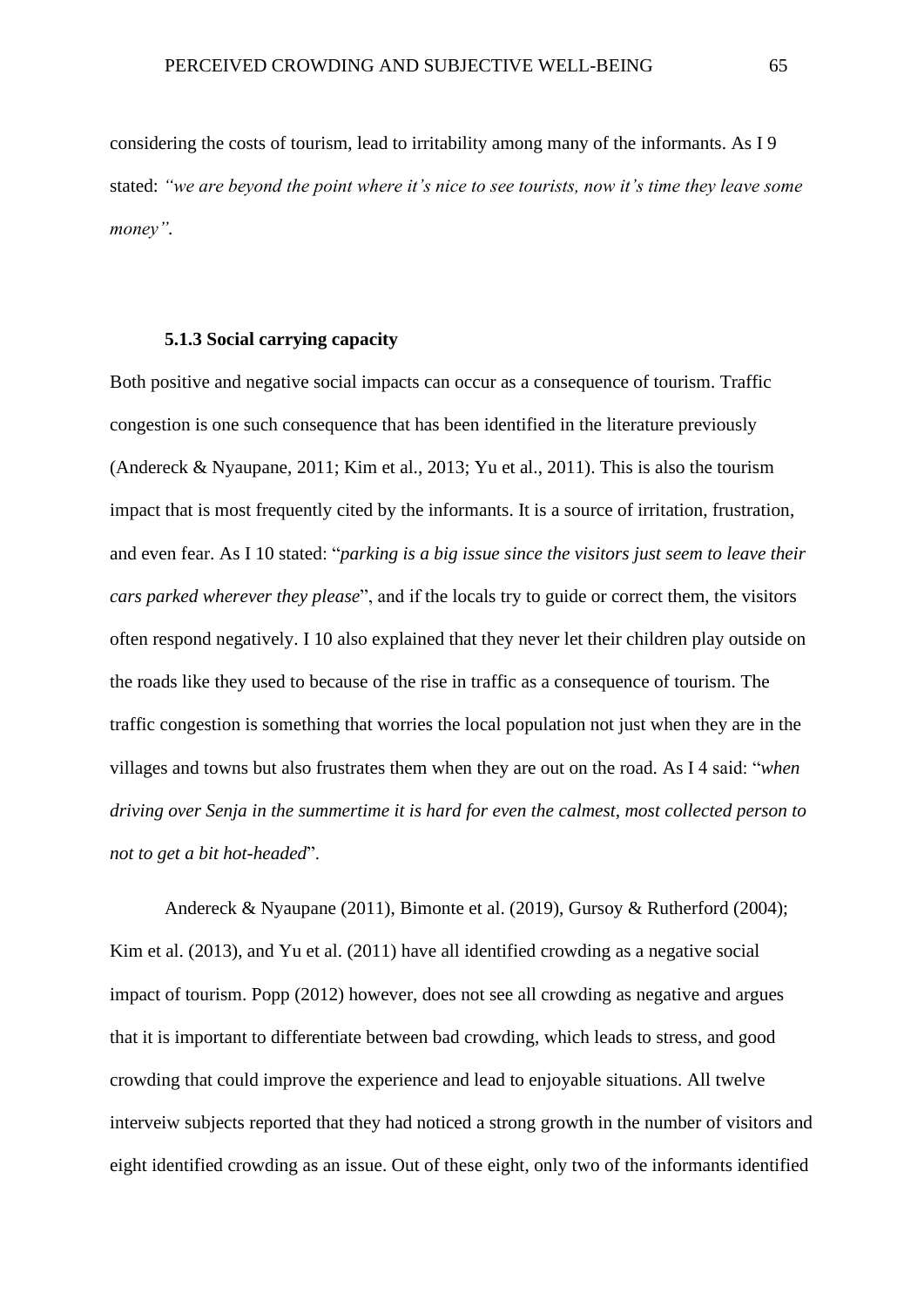the effect as only negative. Most of the informants supported Popps (2012) statement that crowding can have both positive and negative effects. I 2 reported experiencing both happiness and distressed as a result of crowding. When they were using the local recreational areas they described the amount of tourists they met there as absolutely overwhelming, yet the idea that so many people wanted to experience "their" area left them with a feeling of pride.

Bastias-Perez & Var (1995) mentions pressure on infrastructure as another impact of tourism. The informants identified two distinct pressures on the local infrastructure: parking and washrooms. The lack of adequate infrastructures leaving immense pressure on the limited existing infrastructure, and was an issue that occupied many of the informants. They were happy that they at least had something to offer but were upset about not being able to offer the necessary infrastructure. As a result of the parking situation, a group of local residents had started a company to provide and build infrastructure for this very purpose. Some of the informants were a part of that group.

Andereck & Nyaupane (2011) and Kim et al. (2013) suggests that a potential positive impact of tourism is greater access to recreational facilities for the local inhabitants. This was not however something the informants reported experiencing, instead their experience was rather that their access to recreational facilities had become restricted. I 11 stated that due to the large quantities of cars arriving, they had been forced to open up the local football field and use it as a parking area to get cars out of the streets. The few parking spaces that were intended for the local population near recreational facilities, were occupied by visitors without exception throughout the summer. Greater access to recreational facilities might be a positive impact in more densely populated areas where there is a larger offering of recreational facilities. However, in small villages, it would seem that there are often few if any such facilities.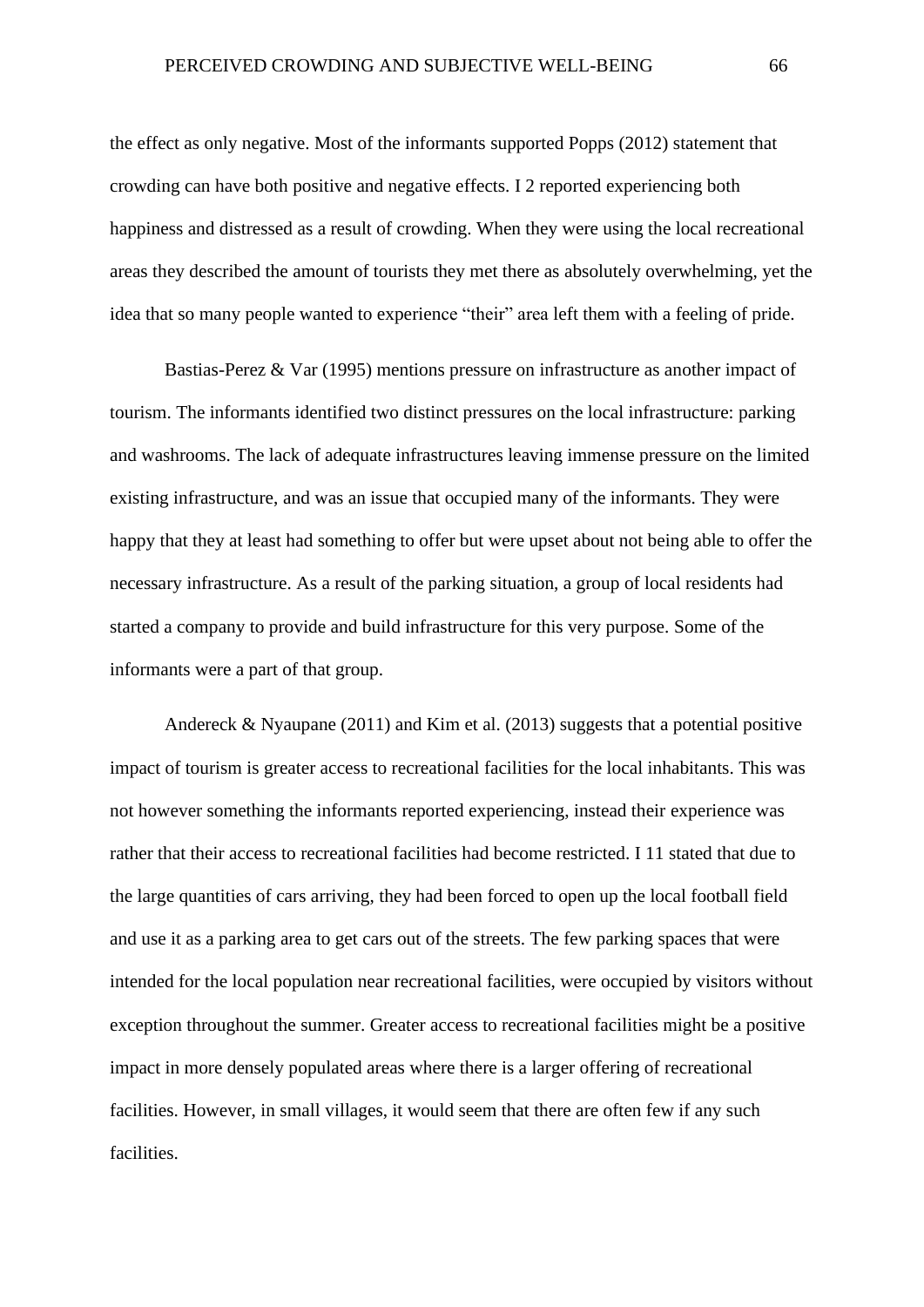Ap (1992) identifies better shopping as another potential positive social impact of tourism. This is probably also an impact that is more relevant in more densely populated areas than the areas included in this thesis. Small villages with less than 200 local inhabitants usually do not offer many shopping opportunities. Some of the informants did, however, recognize the importance of tourism in keeping the local convenience stores running, as well as influencing how long the local bars and restaurants could keep open. Aps (1992) identification of better shopping as an impact of tourism, therefore, seem to be a partial fit in this context, in that tourism seemed to facilitate better options for grocery shopping, meals, and drinks.

According to Fennel and Weaver (2005), negative socio-cultural impacts can be reduced if the local inhabitants have a substantial amount of influence over the development and are the main recipients of economic income from tourism. In this study, no external influences on either development or economy were identified by the local inhabitants. The informants do however identify a lack of planning and a strategy for further development. They express frustration over the local government who they feel does not acknowledge their voice in the work with both infrastructure and development. I 8 is requests a tourism strategy to reduce the amount of "*freeloading visitors*" and increase the amount of paying visitors. There are some positive social consequences identified, but some of the informants also identified and explain the feeling of displacement (Arnberger & Brandenburg, 2007) both in social as well as in recreational situations. The identified negative social implications by far, outweigh the positive consequences according to the informants.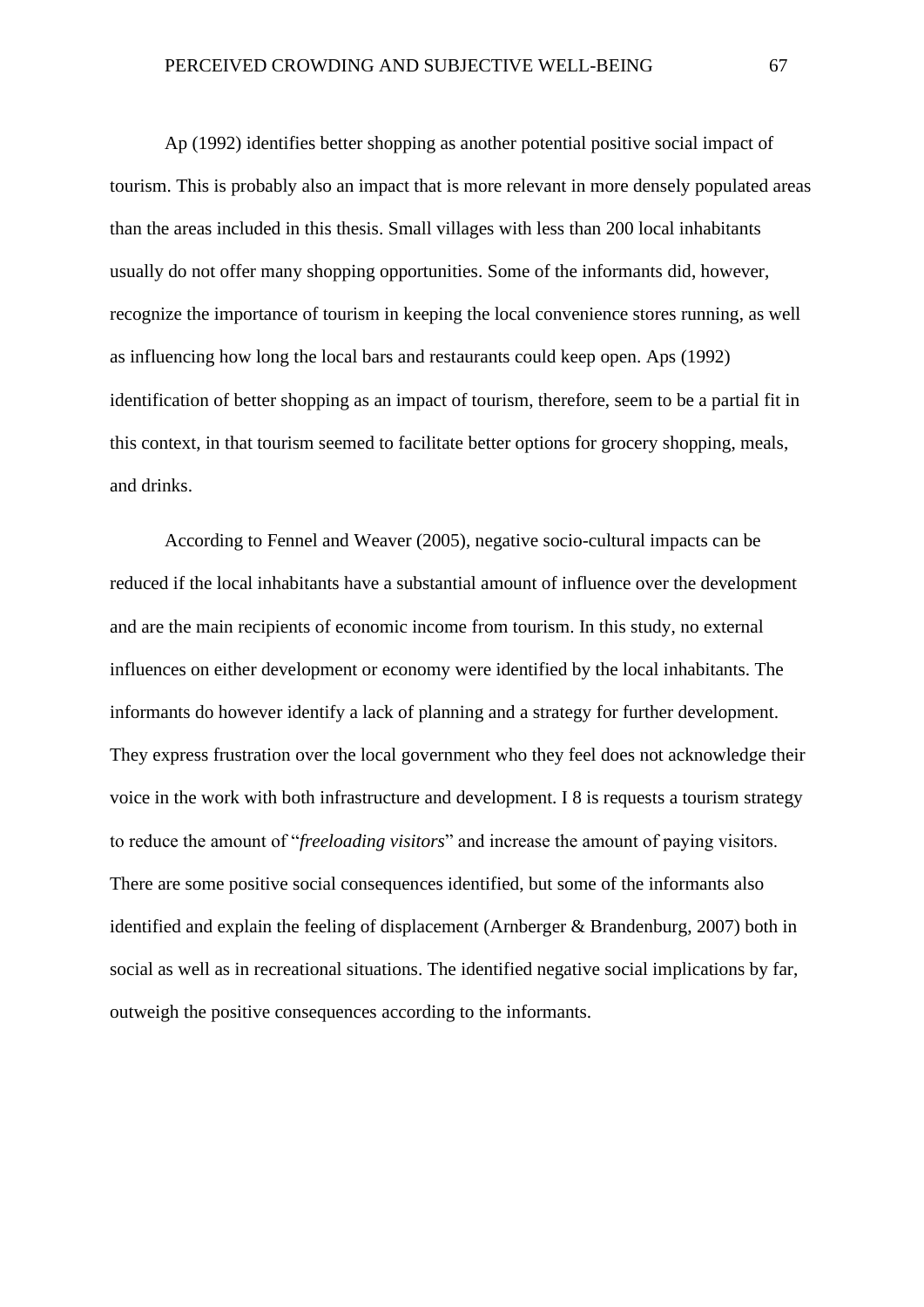### **5.2 Perceived Crowding**

According Neuts, Nijkamp and Van Leeuwen (2012) crowding is a stressful situation due to spatial limitations on social activities. They go on to explain that crowding is a consequence of psychological carrying capacity. They claim that crowding is a psychological construct, and as such connects both a specific place and the personality of the individual perceiving crowding. Crowding is a social impact of tourism, and according to Shelby and Heberline (1984), the impacts of crowding and the evaluation of crowding should be separated to establish a group standard for evaluating perceived crowding. The evaluation done by the informants is based on their own perception and how they experience the impacts of tourism including crowding. Therefore, it is important to see how they experience the different social, economic, and physical impacts, to be able to establish if there are any positive or negative effects of tourism.

According to Jin, Hu, & Kavan (2016), perceived crowding in tourism is an individual's subjective evaluation of human density in specific environments. All the interview subjects recognized a growth in the number of visitors, and eight of the twelve informants described the density of tourists as too high. The reasoning behind their conclusion varied, yet a general feeling amongst the participants who perceived crowding was that their villages could not accommodate the needs of the amount of tourists that were currently arriving. Due to the size of the villages they were being displaced from their usual recreational areas as well as their arenas for socializing and therefore shifted their previous positive sentiment towards tourists into a negative one.

The informants did perceive crowding as a consequence of tourism and acknowledge that it has an effect on their life. Several of them stated that they found enjoyment in having visitors around since it led to a feeling of pride, while others did not get any enjoyment from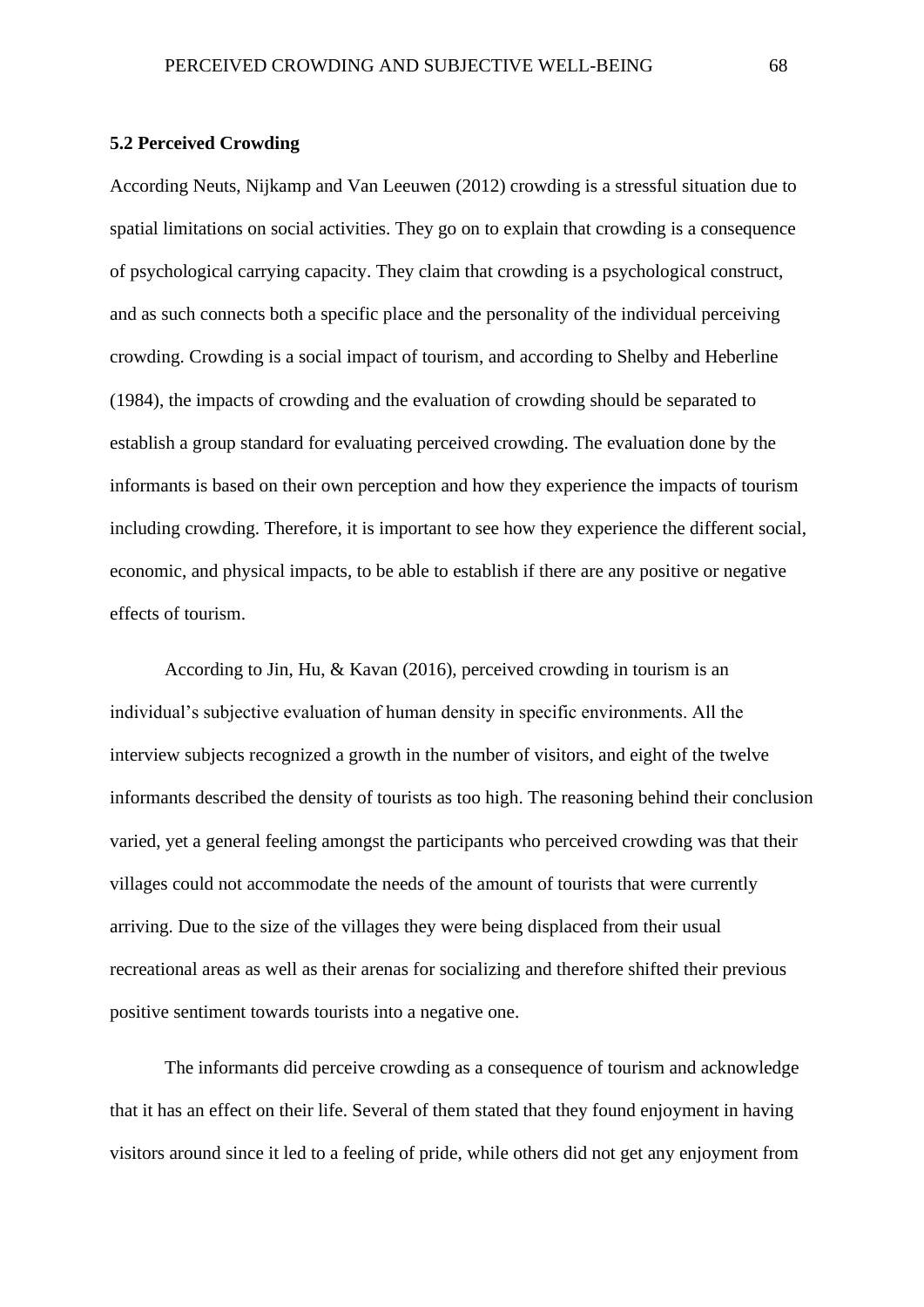the large number of arriving visitors, they only found their presence to be disturbing. According to the definition of Jen et al. (2016), the perception of crowding arises when the use of social and environmental resources surpasses the carrying capacity of a destination. After discussing the perceived environmental, economic, and environmental carrying capacity of the villages on Senja, it can be suggested that the psychological, socially accepted carrying capacity of tourists has been reached according to several of the informants. Even though Popp (2012) recommends a differentiation between "good" and "bad" crowding, the negative impact of crowding is more frequently reported by the participants in this study, and the number of negative consequences far outweigh the positive impacts.

If crowding is to be measured according to Shelby and Heberline (1984), the subjective evaluation of the participants under a specific set of conditions are sufficient to create a standard, and as eight out of the 12 informants experienced perceived crowding and did so under similar circumstances, the standard is set. Most of the informants also pointed out that the summer of 2019 was when the number of visitors started to become too much, which could imply that the socially acceptable carrying capacity in terms of visitors, for at least some of the informants, lay somewhere between the visitor numbers of 2018 and 2019 numbers. This could imply that to reduce the negative impacts of and perception of crowding some regulation has to be done. However, due to the Covid-19 situation, this will most likely not be the case for the 2020 summer season.

# **5.3 Subjective Well-Being**

Nawijn and Mitas (2012) state that subjective well-being from a purely theoretical point of view is a picture of how individuals feel in general as well as an index of whether the individual's needs are fulfilled. By utilizing the definition given by Diener, Oishi and Lucas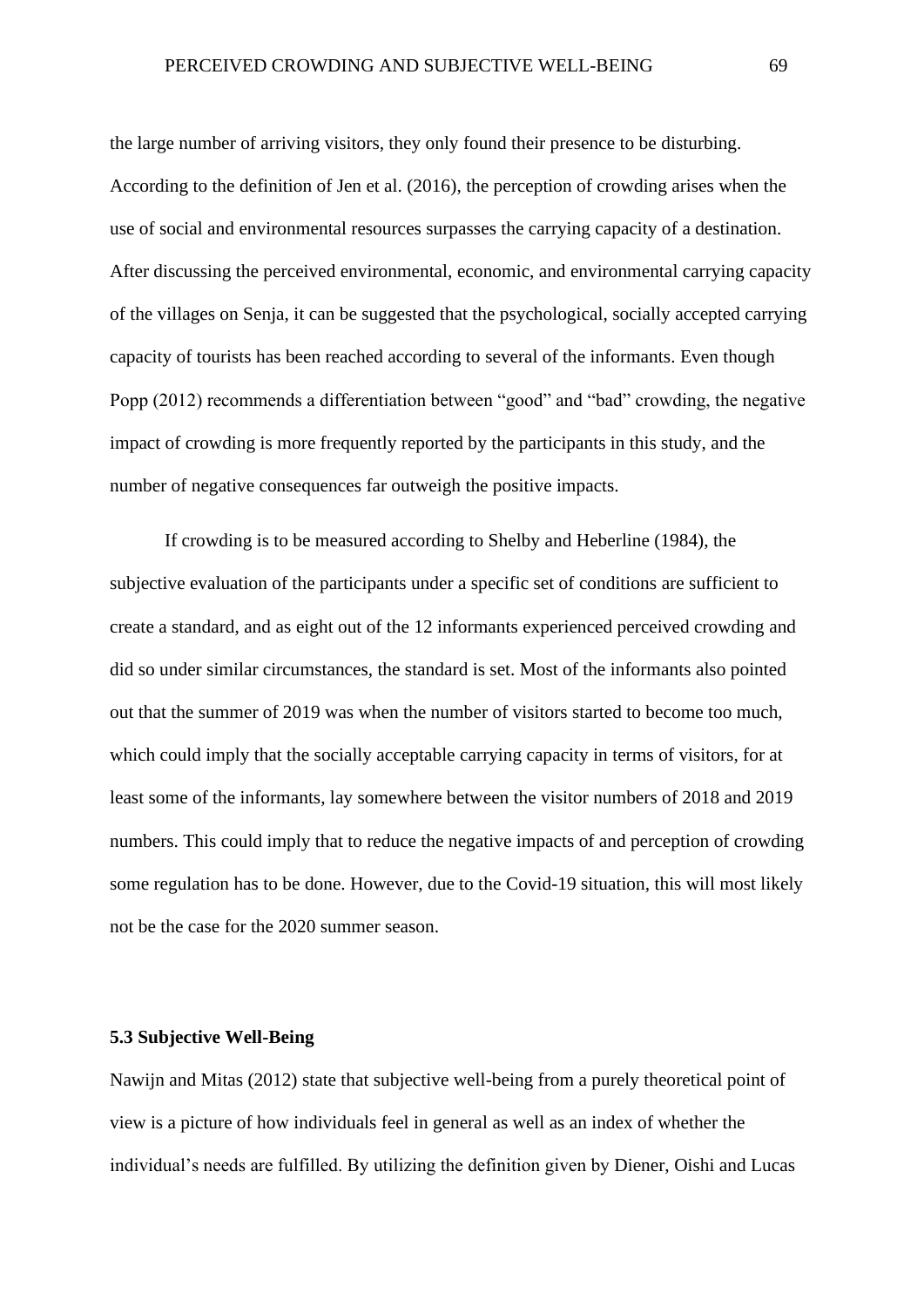(2003), which explains subjective well-being as an individual's cognitive and affective evaluation of their life, a holistic picture of an individual's subjective well-being can be produced.

The informants experienced both positive affect and negative affect (Diener & Pavot, 2009) from tourism, on their life as well as indicators that influenced their satisfaction with life (Watson et al., 1988). According to Diener and Suh (1997), these three components: life satisfaction and positive and negative affect need to be evaluated to measure subjective wellbeing. Even though the scales were meant to measure both positive affects, negative affect, and satisfaction with life on a quantitative level, the measurements used in the scales can be utilized to measure the effect on individuals even though it will not give a clear answer on the extent of the effects. The scales are self-reported, so there is no reason to believe that the informants would answer differently if the questions and statements were answered in a qualitative or a quantitative manner.

Subjective well-being is the sum of the degree to which we get what we want out of life and how well we feel the majority of the time - the affective and cognitive components (Nawijn & Mitas, 2012). The subjective well-being is a combination of positive and negative affect (Watson et al., 1988) and the informants' satisfaction with life (Diener & Pavot, 2009).

The informants experienced more negative than positive impacts of tourism, but nonetheless generally reported high life satisfaction. This finding can indicate that even though tourism had an impact in terms of both positive and negative affect, it does not influence the participants to such an extent that it reduces their life satisfaction.

The impacts identified by the data collection suggests that it is the hedonic level of subjective well-being that is affected (Nawijn & Mitas, 2012), the instant gratification is not fulfilled due to negative impact. The eudaemonic levels of SWB also referred to as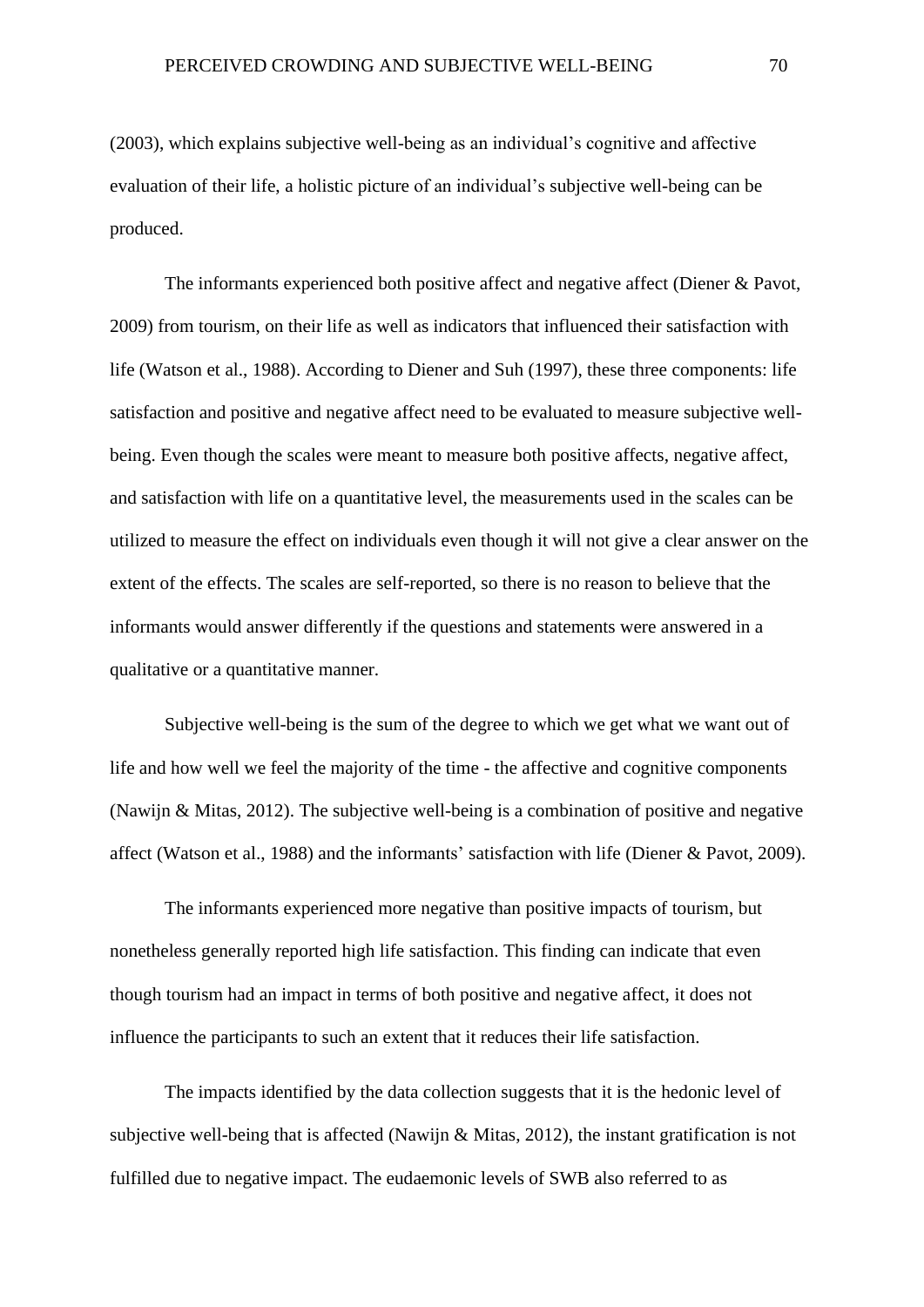psychological well-being (PWB) (Sanjuán, 2011) is not that affected, since the implications of tourism according to the informants are experienced only in the short-term.

Björk and Sthapit (2017) state that SWB entails residents' overall sense of well-being illustrated through life satisfaction, positive and negative affect, and overall happiness. If subjective well-being is defined based on how the informants' experience these concepts, it could be assumed that their subjective well-being, is seen collectively as high on the eudaemonic level, but low on the hedonic level. This assumption is based on the previously identified high level of negative affect and the high level of life satisfaction.

### **5.4 Perceived Crowding and Subjective Well-Being**

Previous research on the impacts of tourism on quality of life has generally focused on residents' attitudes towards community impacts and environmental challenges (Helgadóttir et al., 2019). And as Riddestaat, Croes and Nijkamp (2016) point out, the relationship between tourism development and life quality among residents is both mutual and complicated.

Researchers have identified several factors related to crowding that can influence the quality of life of the local residents, such as the number of visitors, number of local inhabitants, type of visitors, and the social exchange relations between visitors and residents (Carmichael, 2006). The participants in this study did consider the number of visitors to be too high for the infrastructure they presently had. I 9 also stated that the visitors who came to their area was the "wrong" type and called for a greater focus on marketing towards a different type of visitor segment. The entire social exchange relationship between the local inhabitants and the visitors were skewed. According to the informants, the visitors took, and the residents gave without receiving anything in return, which was a source of irritation among the informants.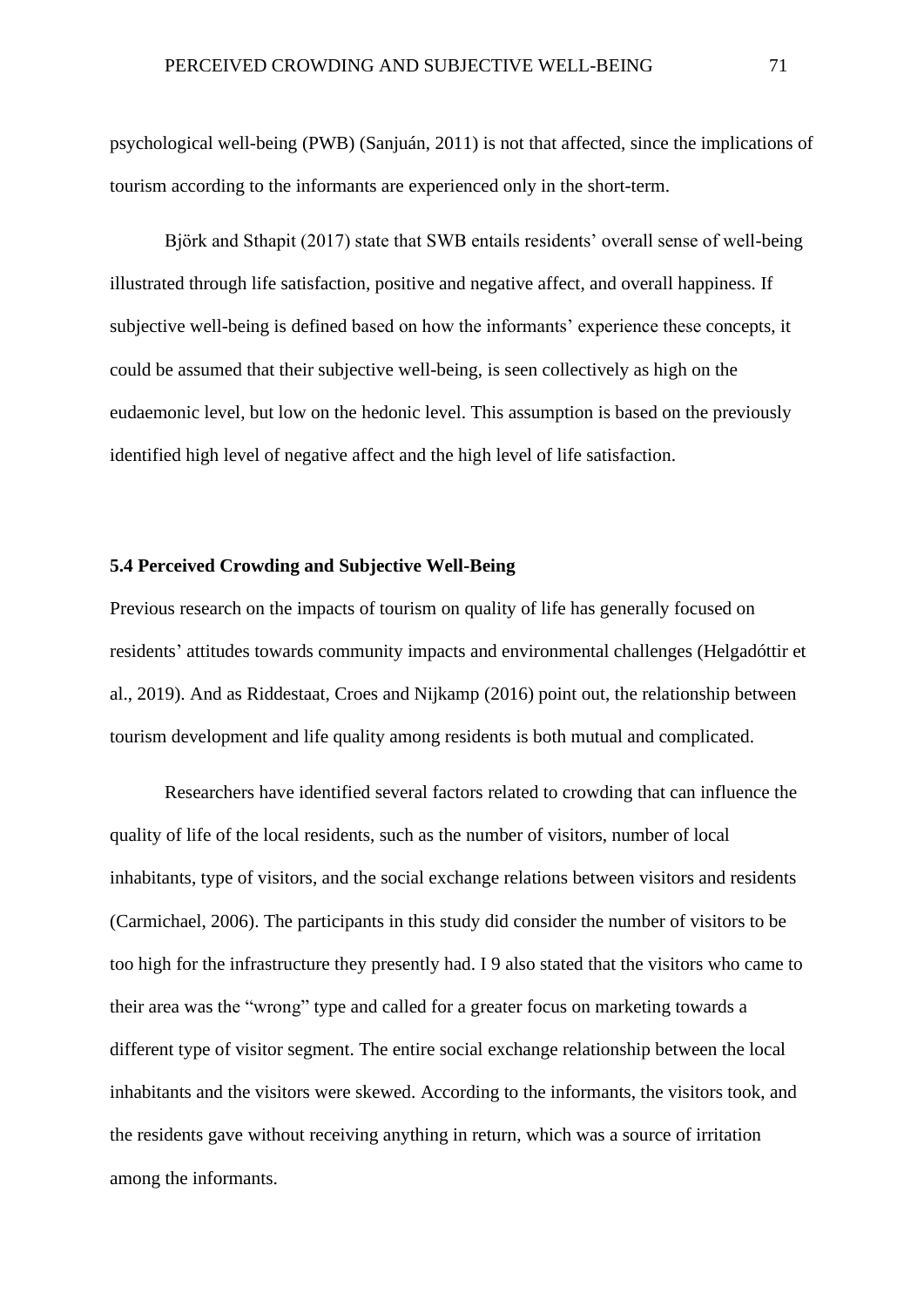Previous research on the perceived impacts of tourism has separated between economic, cultural, and physical impacts of tourism, as well as the impact of tourism on overall quality of life (Nawijn and Mitas, 2012). All four impact-categories were identified by the informants in this study, but they saw it as a result of over-tourism and not of tourism in general. According to Bimonte et al. (2019), residents tend to see tourism as a dual phenomenon as they recognize the economic value of it but might also feel that it negatively impacts their life. This was also the case for the informants in this study, as they recognized the economic gains local merchants and providers had gained from tourism, most of the informants did not themselves gain any direct economic benefits from tourism. These economic benefits were not, however, enough to outweigh the negative effects tourism was having on their life, as the findings suggested that the local residents' quality of life was, both directly and indirectly, negatively affected by perceived crowding caused by tourism. That perceived crowding can have such an effect on the local residents' quality of life has also been recognized in previous research by Andereck and Nyaupane (2011).

Ap & Crompton (1993), Bastias-Perez and Var (1995), Dissart and Deller (2000), and Mccool and Martin (1994) all identify crowding as injurious to life satisfaction. A notion that is supported by the findings of this study, as the informants identified more negative feelings resulting from tourism impacts than positive ones. Crowding can lead to the feeling of alienation and displacement (Arnberger & Brandenburg, 2007; Tosun, 2002b; Williams & Lawson, 2001), which was also found to be the case in this study, as several of the informants alluded to feelings of displacement, as they described how they felt they were being displaced from some of their social arenas as well as from their local recreational areas. This left them with a feeling of loss and of anger, and while some of their irritation was directed towards the tourists, the anger they felt was largely directed towards the local government and tourism developers.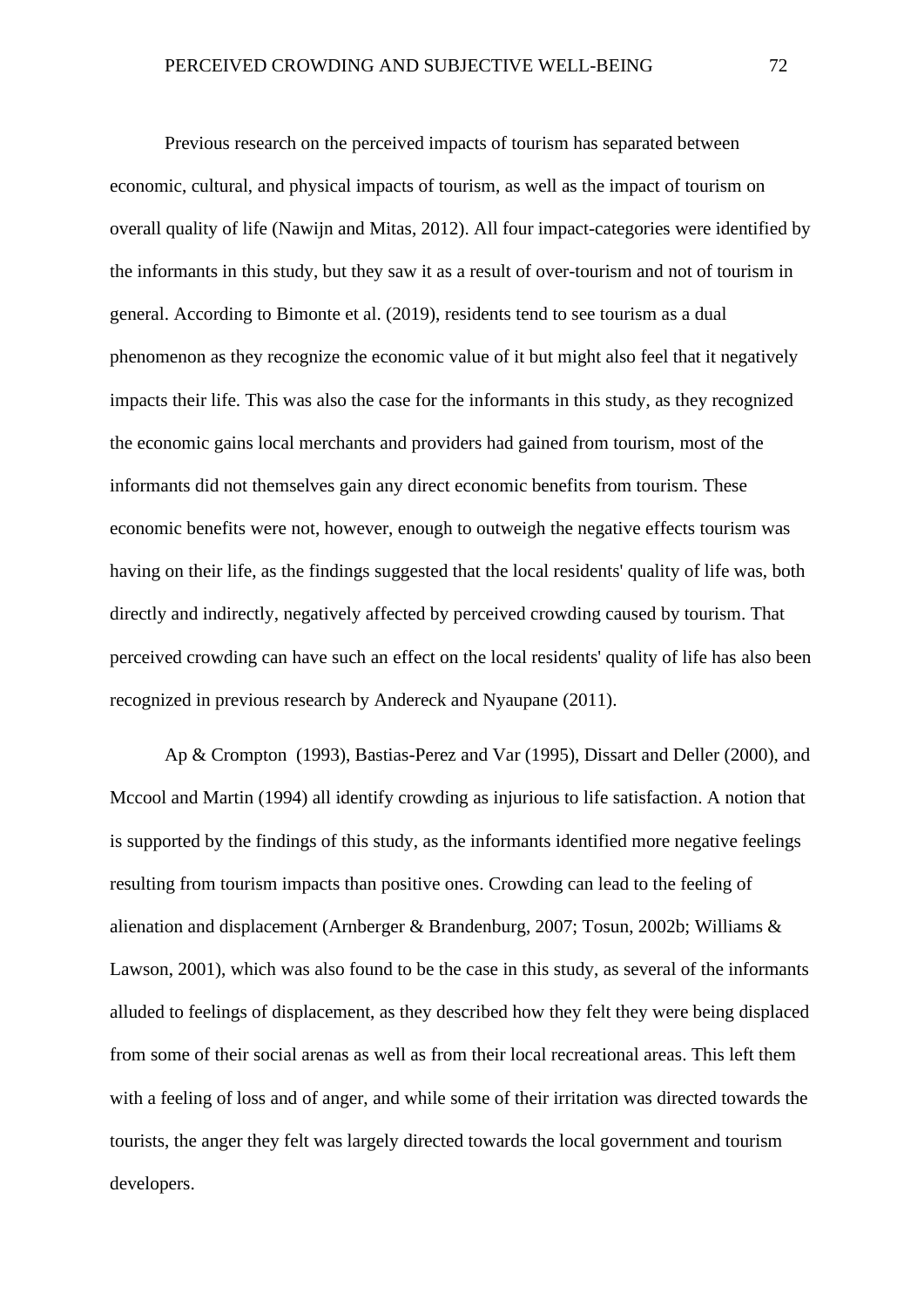Previous research has shown that the local residents' perception of the impacts of tourism can affect their individual sense of well-being (Uysal et al., 2016), and according to Kim et al. (2013), it can also affect their life satisfaction. The informants did recognize that, during the most hectic summer months, tourism did affect their subjective well-being, but even if they also identified some effect on their life satisfaction it only had limited long term affect. The effect instead seemed to be mainly short term, and usually only arose whenever the concept of tourism was discussed or when situations arose because of tourism. As I 8 pointed out: "it can go months between every time I think about it, However, when something does happen, the reactions are mainly negative"

The effects of perceived crowding on the inhabitant's subjective well-being are according to the informants both long and short term. The main short-term effects are a feeling of displacement, fear, irritation, and loss. The long-term effect is not as prominent and mainly appear whenever the subject of tourism is brought up and mainly as a reaction to the perceived impacts of tourism.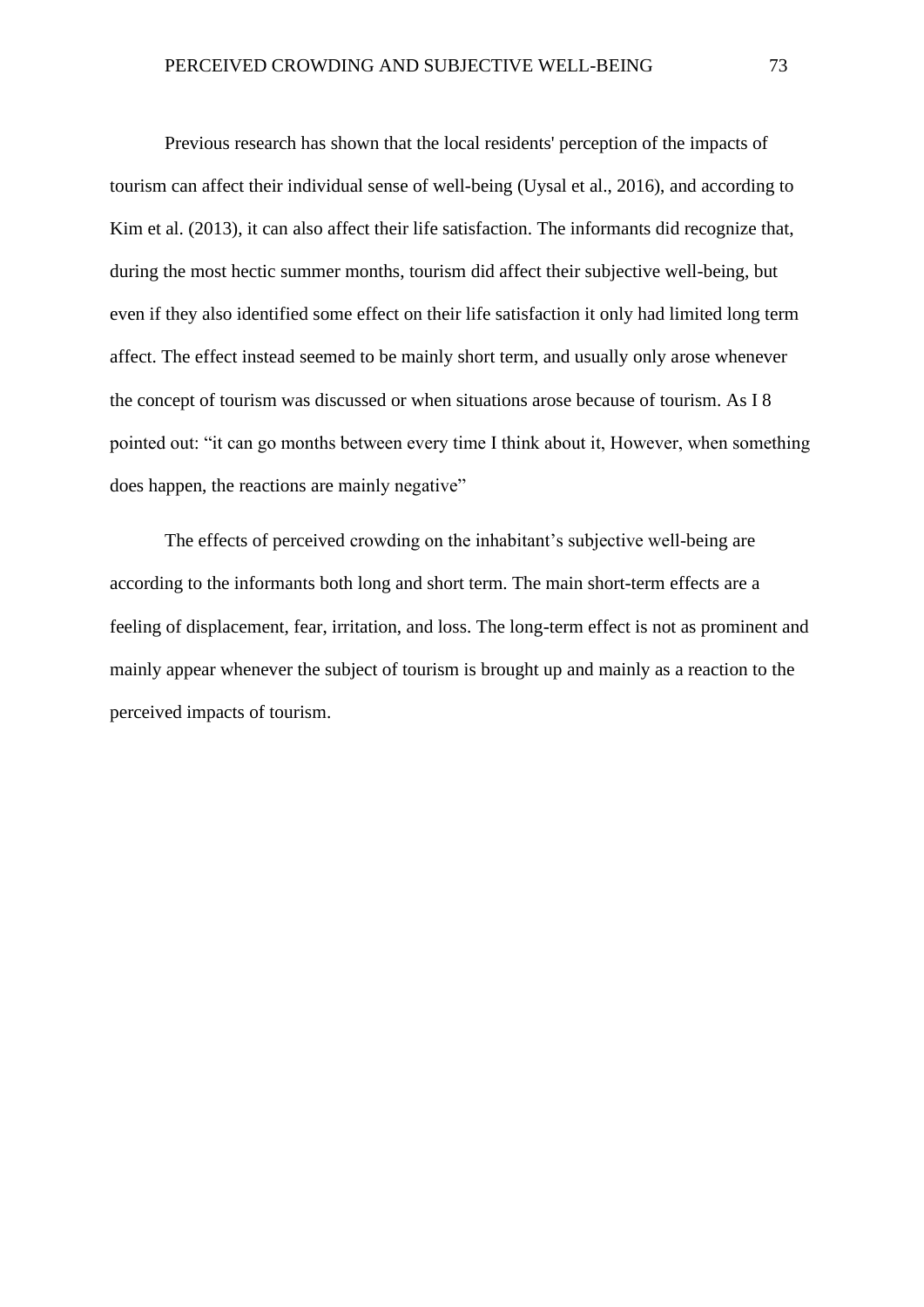#### **6.0 Conclusion, Implications, Limitations and Recommendations**

This chapter presents the conclusion of this thesis based on the discussion presented in the previous chapter. It also contains an overview of the implications of the findings for tourism developers as well as for the local government, followed a discussion of the strengths weaknesses and limitations of the study, lastly a few recommendations for directions for future research will be presented.

# **6.1 Conclusion**

The main objective of this thesis was to determine: "*How does perceived crowding affect the subjective well-being of local inhabitants in small communities on Senja?"* To be able to answer this research question, three sub-questions were created.

The first sub-question is: "*To what extent is there a perception of crowding among the local inhabitants on Senja?"* When measuring crowding as defined by (Jin et al., 2016, p. 2) "*The perception of crowding arises when the utilization of social and environmental resources surpasses the carrying capacity of a destination."*

According to Shelby and Heberline (1984, p. 441) "The approach is based on a social psychological technique for establishing group standards, and it involves measuring individual preferences under a specified set of conditions. If users agree to some extent, a usable standard emerges". Eight out of 12 informants agreed on the standard which stated that a perception of crowding was understood. Meaning that it seems although local residents do in general feel that there is over-tourism on Senja, and that crowding is an issue. This brings us to the second sub-question of this thesis: "*What are the consequences of perceived crowding?"*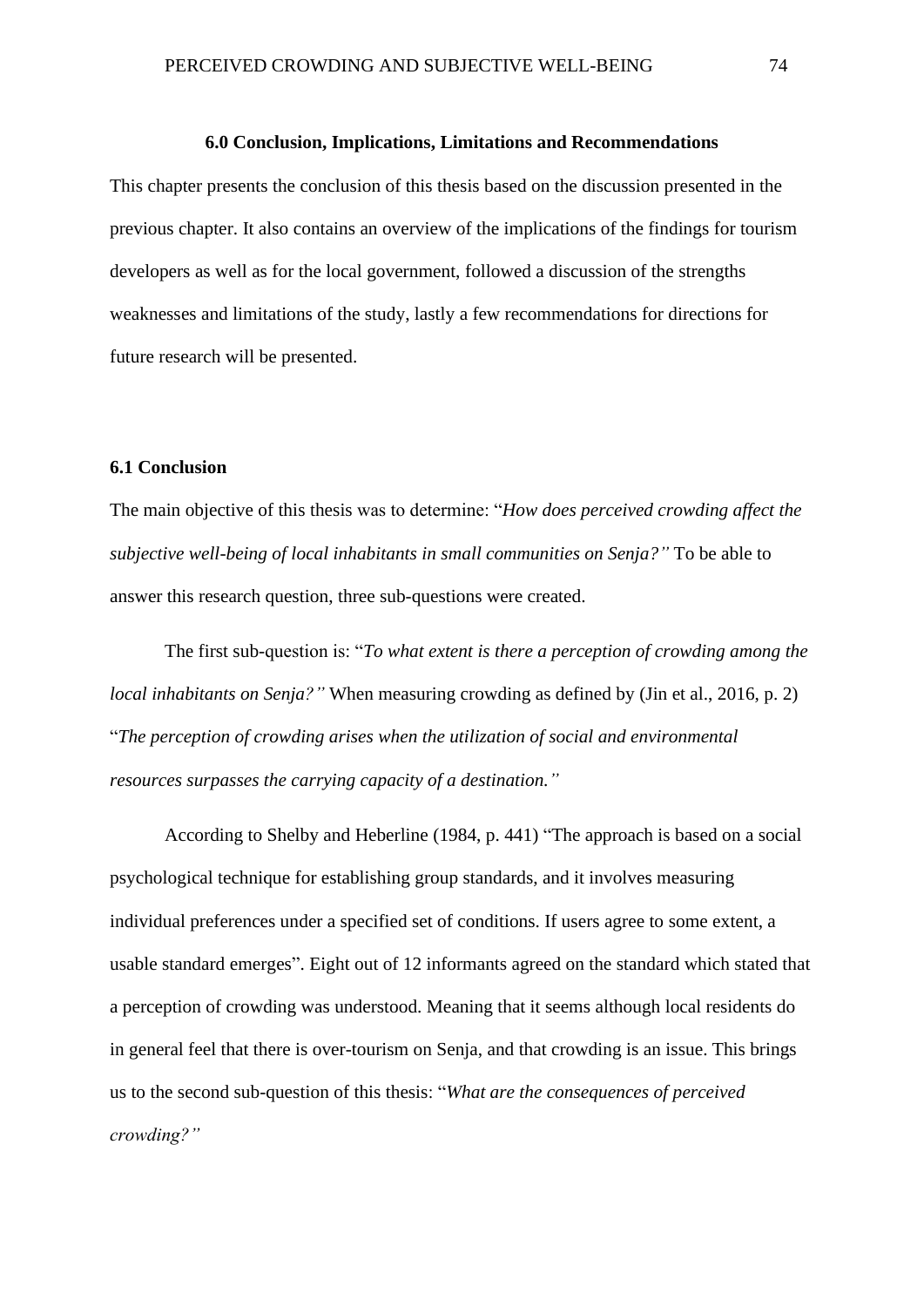Crowding perceived by the locals was one, among many other identified consequences and implications of tourism. The consequences that could be directly linked to the concept crowding are displacement (Arnberger & Brandenburg, 2007), a reduction in quality and quantity of recreational opportunities for locals as well as a reduction in both quality and quantity of social interactions for the locals (Bimonte et al., 2019). There are other identified consequences that could be understood as consequences of crowding. However, they are recognized as separate implications of tourism and therefore not a consequence of crowding. The third and final sub-question explored in this thesis, which could only be investigated once the prior two sub-questions had been explored, was: "*Do these consequences affect the subjective well-being of the local inhabitants?"* 

The consequences that were identified were indeed found to impact the local residents' subjective well-being. Although their emotional response both to displacement and reduction in social and recreational opportunities did have a minor impact on the informants and lead to feelings of irritability, anger, frustration, and loss. Even though these feelings were identified and recognized by some of the participants, they did not seem to have any long-term effect on the informants' quality of life (Diener & Pavot, 2009). Most of the informants scored high on negative affect and low on positive affect (Watson et al., 1988), and high on life satisfaction (Diener & Pavot, 2009). This could indicate that perceived crowding did have negative effects on the hedonic aspects of the inhabitants' subjective well-being and no noticeable effect on the inhabitants' eudaemonic aspects of their subjective well-being (Nawijn & Mitas, 2012). The low level of long-term effects could indicate that the identified effects are just a minor part of what affects the inhabitants in total. Nawjin and Mitas (2012) credited tourism impacts with only 9% of the total variance in local resident's life satisfaction.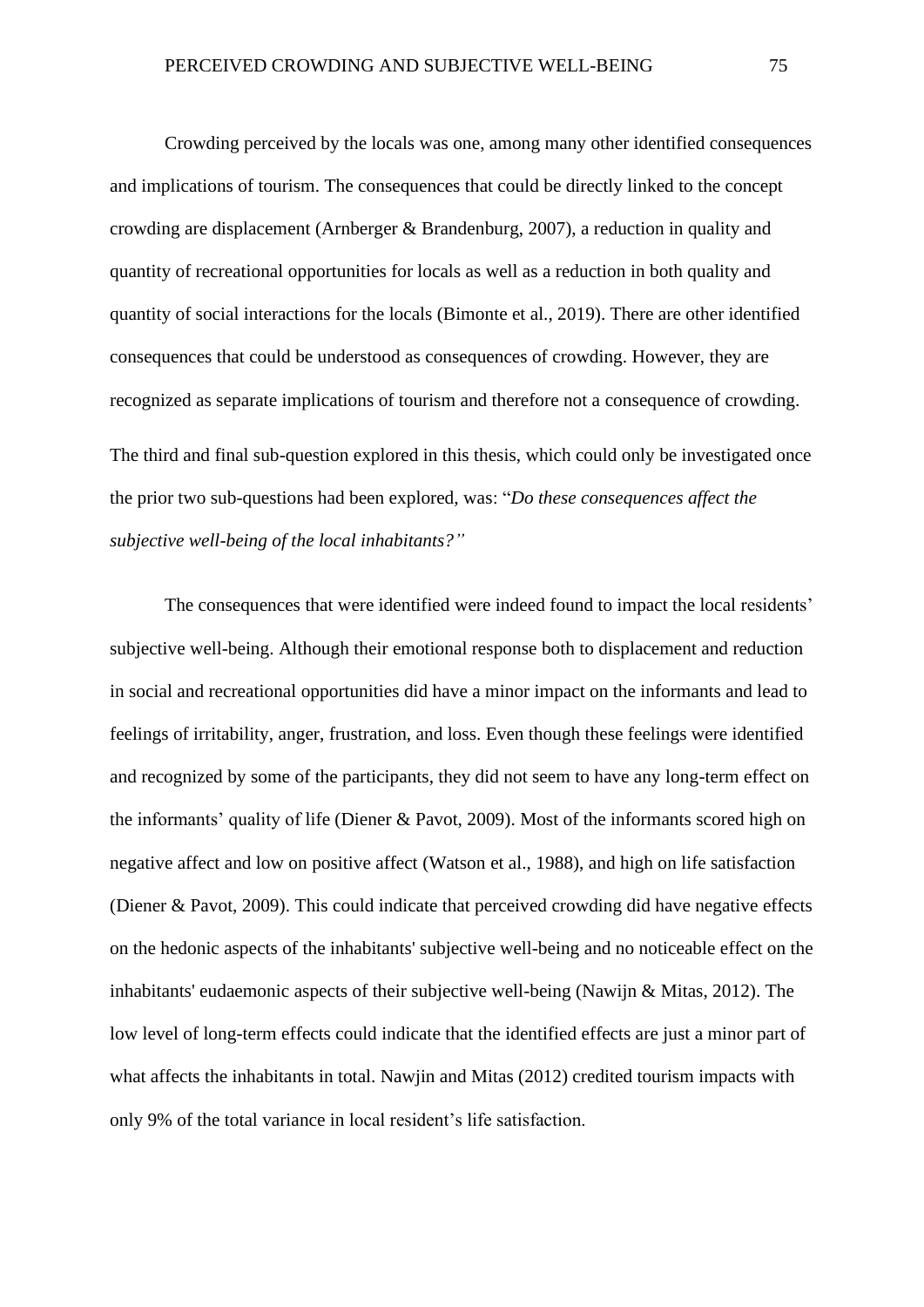In regard to the main research question posed in this study: *How does perceived crowding affect the subjective well-being of local inhabitants in small communities on Senja?"* It would appear as though the local inhabitants do perceive crowding, and it has some, even though minor, effect on their well-being through decreasing some opportunities of hedonic aspects of their subjective well-being.

#### **6.2 Implications**

The implications of the findings give indications to tourism developers as to how they can reduce the negative effects of crowding and also give insight into how crowding affects the subjective well-being of the local inhabitants. Findings also have some implications for future research.

The findings of this thesis could potentially be used as a tool for tourism developers to help them identify what effects to eliminate as to not supersede the socially acceptable carrying capacity of the local community. The findings suggest that tourism developers on Senja need to better accommodate the growing number of tourists by providing facilities such as bathrooms and washrooms. Infrastructure such as parking facilities needs to be sufficient before any further growth is tolerated and there is a clear need for more concise development plans. This could decrease the impact of tourism and as long as the impact of tourism is reduced the socially acceptable carrying capacity will not be superseded. If the carrying capacity is not superseded the acceptance of tourism in the local community will be of a more positive nature (Canavan, 2014).

The implications for local residents are that they now have a better understanding of how crowding affects their subjective well-being and they can use this knowledge to work towards reducing the effects of crowding for themselves.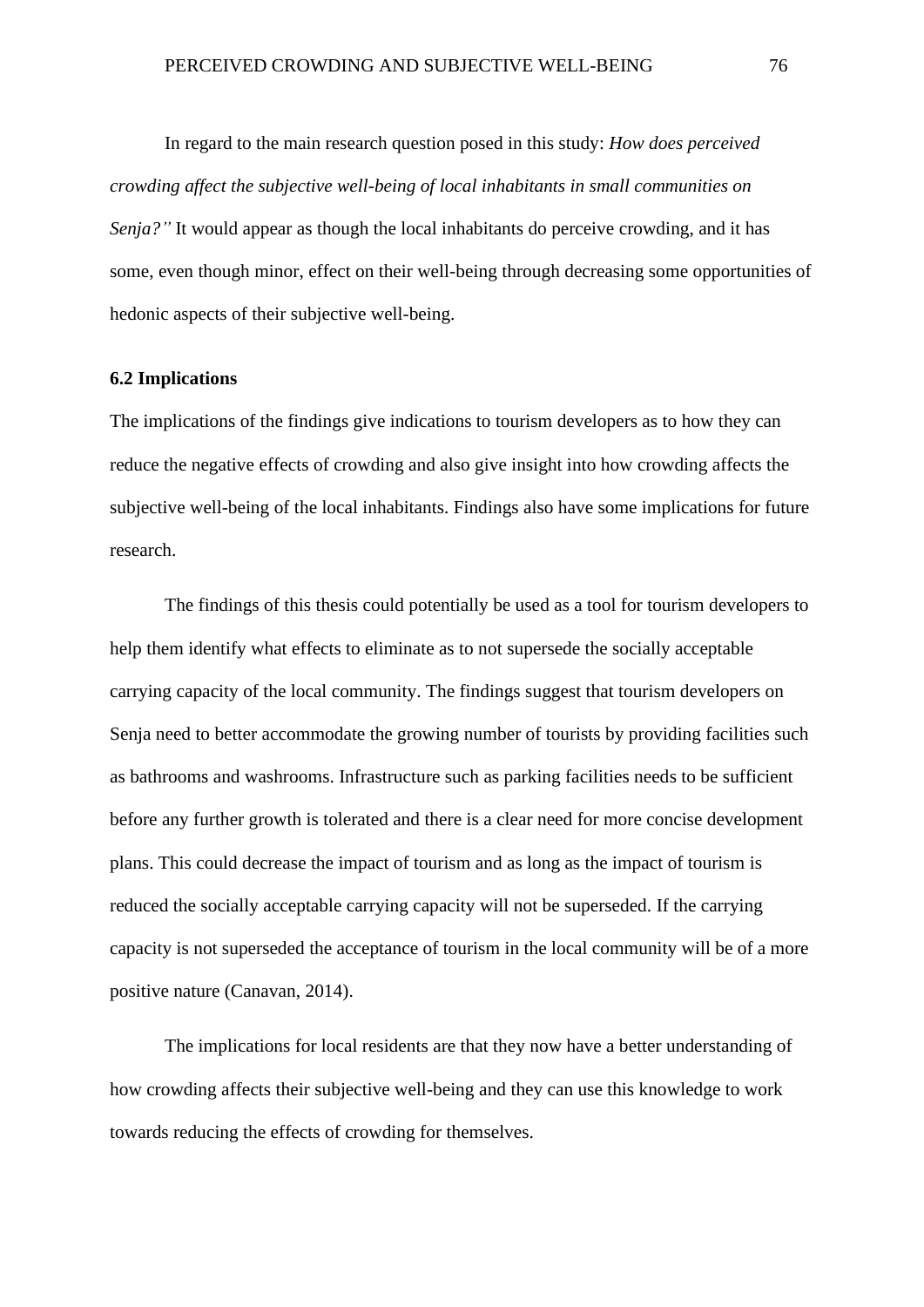#### **6.3 Strengths, Weaknesses, and Limitations**

In this study, saturation was reached already by interview number ten, and the two additional interviews only confirmed what had already been stated in the previous interviews.

The area where the research was conducted was chosen after evaluating visitor numbers and by talking to the local tourist organization, as Senja was found to have a visitor to residents ratio that would enable me to explore both perceived crowding and identify the effects this perceived crowding could have on the local residents. Data for this study was collected only through in-depth interviews, but it can be argued that measuring life quality and satisfaction with life only through interviews is insufficient due to the quantitative nature of the utilized measuring instruments (PANAS and SWLS). A mixed-method approach would perhaps have given more conclusive results in regards to the informants' satisfaction with life and life quality, but since the main objective of this study was to identify how perceived crowding affects subjective well-being, and not to what degree the subjective well-being was affected, changing statements into qualitative research questions was considered to be a good way to identify effect perceived by the informants.

To increase the strengths of the research other theories for measuring for instance quality of life could have been utilized, for example, the bottom-up spillover theory (Kim et al., 2013) but this theory includes all factors of life, to measure quality of life, which was not the objective of this research.

While there is a plethora of research on the topic of "quality of life" and "tourism impacts", there has been little research on the "effects of tourism impacts on an individual's quality of life". And a grounded theory approach (Neuman, 2014a) could, therefore, have been used to answer my research question. If I was to redo the research, I probably would have used a grounded theory approach instead, as this would enable me to develop theories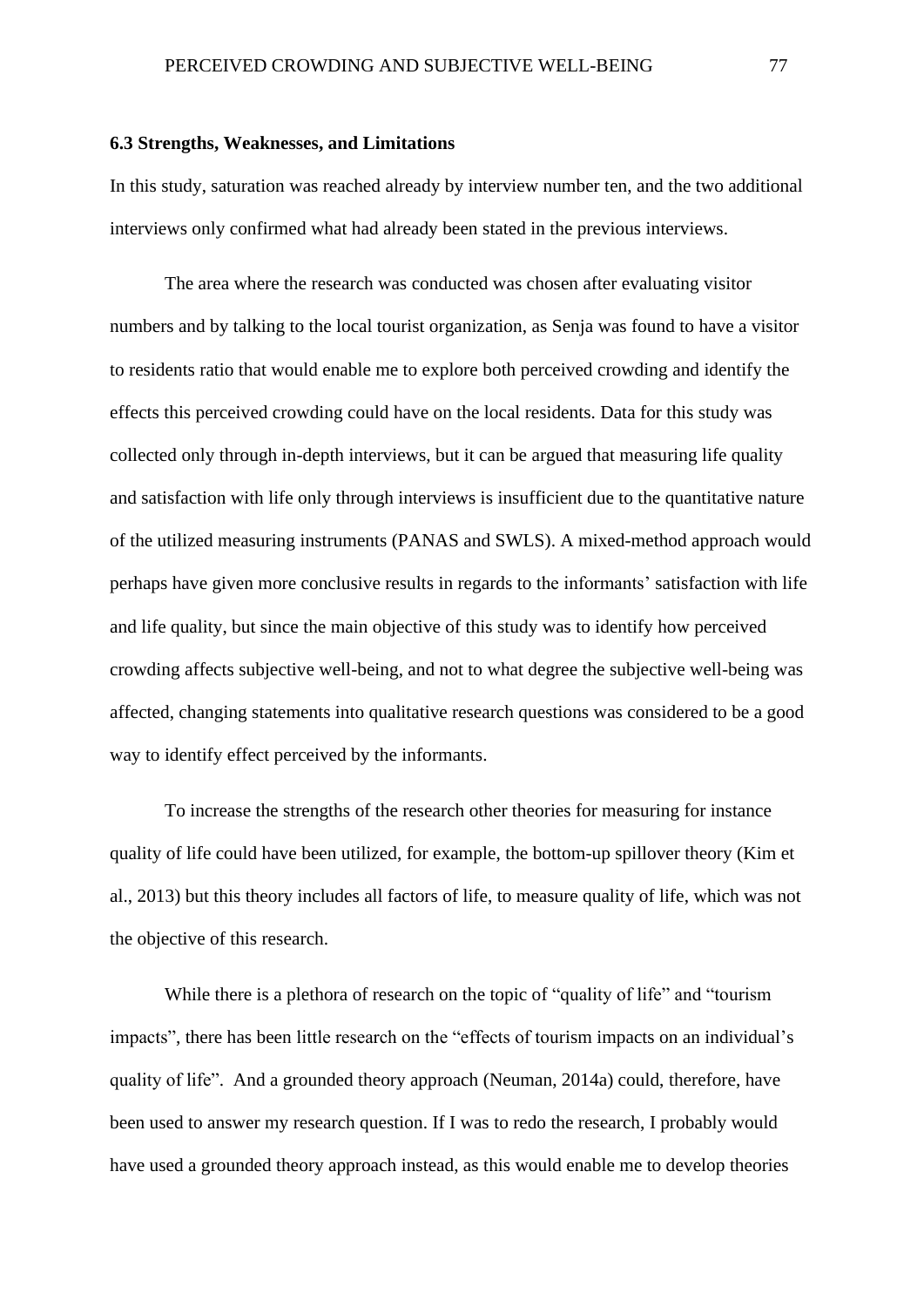that explain the relationships between the key concepts instead of trying to use theories that are meant for a much broader analysis.

Due to the large quantity of data collected for this thesis, using software such as NVivo could have been used to structure the data more effectively. However, the final outcome would probably not have been any different as my lack of experience with the software could have led to misinterpretations. And while I did seek to analyse the data as objectively as possible, qualitative research can, according to Leedy (2012), never be truly objective since the researcher is the tool for both analysing and interpreting the data.

I believe the findings generated through this thesis is relevant for the populations in areas that experience increased crowding, not only to identify the effects, also as an instrument for local government to decrease the impacts of over-tourism. The findings of this study cannot, however, necessarily be generalized to other areas, since it measures a specific population in an area with specific challenges caused by tourism. The findings might however give some indications as to how crowding affects the quality of life and subjective well-being of local residents in other rural areas with similar challenges, but the findings of this study cannot be directly transferred to other contexts.

One of the largest weaknesses in the study is the language since the data collection was conducted in Norwegian and in a local Northern-Norwegian dialect, which might have resulted in some of the finer nuances having been lost in the translation into English. However, since I have the same dialect as the informants, I am fairly certain that the nuances presented were identified and acknowledged. Another language barrier was that certain words simply do not have a corresponding word in English, which meant that I had to translate them as closely as possible and according to the underlying meaning presented by the informants. If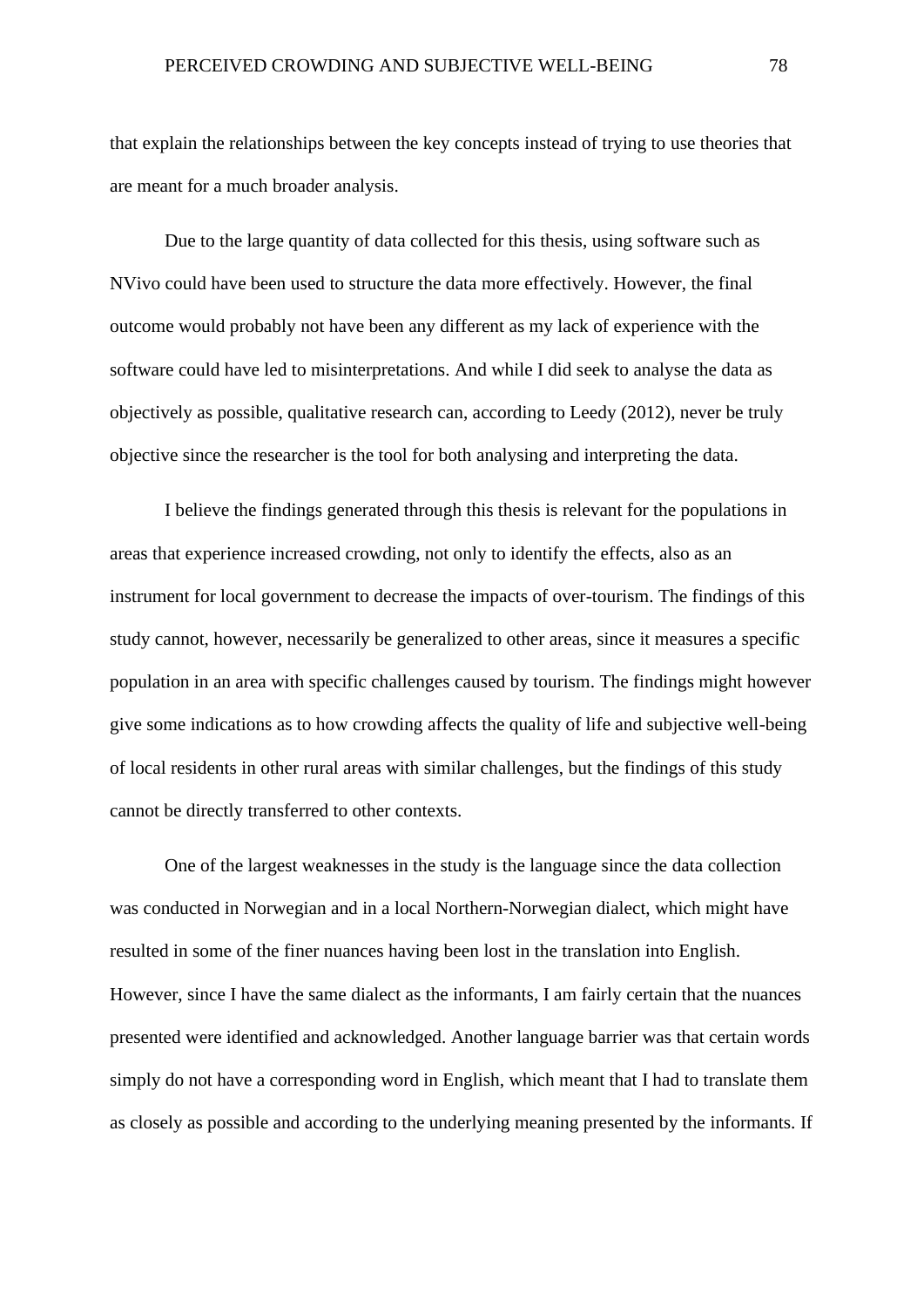there were words that I was uncertain of, I discussed possible meanings and translations with colleagues to verify my understanding.

All the steps that were followed in this study correspond with Neuma´s (2014b) prescribed qualitative research procedures. And due to the precautions, that have been taken to increase the reliability and validity of the research, the research is as strong as it could be within the previously described limitations caused by the Covid-19 situation.

# **6.4 Future Research**

In future research, it would be interesting to explore whether there is a discrepancy between how local residents perceive crowding and crowding as it is defined in the WTO (1998) definition. Is there a difference between perception and reality? And if so, how great is the difference?

Future research could also include using a grounded theory approach to create theory better suited to measure the actual effects of crowding and to what degree these affect subjective well-being.

These are just a few ideas of future research that has appeared while conducting this research. The recommended future research would complement and explain how the identified impacts on subjective well-being range in importance.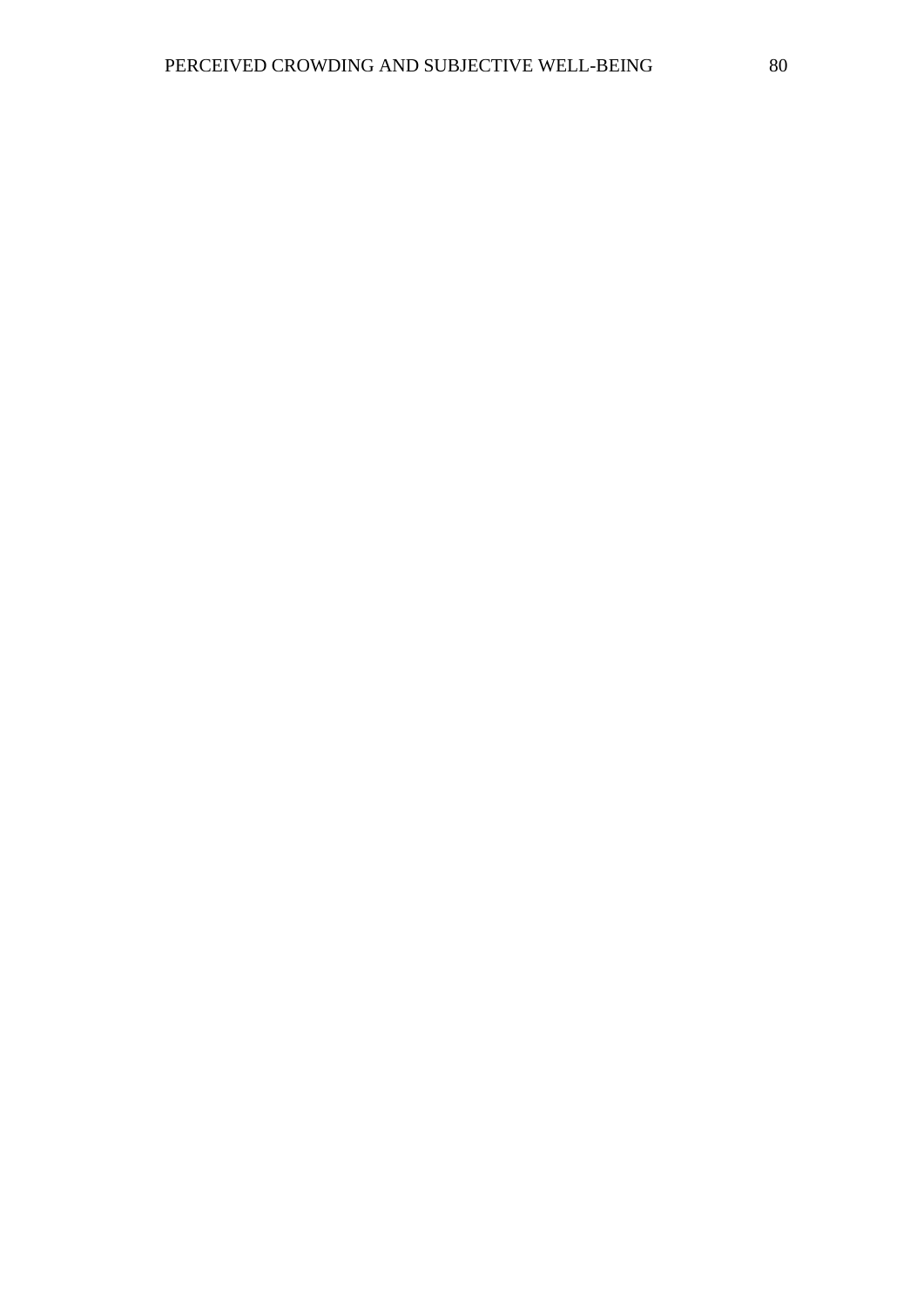#### **7.0 References**

- Allen, L. R. (1990). Benefits of Leisure Attributes to Community Satisfaction. *Journal of Leisure Research*, *22*(2), 183–196. https://doi.org/10.1080/00222216.1990.11969824
- Andereck, K. L., & Nyaupane, G. P. (2011). Exploring the Nature of Tourism and Quality of Life Perceptions among Residents. *Journal of Travel Research*, *50*(3), 248–260. https://doi.org/10.1177/0047287510362918
- Andereck, K. L., Valentine, K. M., Knopf, R. C., & Vogt, C. A. (2005). Residents' perceptions of community tourism impacts. *Annals of Tourism Research*, *32*(4), 1056– 1076. https://doi.org/10.1016/j.annals.2005.03.001
- Ap, J. (1990). Residents' perceptions research on the social impacts of tourism. *Annals of Tourism Research*, *17*(4), 610–616. https://doi.org/10.1016/0160-7383(90)90032-M
- Ap, J. (1992). Residents' perceptions on tourism impacts. *Annals of Tourism Research*, *19*(4), 665–690. https://doi.org/10.1016/0160-7383(92)90060-3
- Ap, J., & Crompton, J. L. (1993). Residents' strategies for responding to tourism impacts. *Journal of Travel Research*, *32*(1), 47–50. https://doi.org/10.1177/004728759303200108
- Ap, J., & Crompton, J. L. (1998). Developing and Testing a Tourism Impact Scale. *Journal of Travel Research*, *37*(2), 120–130. https://doi.org/10.1177/004728759803700203
- Arnberger, A., & Brandenburg, C. (2007). Past on-site experience, crowding perceptions, and use displacement of visitor groups to a peri-urban national park. *Environmental Management*, *40*(1), 34–45. https://doi.org/10.1007/s00267-004-0355-8
- Bailey, C. A. (2007). *A guide to qualitative field research* (2nd ed.). 2nd ed. Thousand Oaks, Calif: Pine Forge Press.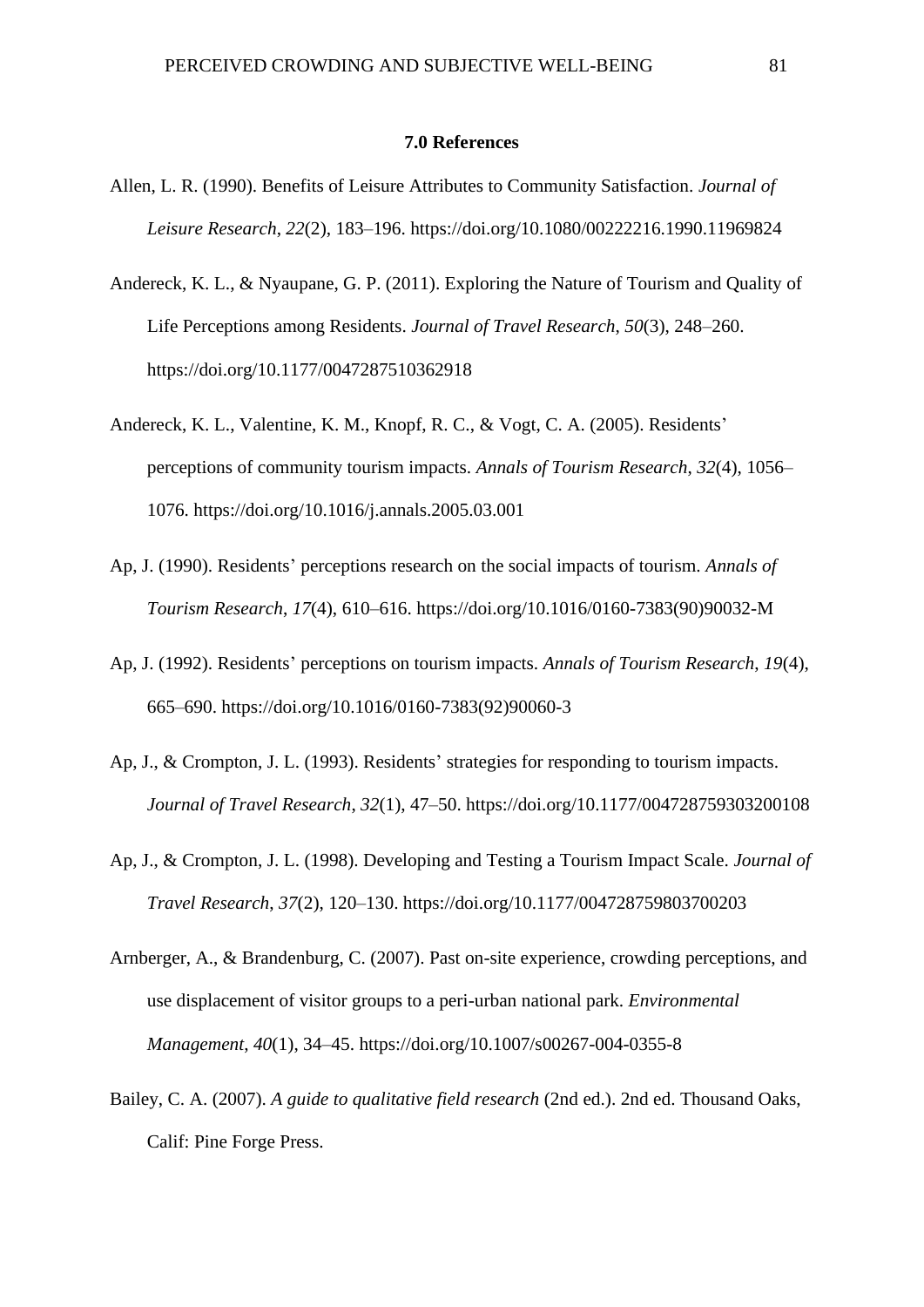- Barbra A. Carmichael. (2006). Linking Quality Tourism Experiences, Residents' Quality of Life, and Quality Experiences for Tourists. In *Quality tourism experiences*. Amsterdam: Elsevier Butterworth-Heinemann.
- Bastias-Perez, P., & Var, T. (1995). Perceived impacts of tourism by residents. *Annals of Tourism Research*, *22*(1), 208–210. https://doi.org/10.1016/0160-7383(95)90067-5
- Bimonte, S., D'Agostino, A., Grilli, G., & Pagliuca, M. (2019). Tourist season and residents' life satisfaction: Empirical evidence from a longitudinal design in a Mediterranean destination. *International Journal of Tourism Research*, *21*(3), 323–333. https://doi.org/10.1002/jtr.2263
- Bimonte, S., & Punzo, L. F. (2011). Tourism, residents' attitudes and perceived carrying capacity with an experimental study in five Tuscan destinations. *International Journal of Sustainable Development*, *14*(3–4), 242–261. https://doi.org/10.1504/IJSD.2011.041964
- Björk, P., & Sthapit, E. (2017). *Well-Being of Locals, Tourist Experiences and Destination Competitiveness*. 149–162. https://doi.org/10.1007/978-3-319-44108-5\_12
- Canavan, B. (2014). Sustainable tourism: development, decline and de-growth. Management issues from the Isle of Man. *Journal of Sustainable Tourism*, *22*(1), 127–147. https://doi.org/10.1080/09669582.2013.819876
- Castillo-Montoya, M. (2016). Preparing for interview research: The interview protocol refinement framework. *Qualitative Report*, *21*(5), 811–831.
- Deery, M., Jago, L., & Fredline, L. (2012). Rethinking social impacts of tourism research: A new research agenda. *Tourism Management*, *33*(1), 64–73. https://doi.org/10.1016/j.tourman.2011.01.026

Diener, E. (2009). The Science of Well-Being: The Collected Works of Ed Diener. In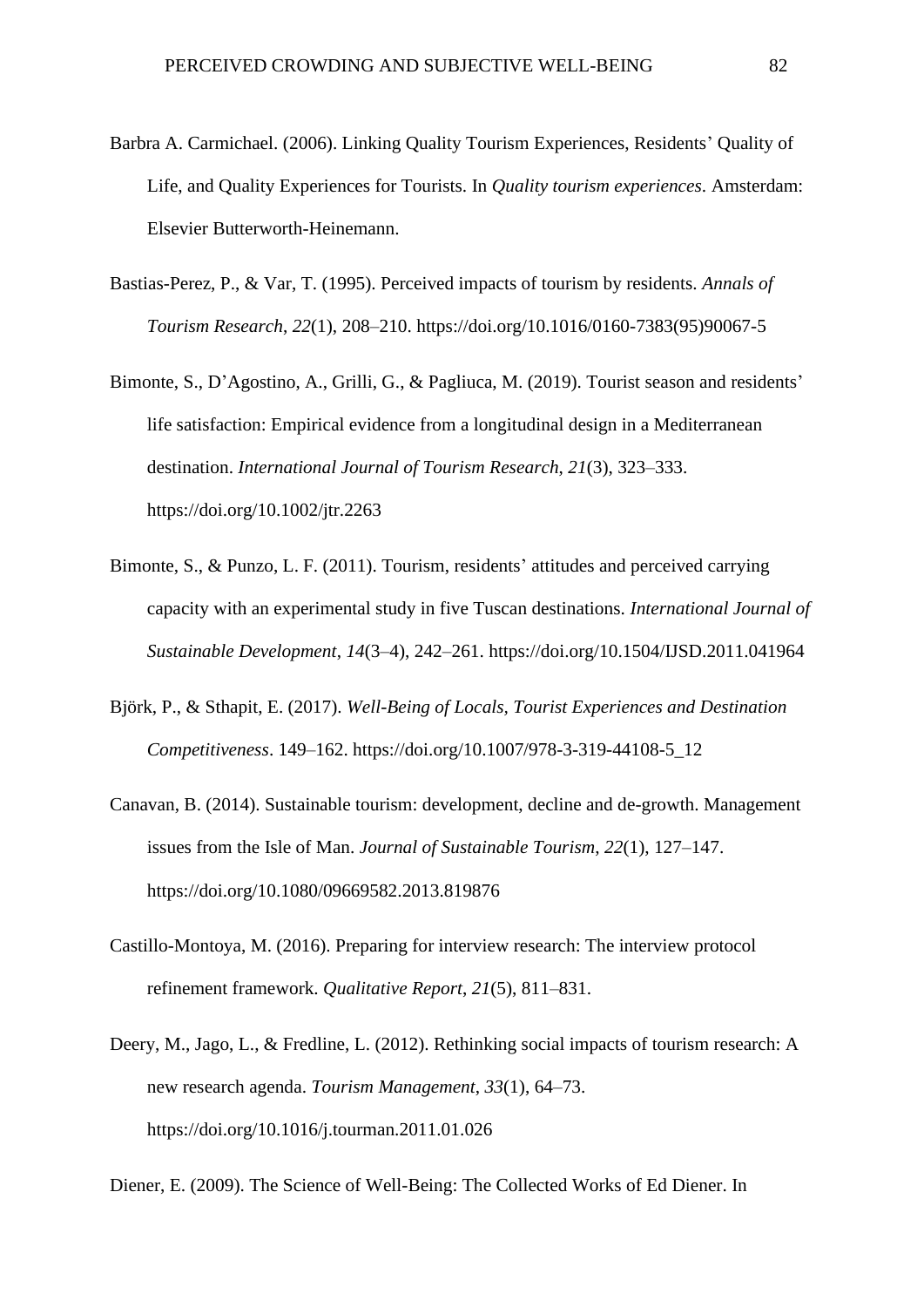*Springer Science and Business Media B.V.* https://doi.org/10.1007/978-90-481-2350-6

- Diener, E., Oishi, S., & Lucas, R. E. (2003). Personality, Culture, and Subjective Well-Being: Emotional and Cognitive Evaluations of Life. *Annual Review of Psychology*, *54*(1), 403– 425. https://doi.org/10.1146/annurev.psych.54.101601.145056
- Diener, E., & Pavot, W. (2009). Review of the Satisfaction With Life Scale. In *The science of wellbeing The collected works of Ed Diener*. https://doi.org/10.1007/978-90-481-2354-4
- Diener, E., & Suh, E. (1997). Measuring quality of life: Economic, social, and subjective indicators. *Social Indicators Research*, *40*(1–2), 189–216. https://doi.org/10.1023/A:1006859511756
- Dissart, J. C., & Deller, S. C. (2000). Quality of Life in the Planning Literature. *Journal of Planning Literature*, *15*(1), 135–161. https://doi.org/10.1177/08854120022092962
- Doǧan, H. Z. (1989). Forms of adjustment. Sociocultural impacts of tourism. *Annals of Tourism Research*, *16*(2), 216–236. https://doi.org/10.1016/0160-7383(89)90069-8
- Fennell, D., & Weaver, D. (2005). The ecotourium concept and tourism-conservation symbiosis. *Journal of Sustainable Tourism*, *13*(4), 373–390. https://doi.org/10.1080/09669580508668563
- Flick, U. (1998). *An introduction to qualitative research*. London: Sage.
- Gasper, D. (2005). Subjective and objective well-being in relation to economic inputs: Puzzles and responses. *Review of Social Economy*, *63*(2), 177–206. https://doi.org/10.1080/00346760500130309
- Gursoy, D., & Rutherford, D. G. (2004). Host attitudes toward tourism: An improved structural model. *Annals of Tourism Research*, *31*(3), 495–516.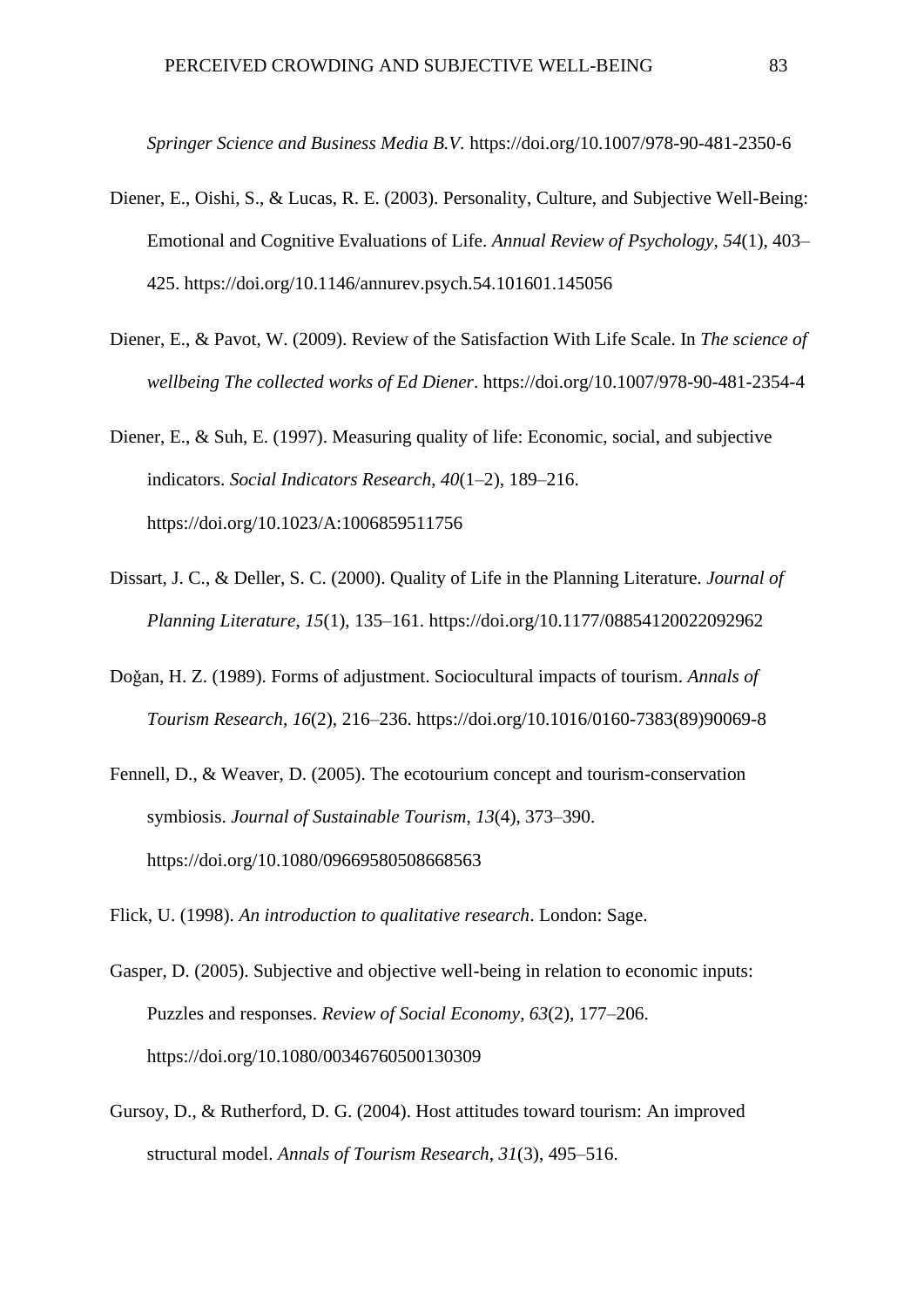https://doi.org/10.1016/j.annals.2003.08.008

- Harboe, T. (2013). *Metode og projektskrivning : en introduktion* (2. udg.). 2. udg. Frederiksberg: Samfundslitteratur.
- Helgadóttir, G., Einarsdóttir, A. V., Burns, G. L., Gunnarsdóttir, G. Þ., & Matthíasdóttir, J. M. E. (2019). Social sustainability of tourism in Iceland: A qualitative inquiry. *Scandinavian Journal of Hospitality and Tourism*, *0*(0), 1–18. https://doi.org/10.1080/15022250.2019.1696699
- Jacobsen, D. I. (2015). *Hvordan gjennomføre undersøkelser? : innføring i samfunnsvitenskapelig metode* (3. utg.). 3. utg. Oslo: Cappelen Damm akademisk.
- Jin, Q., Hu, H., & Kavan, P. (2016). Factors influencing perceived crowding of tourists and sustainable tourism destination management. *Sustainability (Switzerland)*, *8*(10), 1–17. https://doi.org/10.3390/su8100976
- Kim, K., Uysal, M., & Sirgy, M. J. (2013). How does tourism in a community impact the quality of life of community residents? *Tourism Management*, *36*, 527–540. https://doi.org/10.1016/j.tourman.2012.09.005
- Krumsvik, R. J. (2013). *Innføring i forskingsdesign og kvalitativ metode*. Bergen: Fagbokforl.
- Kvale, S., & Brinkmann, S. (2015). *Det kvalitative forskningsintervju* (3. utg.). 3. utg. Oslo: Gyldendal akademisk.
- Leedy, P. D. (2012). *Practical research : planning and design* (10th ed.). 10th ed. Boston: Pearson Educational.
- Lew, A. A., & Cheer, J. (2018). Tourism, Resilience, and Sustainability: Adapting to Social, Political and Economic Change. In *Lessons Learned: Globalization, Change, and*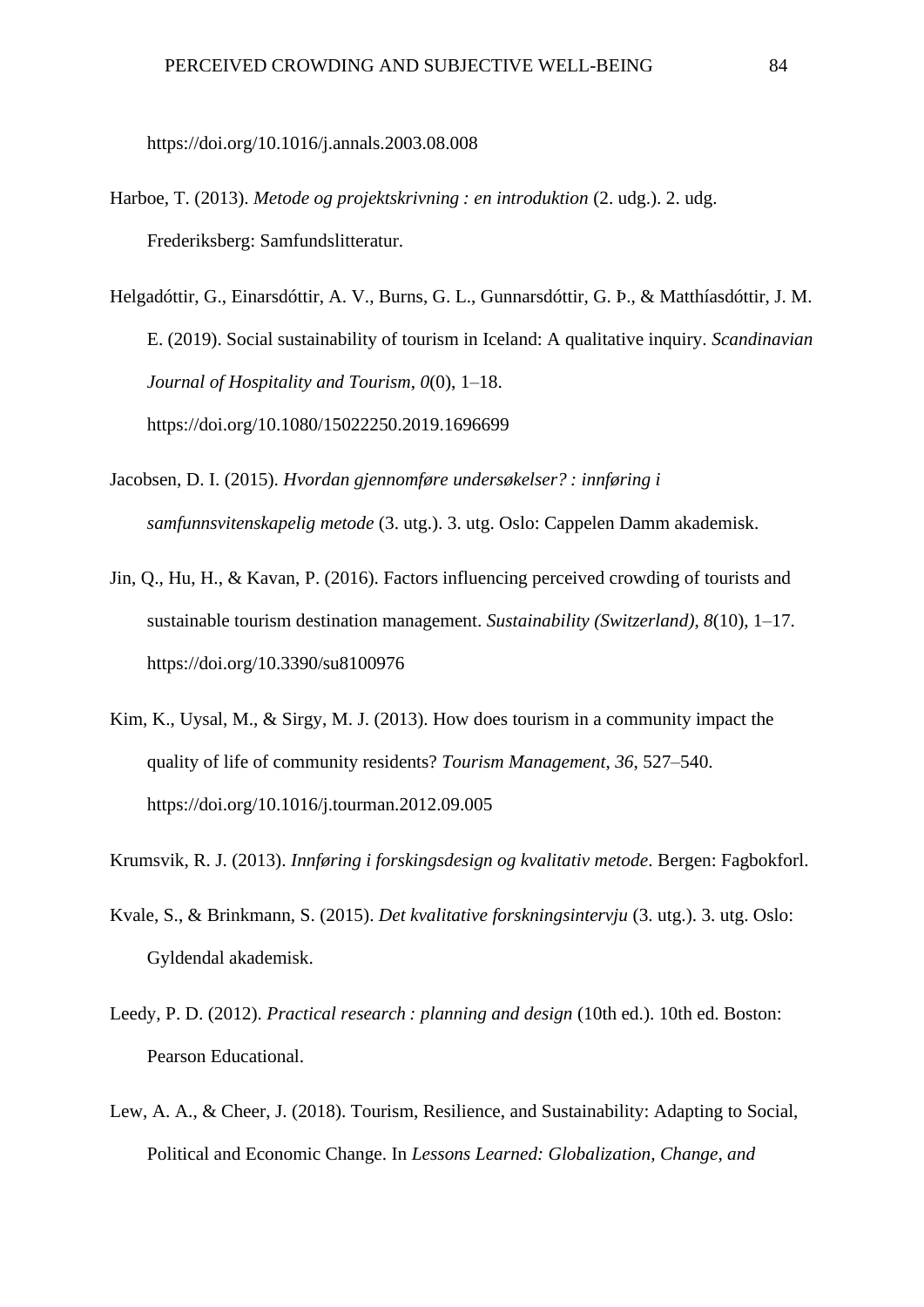*Resilience in Tourism Communities.* (pp. 319–323).

- Lyubomirsky, S. (2001). Why Are Some People Happier Than Others? The Role of Cognitive and Motivational Processes in Well-Being. *American Psychologist*, *256*(3), 239–249. https://doi.org/DO1:1O.1O37//0OO3-O66X.56.3.239
- McCabe, S., & Johnson, S. (2013). The happiness factor in tourism: Subjective well-being and social tourism. *Annals of Tourism Research*, *41*, 42–65. https://doi.org/10.1016/j.annals.2012.12.001
- Mccool, S. F., & Martin, S. R. (1994). Community Attachment and Attitudes Toward Tourism Development. *Journal of Travel Research*, *32*(3), 29–34. https://doi.org/10.1177/004728759403200305
- Milano, C., Cheer, J. M., & Novelli, M. (2018). Overtourism: a growing global problem. *The Conversation*, 1–6. Retrieved from https://www.researchgate.net/publication/326573468
- Moyle, B., Croy, W. G., & Weiler, B. (2010). Community perceptions of tourism: Bruny and magnetic Islands, Australia. *Asia Pacific Journal of Tourism Research*, *15*(3), 353–366. https://doi.org/10.1080/10941665.2010.503625
- Nawijn, J., & Mitas, O. (2012). Resident Attitudes to Tourism and Their Effect on Subjective Well-Being: The Case of Palma de Mallorca. *Journal of Travel Research*, *51*(5), 531– 541. https://doi.org/10.1177/0047287511426482
- Neuman, W. L. (2014a). Social Research Methods: Qualitative and Quantitative Approaches. In *Perasons Education Limited*. https://doi.org/10.2307/3211488

Neuman, W. L. (2014b). *Understanding research*. Pearson.

Neuts, B., Nijkamp, P., & Van Leeuwen, E. (2012). Crowding Externalities from Tourist Use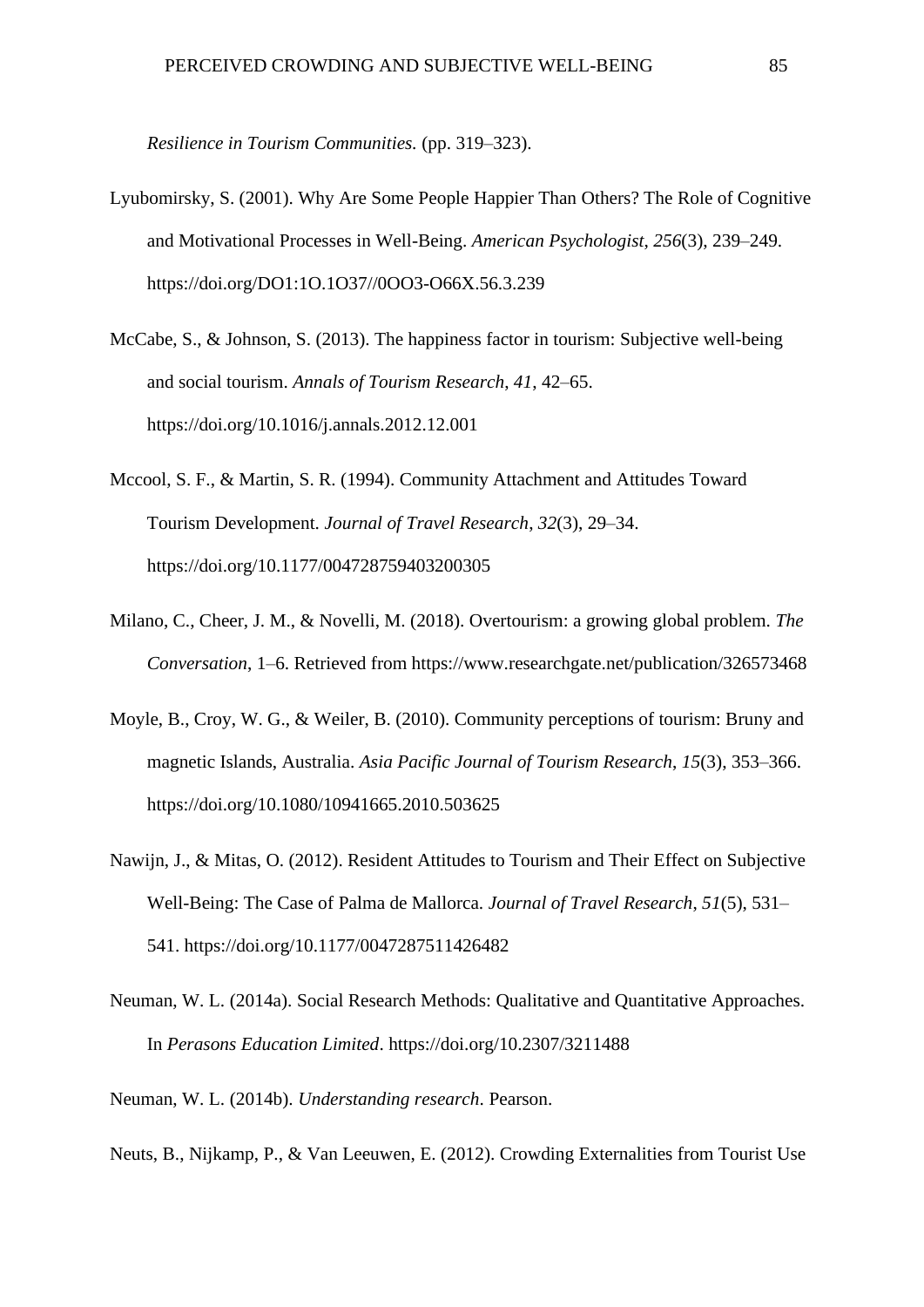of Urban Space. *Tourism Economics*, *18*(3), 649–670. https://doi.org/10.5367/te.2012.0130

- Oklevik, O., Gössling, S., Hall, C. M., Steen Jacobsen, J. K., Grøtte, I. P., & McCabe, S. (2019). Overtourism, optimisation, and destination performance indicators: a case study of activities in Fjord Norway. *Journal of Sustainable Tourism*, *27*(12), 1804–1824. https://doi.org/10.1080/09669582.2018.1533020
- Popp, M. (2012). Positive and Negative Urban Tourist Crowding: Florence, Italy. *Tourism Geographies*, *14*(1), 50–72. https://doi.org/10.1080/14616688.2011.597421
- Ridderstaat, J., Croes, R., & Nijkamp, P. (2016). The Tourism Development–Quality of Life Nexus in a Small Island Destination. *Journal of Travel Research*, *55*(1), 79–94. https://doi.org/10.1177/0047287514532372
- Sanjuán, P. (2011). Affect Balance as Mediating Variable Between Effective Psychological Functioning and Satisfaction with Life. *Journal of Happiness Studies*, *12*(3), 373–384. https://doi.org/10.1007/s10902-010-9199-5
- Shelby, B., & Heberlein, T. A. (1984). A conceptual framework for carrying capacity determination. *Leisure Sciences*, *6*(4), 433–451. https://doi.org/10.1080/01490408409513047
- Sirgy, J. M. (2019). Promoting quality-of-life and well-being research in hospitality and tourism. *Journal of Travel and Tourism Marketing*, *36*(1), 1–13. https://doi.org/10.1080/10548408.2018.1526757
- Statistikknett Nord-Norge. (2020). Status Januar-desember 2019 Marked og losjiøkonomi. Retrieved from https://www.statistikknett.no/nordnorge/Default.aspx

Sturges, J. E., & Hanrahan, K. J. (2004). Comparing Telephone and Face-to-Face Qualitative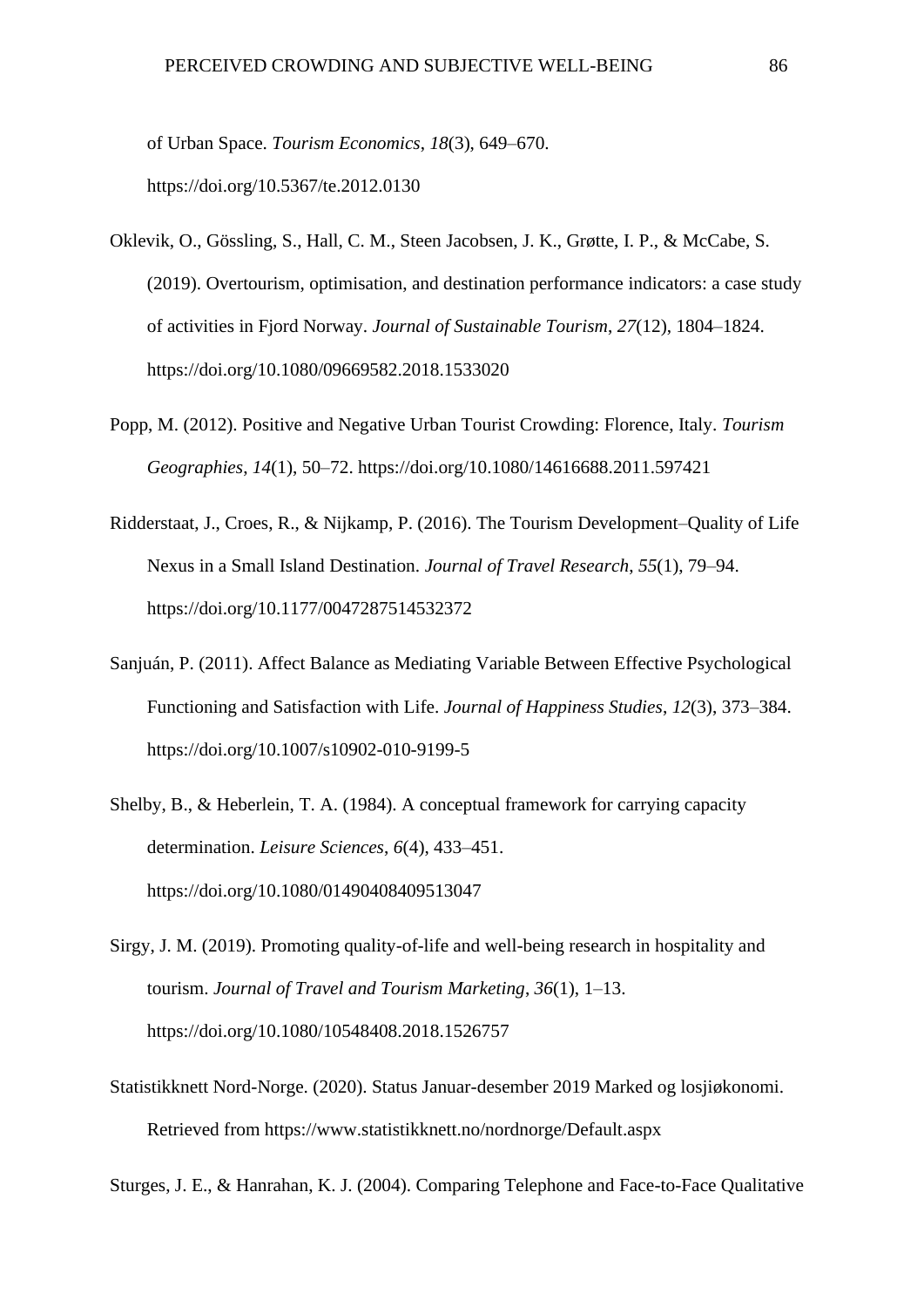Interviewing: A Research Note. *Qualitative Research*, *4*(1), 107–118. https://doi.org/10.1177/1468794104041110

- Tanngard, L., & Brinkmann, S. (2012). *Kvalitative metoder : empiri og teoriutvikling*. Oslo: Gyldendal akademisk.
- Teye, V., Sirakaya, E., & F. Sönmez, S. (2002). Residents' attitudes toward tourism development. *Annals of Tourism Research*, *29*(3), 668–688. https://doi.org/10.1016/S0160-7383(01)00074-3
- Tosun, C. (2002a). Host perceptions of impacts: A comparative tourism study. *Annals of Tourism Research*, *29*(1), 231–253. https://doi.org/10.1016/S0160-7383(01)00039-1
- Tosun, C. (2002b). Host perceptions of impacts: A comparative tourism study. *Annals of Tourism Research*, *29*(1), 231–253. https://doi.org/10.1016/S0160-7383(01)00039-1
- Uysal, M., Sirgy, M. J., Woo, E., & Kim, H. L. (2016). Quality of life (QOL) and well-being research in tourism. *Tourism Management*, *53*, 244–261. https://doi.org/10.1016/j.tourman.2015.07.013
- Veal, A. J. (2011). *Research methods for leisure and tourism : a practical guide* (4th ed.). 4th ed. Harlow: Financial Times Prentice Hall.
- Watson, D., Clark, L. A., & Tellegen, A. (1988). Development and Validation of Brief Measures of Positive and Negative Affect: The PANAS Scales. *Journal of Personality and Social Peychology*, *54*, 1063–1070. https://doi.org/10.1037/0022-3514.54.6.1063
- Williams, J., & Lawson, R. (2001). Community issues and resident opinions of tourism. *Annals of Tourism Research*, *28*(2), 269–290. https://doi.org/10.1016/S0160- 7383(00)00030-X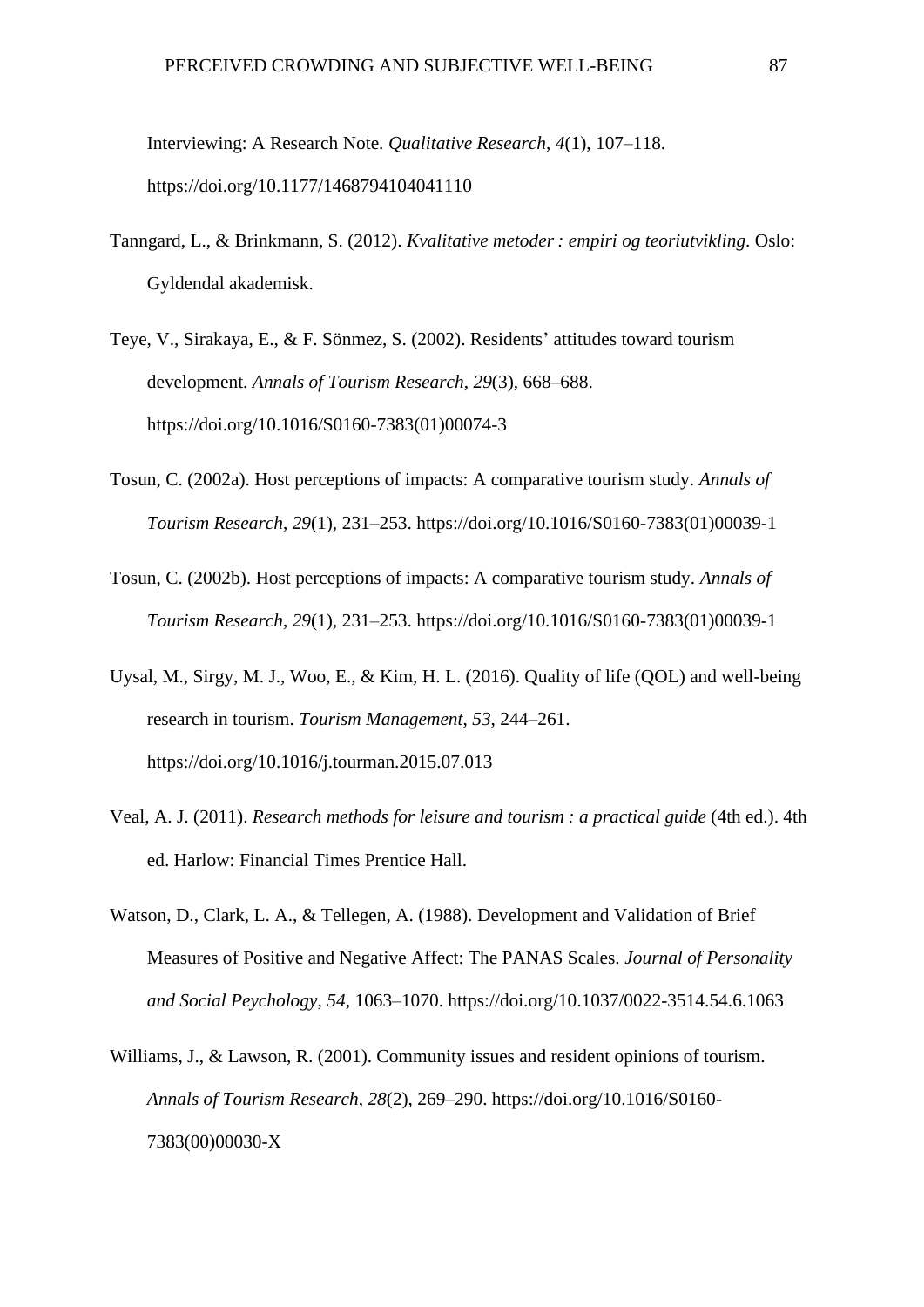- Woo, E., Uysal, M., & Sirgy, M. J. (2018). Tourism Impact and Stakeholders' Quality of Life. *Journal of Hospitality and Tourism Research*, *42*(2), 260–286. https://doi.org/10.1177/1096348016654971
- World Health Organization. (1998). *The World Health Organization Quality of Life Instruments*.
- World Tourism Organization. (1998). *Guide for local authorities on developing sustainable tourism*.
- Yu, C.-P. (Simon), Charles Chancellor, H., & Tian Cole, S. (2011). Examining the Effects of Tourism Impacts on Resident Quality of Life : Evidence from Rural Midwestern Communities in USA. *International Journal of Tourism Sciences*, *11*(2), 161–186. https://doi.org/10.1080/15980634.2011.11434643
- Zehrer, A., & Raich, F. (2016). The impact of perceived crowding on customer satisfaction. *Journal of Hospitality and Tourism Management*, *29*, 88–98. https://doi.org/10.1016/j.jhtm.2016.06.007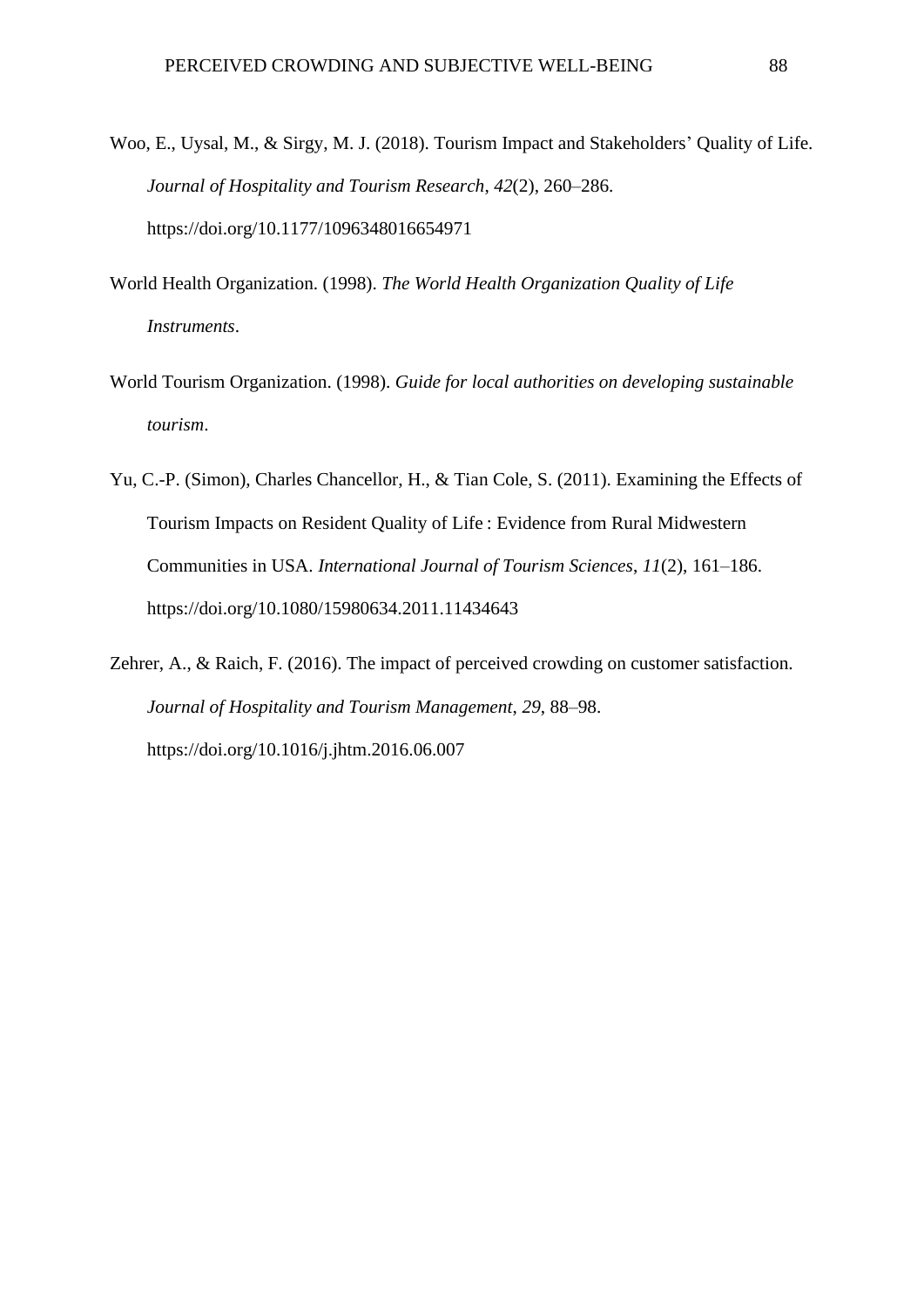# **8.0 Appendices**

Appendix 1:

# **Interview Guide in Norwegian**

#### **Intervjuguide.**

Jeg vil først informere om at samtalen blir tatt opp og brukt i forbindelse med oppgaven

- Gå igjennom samtykkeskjema og få en bekreftelse.
- Presenter meg selv.

# **Innledning**

Jeg ønsker å se på hvilken effekt oppfattet overturisme har på forstått livskvalitet til innbyggere i små bygder på Senja, Jeg kommer til å stille deg noen spørsmål om turisme og livskvalitet generelt så mer spesifikt om din oppfattelse av sammenheng. Jeg vil være takknemlig om du svarere åpent og ærlig på alle spørsmålene og der du mener det er behov for utdypelse setter jeg pris på at du gjør det. Dette handler utelukkende om din oppfattelse, forståelse og dine følelser rundt tema, det er ingen gale eller rette svar.

Hjelpespørsmål (HS) stilles ved behov

# **Spørsmål:**

# **Om deg?**

- 1. Navn?
- 2. Alder?
- 3. Bosted?
- 4. Yrke/yrkesstatus?
- 5. Utdanning?

# **Turismen generelt**

6. Hva synes du om turismen i regionen?

*HS: Er det tilstrekkelig, er det for mye eller burde det være mer? HS: Hvorfor?*

7. Hva synes du om utviklingen av turismen i regionen?

*HS: Er det tilstrekkelig, er det for mye eller burde det være mer? HS: Hvorfor?*

8. I hvilken grad føler du det har vært en endring i antall besøkende? *HS: Hva er grunnen til det?*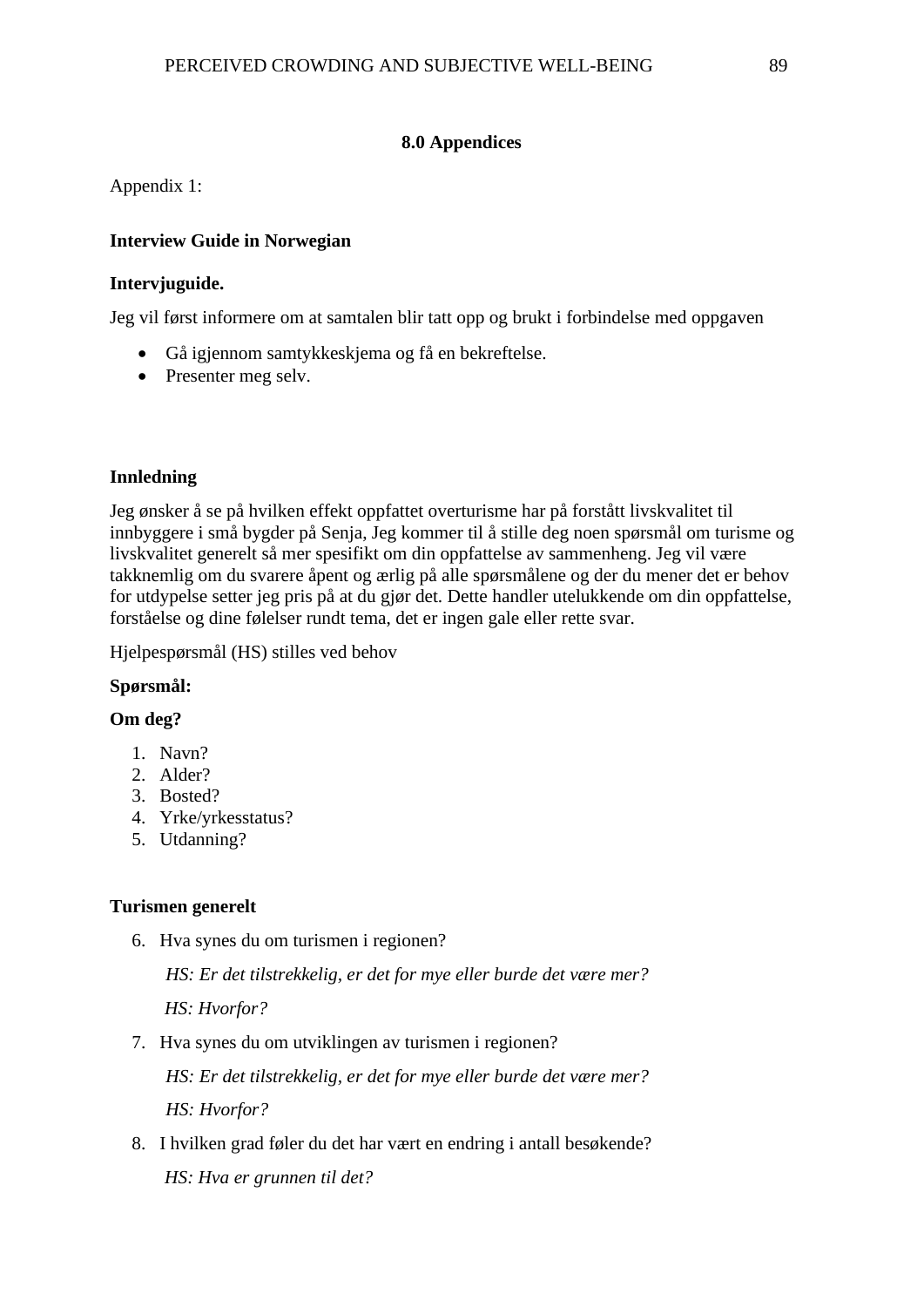- 9. Hvilke resultat eller konsekvenser oppfatter du at turismen har hatt i regionen? *HS: Positive eller negative?*
- 10. Har din oppfattelse av resultat eller konsekvenser endret seg i løpet av det siste året? *HS: Hvordan? HS: Positivt eller negativt?*

#### **Oppfattet livskvalitet**

11. Hvordan vil du beskrive deg selv som person?

*HS: Positive ord og negative ord?*

- 12. Hvordan liker du å bo i dette området? *HS: Hva er de viktigste grunnene til at du trives/ikke trives HS: Hvorfor?*
- 13. Føler du deg generelt lykkelig?
	- *HS: Hvorfor?*
	- *HS: Hvorfor ikke?*
- 14. Vil du anbefale andre til å flytte hit?
	- *HS: Hvorfor?*
	- *HS: Hvorfor ikke?*
- 15. Er du generelt fornøyd med det livet du lever?
	- *HS: Hvorfor?*
	- *HS: Hvorfor ikke?*
	- *HS: Hvor mye føler du at bostedet ditt har med det å gjøre?*
- 16. Om du fikk muligheten til å endre noe i livet, hva ville det vært? *HS: Hvorfor?*

#### **Overturisme og livskvalitet?**

17. Føler du at turisme har noen innvirkning på ditt liv?

*HS: Hvordan?*

*HS: Positivt eller negativt?*

18. Føler du at turisme har en innvirkning på ditt liv til daglig?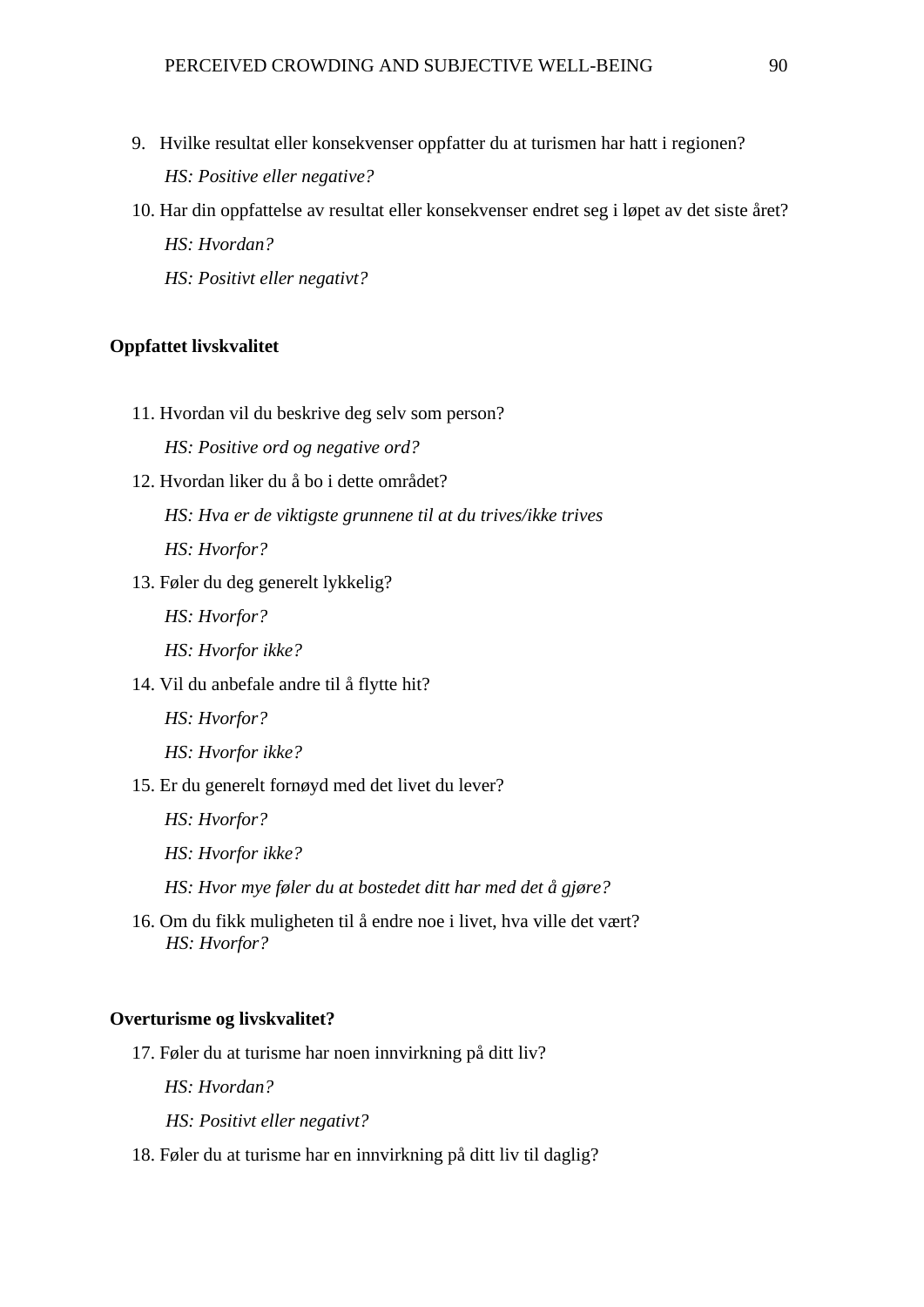```
HS: Hvordan?
```
*HS: Positivt eller negativt?*

19. Du nevnte \_\_\_\_\_\_\_\_ som en konsekvens av turisme, hvordan føler du at det har en innvirkning på ditt liv?

*HS: Hvordan?*

*HS: Positivt eller negativt?*

*(repeter for hver konsekvens identifisert)*

- 20. Er det noen andre konsekvenser du har kommet på under intervjuet som du føler har en innvirkning på ditt liv? *HS: Hvordan? HS: Positivt eller negativt?*
- 21. Hvor mange besøkende føler du er grensa før det er for mange?

Til slutt:

Har du noe du vil tilføye eller utdype?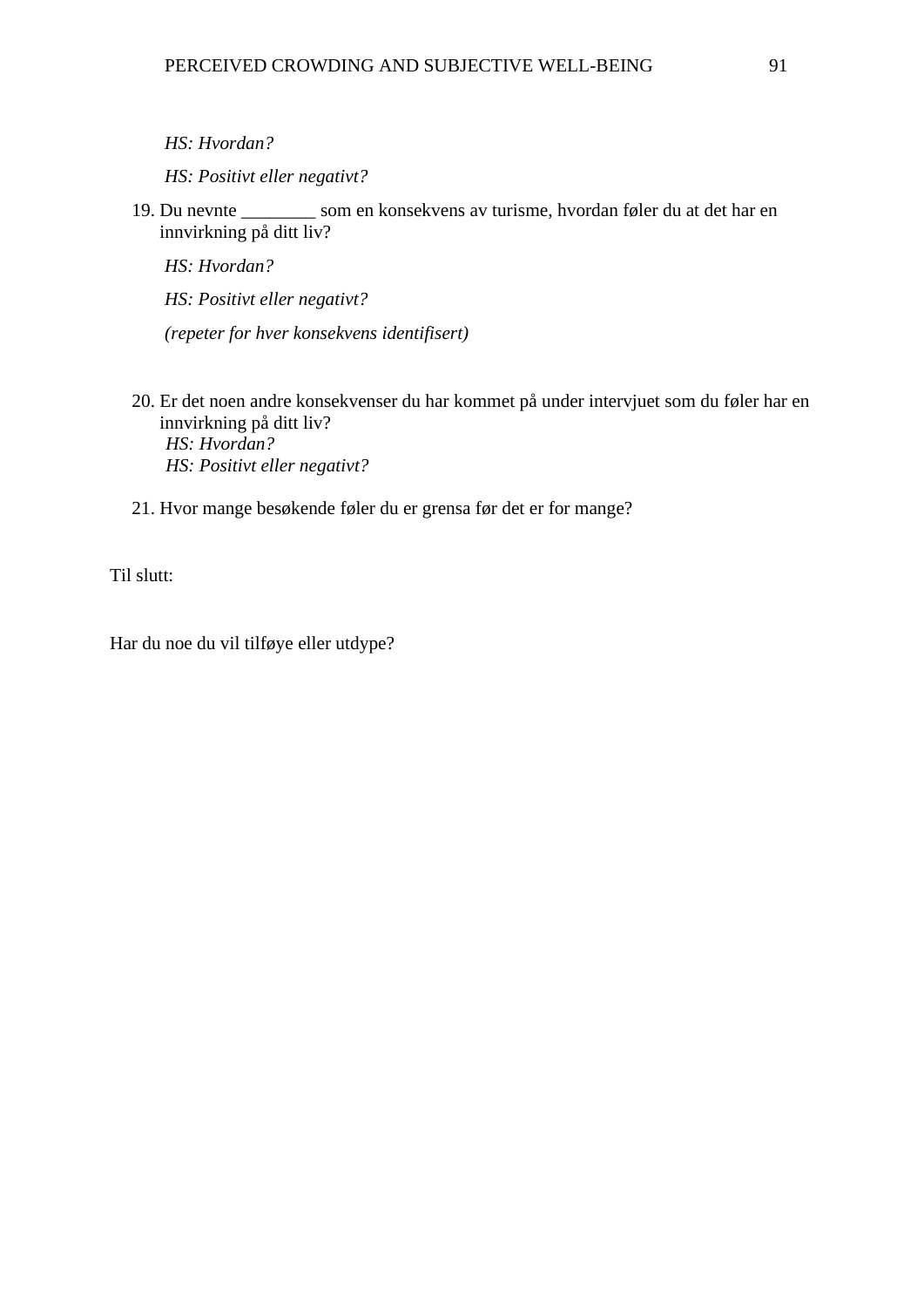Appendix 2:

*.* 

# **Information and Letter of consent in Norwegian**

# **Vil du delta i forskningsprosjektet** *"* **Overturismens påvirkning av innbyggeres livskvalitet i små bygder på Senja.***"***?**

Dette er et spørsmål til deg om å delta i et forskningsprosjekt hvor formålet er å kartlegge de

mulige påvirkningene overturisme har på innbyggerne i små bygder på Senja. I dette skrivet

gir vi deg informasjon om målene for prosjektet og hva deltakelse vil innebære for deg.

# **Formål**

Formålet med dette studiet er å kartlegge de mulige påvirkningene overturisme har på innbyggerne i små bygder på Senja. Studiet er en del av masterstudie i International Hospitality Management på Norsk Hotellhøgskole ved Universitetet i Stavanger.

# **Hvem er ansvarlig for forskningsprosjektet?**

Prosjektet er godkjent av og blir veiledet av Øystein Jensen, professor ved det samfunnsvitenskapelige fakultet, Norsk Hotellhøgskole, Universitetet i Stavanger.

# **Hvorfor får du spørsmål om å delta?**

Bygda du bor i ble valgt på grunn av sin plassering i et område med turisme i sterk vekst, samt tilknytning til nasjonal turistvei senja.

Innbyggertall er innhentet fra siste valgkretsregistrering i tidligere Berg og Lenvik Kommune, nå Senja kommune.

Oversikt over innbyggere er satt sammen ved manuell uthenting av navn og telefon nr basert på gårds og bruks nr, hos opplysningstjenesten 1881.no.

Du får forespørselen om å delta fordi du ble tilfeldig trukket fra en liste over alle innbyggerne i din bygd.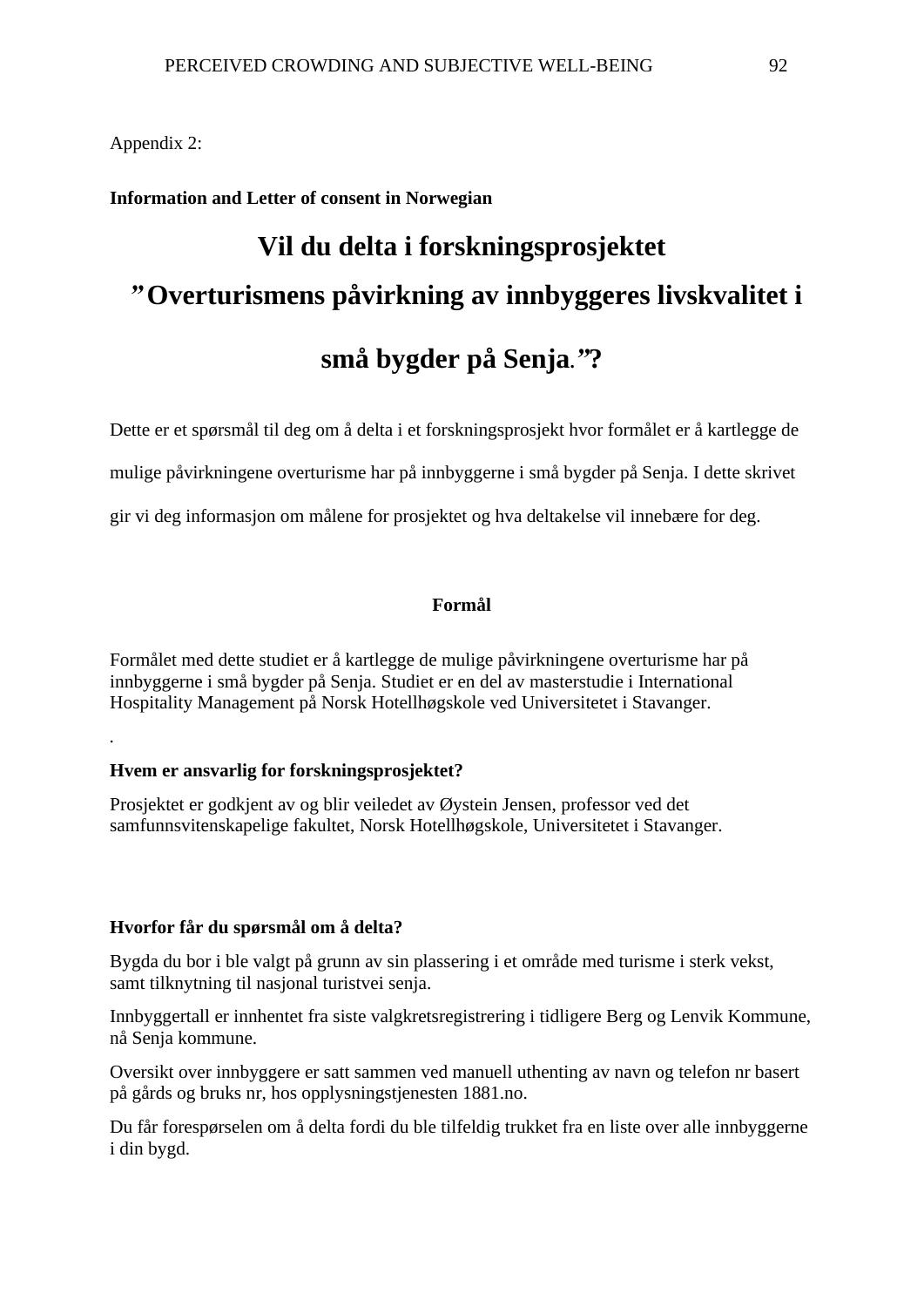# **Hva innebærer det for deg å delta?**

Deltakelse av studie innebærer å delta på et intervju, intervjuet varer i ca. 60 minutter.

Ingen personlige eller sensitive opplysninger ut over: navn, alder, utdanning og lokal tilhørighet vil bli hentet inn.

Data vil bli registrert i form av lydopptak på offline mp3 opptaker, samt håndskrevne notater.

# **Det er frivillig å delta**

Det er frivillig å delta i prosjektet. Hvis du velger å delta, kan du når som helst trekke samtykke tilbake uten å oppgi noen grunn. Alle opplysninger om deg vil da bli anonymisert. Det vil ikke ha noen negative konsekvenser for deg hvis du ikke vil delta eller senere velger å trekke deg.

# **Ditt personvern – hvordan vi oppbevarer og bruker dine opplysninger**

Vi vil bare bruke opplysningene om deg til formålene vi har fortalt om i dette skrivet. Vi behandler opplysningene konfidensielt og i samsvar med personvernregelverket.

De eneste som vil ha tilgang på dataene er student og veileder.

Personopplysningene vil bli anonymisert, navn vil erstattes med kode som lagres i eget dokument adskilt fra øvrig data, all data lagres på ekstern offline server.

På grunn av det lave folketallet i regionen studiet utføres, er det en mulighet for at deltakeren kan gjenkjennes i publikasjonen, men all data som blir brukt til publikasjonen vil bli anonymisert.

Personlig informasjon vil ikke publiseres i noe format.

# **Hva skjer med opplysningene dine når vi avslutter forskningsprosjektet?**

Prosjektet skal etter planen avsluttes 15.06.2020*.* Etter at masteroppgaven er avsluttet og godkjent, vil alle digitale opptak slettes og notater makuleres.

# **Dine rettigheter**

Så lenge du kan identifiseres i datamaterialet, har du rett til:

- innsyn i hvilke personopplysninger som er registrert om deg,
- å få rettet personopplysninger om deg,
- få slettet personopplysninger om deg,
- få utlevert en kopi av dine personopplysninger (dataportabilitet), og
- å sende klage til personvernombudet eller Datatilsynet om behandlingen av dine personopplysninger.

# **Hva gir oss rett til å behandle personopplysninger om deg?**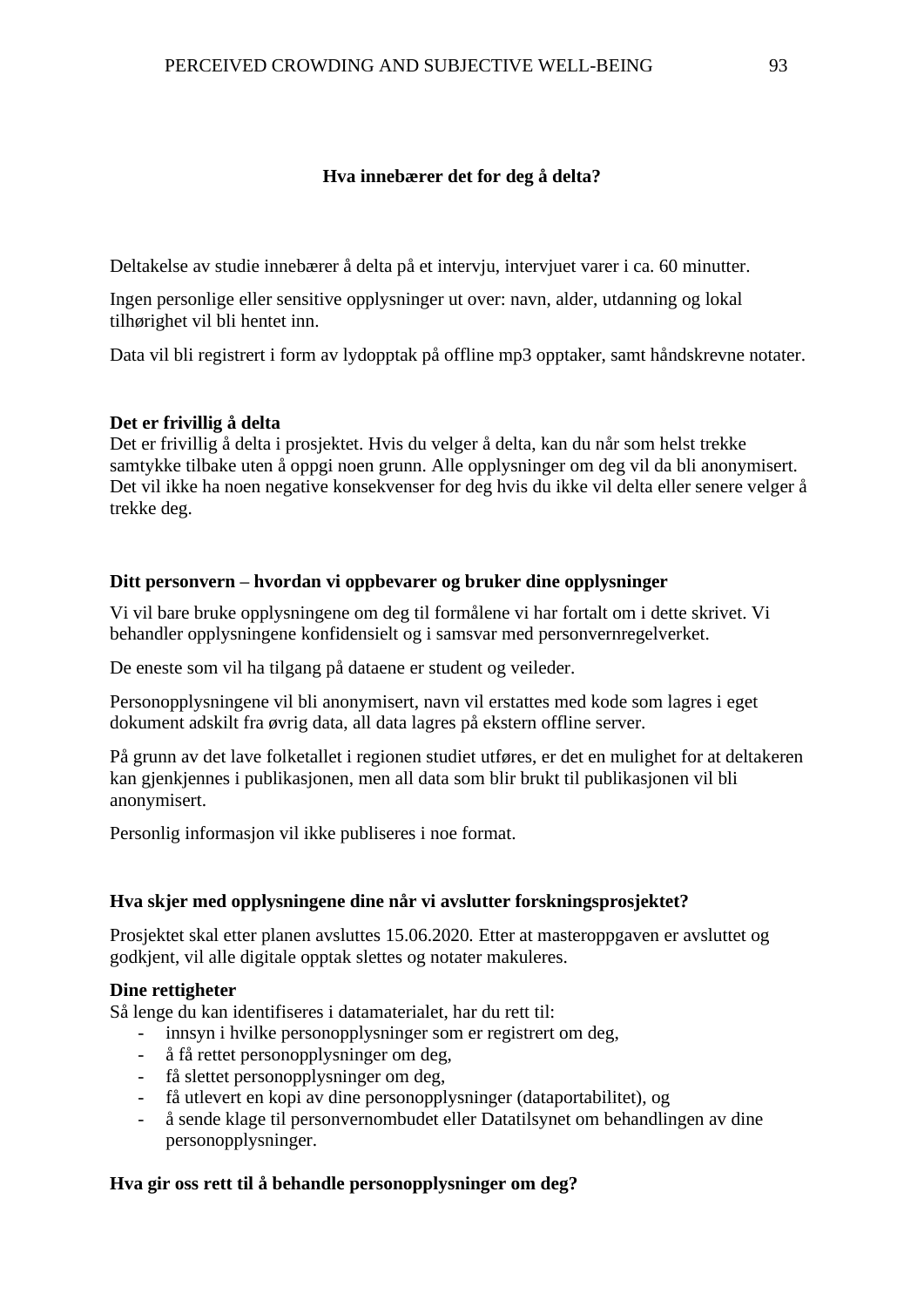Vi behandler opplysninger om deg basert på ditt samtykke.

På oppdrag fra Norsk Hotellhøgskole ved Universitetet i Stavanger har NSD – Norsk senter for forskningsdata AS vurdert at behandlingen av personopplysninger i dette prosjektet er i samsvar med personvernregelverket.

# **Hvor kan jeg finne ut mer?**

Hvis du har spørsmål til studien, eller ønsker å benytte deg av dine rettigheter, ta kontakt med:

- Norsk Hotellhøgskole ved
- Prosjektansvarlig og veileder Øystein Jensen, professor ved det samfunnsvitenskapelige fakultet, Norsk hotellhøgskole, Universitetet i Stavanger. Epost: [oystein.jensen@uis.no](mailto:oystein.jensen@uis.no) Tlf: 51833718 / 92054595].
- Eller forskningsassistent Sten Harald Norund Hansson på e-post: [sh.hansson@stud.uis.no](mailto:sh.hansson@stud.uis.no) telefon: 40018380
- Vårt personvernombud: [personvernombud@uis.no](mailto:personvernombud@uis.no)
- NSD Norsk senter for forskningsdata AS, på epost [\(personverntjenester@nsd.no\)](mailto:personverntjenester@nsd.no) eller telefon: 55 58 21 17.

Med vennlig hilsen Prosjektansvarlig Student

Øystein Jensen Sten Harald Norund Hansson

-----------------------------------------------------------------------------------------------------------------

# **Samtykkeerklæring**

Jeg har mottatt og forstått informasjon om prosjektet Overturismens påvirkning av innbyggeres livskvalitet i små bygder på Senja, og har fått anledning til å stille spørsmål. Jeg samtykker til:

 $\Box$  å delta på intervju

Jeg samtykker til at mine opplysninger behandles frem til prosjektet er avsluttet, ca. september 2020

---------------------------------------------------------------------------------------------------------------- (Signert av prosjektdeltaker, dato)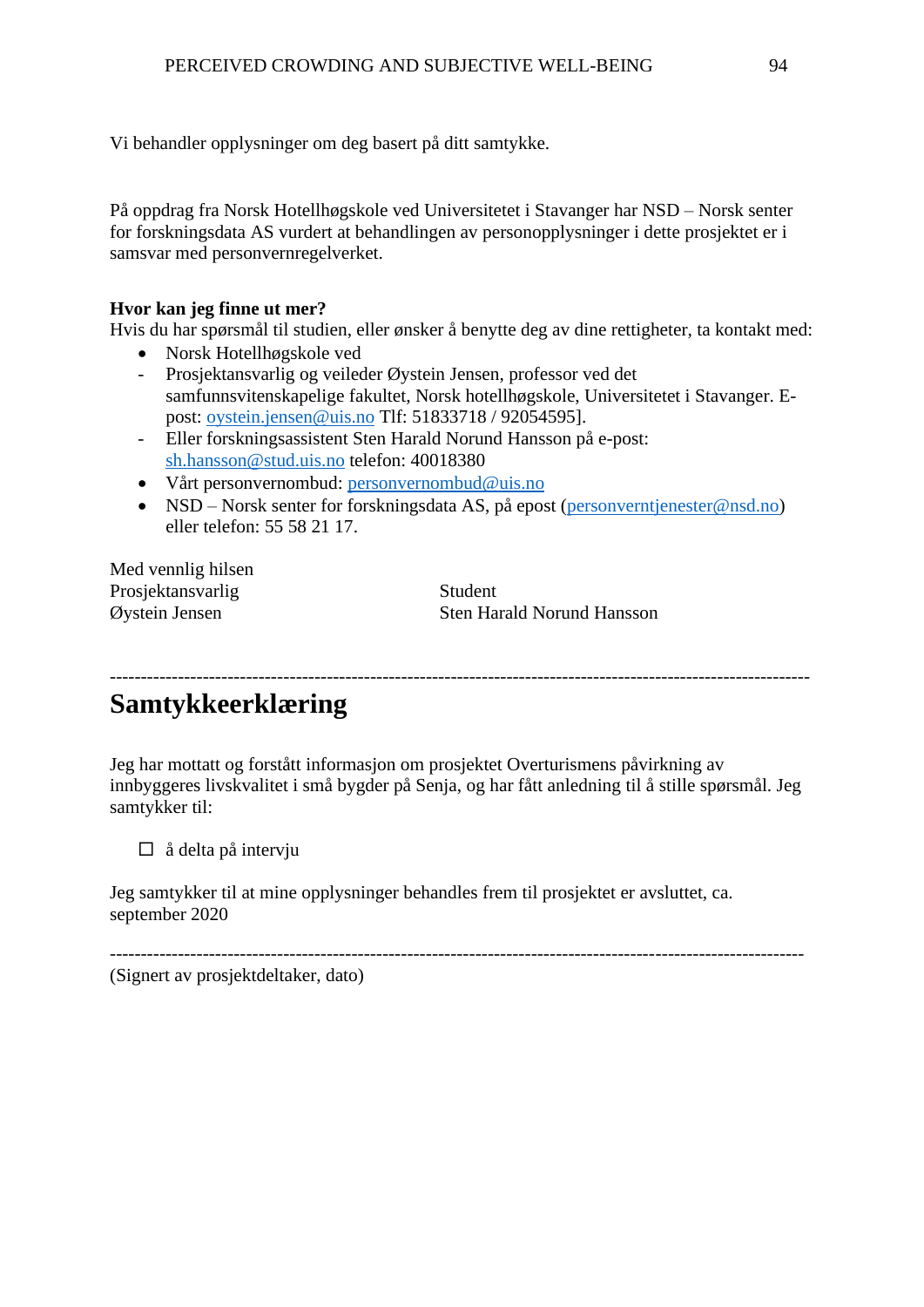# Appendix 3:

#### **NSD Evaluation and Approval in Norwegian**

#### NSD sin vurdering

## **Prosjekttittel**

Overturismens påvirkning av innbyggeres livskvalitet i små bygder på Senja.

# **Referansenummer**

211877

# **Registrert**

05.02.2020 av Sten Harald Norund Hansson - sh.hansson@stud.uis.no

# **Behandlingsansvarlig institusjon**

Universitetet i Stavanger / Det samfunnsvitenskapelige fakultet / Norsk hotellhøgskole

# **Prosjektansvarlig (vitenskapelig ansatt/veileder eller stipendiat)**

Øystein Jensen, oystein.jensen@uis.no, tlf: 51833718

**Type prosjekt**

Studentprosjekt, masterstudium

# **Kontaktinformasjon, student**

Sten Harald Norund Hansson, sh.hansson@stud.uis.no, tlf: 40018381

# **Prosjektperiode**

01.01.2020 - 30.09.2020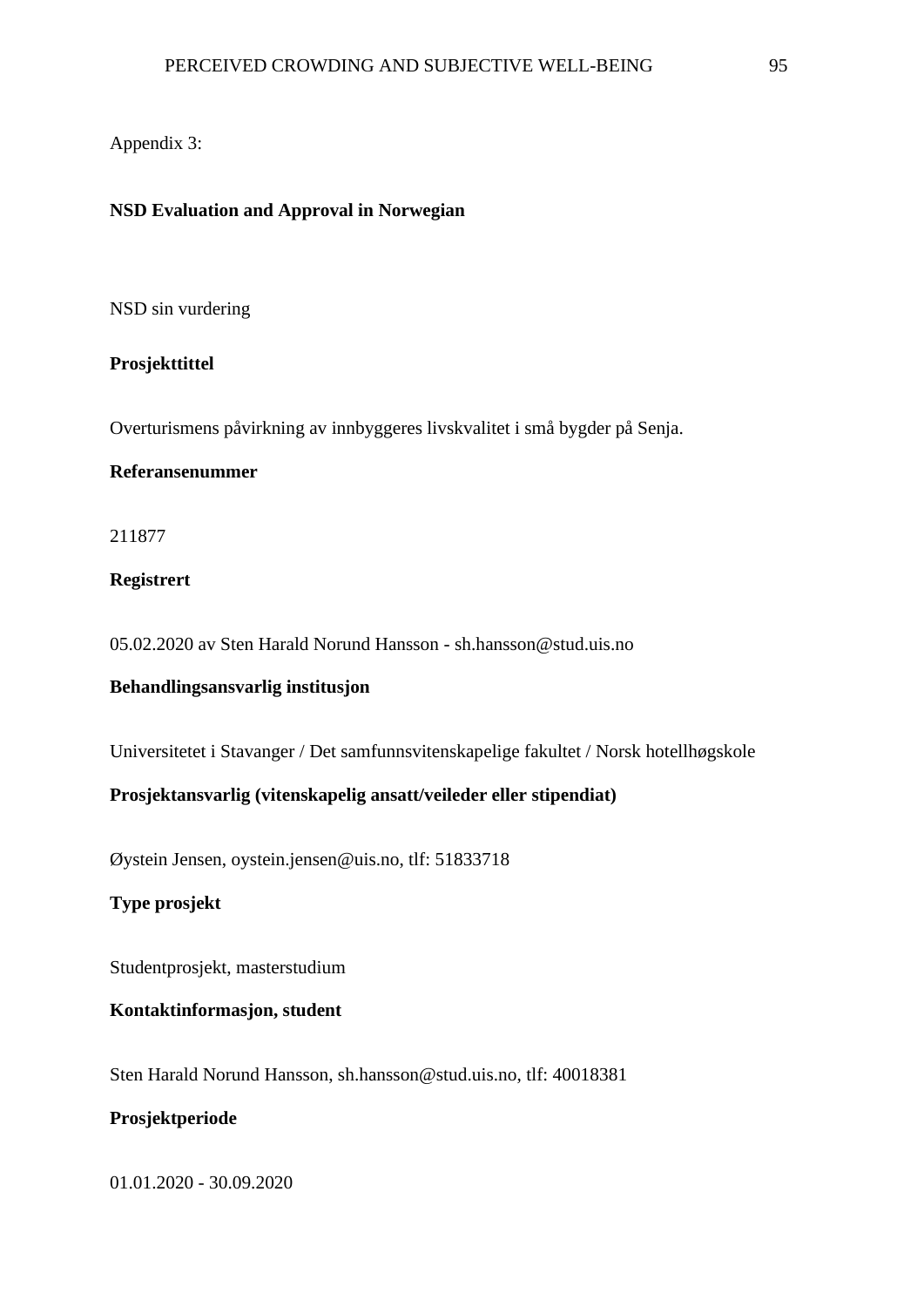06.02.2020 - Vurdert

#### **Vurdering (1)**

# **06.02.2020 - Vurdert**

Det er vår vurdering at behandlingen av personopplysninger i prosjektet vil være i samsvar med personvernlovgivningen så fremt den gjennomføres i tråd med det som er dokumentert i meldeskjemaet med vedlegg den 06.02.2020, samt i meldingsdialogen mellom innmelder og NSD. Behandlingen kan starte. MELD VESENTLIGE ENDRINGER Dersom det skjer vesentlige endringer i behandlingen av personopplysninger, kan det være nødvendig å melde dette til NSD ved å oppdatere meldeskjemaet. Før du melder inn en endring, oppfordrer vi deg til å lese om hvilke type endringer det er nødvendig å melde:

https://nsd.no/personvernombud/meld\_prosjekt/meld\_endringer.html Du må vente på svar fra NSD før endringen gjennomføres. TYPE OPPLYSNINGER OG VARIGHET Prosjektet vil behandle alminnelige kategorier av personopplysninger frem til 30.09.2020. LOVLIG GRUNNLAG Prosjektet vil innhente samtykke fra de registrerte til behandlingen av personopplysninger. Vår vurdering er at prosjektet legger opp til et samtykke i samsvar med kravene i art. 4 og 7, ved at det er en frivillig, spesifikk, informert og utvetydig bekreftelse som kan dokumenteres, og som den registrerte kan trekke tilbake. Lovlig grunnlag for behandlingen vil dermed være den registrertes samtykke, jf. personvernforordningen art. 6 nr. 1 bokstav a. PERSONVERNPRINSIPPER NSD vurderer at den planlagte behandlingen av personopplysninger vil følge prinsippene i personvernforordningen om: - lovlighet, rettferdighet og åpenhet (art. 5.1 a), ved at de registrerte får tilfredsstillende informasjon om og samtykker til behandlingen - formålsbegrensning (art. 5.1 b), ved at personopplysninger samles inn for spesifikke, uttrykkelig angitte og berettigede formål, og ikke behandles til nye, uforenlige formål - dataminimering (art. 5.1 c), ved at det kun behandles opplysninger som er adekvate, relevante og nødvendige for formålet med prosjektet - lagringsbegrensning (art. 5.1 e), ved at personopplysningene ikke lagres lengre enn nødvendig for å oppfylle formålet DE REGISTRERTES RETTIGHETER Så lenge de registrerte kan identifiseres i datamaterialet vil de ha følgende rettigheter: åpenhet (art. 12), informasjon (art. 13), innsyn (art. 15), retting (art. 16), sletting (art. 17), begrensning (art. 18), underretning (art. 19), dataportabilitet (art. 20). NSD vurderer at informasjonen om behandlingen som de registrerte vil motta oppfyller lovens krav til form og innhold, jf. art. 12.1 og art. 13. Vi minner om at hvis en registrert tar kontakt om sine rettigheter, har behandlingsansvarlig institusjon plikt til å svare innen en måned. FØLG DIN INSTITUSJONS RETNINGSLINJER NSD legger til grunn at behandlingen oppfyller kravene i personvernforordningen om riktighet (art. 5.1 d), integritet og konfidensialitet (art. 5.1. f) og sikkerhet (art. 32). For å forsikre dere om at kravene oppfylles, må dere følge interne retningslinjer og/eller rådføre dere med behandlingsansvarlig institusjon. OPPFØLGING AV PROSJEKTET NSD vil følge opp ved planlagt avslutning for